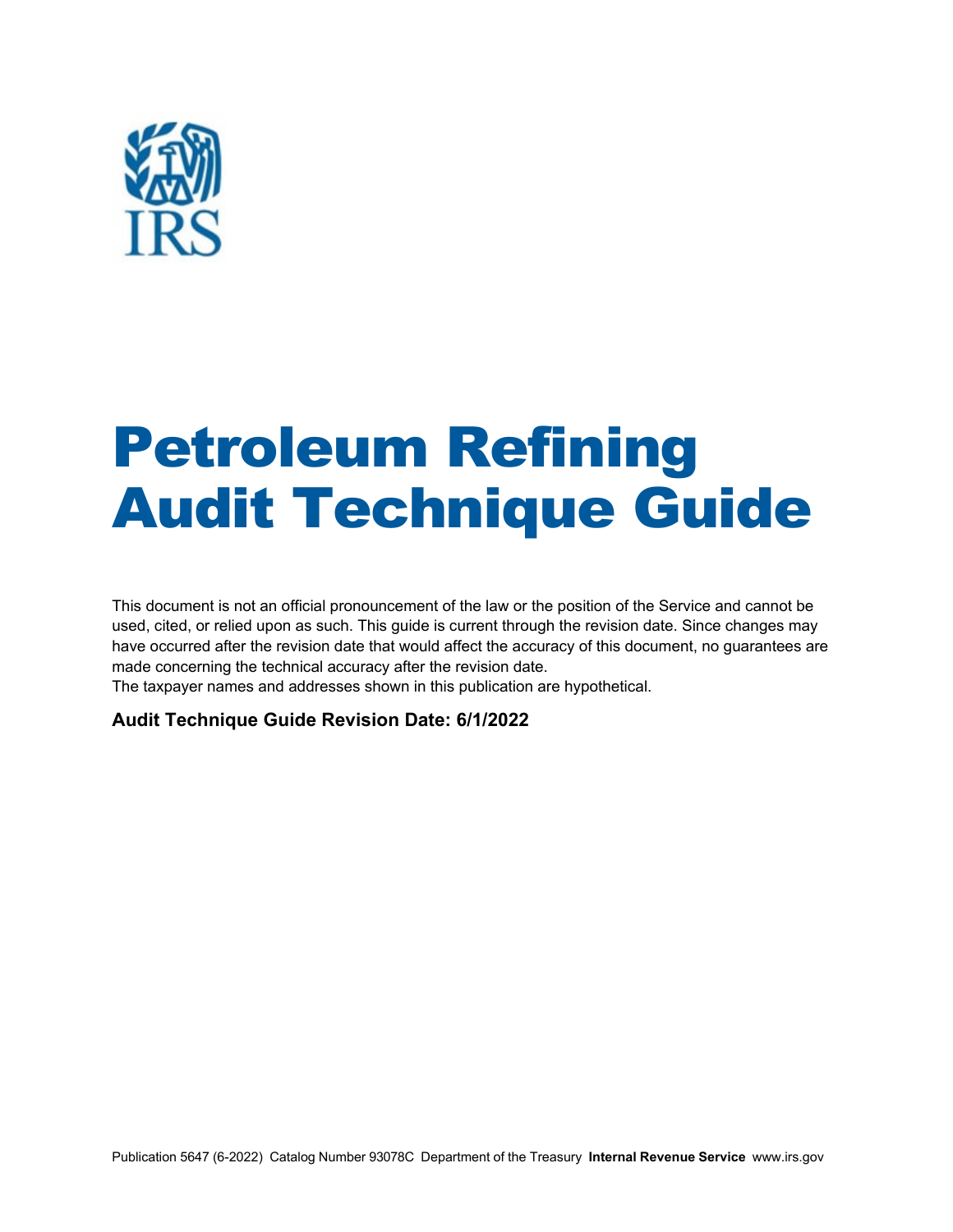# **Table of Contents**

# **Table of Contents**

|  | A.1.        |                                         |  |  |  |
|--|-------------|-----------------------------------------|--|--|--|
|  | A.2.        |                                         |  |  |  |
|  | A.3.        | Refining and Petrochemical Operations 9 |  |  |  |
|  | A.4.        |                                         |  |  |  |
|  | A.5.        |                                         |  |  |  |
|  | A.6.        |                                         |  |  |  |
|  | A.7.        |                                         |  |  |  |
|  |             |                                         |  |  |  |
|  | <b>B.1.</b> |                                         |  |  |  |
|  | B.2.        |                                         |  |  |  |
|  | B.3.        |                                         |  |  |  |
|  | <b>B.4.</b> |                                         |  |  |  |
|  | B.5.        |                                         |  |  |  |
|  |             |                                         |  |  |  |
|  | C.1.        |                                         |  |  |  |
|  | C.2.        |                                         |  |  |  |
|  | C.3.        |                                         |  |  |  |
|  | C.4.        |                                         |  |  |  |
|  | C.5.        |                                         |  |  |  |
|  |             |                                         |  |  |  |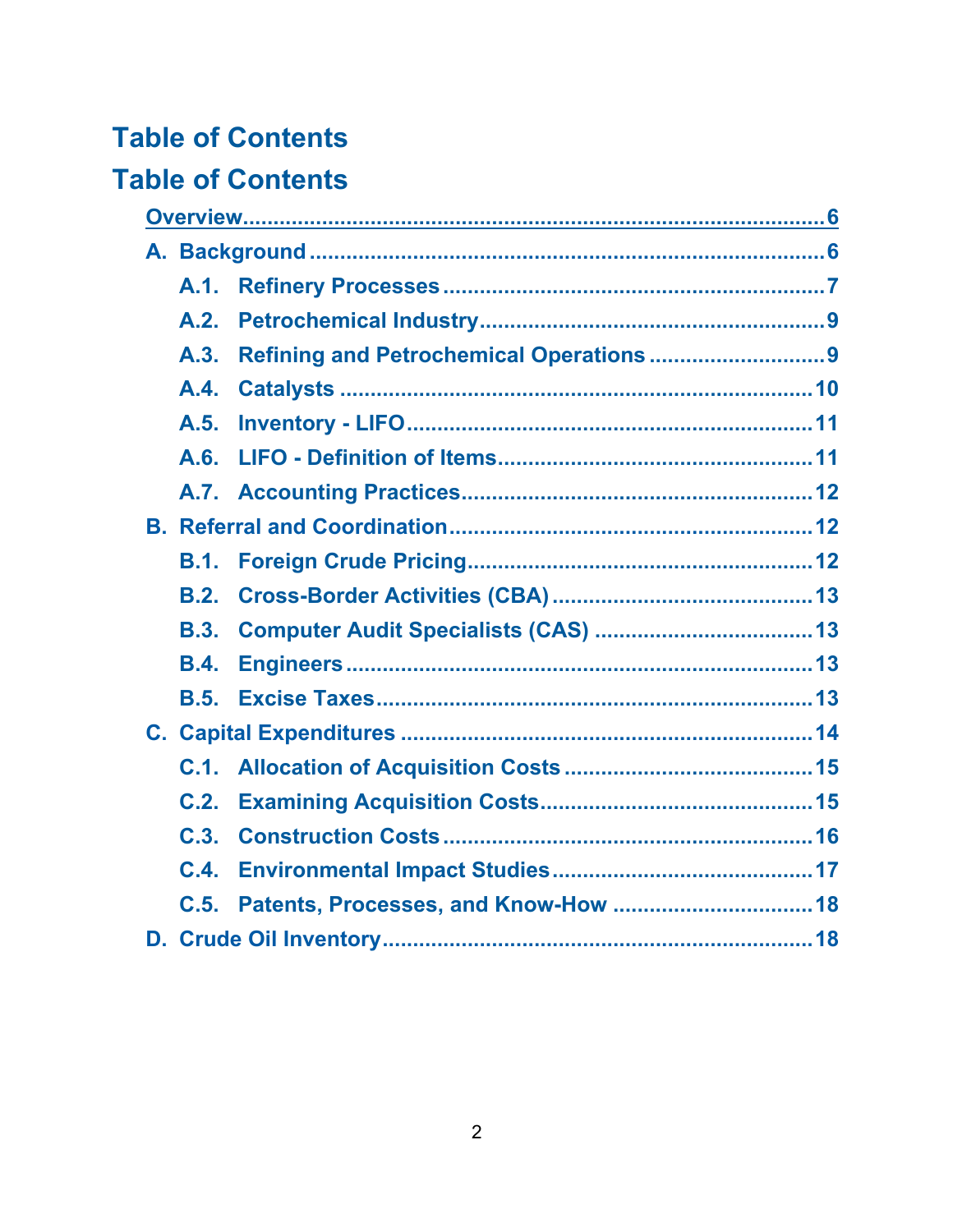|                                                            | D.1. |                                                |  |  |
|------------------------------------------------------------|------|------------------------------------------------|--|--|
|                                                            | D.2. |                                                |  |  |
|                                                            | D.3. |                                                |  |  |
|                                                            | D.4. |                                                |  |  |
|                                                            |      |                                                |  |  |
|                                                            | E.1. |                                                |  |  |
|                                                            | E.2. |                                                |  |  |
|                                                            | E.3. |                                                |  |  |
|                                                            |      | F. Direct Costs and Purchases - Domestic Crude |  |  |
|                                                            | F.1. |                                                |  |  |
|                                                            | F.2. |                                                |  |  |
|                                                            | F.3. |                                                |  |  |
|                                                            | F.4. |                                                |  |  |
|                                                            | F.5. |                                                |  |  |
|                                                            | F.6. |                                                |  |  |
|                                                            | F.7. |                                                |  |  |
|                                                            | F.8. |                                                |  |  |
|                                                            | F.9. |                                                |  |  |
| G. Indirect Expenses - Depreciation and/or Amortization 29 |      |                                                |  |  |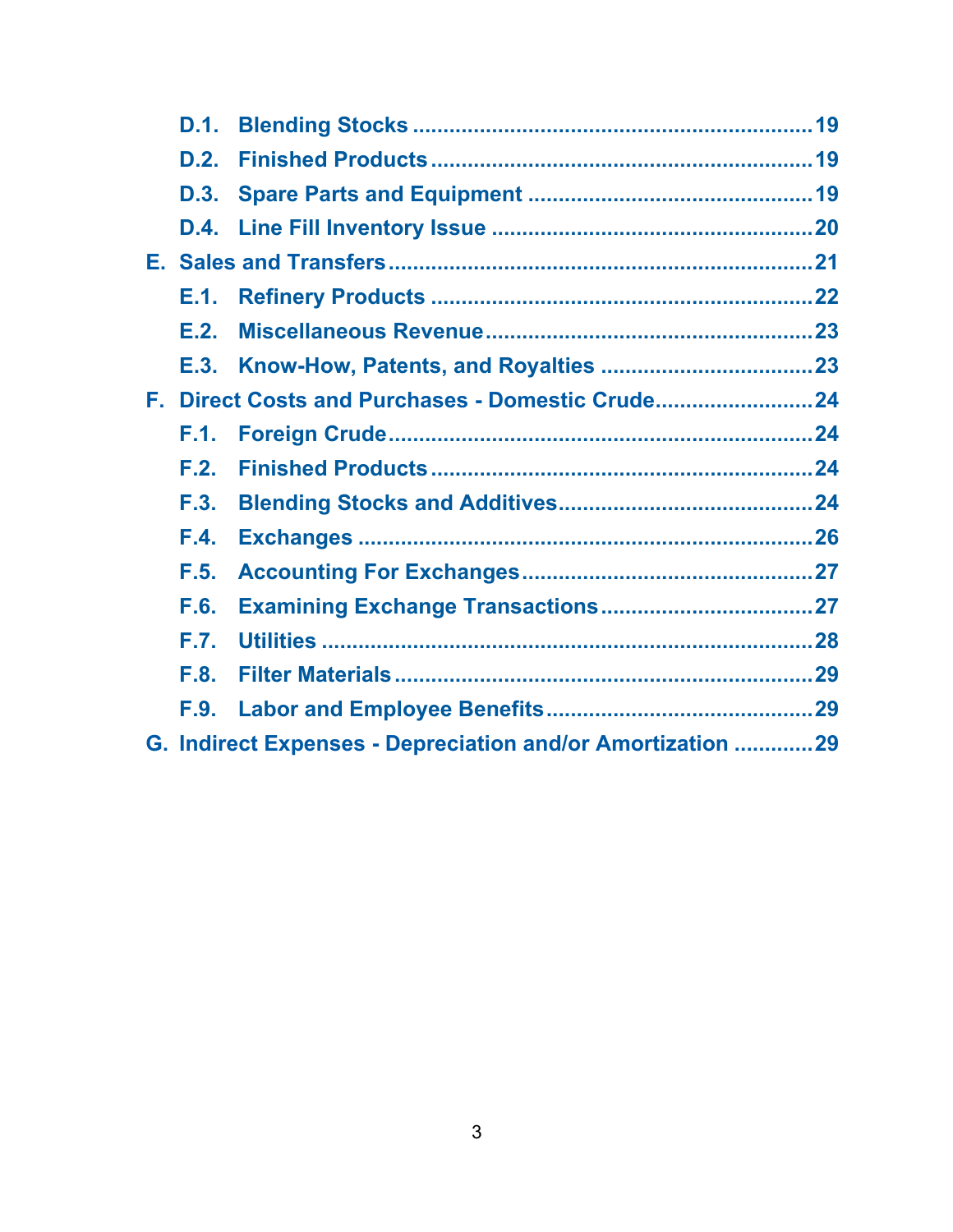| G.2.<br>G.3.<br>G.4.<br>G.5.<br>G.6. |                                                                                                                                                                                                                                                                                                                                                                                                                  |
|--------------------------------------|------------------------------------------------------------------------------------------------------------------------------------------------------------------------------------------------------------------------------------------------------------------------------------------------------------------------------------------------------------------------------------------------------------------|
|                                      |                                                                                                                                                                                                                                                                                                                                                                                                                  |
|                                      |                                                                                                                                                                                                                                                                                                                                                                                                                  |
|                                      |                                                                                                                                                                                                                                                                                                                                                                                                                  |
|                                      |                                                                                                                                                                                                                                                                                                                                                                                                                  |
|                                      |                                                                                                                                                                                                                                                                                                                                                                                                                  |
|                                      |                                                                                                                                                                                                                                                                                                                                                                                                                  |
|                                      |                                                                                                                                                                                                                                                                                                                                                                                                                  |
| G.8.                                 |                                                                                                                                                                                                                                                                                                                                                                                                                  |
|                                      |                                                                                                                                                                                                                                                                                                                                                                                                                  |
|                                      |                                                                                                                                                                                                                                                                                                                                                                                                                  |
|                                      |                                                                                                                                                                                                                                                                                                                                                                                                                  |
|                                      |                                                                                                                                                                                                                                                                                                                                                                                                                  |
|                                      |                                                                                                                                                                                                                                                                                                                                                                                                                  |
|                                      |                                                                                                                                                                                                                                                                                                                                                                                                                  |
|                                      |                                                                                                                                                                                                                                                                                                                                                                                                                  |
|                                      |                                                                                                                                                                                                                                                                                                                                                                                                                  |
| H.4.                                 |                                                                                                                                                                                                                                                                                                                                                                                                                  |
| H.5.                                 |                                                                                                                                                                                                                                                                                                                                                                                                                  |
| H.6.                                 |                                                                                                                                                                                                                                                                                                                                                                                                                  |
| H.7.                                 |                                                                                                                                                                                                                                                                                                                                                                                                                  |
| H.8.                                 |                                                                                                                                                                                                                                                                                                                                                                                                                  |
| H.9.                                 |                                                                                                                                                                                                                                                                                                                                                                                                                  |
|                                      |                                                                                                                                                                                                                                                                                                                                                                                                                  |
|                                      |                                                                                                                                                                                                                                                                                                                                                                                                                  |
|                                      |                                                                                                                                                                                                                                                                                                                                                                                                                  |
|                                      |                                                                                                                                                                                                                                                                                                                                                                                                                  |
|                                      | G.9. Tax Incentives for Refining and Use of Renewable Fuels -<br>H.1. Areas of Interest in Examination of Joint Operations40<br>Interplay of IRC § 162 and IRC § 165 for Casualty Repair<br>Abandonments and Discontinued Operations  48<br>H.10. Obtaining Case Documents from DOJ and EPA  52<br>A. Exhibit 1: Hydrocarbon Series in Petroleum54<br>B. Exhibit 2: Distillation Fractions - Typical Crude Oil55 |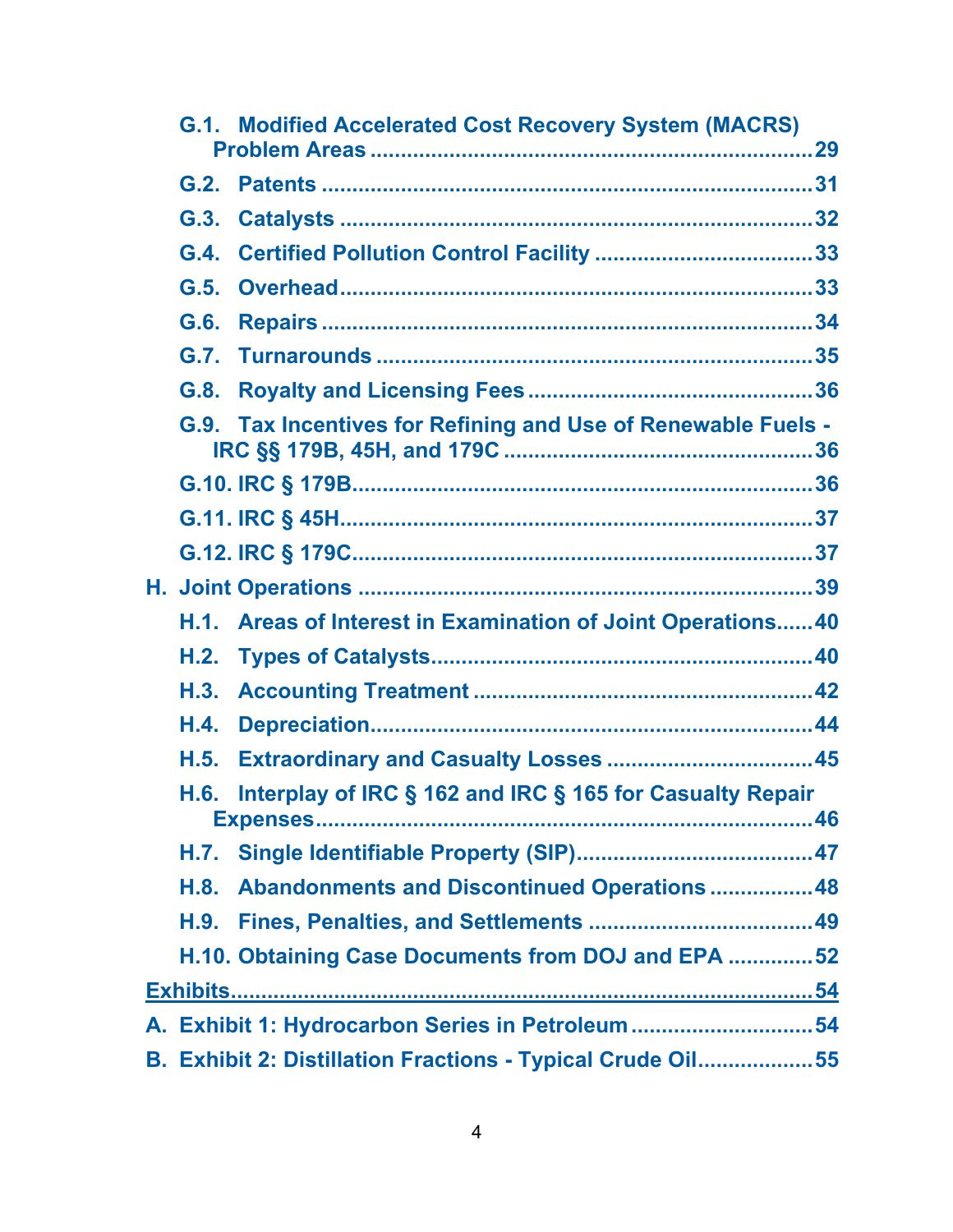|    | C. Exhibit 3: Petroleum Refining Process Diagram56                |  |
|----|-------------------------------------------------------------------|--|
|    | D. Exhibit 4: Illustrative Information Document Request -         |  |
|    |                                                                   |  |
|    | F. Exhibit 6: Examples - Computer Application Programs 59         |  |
|    | G. Exhibit 7: Illustrative Finished Products Inventory  60        |  |
|    | H. Exhibit 8: Characteristics of Gasoline Blending Components.60  |  |
| L. |                                                                   |  |
|    | J. Exhibit 10: Suggested Techniques for Examining Catalyst        |  |
|    | K. Exhibit 11: Regulatory Agency Filings with Respect to Refinery |  |
|    | L. Exhibit 12: MACRS Asset Classes Commonly Used in the           |  |
|    | M. Exhibit 13: Guidance on MACRS Asset Categories for Refinery    |  |
|    |                                                                   |  |
|    | O. Exhibit 15: Glossary of Petroleum Refining Terms               |  |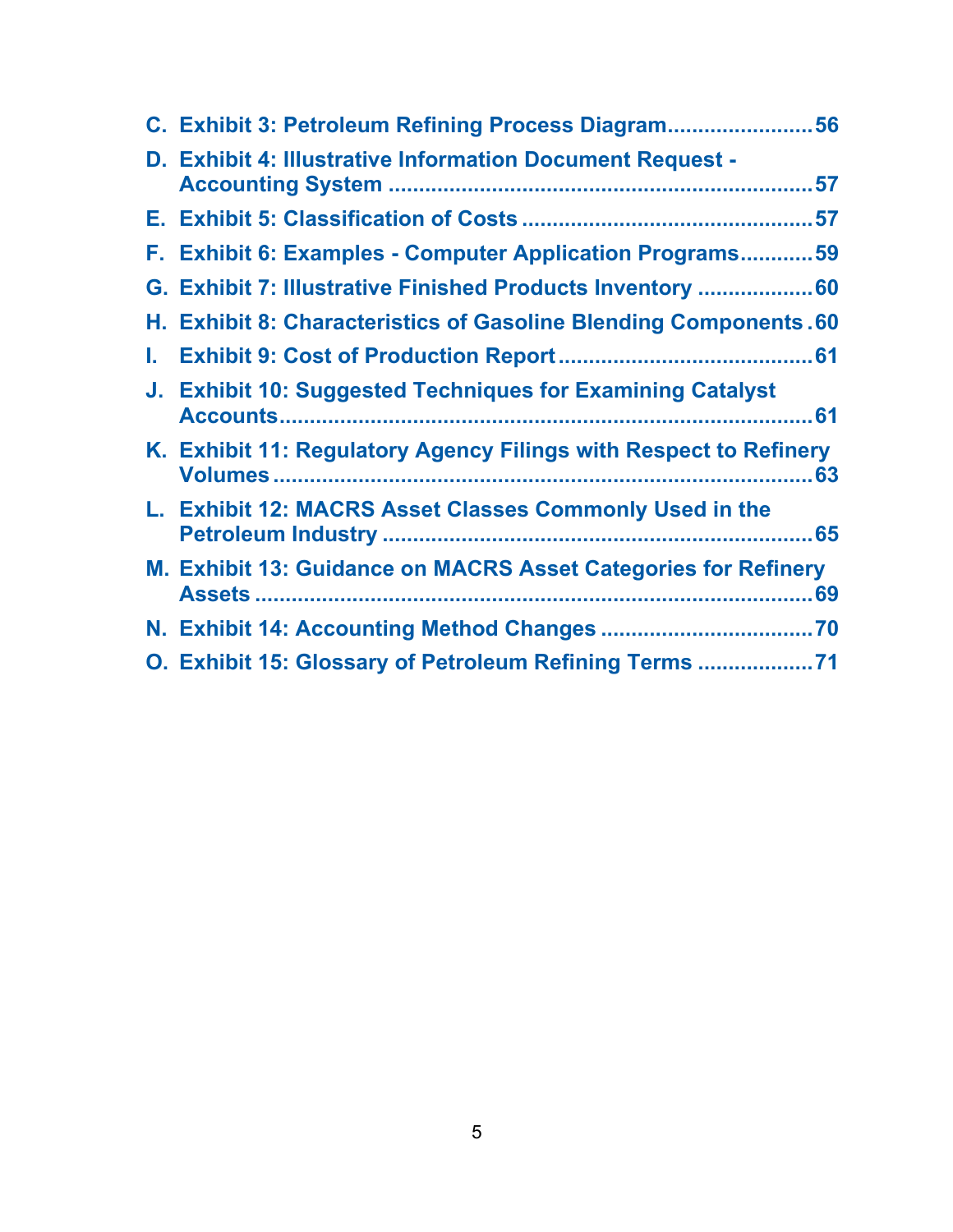## <span id="page-5-0"></span>**Overview**

## <span id="page-5-1"></span>**A. Background**

- (1) This section provides instructions for dealing with the many facets of the petroleum refining industry and the many processes that it employs.
- (2) Miscellaneous subjects and situations common to this industry will be considered in this section. These topics were selected because they involve transactions or situations that are not common in other industries.
- (3) Exhibits and useful examination aids have been included at the end of this section. This material was included to provide inexperienced agents with tools that can be used in the examination of a petroleum refiner. The suggested examination procedures are not mandatory but recommended for consideration. Like most industries, this one has its own "lingo", so a useful glossary is provided in Exhibit 13.
- (4) A variety of non-IRS material can help an examiner better understand refinery operations. They include –
	- Online information of the U.S. Environmental Protection Agency (EPA), the U.S. Energy Information Administration and the U.S. Operational Safety and Health Administration's (OSHA) Technical Manual, Section IV: Chapter 2.
	- Books on petroleum refining written in non-technical language or for nontechnical persons.
- (5) Refining (as well as petrochemical) operations are basically manufacturing operations and, as such, involve additional aspects beyond the drilling and production technology discussed in the ATG for Oil and Gas.
- (6) Refining operations may involve a relatively simple separation of components as in a topping plant or, as found in a modern large refinery, a separation of components plus the breaking down, restructuring, and recombining of hydrocarbon molecules.
- (7) In past years, domestic topping plants or skimming plants were sometimes used (*i.e.*, Farmer's Cooperatives) to distill off light components with the sale of possibly only gasoline or diesel fuel. The residue was then subsequently processed at a major refinery to produce a full range of products. Domestic simple topping plants are a rarity today. In some foreign operations, topping plants are used to segregate rough cuts of the local crude. These cuts and virgin crude oil are then blended to produce a blend of crude suitable for sale/transportation to a particular refinery/market area depending upon the design of the refinery and/or the desired mix of finished products.
- (8) Modern large-scale refineries not only produce the normal refinery products (*e.g.*, kerosene, jet fuels, gasolines, heavy oils, etc.), but also are a source of feedstocks for the petrochemical industry.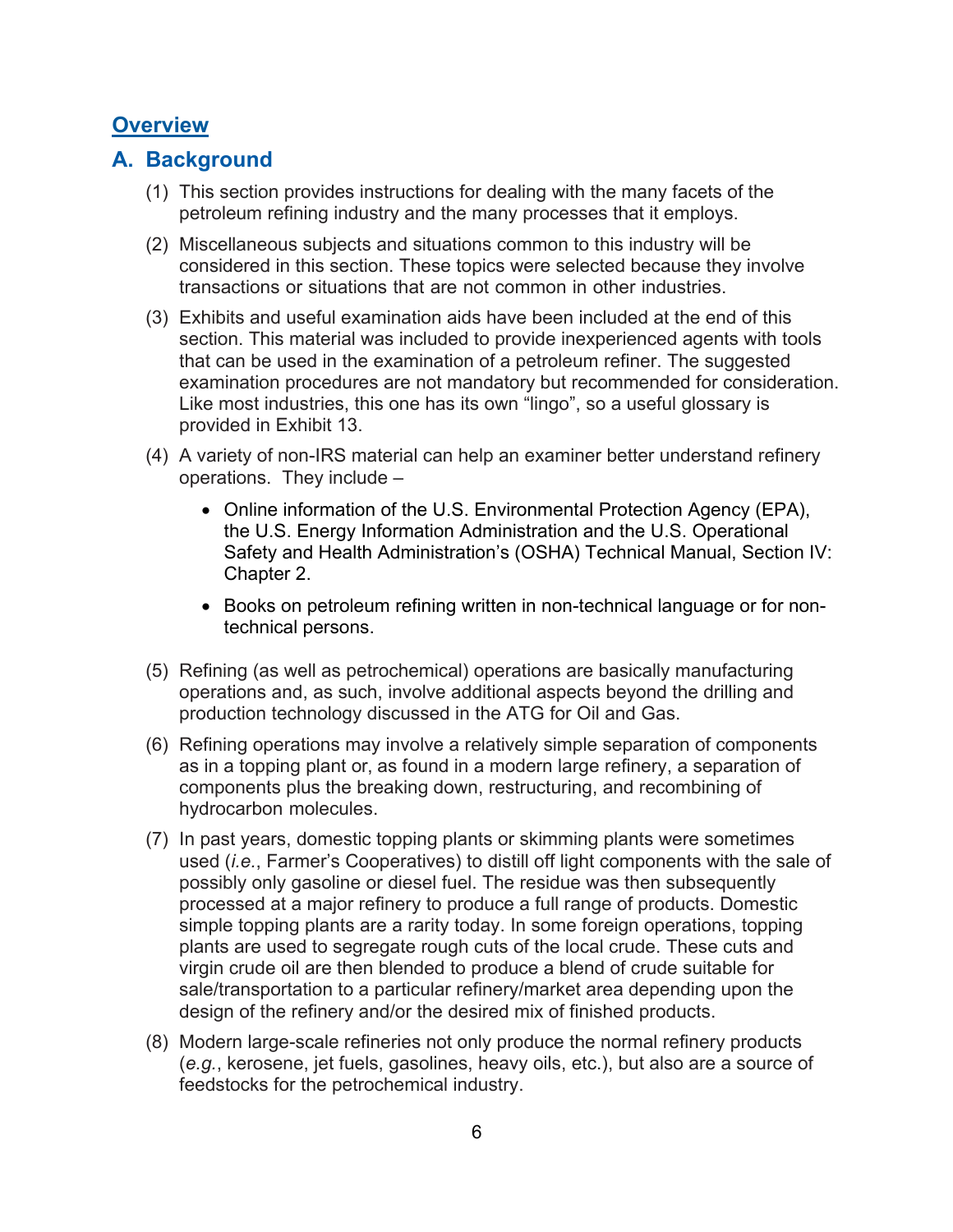- (9) Refiners make substantial investments to meet Environmental Protection Agency (EPA) requirements pertaining to emissions from their operations and fuel quality standards. Beginning in 1989, EPA required gasoline to meet volatility standards (in two phases) to decrease evaporative emissions of gasoline in the summer months. Upon passage of the 1990 Clean Air Act amendments, EPA began monitoring the winter oxygenated fuels program implemented by the states to help control emissions of carbon monoxide. It also established the reformulated gasoline (RFG) program which is designed to reduce emissions of smog-forming and toxic pollutants. EPA also set requirements for gasoline to be treated with detergents and deposit control additives. More recently, EPA has set standards for low sulfur gasoline and low sulfur diesel which will help ensure the effectiveness of low emission- control technologies in vehicles and reduce harmful air pollution. *See* [Gasoline Sulfur](https://www.epa.gov/gasoline-standards/gasoline-sulfur) and [Diesel Fuel Standards and Rulemakings.](https://www.epa.gov/diesel-fuel-standards/diesel-fuel-standards-and-rulemakings) The American Jobs Creation Act of 2004 created Code Section 179B and Code Section 45H that provided tax incentives for small business refiners in complying with EPA sulfur regulations.
- (10) [Exhibit 1: Hydrocarbon Series in Petroleum](#page-53-1) provides an analysis of hydrocarbon series found in crude petroleum or in intermediate/finished product streams after refinery processing.

#### <span id="page-6-0"></span>**A.1. Refinery Processes**

- (1) Originally petroleum refining was a rather simple process of separating crude oil into its component parts by distillation. The fractional distillation of an average crude oil yields a relatively small gasoline fraction, with larger amounts of kerosene and gas oil. [Exhibit 2: Distillation Fractions -](#page-54-0) Typical Crude Oil illustrates distillation fractions of a typical crude oil. While the temperature range for indicated fractions remains relatively constant, the percentage distilled will vary based on the specific type of crude involved.
- (2) Conversion of the higher-boiling materials into more valuable products (gasoline or petrochemical feedstocks) is essential. Conversion is partially accomplished in the cracking process by which the large paraffins are broken down to yield a mixture of smaller paraffins, olefins, etc. Such conversion enables the refiner to convert as much as 80 percent of some crude oils into gasoline (if desired) whereas, only about 20 percent could be attained by fractional distillation. In addition, the cracking and other processes not only increase the quantity of gasoline, but also the quality.
- (3) While the cracking process conversion of the heavier hydrocarbons to gasoline range hydrocarbons increases the quantity of gasoline products, the process also reflects an overall volumetric gain or increased yield. The total products produced, as a percent of feed to the unit, will reflect a 15-25 percent gain in volume (115-125 percent yield) due to the changes in gravities after cracking or hydrocracking. If refinery measurements were by weight, the yield would be approximately 100 percent.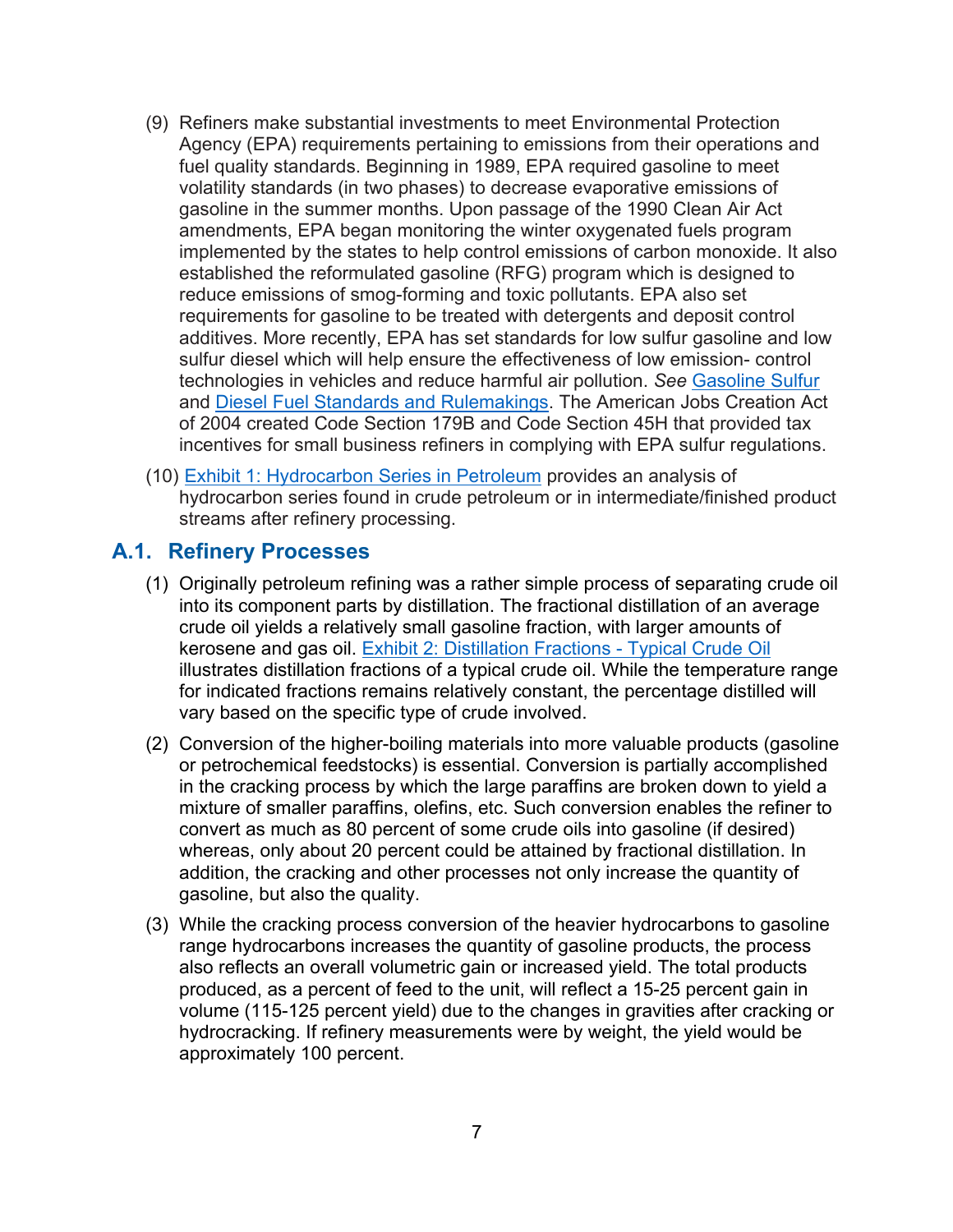- (4) The cracking process produces both saturated and unsaturated hydrocarbons. The distinction is based on the type of bond between the carbon atoms within the hydrocarbon molecule. Other processes are used for recombining the resulting hydrocarbons to produce finished refinery products or for separating individual products as specialty feedstocks for the petrochemical industry. Separation of component streams is accomplished by additional fractionation, absorption, or solvent extraction. Precise separation/extraction of a particular product by fractionation is not always possible due to the small difference in boiling points. While some refineries may have a "super fractionation" area producing finely defined cuts, particular product extraction is often accomplished by absorption or solvent extraction.
- (5) In addition to the cracking and recombining of the hydrocarbons, other processes are available for the rearrangement of straight-chain hydrocarbons into ring or cyclic structures, the conversion of straight-chain hydrocarbons to branched-chain hydrocarbons, the removal of hydrogen to produce highly reactive hydrocarbons with double or triple bonds and/or aromatics, and the production of complex branched molecules of the paraffinic series. Some of these processes involve shrinkage (due to changes in gravities) with volumetric yields of 75-90 percent. *See* [Exhibit 1: Hydrocarbon Series in Petroleum](#page-53-1) for illustrations of the various hydrocarbon arrangements. The relationship or arrangement of the hydrogen and carbon can be altered in many ways, and the resulting products have distinct characteristics.
- (6) [Exhibit 3: Petroleum Refining Process Diagram](#page-55-0) provides a chart depicting the petroleum refining process. A specific refinery may or may not have all of the indicated processing units, or it may have additional units (isomerization, coking, asphalt, etc.). However, the chart is illustrative of possible product flows between some processing units.
- (7) The engineering design of a refinery is based on the type(s) of crude to be processed and optimum production of products. Actual production of the amounts of specific products will fluctuate, within limited parameters, based on seasonal demands or economic market conditions (*i.e.*, a refinery designed to produce up to 60 percent gasoline may at times produce a lesser amount of gasoline with increased fuel oil production to satisfy seasonal demands, etc.).
- (8) Refinery operational flexibility is controlled by changes in individual processing unit operating conditions or by diversion of streams between units.
	- Changes in operating conditions could involve an adjustment to the severity on the reformers to increase/decrease yields versus decreased/increased quality (octane number) or an increase in the temperature in the catalytic cracker to generate more olefins and ultimately more alkylate.
	- Diversion of streams could involve sending the catalytic-cracked light gas oils to be blended to furnace oil (for seasonal demands) rather than hydrocracking the total available stream, blending butylenes directly into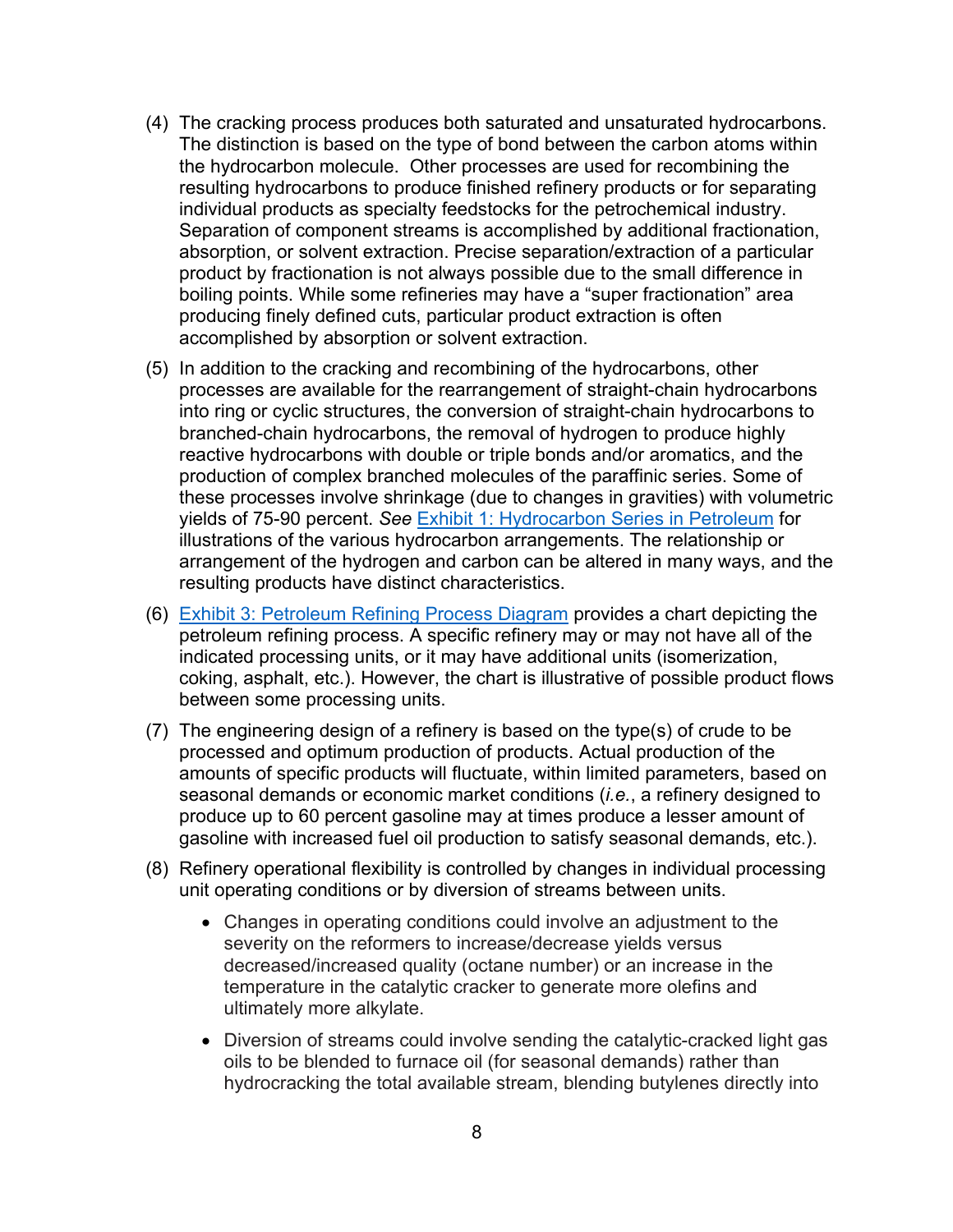gasoline instead of alkylating, or diverting the higher boiling components of straight-run naphtha (reformer feed) making more kerosene/turbine fuel.

- Operational flexibility may also involve the coordination of shutting down of a single unit for repairs (turnaround), based on seasonal production demands. While a hydrocracker improves the quantity and quality of both gasoline and distillate blending stocks, its most important advantage is its ability to swing refinery production from high gasoline yields to high distillate yields. With seasonal peak production of distillates, the hydrocracker may be shut down for repairs.
- The simplified flow diagram shows the entire hydrocrackate stream going to the catalytic reformer. In actual operations, fractionation of the hydrocrackate can produce a heavy hydrocrackate, a light hydrocrackate, and a kerosene range stream. These streams are suitable for distillate blending stocks or for upgrading to gasoline blending stocks.
- (9) In addition to the above design and operational flexibility in producing normal refinery products, the feasibility of producing petrochemical feedstocks creates other variables. The light gases from a catalytic cracker contain hydrogen, ethylene, propylene, and butylene. Separation of these components provides a design/operational stream for either alkylation or petrochemical feedstock. Catalytic reforming is a source of aromatic hydrocarbons (benzene, toluene, and xylene). Solvent extraction of aromatics from the reformate can provide a valuable petrochemical feedstock.

## <span id="page-8-0"></span>**A.2. Petrochemical Industry**

- (1) The importance/interaction of the petrochemical industry cannot be ignored when considering refining operations. The interrelationship in research, licensing/royalty fees, disposition of intermediate products, and many other items must be analyzed through contractual arrangements, joint ownerships, and trade-offs, among others.
- (2) The potential utilization of petroleum based (hydrocarbon) building blocks is tremendous. Available byproducts of cracking (ethylene and propylene) provide the principal building blocks of the petrochemical industry. Methane can be converted to ammonia and ammonia to nitric acid. Anhydrous ammonia can be commercially sold in the liquid form as a fertilizer, or the ammonia and nitric acid can be combined to provide a solid fertilizer of high nitrogen content. Another example involves the production of synthetic rubbers. Successive dehydrogenation of n-butane produces 1,3–butadiene (plus hydrogen to be used in other processes). Polymerization or copolymerization of this product provides Buna rubbers for many products including automobile tires.

## <span id="page-8-1"></span>**A.3. Refining and Petrochemical Operations**

(1) The integrated oil and gas operator may have its own petrochemical plants and/or may be involved in petrochemicals through arrangements with third parties.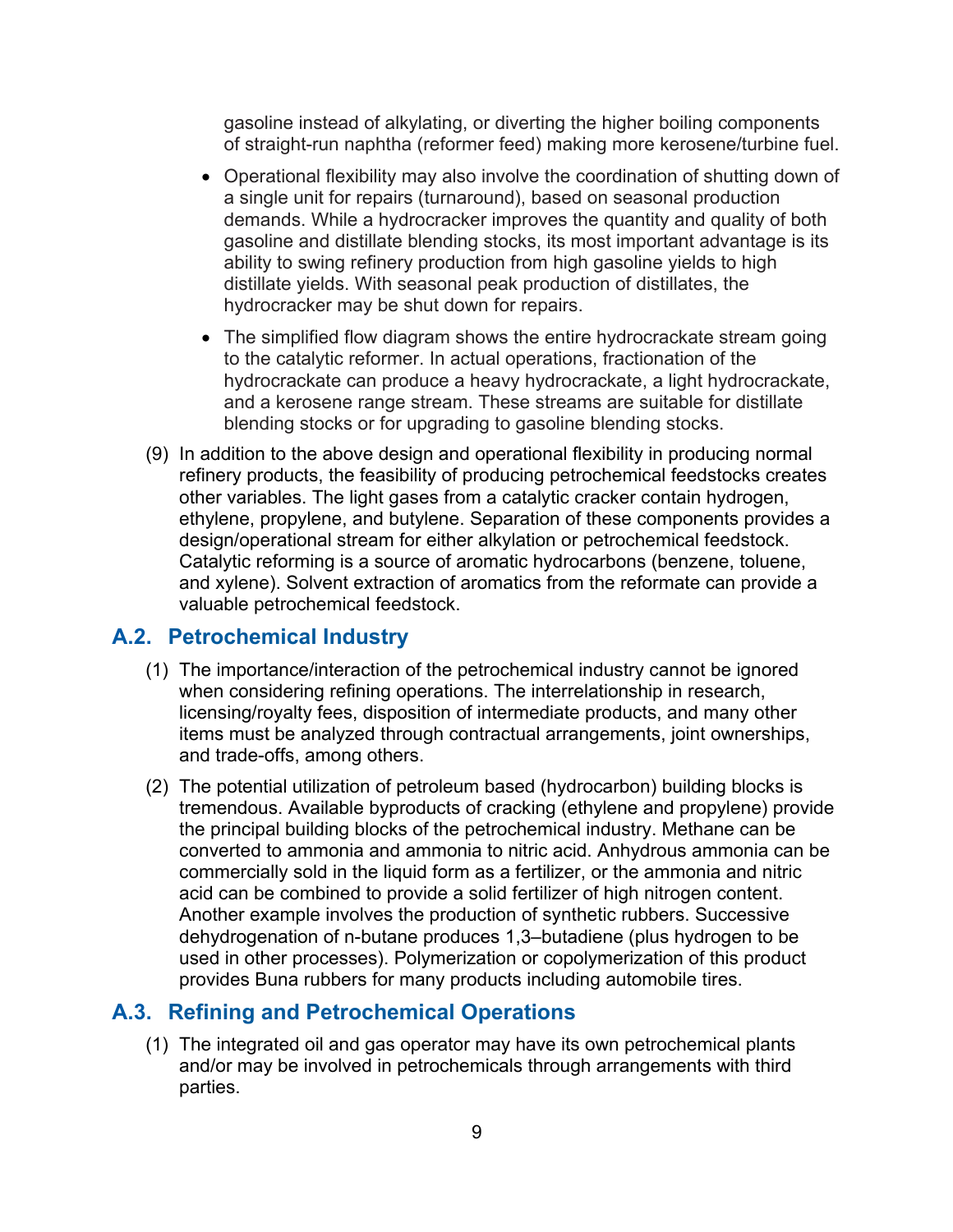- (2) Fully integrated oil and gas operators with in-house divisions/companies for production, shipping, refining, petrochemicals, marketing, research and development, etc., provide a challenge in determining proper accounting for cross division/company operations. Research and development operations provide benefits and services to the other divisions/companies as well as development of patents, etc., available for lease or sale to third parties. Intermediate streams or product streams from one plant provide feedstock for another plant.
- (3) Refining/petrochemical arrangements with third parties may involve actual partnerships or be joint ventures with individual variable percentage ownership in the feed preparation plant(s) and the petrochemical plant(s) involved. In such integrated joint ventures, frequently an operating committee is responsible for daily operations, but has no ownership.
- (4) Particular problems encountered in such joint operations are further discussed in Section H, Joint Operations.

#### <span id="page-9-0"></span>**A.4. Catalysts**

- (1) In refining/petrochemical plant processes, catalysts are frequently employed. By definition, a catalyst is a substance that hastens or retards a chemical reaction without undergoing a chemical change itself during the process. Such processes involve many substances as catalysts. Examples are acids, minerals, metals, mixed metals, metallic oxides, or halides. Metallic catalysts may be utilized in the free state (*i.e.*, gauze or sponge form) or bonded to a base material to facilitate handling or usage.
- (2) While the catalyst does not undergo any chemical change in the process, it may become inactive or ineffective after a time, due to physical abuse or buildup of impurities. Some processes include ongoing provisions for regeneration (*i.e.*, burning off of carbon buildup) of physically stable catalysts. Where precious metals are involved (platinum, gold, silver, rhenium, etc.), reclamation of any physically deteriorated catalyst is standard operating procedure. Such reclamation usually involves returning the material to the manufacturer for reprocessing with credit for the precious metal (normally, practically no operational or reclamation loss of the precious metal is experienced).
- (3) The cost of catalysts is handled in different ways according to the types of catalyst involved and the taxpayer's accounting method(s). Some taxpayers may charge the catalyst to expense when it is placed in use. Others may capitalize the initial cost and claim depreciation. In some cases, the catalyst may be rented or leased under a standard supply contract. The correct tax accounting method for handling catalysts depends on the contractual arrangements, the type of catalyst involved, and operational factors, among them operational life, recoverability, and reclamation. *See* Section H.2, Types of Catalysts, for further discussion of catalysts.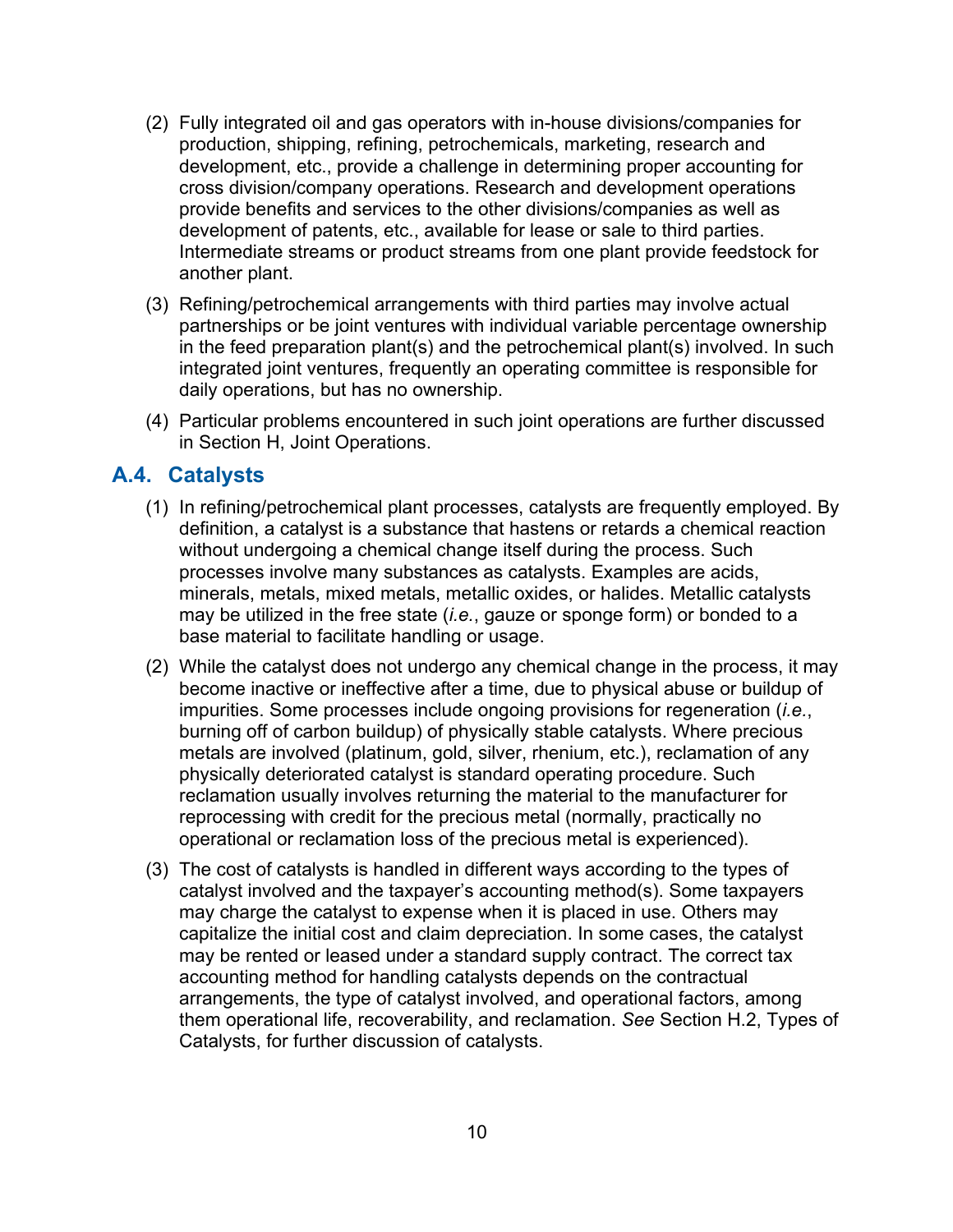## <span id="page-10-0"></span>**A.5. Inventory - LIFO**

- (1) Refiners have historically used the Last-In, First-Out (LIFO) method for inventory accounting that is covered in IRC § 472 and the regulations thereunder. The "dollar value" method of pricing LIFO inventories is specifically covered in Treas. Reg. § 1.472-8.
- (2) It is beyond the scope of this manual to explain how LIFO inventory prices are calculated. However, examiners should be aware that some refiners have elected to use the Inventory Price Index Computation (IPIC) method that is addressed in Treas. Reg. § 1.472-8(e)(3). IPIC relies primarily on consumer or producer price indices published by the U.S. Bureau of Labor Statistics (BLS). The election to use IPIC may constitute a change in method of accounting under IRC § 446. *See* Treas. Reg. § 1.472-8(e)(3) and Rev. Proc. 2019-43, IRB 2019-48 1107 (or its successor).
- (3) LIFO inventory adjustments can affect the Adjusted Current Earnings (ACE) component in the Alternative Minimum Tax (AMT) income calculation. *See* IRC  $\S$  56(g)(4)(D)(iii). It should be noted that IRC  $\S$  56(g)(4)(D)(iii) was repealed by Pub.L. 115-97, Title I, § 12002(b)(8)(A), Dec. 22, 2017. 131 State. 2093.

## <span id="page-10-1"></span>**A.6. LIFO - Definition of Items**

(1) Oil and gas taxpayers may define items in their calculation of LIFO inventory pools too broadly. Combining numerous types of crude oil or refined products into fewer items within pools for LIFO may not clearly reflect income.

*Example:* It was determined that a Petroleum Refiner defined LIFO items too broadly in a 2008 Field Attorney Advice, [20080401F.](https://www.irs.gov/pub/irs-lafa/080401f.pdf)

- The Petroleum Refiner had 2 LIFO pools, one for crude oil and one for refined products.
- For the crude oil LIFO pool, the taxpayer maintained 3 items of inventory. However, the taxpayer's books and records defined approximately 140 different stock-keeping units (SKUs) within the 3 items.
- For the refined products LIFO pool, the taxpayer maintained 12 items of inventory. However, these items were comprised of SKUs ranging from 4 to approximately 108 per item.
- Based on the facts and circumstances, it was concluded that the taxpayer's definition of an item did not clearly reflect income because the overly broad definition could result in compensating the taxpayer for effects of artificial inflation resulting from changes in quality and/or product mix.

#### **Crude Oil and Other Feedstock Pools**

• The physical characteristics of crude oil depend on varying scales of heavy versus light crude (measured by American Petroleum Institute (API)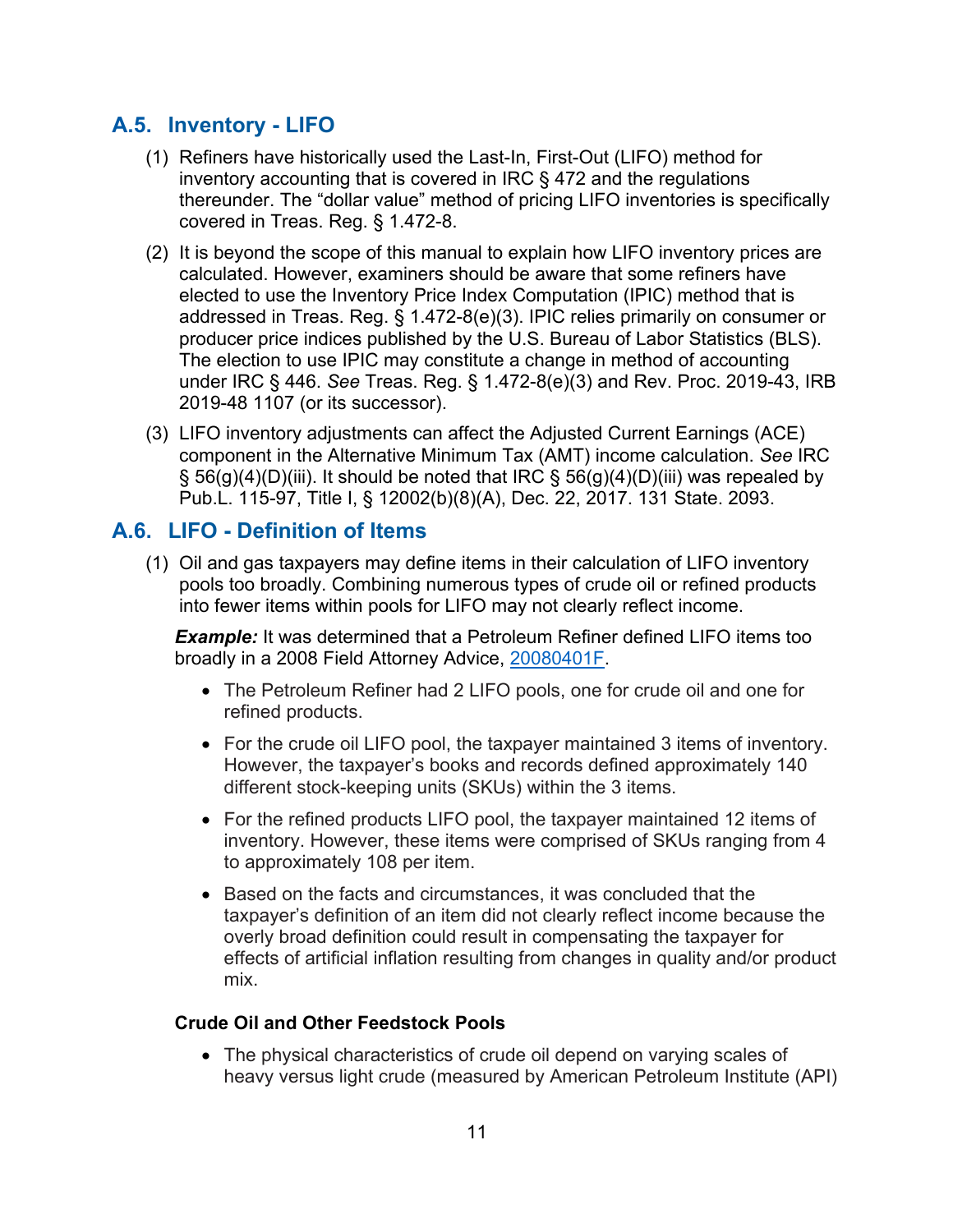specific gravity) and sweet versus sour crude (measured by sulfur content).

• The price of crude oil varies with specific gravity. Lighter gravity crude oils tend to be more expensive because they tend to yield higher portions of more valuable refined products. Another factor in price is sulfur concentration. Generally, lower sulfur concentration is more desirable since refineries vary on the extent they are equipped to remove it.

## <span id="page-11-0"></span>**A.7. Accounting Practices**

- (1) There is no standard system of accounting employed by oil refineries, nor are there any prescribed examination guidelines within the industry.
- (2) In some situations, the refinery may operate as a self-contained entity preparing its own tax return or, in the case of a multinational conglomerate, feed its operational results back to corporate headquarters for consolidation.
- (3) Since refinery managers need various types of data to evaluate and control their operations, numerous types of reports and analysis are prepared using complex cost accounting techniques.
- (4) The examining agent should obtain a complete working knowledge of the accounting system prior to beginning his examination and should be cautious not to devote time to internal allocations having no tax significance.
- (5) An example of an information document request which could be used in a review of the accounting system is shown in [Exhibit 4: Illustrative Information](#page-55-1)  [Document Request -](#page-55-1) Accounting System. This exhibit also provides a list of some terms which might be of use when reviewing the cost accounting system.
- (6) A prime area of examination concern should be the proper treatment of various types of overhead/indirect expenses.
- (7) Consideration should also be given to the form of business entity under which the refinery operates. *See* Section H, Joint Operations, for a discussion of Joint Operations.

#### <span id="page-11-1"></span>**B. Referral and Coordination**

(1) During the course of an examination, the agent may discover items that are highly complex and unique which require the experience and expertise of a specialist examiner and/or a specialist within the industry itself. The Petroleum Industry Specialist is a good resource in such situations.

## <span id="page-11-2"></span>**B.1. Foreign Crude Pricing**

- (1) A major element in the cost of production at a refinery, and a significant source of examination potential, is the use of foreign crude oil.
- (2) Delegation Order 4-17 on Foreign Produced Crude Oil providing for service wide coordination was rescinded effective 12/01/2011. Agents should refer to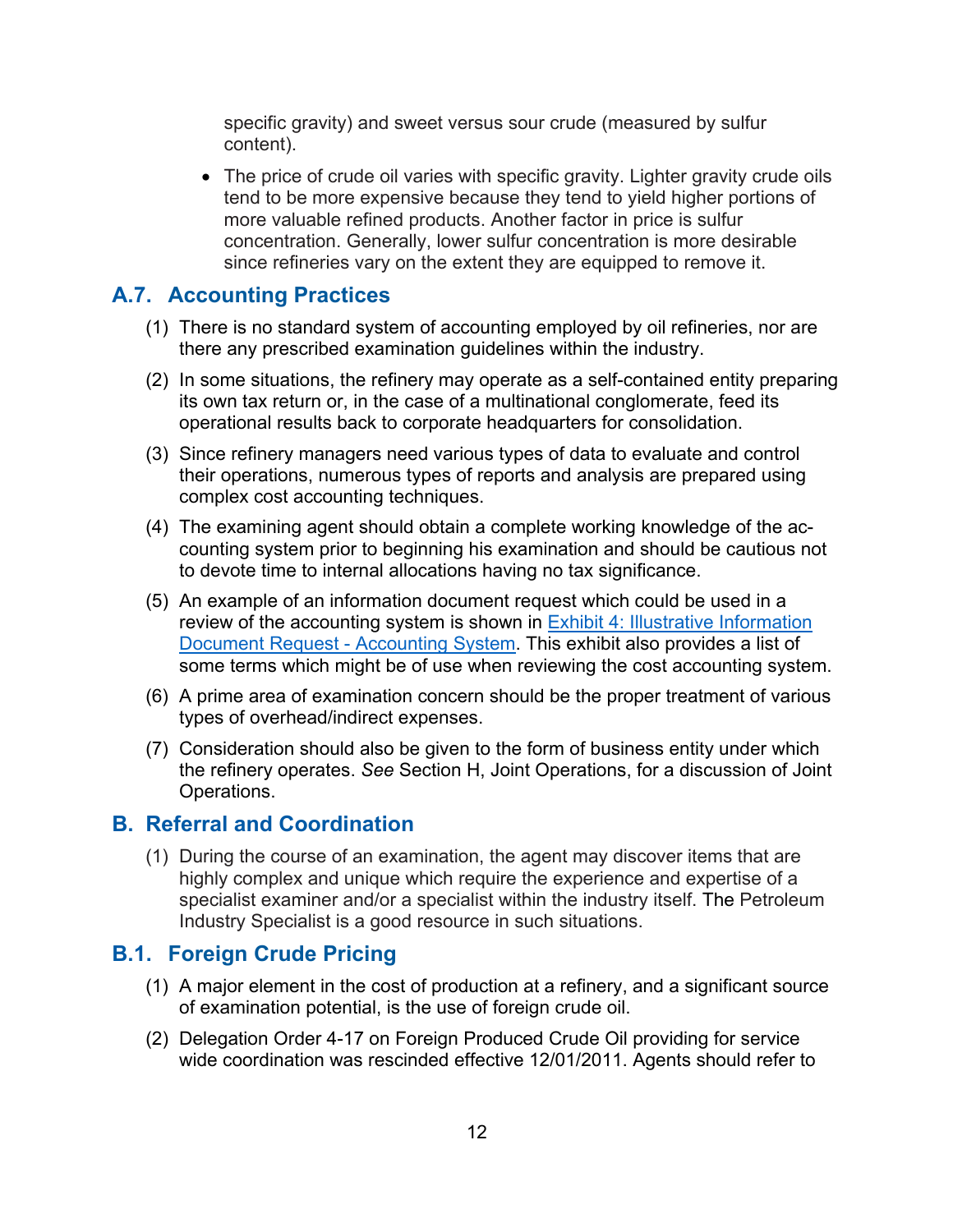IRM 4.61.3, *International Program Audit Guidelines, Development of IRC 482 Cases*.

## <span id="page-12-0"></span>**B.2. Cross-Border Activities (CBA)**

(1) In addition to the examination potential to be found in crude oil pricing, International assistance from a CBA examiner may be required if issues are present.

## <span id="page-12-1"></span>**B.3. Computer Audit Specialists (CAS)**

- (1) It is essential that the CAS be requested as early in the examination as possible. Consultations should also be held during the course of the examination concerning updating existing record retention agreements in view of current experiences.
- (2) Examples of possible applications which may be helpful are to be found in Exhibit 6: Examples - [Computer Application Programs.](#page-58-0)

## <span id="page-12-2"></span>**B.4. Engineers**

(1) In addition to the skills of a petroleum engineer, the assistance of a general/industrial engineer may be required in the event the refinery has been involved in a major expansion or repair program. *See* Sections C.3, Construction Costs, D, Crude Oil Inventory, D.4, Line Fill Inventory Issue, G, Indirect Expenses – Depreciation and/or Amortization, G.6, Repairs, H.4, Depreciation, and H.7, Single Identifiable Property (SIP), for examples of other potential examination areas where engineering assistance may be needed.

## <span id="page-12-3"></span>**B.5. Excise Taxes**

- (1) Generally, an excise tax examination may be conducted as a separate examination, as part of the "package audit" requirements for an Industry case. However, excise tax consideration and examination is mandatory for the Large Corporate Compliance Program (LCC) within Large Business & International.
- (2) A review of the taxpayer's retained copies of *Quarterly Federal Excise Tax Return*, Form 720 (Form 720), in conjunction with a "transcript" of taxpayer's account (and in light of the examination of the taxpayer's income and deductions per books and the income tax returns under examination) may indicate that an excise tax examination is warranted. This decision should be made as early as possible in each case so the examination work can be coordinated to the maximum extent desirable.
- (3) Review of the Form 720(s) with attachments is an important part of the examination of a taxpayer that owns or operates a refinery. The operator of the refinery may be liable for certain excise taxes.
- (4) IRC § 4081(a)(1) imposes an excise tax on certain removals, entries, and sales of "taxable fuel" defined as gasoline, diesel fuel, and kerosene. *See also* IRC § 4083(a)(1) for the definition of taxable fuel. IRC § 4041(a)(1) imposes an excise tax on any liquid other than gasoline used or sold for use in a diesel-powered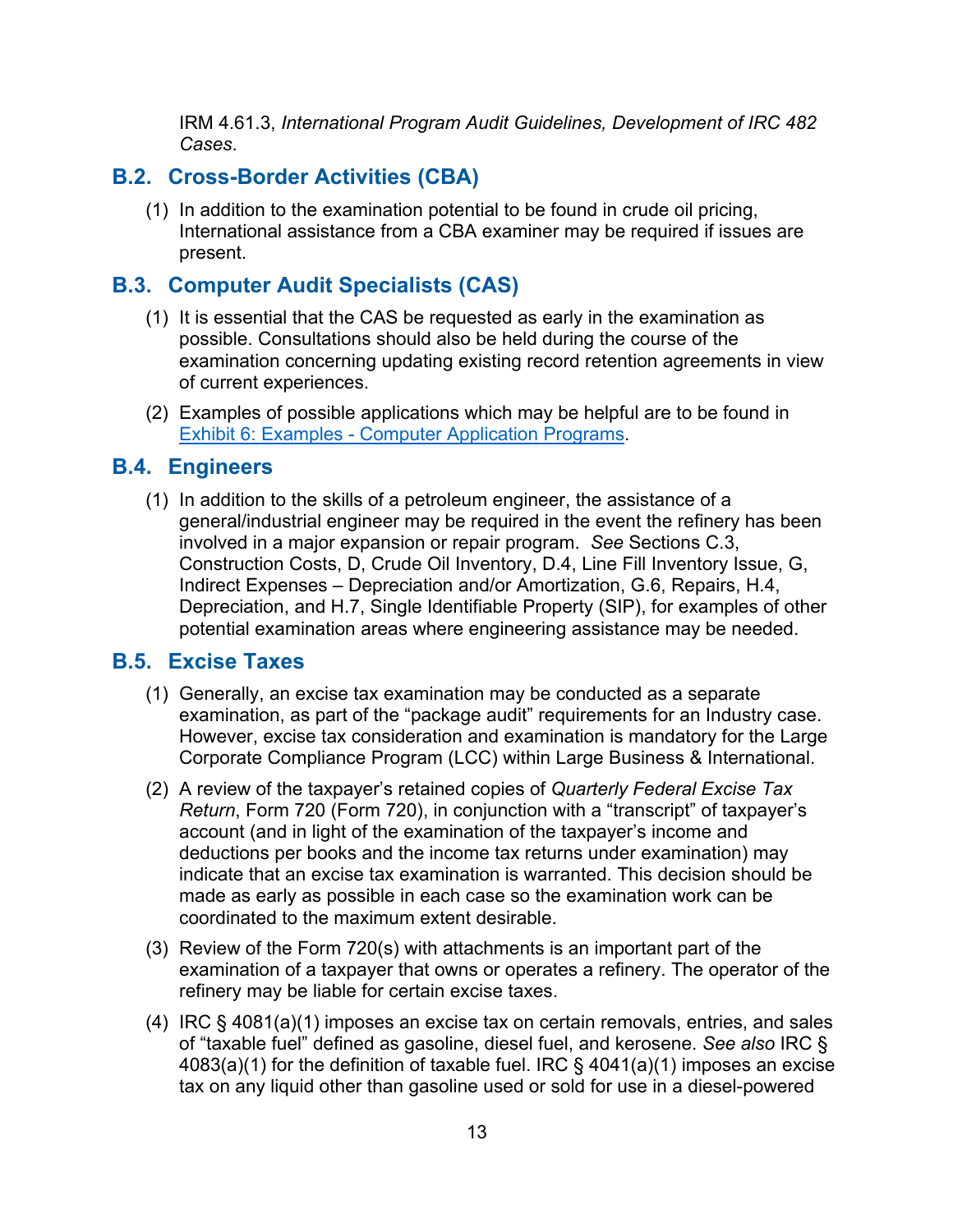highway vehicle or diesel-powered train unless these fuels were previously taxed as taxable fuels. IRC § 4041(a)(1)(A)-(B); *see also* IRC § 4083(a)(2) for the definition of gasoline. IRC  $\S$  4041(a)(2) imposes an excise tax on any liquid (excluding gas oil, fuel oil, and taxable fuel), referred to as alternative fuels, used or sold for use in a motor vehicle or motorboat. *See also* IRC § 6426(d)(2) for the definition of alternative fuels. IRC 4042 imposes a tax on any liquid used by any person as a fuel in commercial waterway transportation known as an Inland Waterway tax.

- (5) The oil spill liability tax is an environmental tax. This per barrel tax generally applies to crude oil received at a U.S. refinery and to petroleum products entered into the U.S. for consumption, use, or warehousing. (The rate of tax per barrel varies depending on date.) The tax also applies to certain uses and the exportation of domestic crude oil. *See* IRC. § 4611.
- (6) The tax imposed on ozone-depleting chemicals (ODCs) is also an environmental tax. This tax is imposed on an ODC when it is first used or sold by its manufacturer, producer, or importer. The manufacturer or importer is liable for the tax. *See* IRC § 4681. The instructions for *Environmental Taxes*, Form 6627 (Form 6627), lists the taxable ODCs and tax rates. *See also* IRC §4682; Treas. Reg. § 52.4682-1.
- (7) Verification of the environmental taxes reported on the Form 6627, which is attached to the Form 720, may include review of the following items for ODCs or imported products (*See* IRC § 4681):
	- Identification of the source documents, chart of accounts, flowcharts, operations manual, and responsible parties involved;
	- Records of all Ozone Depleting Chemicals produced, and records of all Ozone Depleting Products imported;
	- Records of the sale, export, or use of Ozone Depleting Chemicals or Products;
	- Records to substantiate that the appropriate tax has been paid previously, including floor stocks, if applicable.
- (8) The environmental taxes deduction ledger account(s) should be analyzed and traced to source documents for a representative period. The examiner should determine that the taxable chemicals were properly classified for the appropriate tax rate, and that none of the taxable chemicals and none of the petroleum liquids were omitted from the amounts reported on Form 6627.
- (9) IRS Publication 510, *Excise Taxes,* is an excellent resource for examiners.

## <span id="page-13-0"></span>**C. Capital Expenditures**

(1) A major area of interest in the examination of refineries and petrochemical plants is the cost basis of property. The cost basis of tangible expenditures and intangible assets is involved in the determination of amortization, depreciation,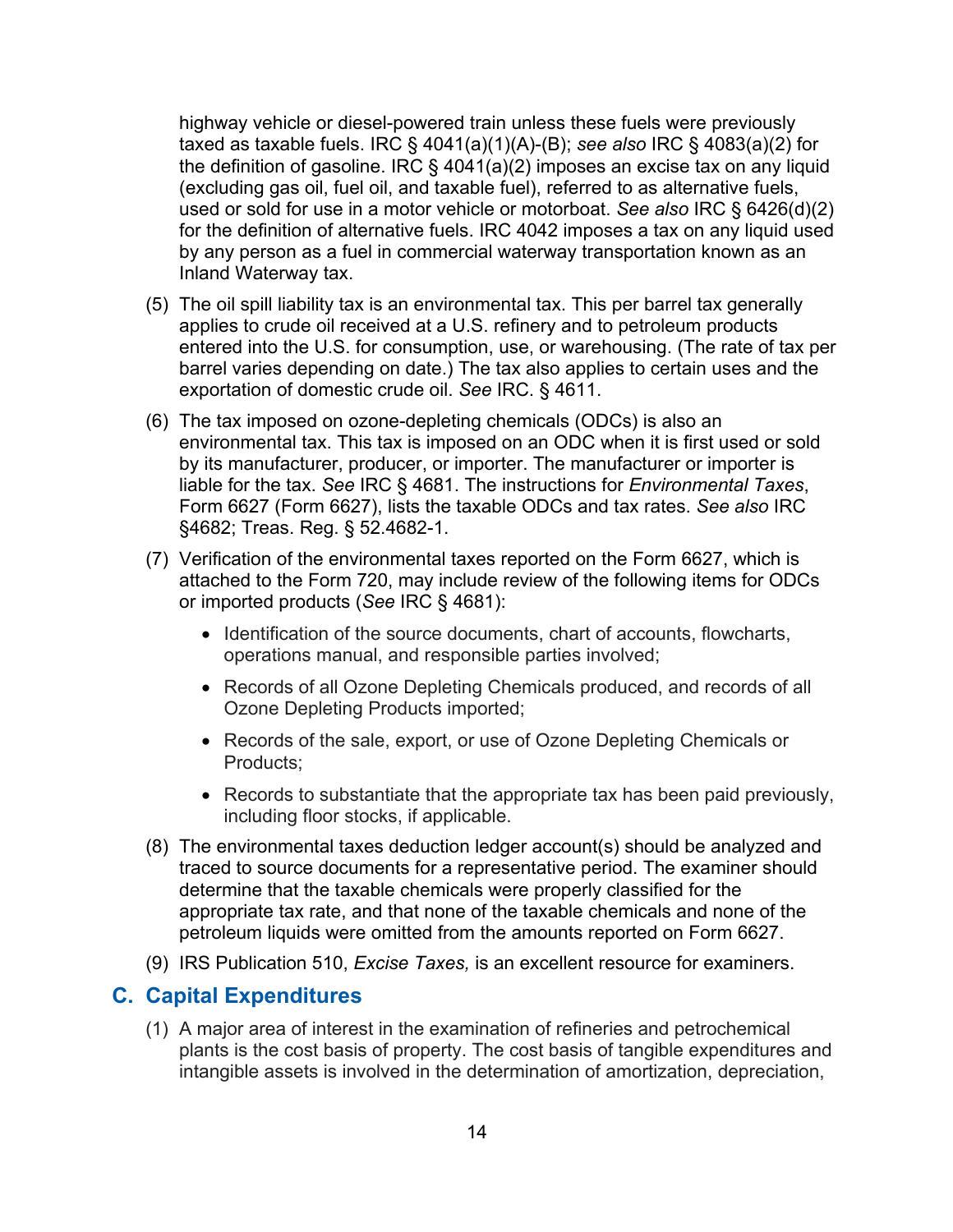and gain or loss on the disposition of all or part of such property.

## <span id="page-14-0"></span>**C.1. Allocation of Acquisition Costs**

- (1) In any transaction where different properties or assets are acquired, there may be the problem of allocation of the basis to the various properties or assets. In some contracts, the amount relating to each separate property or asset is stated. When stated at realistic values, the allocation problem is eliminated. However, where not stated or stated with realistic values, the acquisition of a refinery, refinery facilities, patents, processes, and know-how involves complex allocations of the purchase price to properties.
- (2) Transaction costs related to the acquisition of a capital asset should be capitalized as an additional cost of the asset and added to the basis of the asset. Transaction costs to be capitalized include facilitative costs such as commissions, consulting fees, feasibility studies, environmental impact studies, legal fees, salaries, travel, and similar costs paid or incurred in the process of investigating or otherwise pursuing the acquisition of property. For additional guidance, see Treas. Reg. § 1.263(a)-2(f) for transaction costs related to acquisitions of tangible property; § 1.263(a)-4(e) for transaction costs related to acquisition or creation of intangible property; and § 1.263(a)-5 for costs that facilitate the acquisition of a trade or business.
- (3) These transaction costs may include expenditures involved in forming a joint venture or a partnership. *See* section H, Joint Operations. It is noted that the cost of environmental impact studies should be distinguished from expenditures deductible under the provisions of IRC § 174. Rev. Rul. 80–245, 1980-2 CB 72 and the potential problems involving environmental impact studies are discussed in section C.4, Environmental Impact Studies.
- (4) Examiners should be aware that under MACRS the General Depreciation System (GDS) recovery period for refineries and petrochemical plants is 10 and 5 years respectively. *See* Asset Classes 13.3 and 28.0 in [Exhibit 12: MACRS](#page-64-0)  [Asset Classes Commonly Used in the Petroleum Industry.](#page-64-0)
- (5) Some taxpayers have asserted that certain assets located at their refineries should be depreciated using Asset Class 28.0. *See* [Exhibit 13: Guidance on](#page-68-0)  [MACRS Asset Categories for Refinery Assets](#page-68-0) for guidance to examiners on this issue.

## <span id="page-14-1"></span>**C.2. Examining Acquisition Costs**

- (1) When examining acquisition costs, the examiner should verify the purchase price (or the adjusted cost basis of any property given in a like-kind exchange) of all properties acquired and consider whether taxpayer properly included additional costs that facilitated the acquisition of such property.
- (2) Verify that the allocation of the total acquisition cost to the respective assets acquired comports with current tax law. Refer to *Asset Acquisition Statement*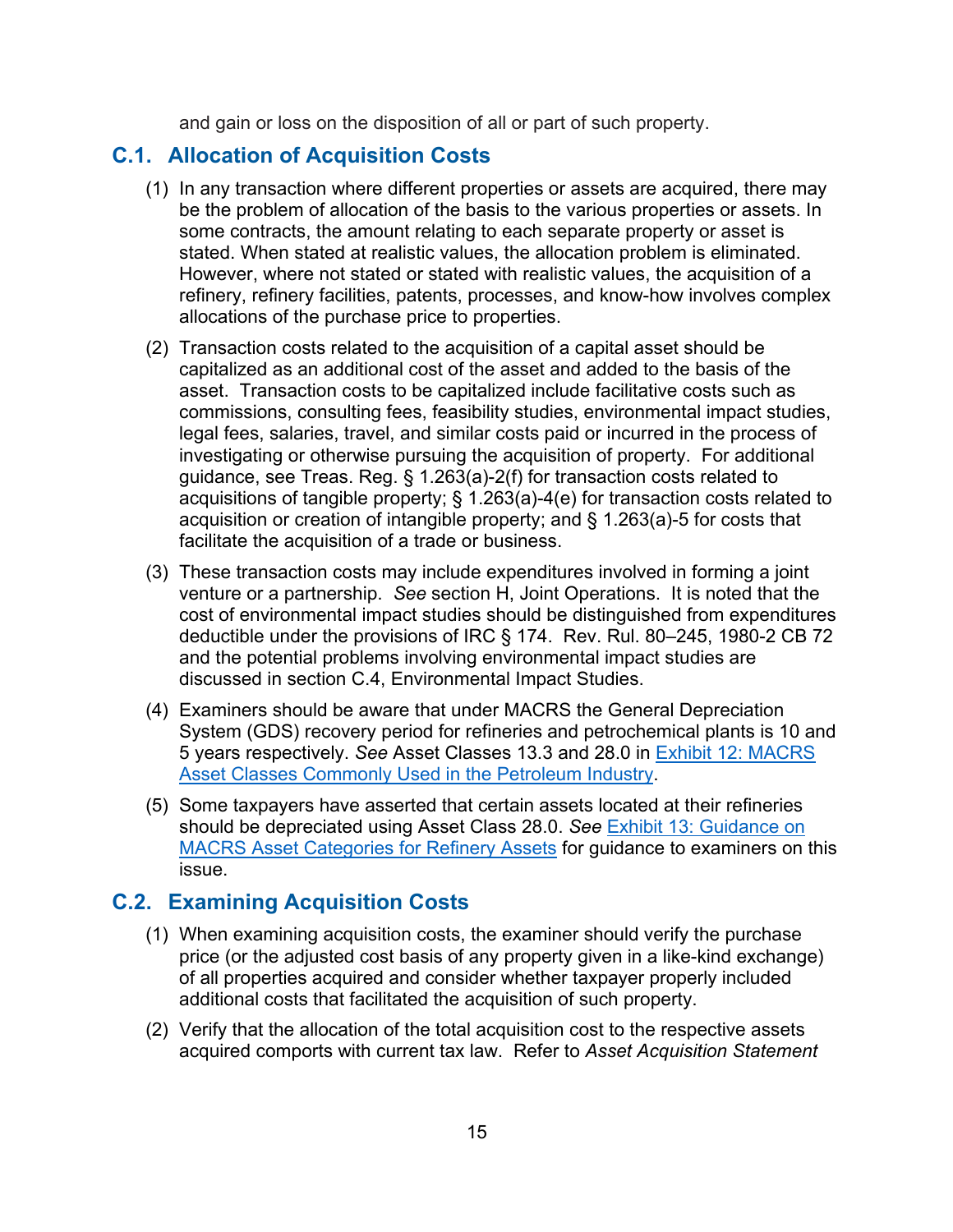*Under Section 1060*, Form 8594 (Form 8594), if the assets appear to constitute a trade or business.

- (3) Depending on the circumstances the total acquisition costs may be allocated among property such as:
	- Inventories (including pipeline "fill"), intermediate stream and finished products, warehouse equipment and parts;
	- Patents, licenses, processes, and know-how assets;
	- Equipment and plant facilities;
	- Pipeline and storage facilities;
	- Land, right-of-way, and land improvements;
	- Intangible property such as patents or "going concern value"; and
	- Environmental impact studies.
- (4) Some of the documents that should be examined for verification of acquisition costs include:
	- Authorization for expenditure (AFE) records;
	- Letters of intent, offer, and counteroffer documents;
	- Minutes of executive committee meetings and directors' meetings;
	- Settlement sheets, transaction closing documents, papers transferring the consideration and conveying title;
	- Purchase price/fair market value analysis and allocation workpapers used as the basis for recording the cost basis of the individual assets on the books,
	- Analysis of the history and the projected performance of the tangible and the intangible assets including evaluation reports, Insurance coverage, and an itemized list of assets before and after the acquisition,
	- Details for the vouchers of the original entries in the journals and ledger of accounts,
	- Chart of accounts before and after the acquisition,
	- Organizational chart before and after the acquisition;
	- General information available such as employee newsletters, reports to stockholders, reports to SEC, or news releases.

## <span id="page-15-0"></span>**C.3. Construction Costs**

(1) Construction costs, in general, fall into three categories: initial refinery construction, expansion of refining capacity, and other improvements. In each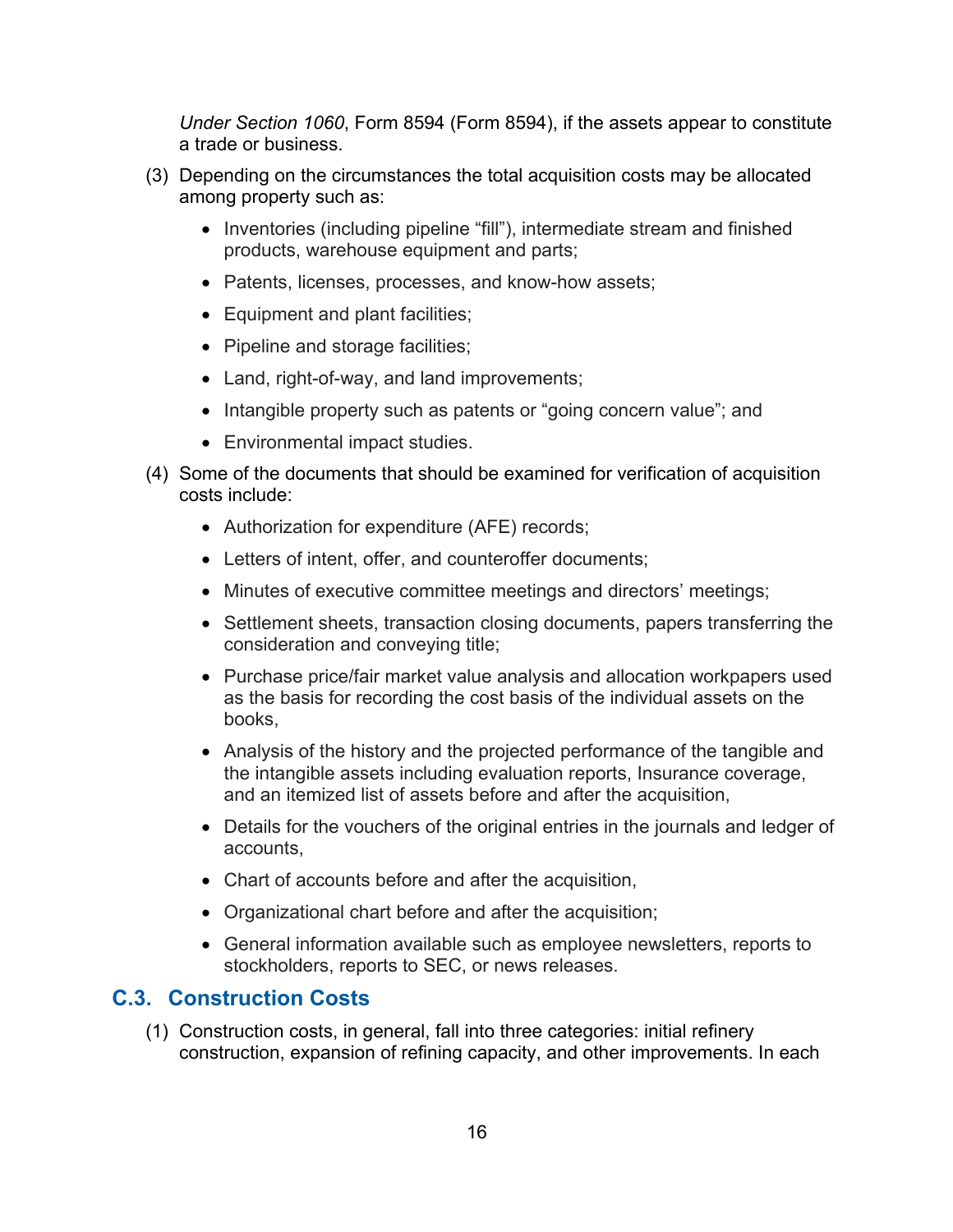category construction costs may include work done by outside contractors, selfconstruction, or a combination of both.

- (2) Contracts with outside contractors should be reviewed to ensure that all costs itemized in the contract have been properly considered as capital expense. The agent should also verify that the items included in the construction contract are properly classified or allocated for depreciation. Engineering assistance may be required where a lump sum construction contract calls for items to be constructed which will fall into more than one category for depreciation.
- (3) The agent should verify that appropriate self-construction costs have been properly capitalized. A good examination technique, when reviewing outside contractor costs, is to inquire if the taxpayer was furnishing personnel or equipment to supervise or assist in the construction process.
- (4) When self-construction costs are encountered, the agent should ensure that the capitalized costs include the direct costs, as well as the indirect costs such as insurance, benefits, and overhead.

## <span id="page-16-0"></span>**C.4. Environmental Impact Studies**

- (1) In the oil and gas business, as with other industries, construction activities such as building pipelines, roads, canals, refineries, and industrial plants may have an adverse effect on the natural environment. Sometimes the company will spend a great deal of money conducting studies to examine the effect the construction will have on the environment. Should these costs be deductible as ordinary operating expenses, or should they be capital expenses? Any cost incurred for the acquisition, production, or improvement of property must be capitalized. In addition, any costs that that facilitate the acquisition or production of property, such as environmental impact studies, should be capitalized as part of the cost of the asset acquired or produced. *See* Section C.1, Allocation of Acquisition Costs. However, if the study results in the abandonment of the project, the cost of the impact study may be deducted as a loss under IRC § 165 in the taxable year the taxpayer abandons the project.
- (2) In the examination of taxpayers that have had large expansions or have constructed plants that might have an environmental impact, the agent should look for costs that might not have been capitalized.
- (3) Expenditures to conduct environmental impact studies to support a company's application to expand its facilities are not research and experimental expenditures within the meaning of IRC § 174. Whether such expenses are capital expenditures will depend upon the facts of the particular case. The expenses, if not chargeable to a capital account, are ordinary and necessary business expenses deductible under IRC § 162(a). Rev. Rul. 80-245, 1980-2 CB 72 holds that the costs of environmental impact studies paid by a public utility company in connection with its application to expand its generating facilities are not research and experimental expenditures within the meaning of IRC § 174.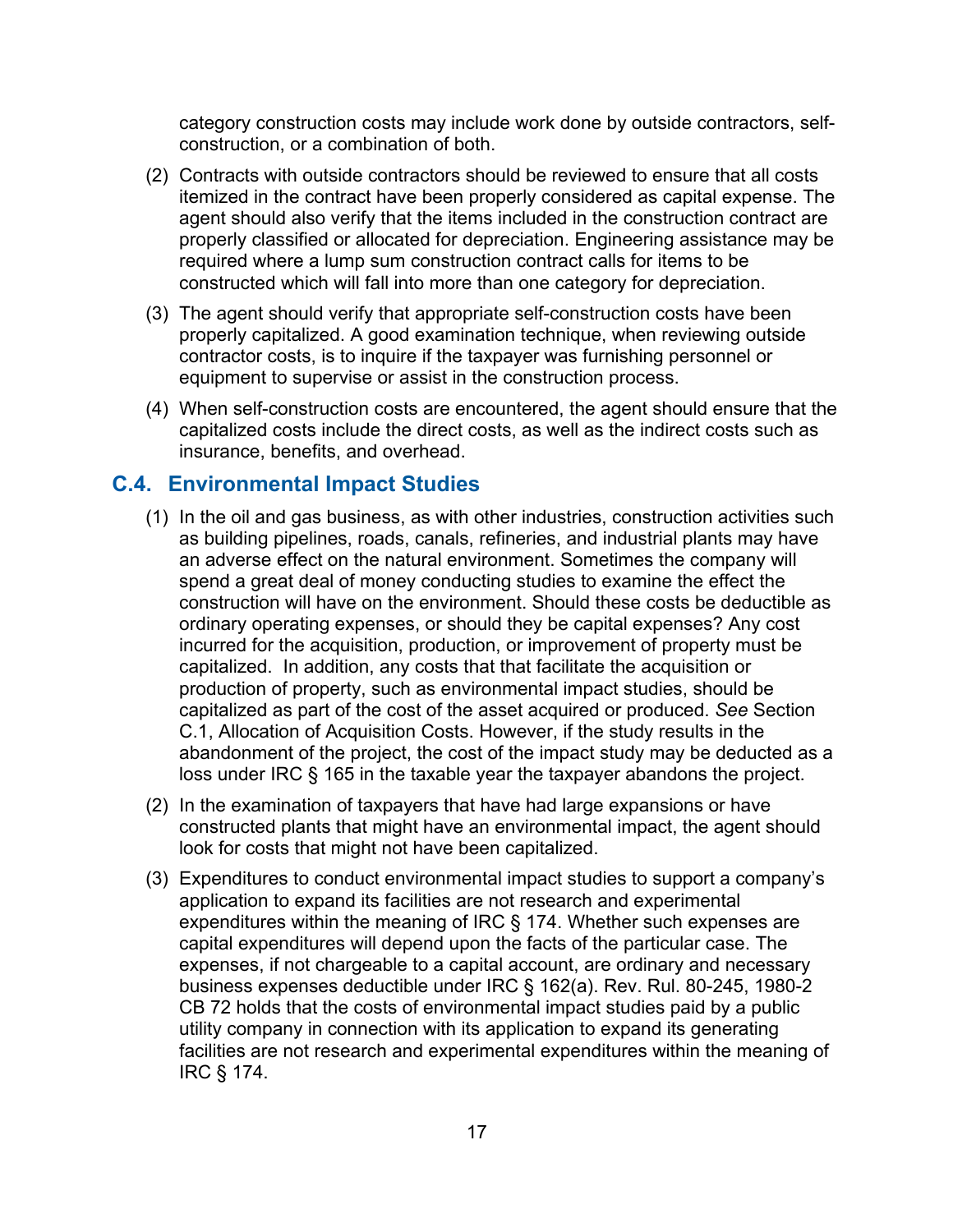## <span id="page-17-0"></span>**C.5. Patents, Processes, and Know-How**

- (1) The operation of refineries and petrochemical plants often involves the utilization of numerous patents, exclusive processes, and trade secrets. During the examination of these operations, the agent should look costs of acquiring or creating these types of assets. These items are capital expenditures and, depending on the asset, may be amortized either as an amortizable section 197 intangible ratably over the 15-year period beginning with the month in which the intangible was acquired, or under Treas. Reg. § 1.167(a)-3(a) over the asset's useful life.
- (2) The purchase of these types of assets frequently will occur when other items of plant, property, or equipment are being purchased. When other items are purchased, the agent should inquire if the purchase includes any patents, exclusive processes, or know-how.
- (3) Know-how may be defined as an aggregation of data or information that is employed in a business endeavor and has the effect of providing the user with a competitive advantage over others who do not have access to, or use of, such data or information.
	- Royalty payments for the purchase or license of know-how that are contingent upon the use of (and reasonable in terms of the benefits actually derived from) licensed know-how during the year for which the payment is paid or incurred can be deducted as necessary and ordinary business expenses.
	- All other expenditures for know-how, with a few exceptions, must be capitalized. *See* Treas. Reg. § 1.263(a)-4(c) for examples of intangible property costs that are generally capitalized as acquisition costs.

## <span id="page-17-1"></span>**D. Crude Oil Inventory**

- (1) The inventory of refiners may include both domestic and foreign crude. *See* Section F.1, Foreign Crude. The domestic and foreign crude inventory may include both produced and purchased crude oil.
- (2) The acquisition of crude oil for manufacture into finished products by refiners will be either through long-term contracts of supply by domestic and foreign producers or by spot purchases of crude oil on an as needed basis. The agent should look to per unit (barrel) variances in purchase price of purchased crude, especially if acquired from related entities.
- (3) In the examination of refinery and petrochemical operations, the agent should obtain the assistance of engineers if problems are encountered in the determination of the correct value of produced crude oil that is included in the inventory of a refiner.
- (4) Crude Oil Inventory must observe all the rules of Sections 471, 472 and 263A. In the examination, the agent should obtain all required documentation to examine the refiner's calculations of Sections 471, 472 and 263A.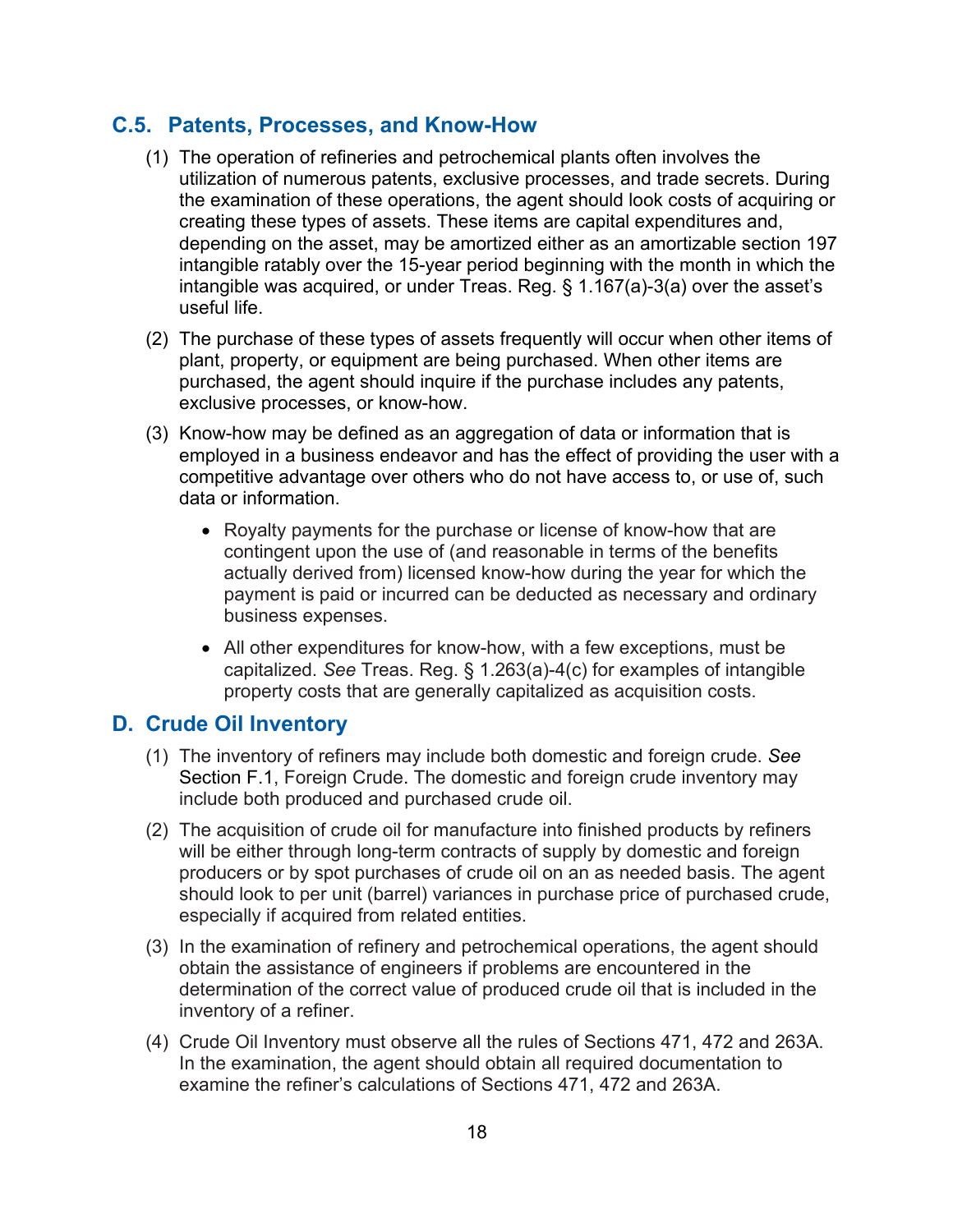## <span id="page-18-0"></span>**D.1. Blending Stocks**

- (1) Finished or saleable refinery products are a blend of various refinery streams and sometimes include purchased blending stocks. The prime example is gasoline.
	- With reference to the Simplified Flow Diagram in **Exhibit 3: Petroleum** [Refining Process Diagram,](#page-55-0) finished gasoline would be variable blends of the straight-run gasoline, reformate, catalytic-cracked gasoline, thermalcracked gasoline, alkylate, and n-butane. These individual product streams (stocks) are normally segregated in storage tanks prior to actual blending operations.
	- For a refiner without the modern processing units to produce high quality gasoline components, or one faced with the temporary shutdown of such a unit, blending stocks are frequently purchased on the open market. Blending operations and blending stocks are further discussed in Section F.3, Blended Stock and Additives.
- (2) The refiner's unfinished products inventory will normally include all produced or purchased basic stocks available for further processing or blending into finished products. The unfinished products inventory may be subcategorized to include:
	- Liquefied Petroleum Gas (LPG) Stocks
	- Gasoline Stocks
	- Kerosene and Gas Oil Stocks
	- Residual Stocks
	- Lube and Wax Distillate (Unfinished)
	- Industrial Chemicals
	- Additives
	- Catalysts

## <span id="page-18-1"></span>**D.2. Finished Products**

(1) The refiner's finished products inventory will include all saleable products resulting from further processing and blending of unfinished stocks. Individual refineries produce different products and taxpayer's categorization and subcategorization will vary. *See* [Exhibit 7: Illustrative Finished Products](#page-59-0)  [Inventory](#page-59-0) for a list of the types of goods found in product inventories.

## <span id="page-18-2"></span>**D.3. Spare Parts and Equipment**

(1) To avoid unplanned shutdowns and to assist in performing routine maintenance, refineries normally maintain an inventory of spare parts and equipment.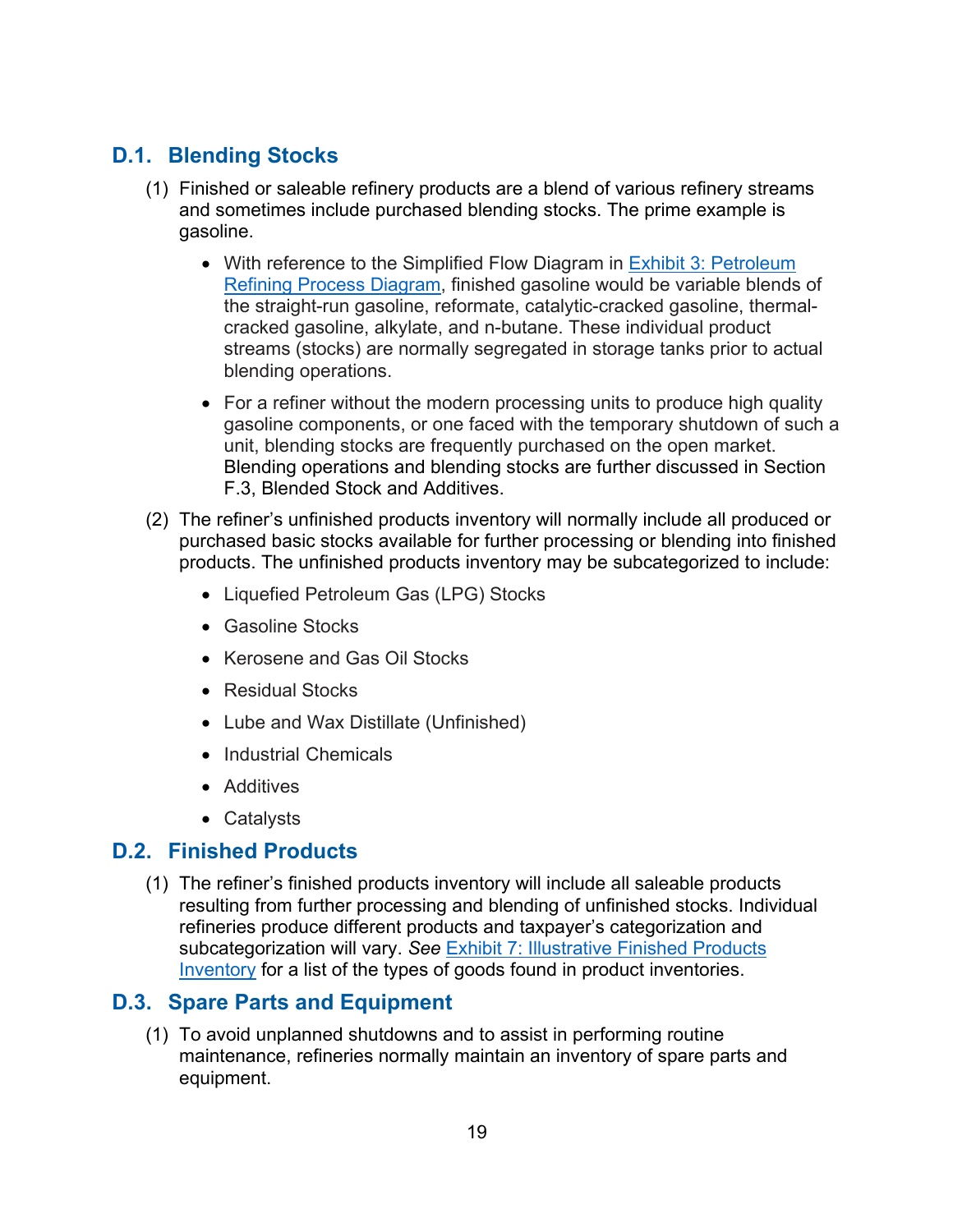- (2) The agent should examine those spare parts and equipment items that should be or are being inventoried. Items not held for resale are not inventory, and LIFO is not a permitted accounting method for such items. *See* IRC 1221(a)(1) (defining inventory and distinguishing inventory from capital assets.) *See also* Treas. Reg. § 1.472-1 (permitting an election to use the LIFO method of accounting when dealing specifically with inventories). Depending on the facts, expendable, rotatable, or standby emergency spare parts that are not inventory may be parts that are not inventory may be treated as incidental or nonincidental materials and supplies under Treas. Reg. § 1.162-3.
- (3) With respect to equipment, the agent should determine that proper consideration is given to investment credit and recapture of investment credit for items being placed in service or removed from service.

#### <span id="page-19-0"></span>**D.4. Line Fill Inventory Issue**

- (1) As explained in more detail in Section A.1, Refinery Processes, refineries convert crude oil and intermediate feedstock into finished petroleum products by a variety of physical, thermal, and chemical separation processes. Products that have been partially refined within the refinery are commonly called intermediate products. These intermediate products also must be included in inventory. *See* Treas. Reg. § 1.471-1.
- (2) Examination coined the term "line fill" to describe, in one name, intermediate product volumes within the refinery. However, line fill refers to all product volumes located within piping, processing units, surge tanks, vessels, drums, boilers, cylinders, reactors, vats, kettles, hoses, and other containers used within a refinery in the process of refining crude oil and intermediate feedstock into finished products and feedstock for sale. Line fill volumes are distinct and separate amounts from the tank volumes found in the taxpayer's storage tank farms, for both crude oil and finished products. The term "line fill" should also not be confused with the term "line pack" or "cushion gas". Line pack refers to the volume of gas in a pipeline necessary to provide sufficient pressure to distribute gas over a large geographic area, and it is generally of uniform composition.
- (3) Examiners have observed that some taxpayers incorrectly account for line fill by:
	- Not treating any line fill as inventory.
	- Not treating the proper amount of line fill as inventory (*i.e.*, physical line fill volumes at year-end exceeds the volumes recorded for tax).
	- Treating line fill costs as deductible or depreciable.
- (4) Some taxpayers may attempt to capitalize the cost of line fill as part of the refining assets and depreciate it over the life of the refining equipment. Some taxpayers may not capture any line fill at all for tax accounting purposes, as either a separate capital asset or separate inventory item, and presumably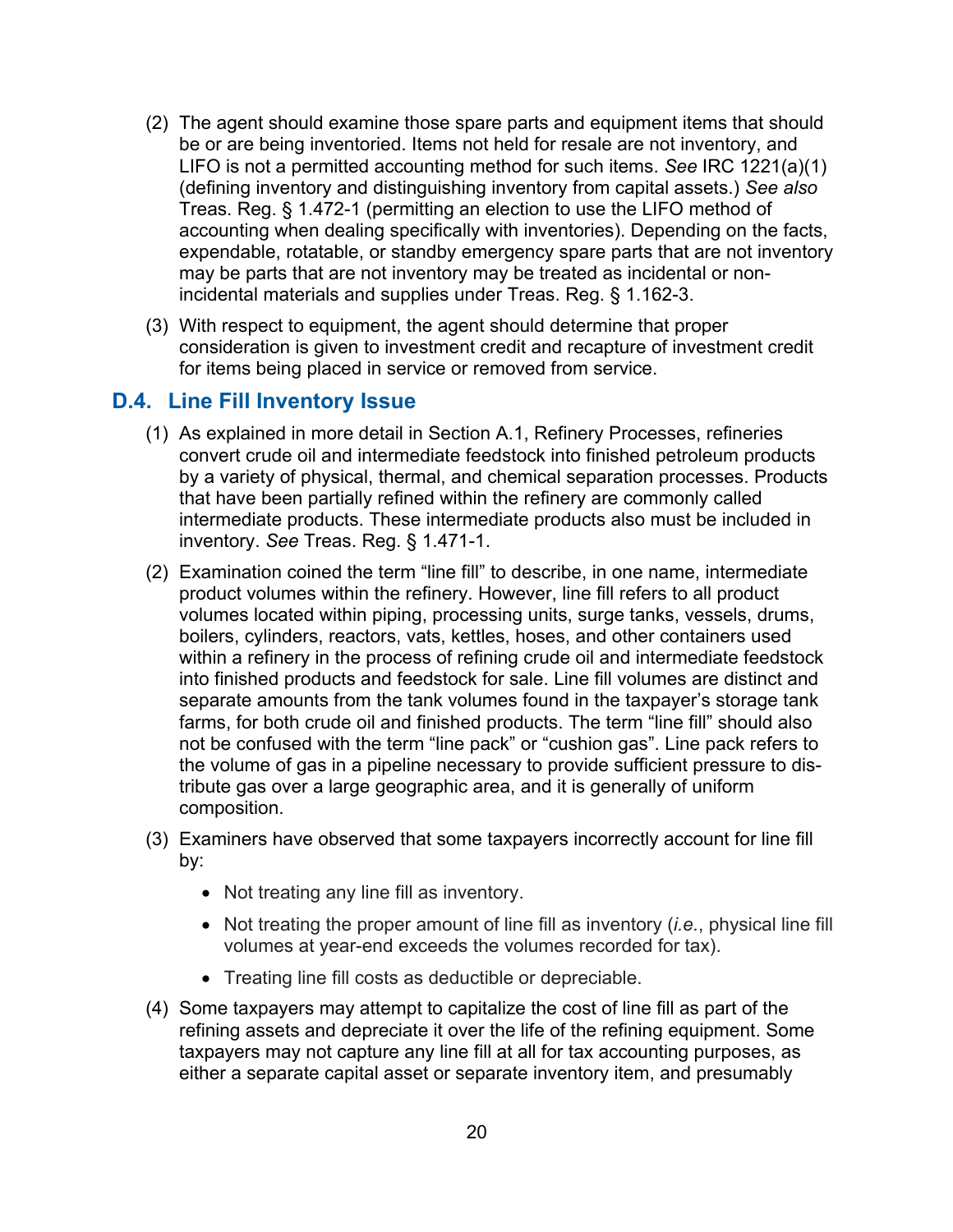deduct the cost as incurred. Typical arguments from taxpayers are that line fill is necessary for the equipment to operate, or that depreciation is appropriate because of molecular changes to the petroleum product within the refinery.

- (5) Line fill represents petroleum products that are in the process of being manufactured and therefore the changes that are brought about are intentional. Depreciation allowance applies only to that part subject to, among other things, decay or decline from natural causes. *See* Treas. Reg. § 1.167(a)-2. The molecular changes in the crude oil and feedstocks are not brought about from natural causes, but from intentional manufacturing actions. In contrast, line fill is a direct, income-producing factor because taxpayers are in the process of manufacturing a substantially transformed product, which is being held for sale. Thus, line fill is analogous to work in process and must be included in inventory. *See* Treas. Reg. § 1.471-1.
- (6) Line fill represents a vast array of manufactured and work-in-process inventory items. Suggested steps by examiners include:
	- Determine if line fill volumes are captured within the existing tax inventory amounts. The refinery's tank farm inventory and line fill inventory may be held in different reporting entities so the agent should reconcile the inventory amounts down to the tank-detail level and/or reporting entity.
	- The total amount of line fill volume that actually exists within a refinery may not be properly captured in the taxpayer's inventory records. Examiners may need the assistance of a petroleum engineer to determine the types of petroleum hydrocarbons and the location and amounts of feedstocks within the refinery, as well as to identify the correct price for determining year-end inventory dollar amount.
	- The examination team should consider reviewing the taxpayer's regulatory agency filings with respect to refinery volumes. *See* [Exhibit 11: Regulatory](#page-62-0)  [Agency Filings with Respect to Refinery Volumes.](#page-62-0)
	- If the examiner finds discrepancies in the taxpayer's dollar or volume amount of line fill inventory, a change in accounting method adjustment under IRC § 446 with an IRC § 481(a) adjustment may be required. Examiners are encouraged to contact an Inventory Subject Matter Expert or Local Counsel in the examination of line fill inventory issues.

## <span id="page-20-0"></span>**E. Sales and Transfers**

- (1) Transactions involving disposition of raw materials, or the products of the refinery, may be reported as exchanges, transfers, or sales. Crude oil exchanges must be reported in crude oil costs using the basis of the item given up plus or minus any "boot" and related expenses of the particular exchange. Accordingly, it is necessary to distinguish an exchange agreement, a buy/sell agreement, and a true sale agreement.
- (2) Exchange agreements may exist when: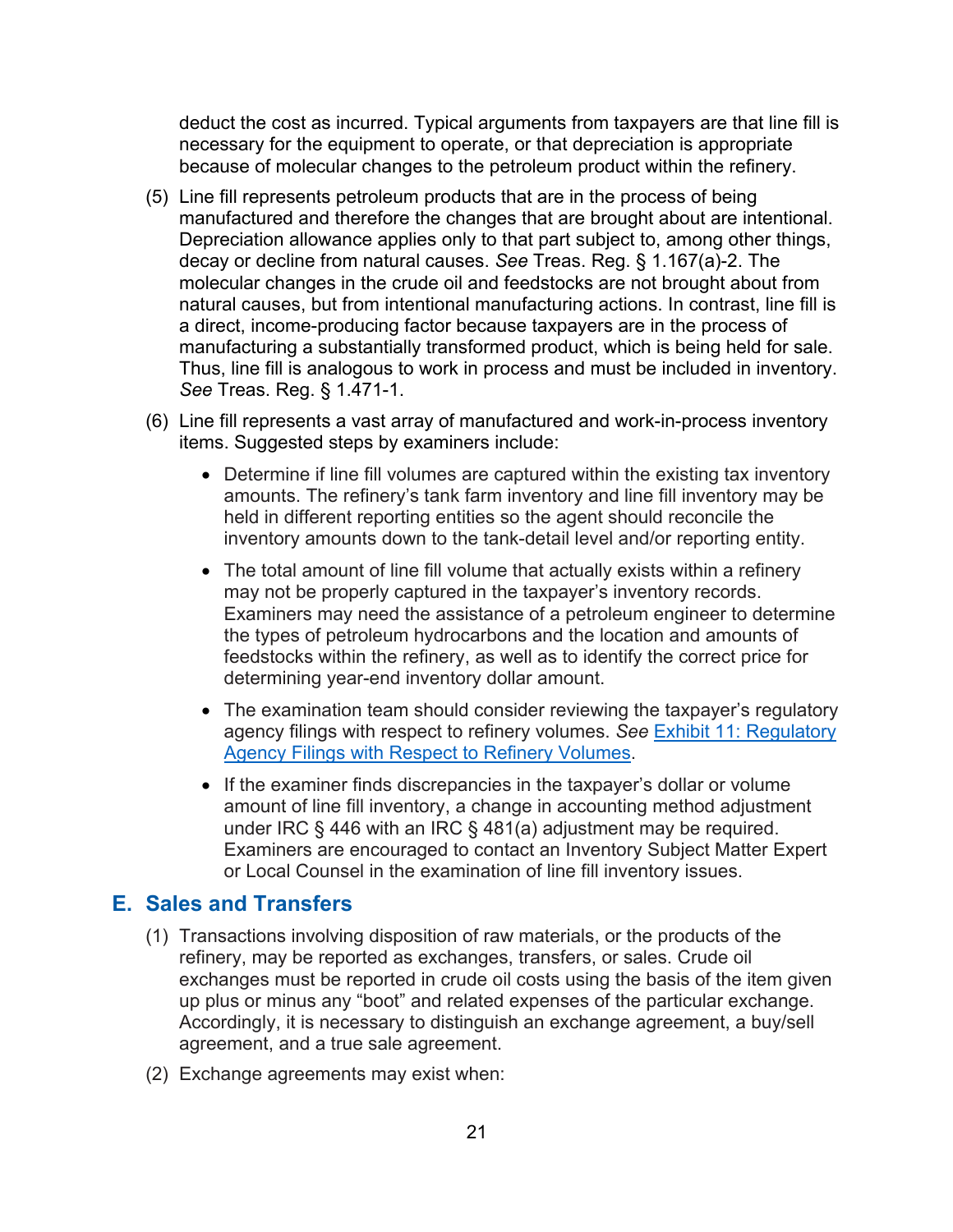- Both sides of the agreement are stated in a single document.
- The two agreements are negotiated simultaneously.
- The two agreements refer to each other.
- One side of the transaction involves a financial disadvantage sufficient that a prudent businessman would not enter into that part without the financial benefit of the other part of the agreement or agreements.
- (3) Intercompany transfers of products may be recorded at cost basis and reported in the cost of sales of the respective divisions or recorded at "arm's-length" value and reported as a sale of products transaction. When refinery products are transferred to an intracompany division or to a related domestic company at cost, or at a stated value, the impact on the taxable income should be considered.
- (4) Transfer of products to or from a foreign related company should be examined. The product pricing should be evaluated against the "arm's-length" value so as to ensure that taxable income is not distorted and to ensure that the foreign tax credits are correctly determined. *See* IRM 4.61.3, International Program Audit Guidelines, Development of IRC 482 Cases for discussion of international issues.
- (5) Buy/sell agreements are accounted for as "normal" purchase/sale transactions. They may involve transporting, handling, or warehousing petrochemical products. These agreements should be examined to verify what was done. Special consideration should be given to transactions near the end of the year when such agreements may be made to cover a LIFO inventory layer without physical delivery of the product. The examiner should look for identical "contra" agreements after the end of the year to offset the prior agreement. LIFO inventory issues are discussed in Section A.5, Inventory – LIFO.
- (6) True sale agreements and buy/sell agreements involve dispositions which are not exchanges or transfers reported in the cost of sales such as crude oil or other product transactions. The area of interest for the examination of the sales accounts, in addition to the gross receipt's reconciliation, includes the special agreements with related parties (both domestic and foreign entities) and joint venture arrangements. Potential issues may involve "arm's-length" pricing, timing, and/or the character of the sales reported. Joint operations are discussed in Section H, Joint Operations.

## <span id="page-21-0"></span>**E.1. Refinery Products**

- (1) The refining/petrochemical products are ready for marketing at various points of the manufacturing process, including distillation, cracking, and treating. The various "split off" points in the manufacturing process are noted, in general terms, in the discussion in Section A.1, Refinery Processes.
- (2) Finished refinery products such as fuel and lubricating oil are the principal products sold. The accounting for amounts reported in gross sales of these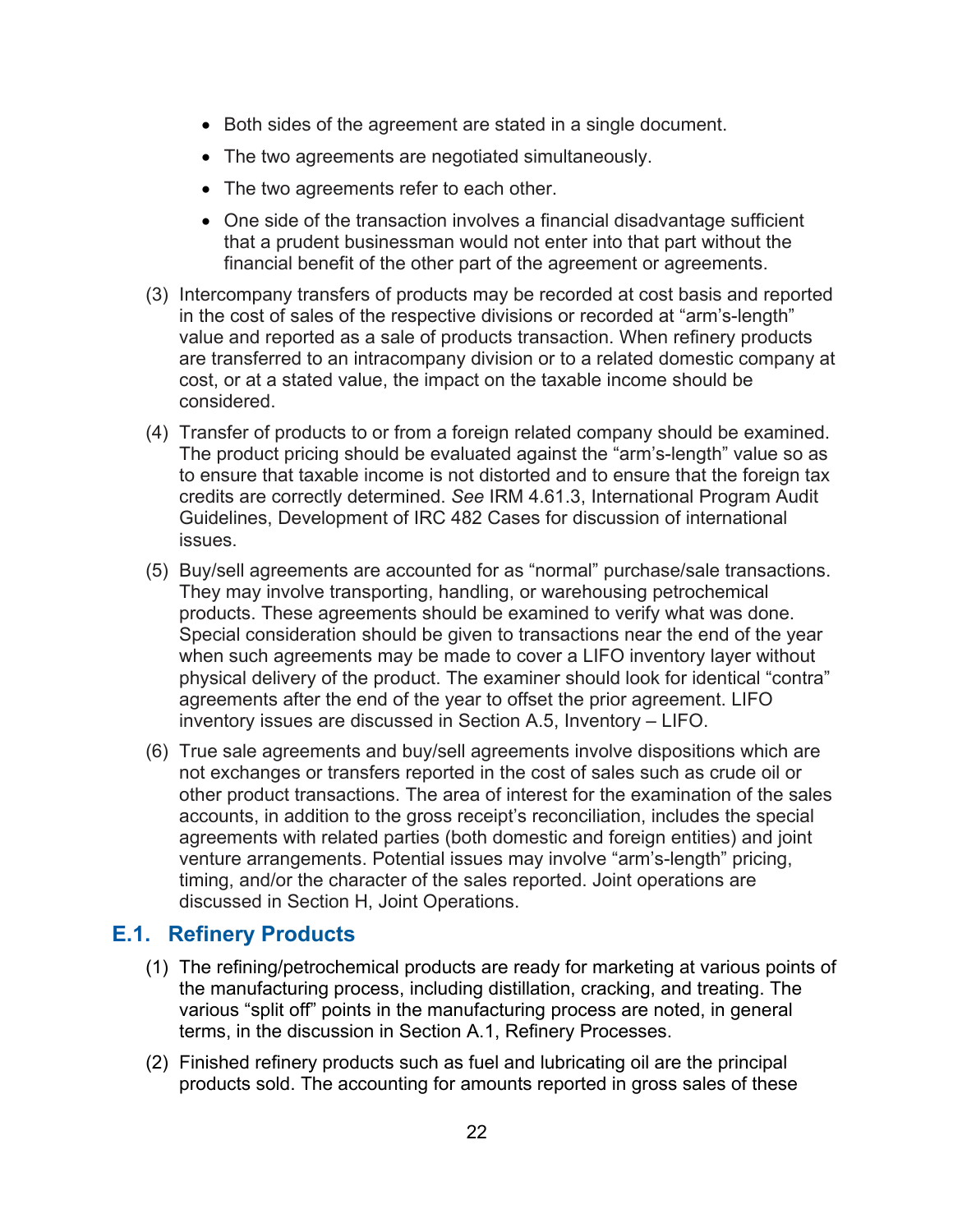products should be reconciled to the sales journal or ledger. Potential issues include transfers, exchanges, or sales at less than "arm's-length" value. The main line of petroleum finished products are illustrated in [Exhibit 7: Illustrative](#page-59-0)  [Finished Products Inventory.](#page-59-0)

- (3) Unfinished products in the manufacturing process are sometimes saleable for various uses, such as raw material for further refinery processing, blending, or as feedstock for many different manufacturing processes. The best-known market for these "intermediate stream products" is their use in the manufacture of fertilizers, synthetic rubber, and plastics.
- (4) The petrochemical manufacturing plant may be nearby or contiguous to the refinery to take advantage of the convenient source of raw material. The plant may be an intracompany or related company-owned facility. The list of divisions and/or related companies and their business operations should be ascertained from the annual report to stockholders or [SEC](https://www.sec.gov/) reports. The areas of interest for examination include "arm's-length" pricing and "timing" of the transactions reported on the return.

## <span id="page-22-0"></span>**E.2. Miscellaneous Revenue**

- (1) The operator of the refinery may realize revenue from miscellaneous sources such as:
	- Sale of steam to contiguous or nearby facilities.
	- Sale of electricity in circumstances similar to above.
	- Sale of scrap materials, equipment.
	- Sale of containers, deposit recoveries.
	- Royalties, fees, and rents from patents, know-how, catalysts, and/or facilities. This revenue should be reported as gross receipts, but some items may be included in the cost of sales or netted to an expense account.

#### <span id="page-22-1"></span>**E.3. Know-How, Patents, and Royalties**

(1) Research and development have created technology that is a vital commodity for the refining and petrochemical industries. The demand for proven processes and the utilization of patent rights is an important source of revenue. Investments in these intangible assets and a listing of the in-house developed know-how, patents, and processes should be analyzed: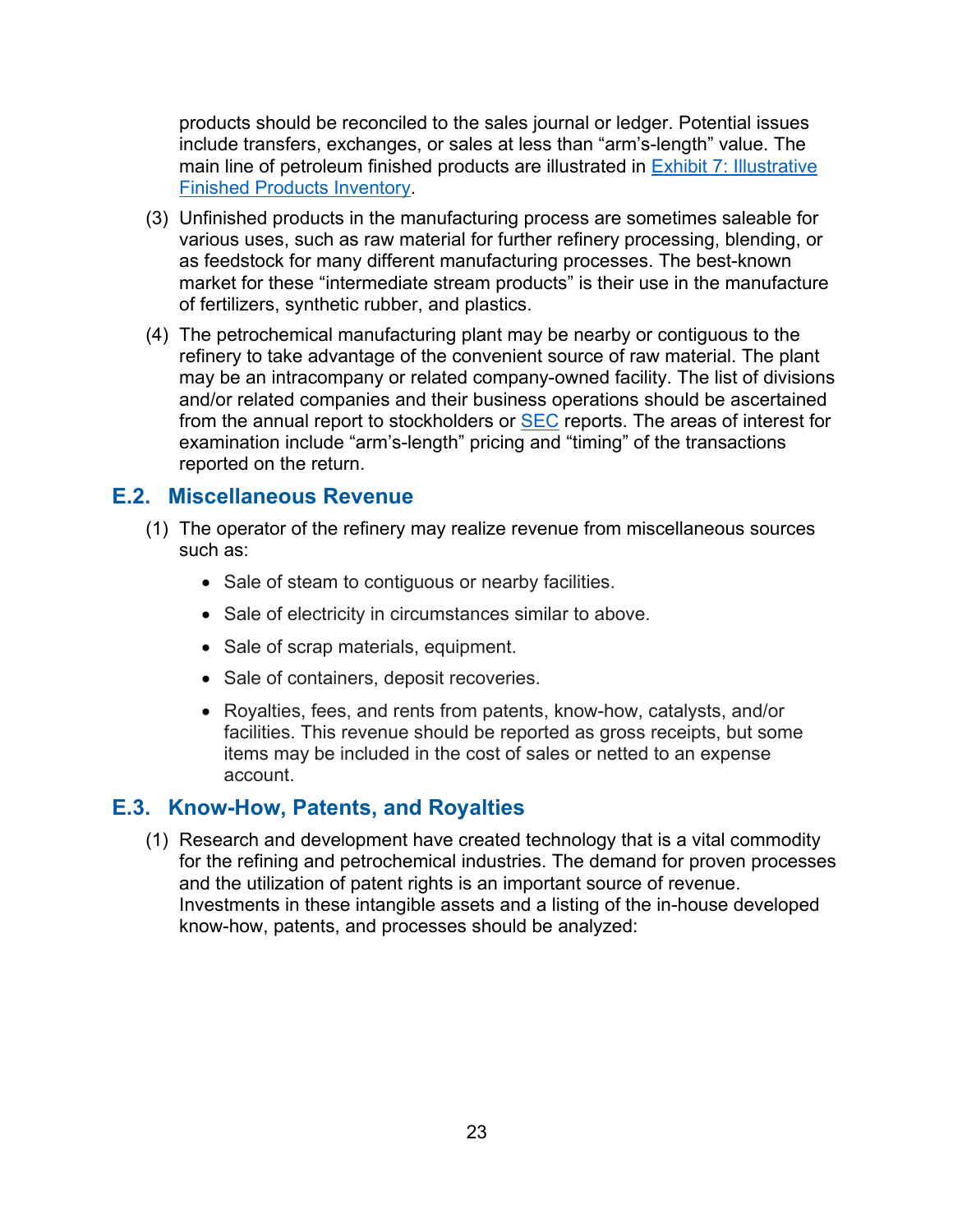- To verify the royalties and fees received from books to the return.
- To account for additions and removals.
- To verify the income reported from the disposition of all or an undivided interest in these intangible assets.
- To verify that the sale/transfer to a controlled foreign corporation or other related party was correctly reported.
- (2) Rent or royalty income received for the use of intangible assets should include the value of any items or services received in exchange. Consideration should be given to the impact of the transactions involving these intangible assets on taxable income.
- (3) For patents transferred (other than by gift, inheritance, or devise) by the holder, IRC § 1235 treats the transfer as a sale or exchange of a capital asset held for more than one-year. *See* IRC § 1235. This special provision excludes the employer of the creator of the patent from the definition of a holder.

## <span id="page-23-0"></span>**F. Direct Costs and Purchases - Domestic Crude**

(1) A significant cost incurred by a refiner will be the purchase of feedstock (crude oil) for the manufacturing processes of the refining operations. Acquisitions of domestic crude are from two primary sources: produced and purchased. In both instances, the acquisitions are treated as purchases, inasmuch the production of crude and purchases by the refiner are from different entities or from another division of an integrated oil company. Refer to Section D, Crude Oil Inventory, and Section A.7, Accounting Practices, if problems arise in the verification of the cost figures that are used by the refinery operating entity.

## <span id="page-23-1"></span>**F.1. Foreign Crude**

(1) Foreign crude oil is a major source of supply for the operation of the refining complex. The agent should be alert to the fact that foreign crude oil, as a part of the raw material for the refining operations, can be from related producers and from unrelated suppliers. The acquisition of foreign crude can pose a problem for examiners. *See* Section B.1, Foreign Crude Pricing. A Cross-Border Activities Specialist or the Petroleum Industry Specialist can assist.

## <span id="page-23-2"></span>**F.2. Finished Products**

(1) Also included in the cost of goods sold, more specifically as purchases, are finished products that are acquired for use in the manufacturing operations of the refining and petrochemical industry. During examination, attention should focus on inventory sections. *See* [Exhibit 7: Illustrative Finished Products](#page-59-0)  [Inventory](#page-59-0) for examples of finished products.

## <span id="page-23-3"></span>**F.3. Blending Stocks and Additives**

(1) While blending stocks and additives are used for most finished products, the best-known application involves gasoline. The two most important variables in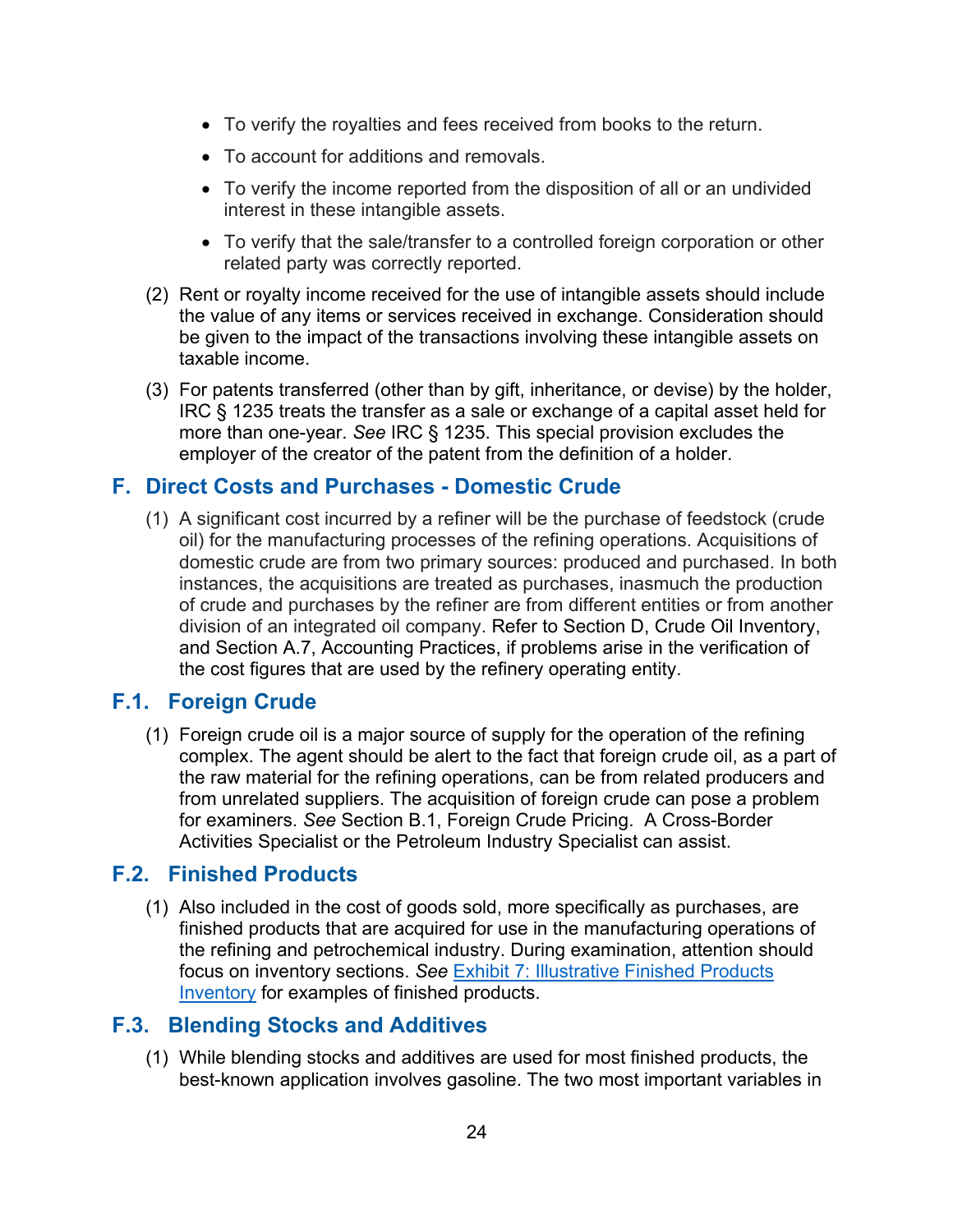gasoline blending are vapor pressure and octane number. Approximate characteristics of some blending components are found in [Exhibit 8:](#page-59-1)  [Characteristics of Gasoline Blending Components.](#page-59-1)

- (2) Effective engine performance involves the vaporization of the gasoline. For handling cold starting, there must be enough volatile hydrocarbon in the gasoline to get a vapor-air mixture that will ignite. Measurement of volatility is vapor pressure. Common measurement is Reid Vapor Pressure (RVP), named after the man who designed the test apparatus.
	- The RVP of gasoline must meet the extreme conditions of cold starts, normal running when warmed up, and restarting when hot. There is a direct correlation between a gasoline's ability to meet these conditions and the RVP.
	- The most suitable RVP for gasolines varies with the seasons. Cold starting in northern Minnesota's cold winters requires a gasoline with a 3 pound per square inch (psi) RVP. During the hot days of August in South Texas, cars won't restart if the RVP is higher than 8.5 psi.
	- To avoid vapor lock, gasoline RVP may be localized to accommodate local prevailing environmental conditions as the combination of high altitudes and high temperatures can cause problems.
	- A review of Exhibit 8, discussing the approximate RVP characteristics of available blending components, shows that all but one has an RVP below the usual limits of finished gasoline. Therefore, n-butane is used as the pressuring agent. Refinery production of butane, plus butane recovered from natural gas in gas recovery plants, provides an ample supply of relatively inexpensive n-butane for gasoline blending. The amount of nbutane that can be added is limited due to its high RVP.
- (3) The compression of the gasoline vapor and air in the engine heats the mixture, and it will get hot enough to self-ignite without the aid of a spark plug. Premature self-ignition produces knocking. The measurement of whether a gasoline will knock in an engine is in octane numbers. Decades ago, lead was the most common additive to improve the octane number of gasolines. The addition of tetraethyl lead (TEL) or tetramethyl lead (TML) does not affect any other properties, including vapor pressure. The mandated phase-down in the lead content of gasoline led to the introduction of unleaded gasoline and the development of other additives for octane improvements.
	- The listed approximate octane numbers of available blending components. *See* [Exhibit 8: Characteristics of Gasoline Blending Components](#page-59-1) for raw stock from the processing units. With the addition of lead or other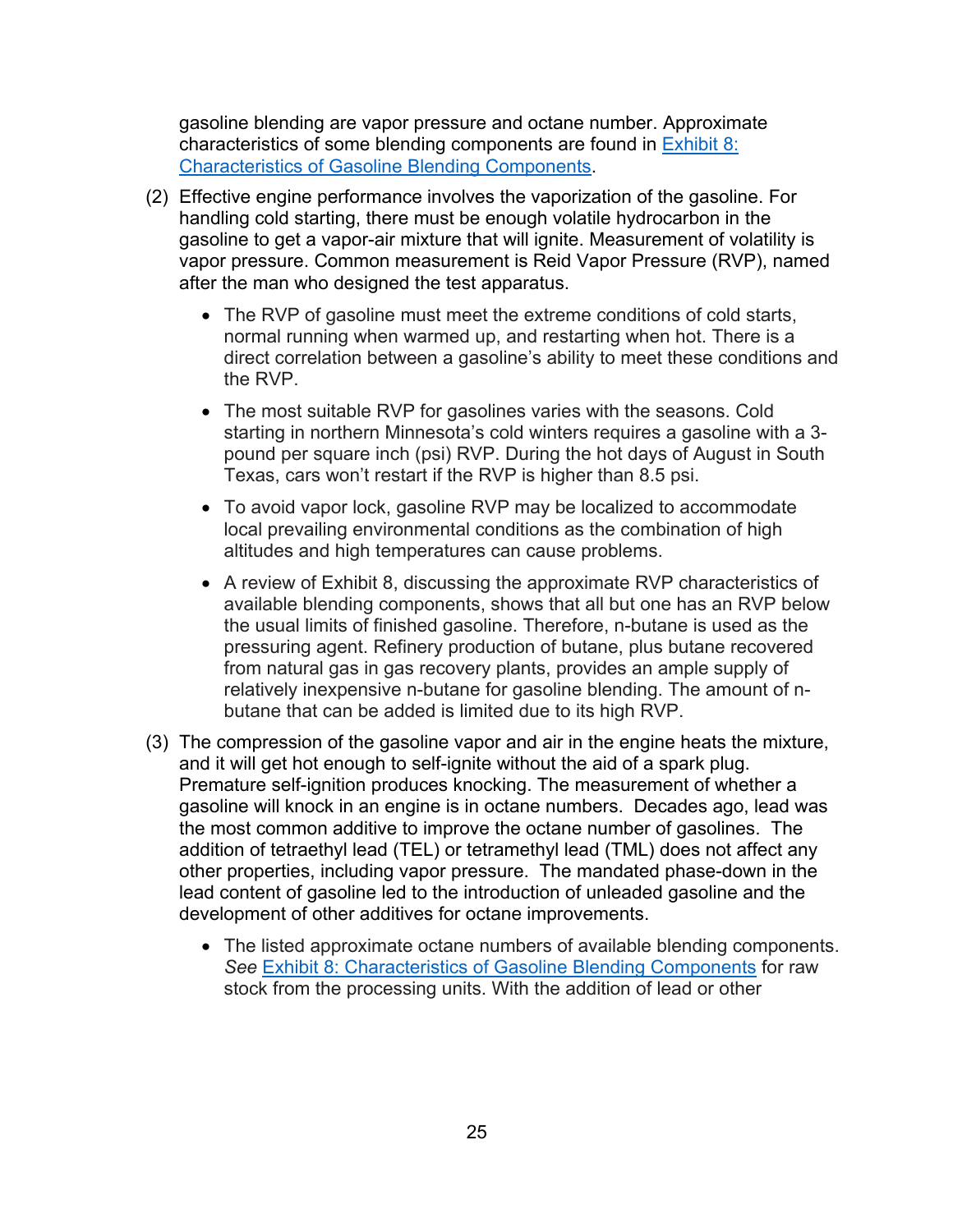additives, some components are more susceptible to octane enhancement than others.

- Blending to meet octane specifications includes not only the selection of amounts of the various components, but also the octane enhancement available for each component with variable amounts of additives.
- The octane number of straight-run gasoline is quite low for finished gasoline. The addition of butane will increase the octane number, but the amount that can be added is limited by the resulting high vapor pressure. A mixture of straight-run gasoline, butane, and other blending stocks is required to obtain the necessary vapor pressure and octane number.
- Optimal blending of gasoline is not simple in overall refinery operations. Operational costs and seasonal availability of produced components, as well as costs of purchased components and additives, must be considered. Balancing the selection of components for both the desired RVP and octane rating requires the consideration of many alternatives.
- Refineries utilize computers to blend finished gasoline. Online blending may involve computer selections of streams or blending components from individual processing units and/or intermediate storage tanks, as well as the input of additives.
- (4) Additives for purposes other than octane enhancement are commonly added to the gasoline blended at the refinery. In some instances, chemical inhibitors or antioxidants which delay the formation of gum in gasoline are used. Coloring dyes may be used in gasolines or fuel oils. The production of lubricating oils and grease involves the use of other additives.

## <span id="page-25-0"></span>**F.4. Exchanges**

- (1) The nonrecognition rules of IRC § 1031 apply to exchanges of like-kind property held for productive use in a trade or business or for investment. Property is of like kind if it is of the same nature or character. However, § 1031 does not apply to any exchange of stock in trade (or inventory) or other property held primarily for sale. Also, for years after 2017, § 1031 does not apply to exchanges of personal property. Therefore, exchanges of inventoriable goods constitute a taxable transaction.
- (2) Exchange contracts of inventoriable goods are normally one of three types:
	- **Spot**. A one-time exchange or an exchange that is for a short period of time.
	- **Continuous Spot**. A recurring short-term contract, often seasonal.
	- **Continuous**. An ongoing, evergreen contract that may run for several years with no fixed expiration date.
- (3) Exchanges are brought about by a need for a specific product at a specific location in a desired quantity that is not available within the system of the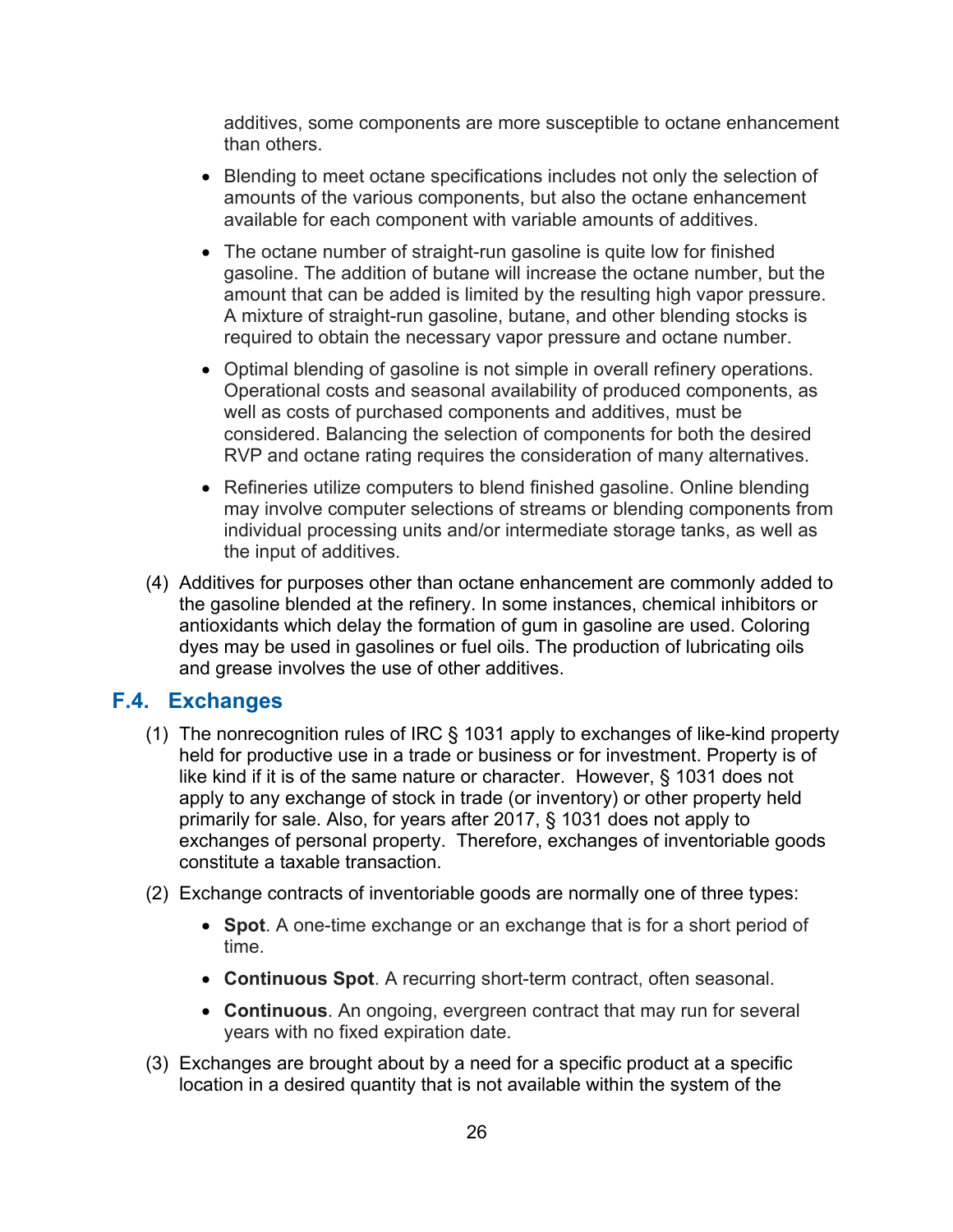exchanging partner. Differentials attributable to location, handling, and grade are paid in cash and/or product.

## <span id="page-26-0"></span>**F.5. Accounting For Exchanges**

- (1) There are generally three methods used within the industry to account for exchanges as follows:
	- **Exchange Inventory Method**. Net balances due to or from exchange partners are merely added or subtracted from inventory balances with no gain or loss being realized until the ultimate sale. Although this method is prevalent in the industry, it is improper because no gain or loss is taken into account at the time of the exchange. *See also* IRC § 1001(c).
	- **Gross Purchases and Sales Method**. Each exchange receipt is treated as a purchase and each exchange delivery is treated as a sale.
	- **Net Purchases and Sales Method**. Using quantity accounting for exchange balances, end of period adjustments are made whereby favorable balances are recorded as both sales and accounts receivable, while unfavorable balances are recorded as both purchases and accounts payable. Although this method is prevalent in the industry, it is improper because it treats exchanges of inventoriable goods as non-recognition transactions.

## <span id="page-26-1"></span>**F.6. Examining Exchange Transactions**

- (1) The following may be helpful in determining proper treatment of like kind exchanges under IRC § 1031:
	- Ask the taxpayer to identify all material exchanges of property.
	- Review the depreciation schedules for reductions in different classes of assets.
	- On corporate returns, Schedule M-1 or M-3 (as appropriate) should be considered for income not reported for tax purposes.
	- Annual reports to shareholders or filed with the SEC may footnote exchanges of property.
	- Scan the property ledger.
	- Ascertain the treatment of boot received by the taxpayer since boot may have been treated as a reduction in the basis of the asset received.
- (2) As noted above, § 1031 does not apply to the exchange of inventoriable goods. When examining such exchanges consider the following: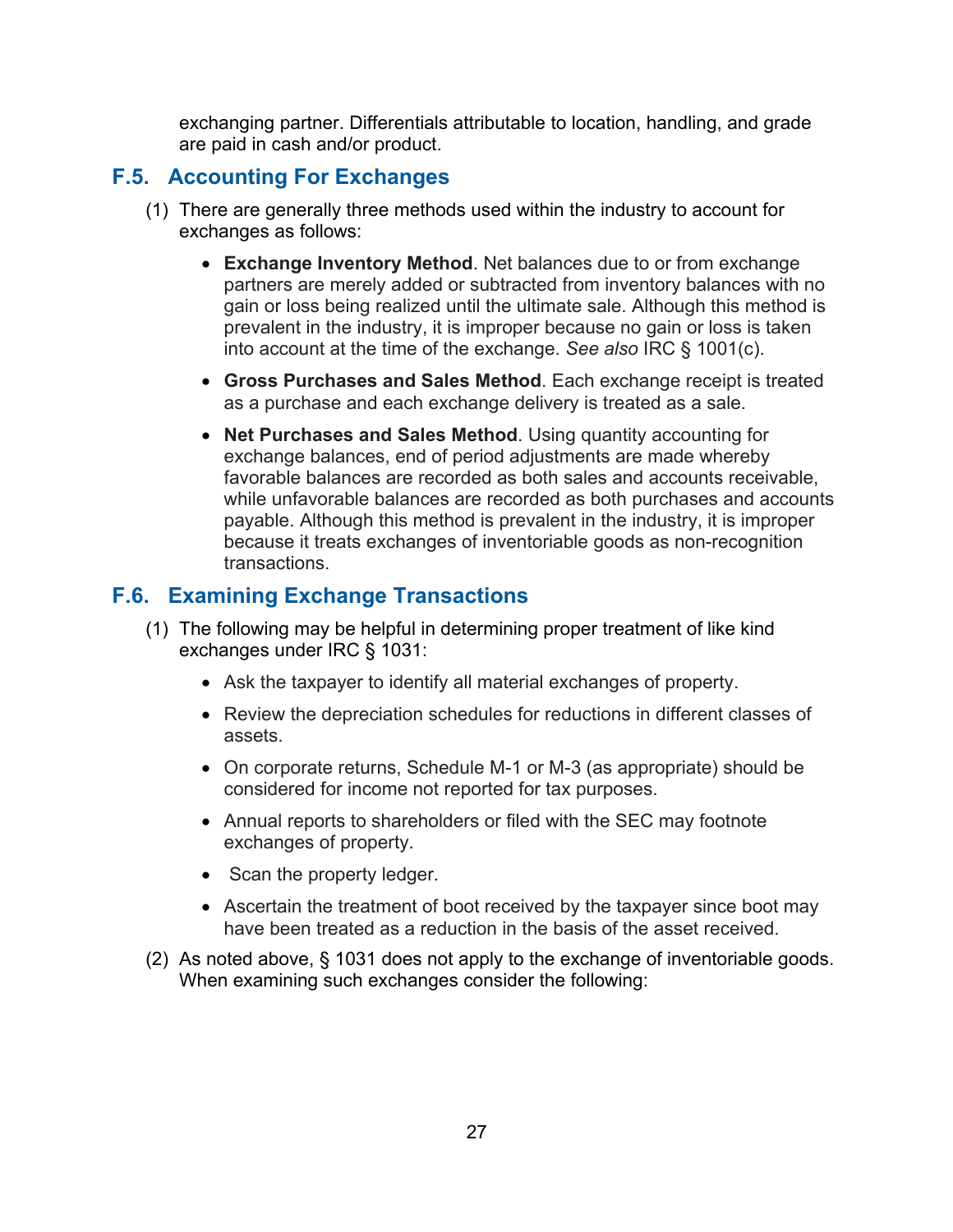- Ascertain the accounting treatment used by the taxpayer in accounting for exchanges and treatment of any boot received.
- Ascertain if the taxpayer has consistently followed the accounting method currently being used.
- Review year-end exchanges to identify possible exchange contracts entered into to protect LIFO inventory layers. Such exchange contracts would normally involve a reversal after year-end. The potential for abuse is greater in those instances where one exchange partner uses the exchange inventory method and the other exchange partner uses the gross purchases and sales method. In this instance, both taxpayers can, under their method of accounting for exchanges, include the same goods in physical inventory.
- When proposing a change in method of accounting under IRC § 446 for a taxpayer using the exchange inventory method when accounting for exchanges, consult IRC § 481 and Treas. Reg. § 1.481-1 regarding required adjustments resulting from such a change.
- Ensure that taxpayers using the net purchases and sales method are treating favorable exchange balances (inventory items owed by the taxpayer treated as both sales and accounts receivable) consistent with unfavorable balances (inventory items owed to others treated as both sales and accounts payable).
- Taxpayers using the exchange inventory method can experience instances when quantities deliverable under exchange contracts exceed actual inventory amounts. This can have a material impact depending upon the LIFO pools used by the taxpayer since the LIFO inventory must be adjusted for the "negative" inventory.
- Ascertain if periodic adjustments have been made to adjust exchange balance accounts through sales or purchases. Periodic adjustments are a suggested accounting treatment in COPAS Bulletin No. 17, section 10 entitled, Crude Oil Trading. However, for taxpayers using the LIFO method for valuing inventory this treatment is improper for tax purposes. *See* TAM 8043017 (July 23, 1980).

## <span id="page-27-0"></span>**F.7. Utilities**

- (1) Most large refineries distribute utility costs in their internal cost accounting systems. Their controls may involve a distribution to the various processing units as well as between utilities (fuel for steam generation). Many of the smaller refineries do not distribute or allocate utility expenses, and they control their utility operations through operational reviews and budgetary analysis.
	- With ever-increasing costs, economic operations dictate the effective and efficient use of utilities. In many locations where utility costs are allocated, the initial distribution of utility costs is based on metered volumes. In some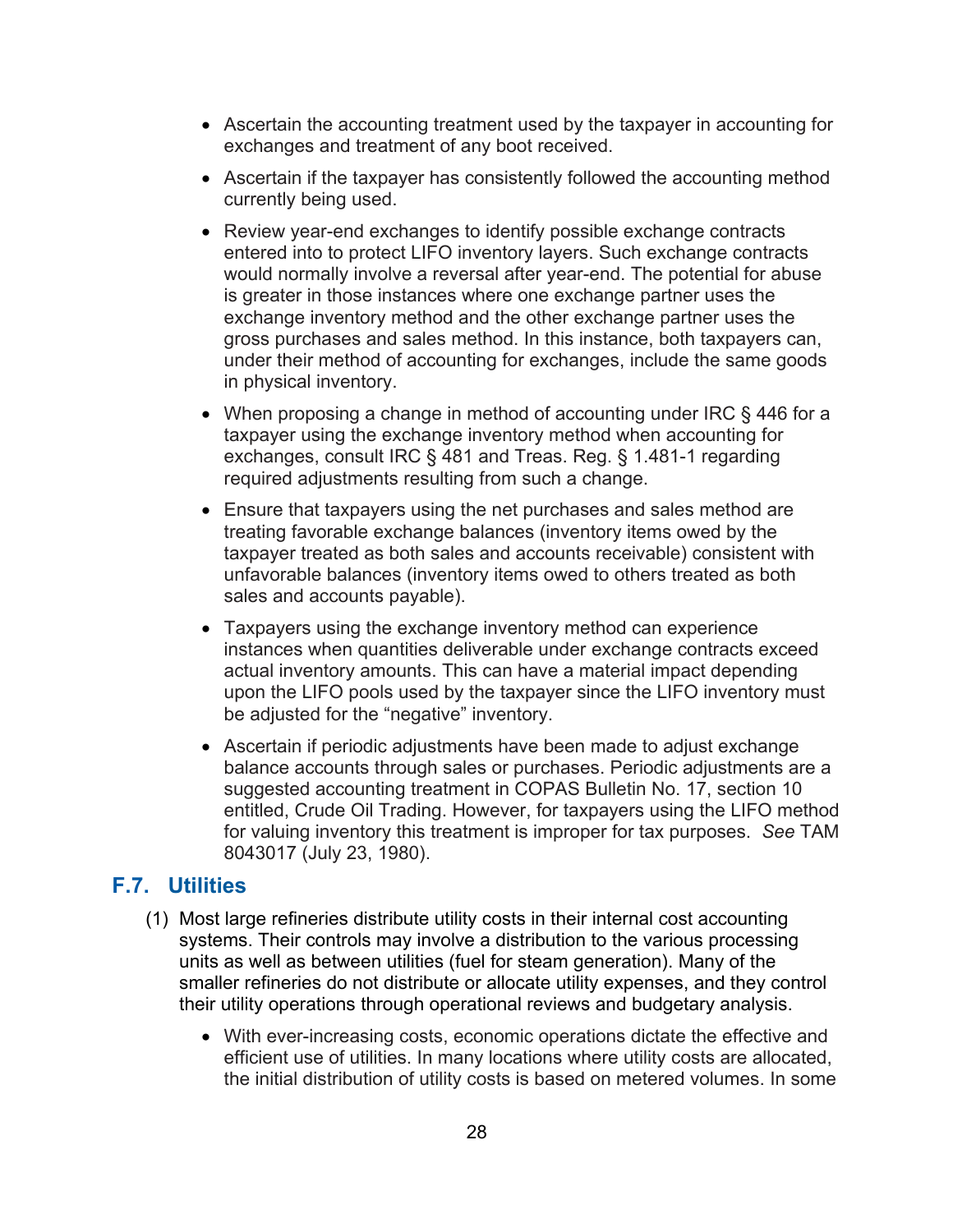instances, a refiner may use meters, estimates, engineering standards, or a combination of these three methods.

- Electricity is normally purchased from a public utility company with some standby electrical generating capacity for emergency purposes.
- Natural gas may be purchased for intermediate use.
- Refinery operations require considerable amounts of steam, and steam generating units are to be anticipated. Frequently, where refinery or petrochemical operations are contiguous, the steam generating unit in one plant will supply steam to all plants involved. With single ownership of all plants, no sale or exchange of steam is likely involved, thus there are no apparent tax consequences. With separate/variable ownership of multiple plants, however, a sale or exchange of steam may be involved. The contractual agreements and the allocated costs for steam should be reviewed under appropriate circumstances.

#### <span id="page-28-0"></span>**F.8. Filter Materials**

(1) Filtering materials are used in the production of petroleum products to remove impurities. The agent should verify that unconsumed filtering materials are inventoried at yearend. See Section F.2. Finished Products, concerning the treatment of this item in inventory.

## <span id="page-28-1"></span>**F.9. Labor and Employee Benefits**

(1) Labor and applicable benefits of the employees directly related to the manufacturing operations of the refining industry are among the costs attributed to the finished product. The entity being examined will normally maintain cost accounting records that accumulate all factors of costs that are component cost factors of the finished product. The agent should obtain these workpapers and verify all direct cost factors of the finished product are included.

#### <span id="page-28-2"></span>**G. Indirect Expenses - Depreciation and/or Amortization**

- (1) Since depreciation is a major area of expense, the examiner should review the appropriateness of the deduction and consider obtaining the assistance of an engineer.
- (2) Certain incentives impact the depreciation computation and/or provide tax credits. *See* Sections G.9 through G.12.

## <span id="page-28-3"></span>**G.1. Modified Accelerated Cost Recovery System (MACRS) Problem Areas**

(1) Taxpayers may not use the applicable depreciation method and recovery period provided in IRC § 168(b) and (c), respectively, under General Depreciation System (GDS), for recovery property used predominantly outside the United States. Recovery property used predominantly outside the United States must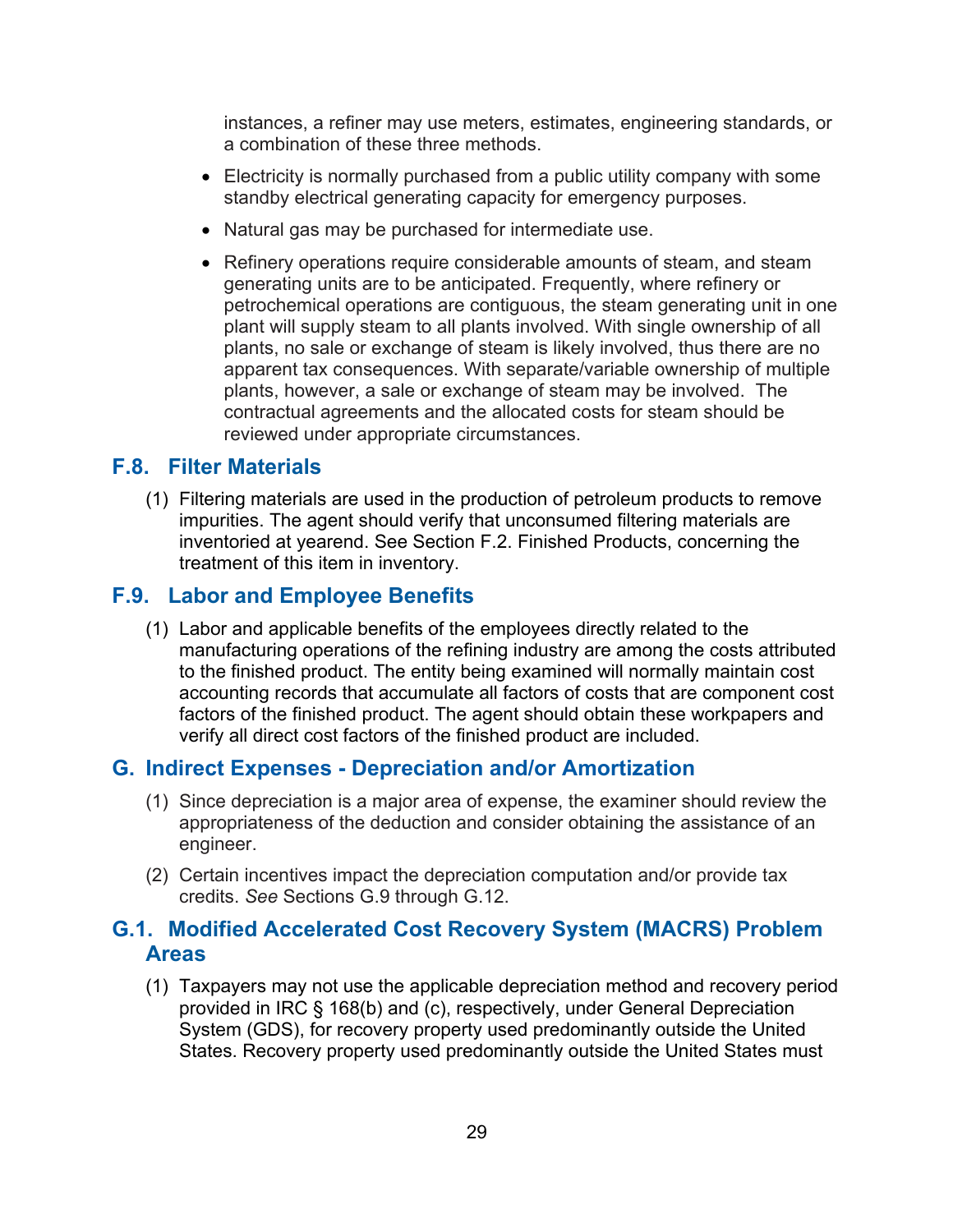be depreciated under the Alternative Depreciation System (ADS). IRC §  $168(g)(1)(A)$ .

- (2) Whether property is used predominantly outside the United States is determined under Treas. Reg. § 1.48-1(g). Examiners should verify the following:
	- The taxpayer's property classes are correctly designated, including recovery property used predominantly outside the United States.
	- The applicable percentage for the recovery deduction is consistent with the ADS for property predominantly used outside the United States.
- (3) Refiners should use Asset Class 13.3, Petroleum Refining, for depreciation purposes. Class 13.3 has a General Depreciation System (GDS) recovery period of 10 years and a class life of 16 years. An issue exists where some refiners may propose to change their method of accounting for depreciation under IRC § 446 for certain assets used in petroleum refineries to Asset Class 28.0, Manufacture of Chemicals and Allied Products. Class 28.0 has a GDS recovery period of 5 years and a class life of 9.5 years. *See* Rev. Proc. 87-56 (Oct. 19, 1987). This issue could also exist for the misclassification of new asset additions. See [Exhibit 13: Guidance on MACRS Asset Categories for Refinery](#page-68-0)  [Assets](#page-68-0) for guidance on this issue which recommends the following two positions:
	- All processing assets involved in the activity of petroleum refining are to be included in MACRS Asset Class 13.3. This would include any incidental manufacturing or waste removal processes, which are integral parts of petroleum refining.
	- Where the taxpayer is engaged in more than one industrial activity, the activity of each asset's primary use should be used for classification.
- (4) ADS must be used for certain property. *See* IRC § 168(g). ADS generally requires using the straight-line method (without regard to salvage value), the applicable convention under IRC § 168(d), and a recovery period based on the class life of the asset. *See* IRC § 168(g)(2). Examiners should look for two types of refinery assets:
	- Any tangible property which during the taxable year is used predominantly outside the States. For foreign nonresidential real property ADS is used with a recovery period of 40 years, *see* IRC § 168(g)(2)(C)(iv), and
	- Any tax-exempt bond financed property. Examiners have found that refiners occasionally receive tax-exempt financing for construction of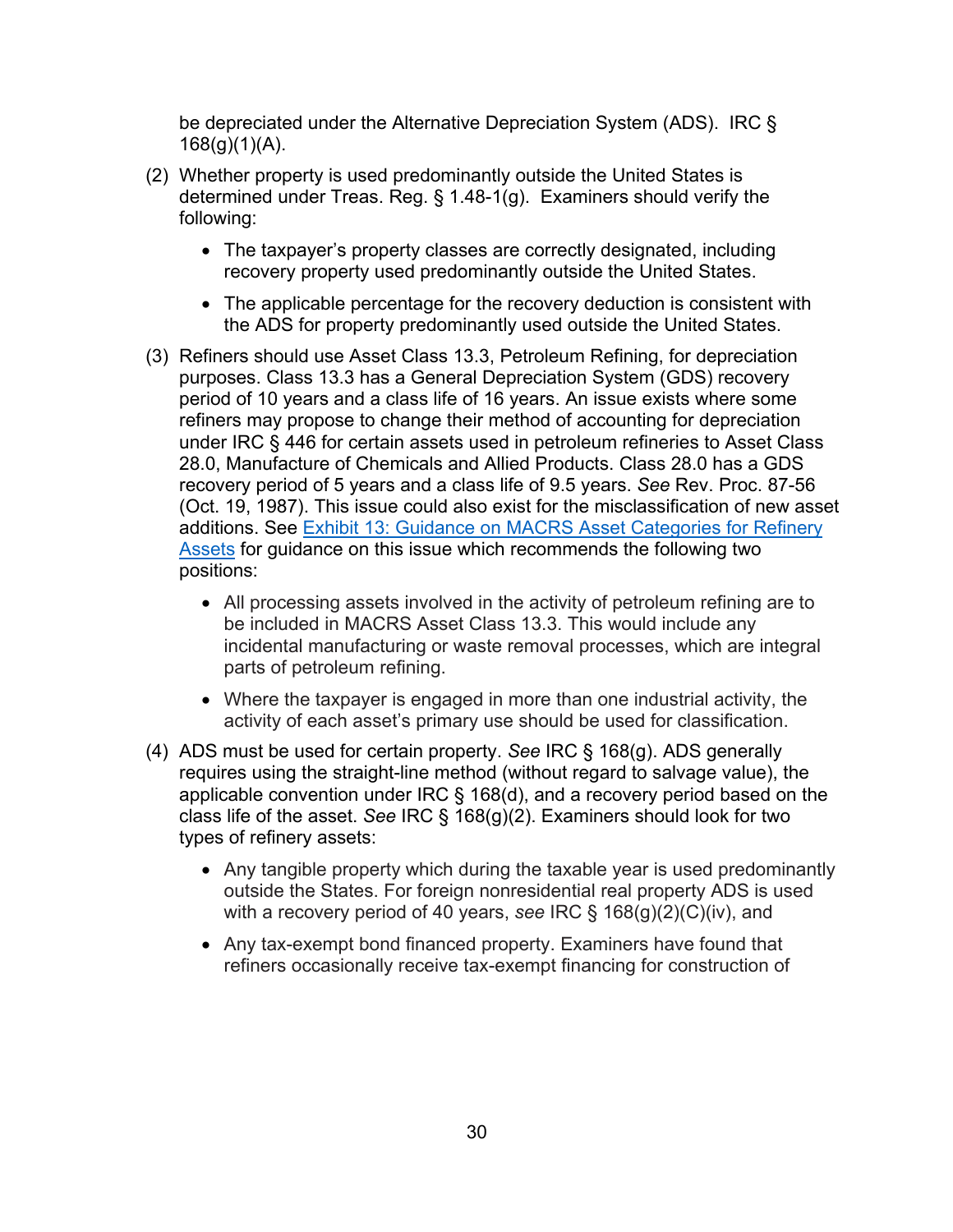equipment to process low-grade fuel supplies but fail to use the ADS method. *See* IRC § 168(g)(5).

## <span id="page-30-0"></span>**G.2. Patents**

- (1) The petroleum refining and petrochemical processes involve the use and development of high technology involving patents and patent rights. The taxpayer may obtain rights to a patent by either purchasing such patents, paying royalties to the patent's holder, or by obtaining a patent for processes developed in-house.
- (2) A patent or a patent right is an intangible asset. The accelerated methods of depreciation under IRC § 168 generally may not be used for patents. Generally, the purchase price and facilitative costs of acquiring a patent are amortizable over either (1) the remaining life of the patent, Treas. Reg. § 1.167(a)-6, (2) a shorter period if it can be estimated with reasonable accuracy, Treas. Reg. § 1.167(a)-3, or (3) as an amortizable section 197 intangible. The method in which the patent is obtained will help determine the method its costs can be recovered. The straight-line method of depreciation is normally used for a patent, but other methods not expressed in term of years may be utilized when appropriate for a patent recovered under I.R.C. § 167. *See* Treas. Reg. § 1.167(a)-14(c)(4).
- (3) Royalty payments usually extend over the remaining life of the patent rights obtained. Payments over a period substantially shorter than the life of the patent rights obtained may indicate a lease purchase agreement is involved.
- (4) The in-house development of patent rights may include research and experimental expenditures deductible under the provisions of IRC § 174. The cost basis of a patent subject to depreciation includes not only the purchase price but the costs of government fees, drawings and models, materials and labor allocated to perfecting it, attorney fees and the cost of clearing the legal title. Treas. Reg. § 1.167(a)-6(a).
- (5) If the patent is recovered under I.R.C. § 167, and it becomes valueless in any year before its expiration, the unrecovered cost may be deducted in that year. Treas. Reg. § 1.167(a)-6(a).
- (6) Areas of interest in the examination of patents and patent rights include: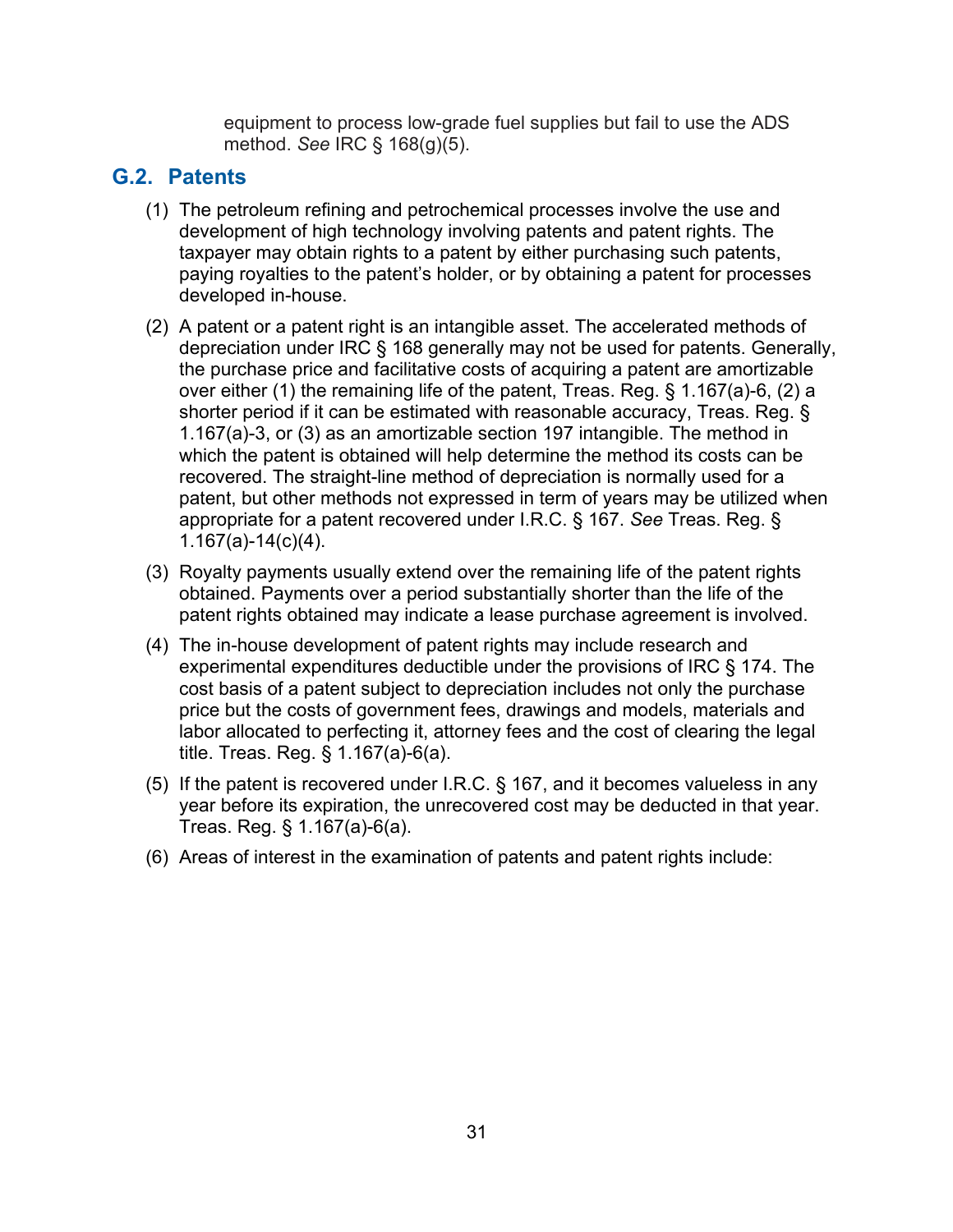- The review of the taxpayer's beginning of the year and end of the year record of patents and patent rights.
- Has taxpayer properly capitalized the costs of the patents?
- Does taxpayer claim excessive depreciation?
- Does taxpayer pay excessive royalties or fees to a controlled foreign corporation (CFC) or related party that may require the application of the provisions of IRC § 482?
- Does taxpayer sell patents in the ordinary course of business? The sale or exchange of patents is discussed in Section E.3, Know-How, Patents and Royalties.
- Has taxpayer transferred a patent to a CFC or other related party which may be reported as long-term gain in error?

## <span id="page-31-0"></span>**G.3. Catalysts**

- (1) The various types of catalysts used in the petroleum refining and petrochemical processes include some with a nominal cost and some that are extremely valuable. An overview of the accounting treatment, the identity of, the status of, and the use of catalysts in the refinery processes is included in Section A.4, Catalysts, Section H.2, Types of Catalysts, and Section H.3, Accounting Treatment.
- (2) In most instances, the metal in the catalyst is not consumed, does not lose its identity, and very little, if any, is lost in the refining process. It is not subject to wear and tear, to decay, to exhaustion, or obsolescence. As such, it is not of a character subject to the allowance for depreciation under IRC § 167 and IRC § 168. *See* Rev. Rul. 2015-11, I.R.B. 2015-21.
- (3) Precious metals in the catalyst that are lost in the refining process or otherwise unrecoverable for reuse is property subject to wear and tear, exhaustion, or obsolescence. Thus, it is of a character subject to the allowance for depreciation under IRC § 167 and IRC § 168. These costs, in addition to the "other capitalized costs" constitute the "depreciable basis" of the catalyst. "Other capitalized costs" include such items as the frame, screen, bedding, freight-in, commissions and fees related to the acquisition of catalysts, and related costs to bring the catalyst to that point in time when it is ready to be placed in service. *See* Rev. Rul. 2015-11, I.R.B. 2015-21.
- (4) The following are some of the factors to review for examination:
	- The Schedule M *(Reconciliation of Income Per Books with Income Per Return)* amounts should be examined for any unusual deductions claimed on the return, but not deducted in the books, that may involve catalyst depreciation.
	- The catalyst expense included on the return (identified in the tax workpapers, working trial balance, or other document) should be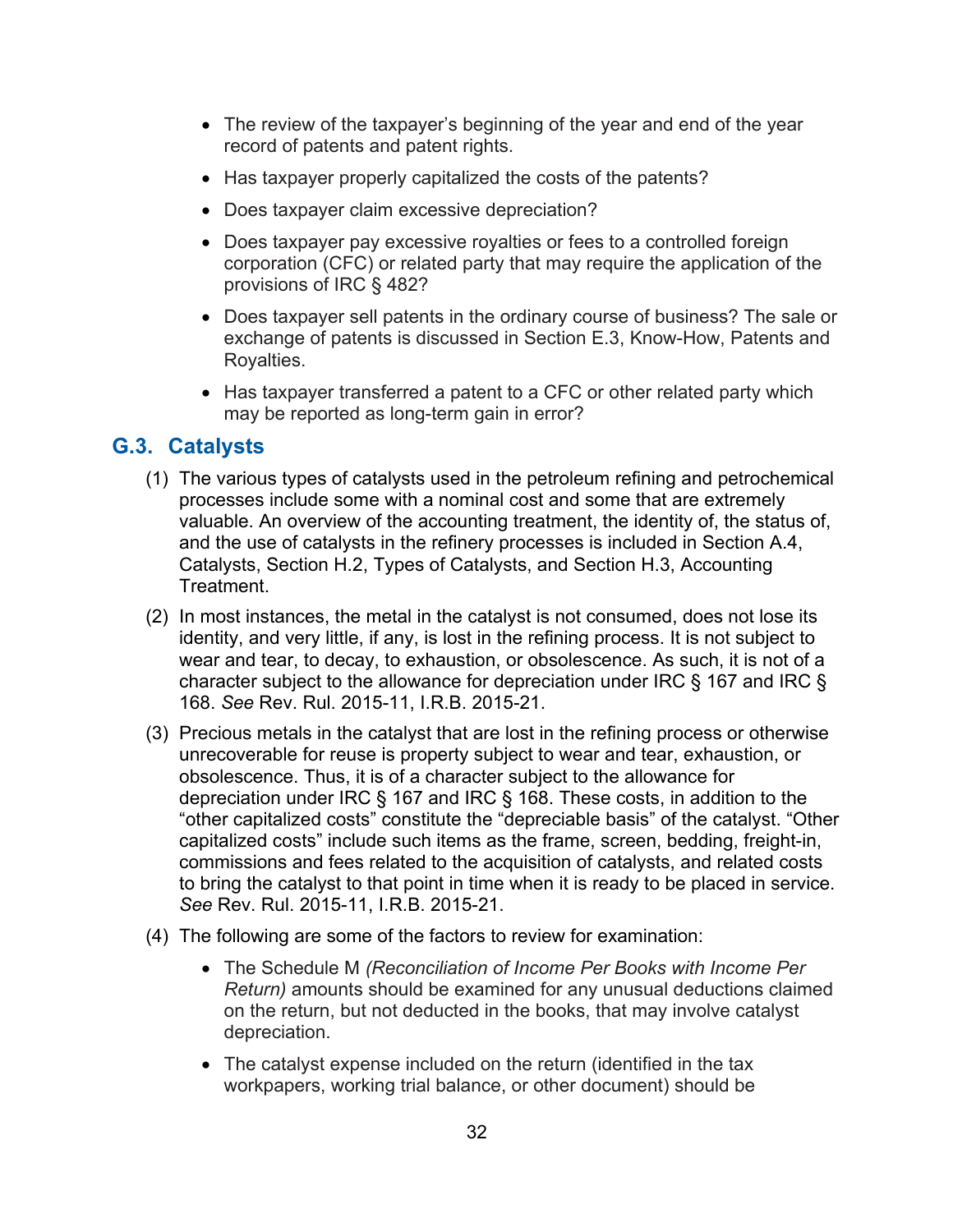compared to the monthly book amount for catalyst depreciation, royalties, rents, or any unusual expenses.

- Taxpayer's internal controls for catalysts, and the asset accounts for the inventory of catalysts, should be reviewed together with the title records and agreements for royalties and rent expenses.
- Tax workpapers for the analysis of the inventory of catalysts, such as the date acquired, whether owned or leased, and the depreciation computation detail, should be examined.
- (5) The problem areas for the examination of depreciation deductions for catalysts include the following:
	- The costs may be deducted in error.
	- The acquisition costs and expenditures to bring the catalyst to that point in time when it is ready to be placed in service may be deducted in error.
	- The cost of economically recoverable precious metals (and in some cases, the cost of nonprecious metals) may be included in depreciable basis in error.
	- Determining the appropriate amount of previous metal that is ultimately recoverable for reuse vs. the amount that is not recoverable for reuse.

## <span id="page-32-0"></span>**G.4. Certified Pollution Control Facility**

- (1) Petroleum refining and petrochemical processing may involve various measures to abate or control water or atmospheric pollution or contamination. A taxpayer may elect to deduct the amortizable basis of any certified pollution control facility over a 60-month period. *See* IRC § 169(a). This 60-month amortization period may be extended to 84 months for any atmospheric pollution control facility placed in service after April 11, 2005. *See* IRC §  $169(f)(5)$ .
- (2) A "certified pollution control facility" must be certified by the Federal certifying authority. *See* IRC § 169(d); Treas. Reg. § 1.169-2(a)(1). The Federal certifying authority shall not certify any property to the extent it appears that, by reason of estimated profits to be derived through the recovery of wastes or otherwise in operation of such property, its costs will be recovered over the useful life of such property. *See* IRC § 169(e); Treas. Reg. § 1.169-2(d)(1).
- (3) The deduction of the amortizable basis of certified pollution control facilities are subject to recapture to the extent of any gain on the sale of the facility. *See* IRC  $§$  1245(a)(3)(C).

## <span id="page-32-1"></span>**G.5. Overhead**

(1) Overhead items are those costs necessary for production which cannot be conveniently traced to a specific unit of finished product.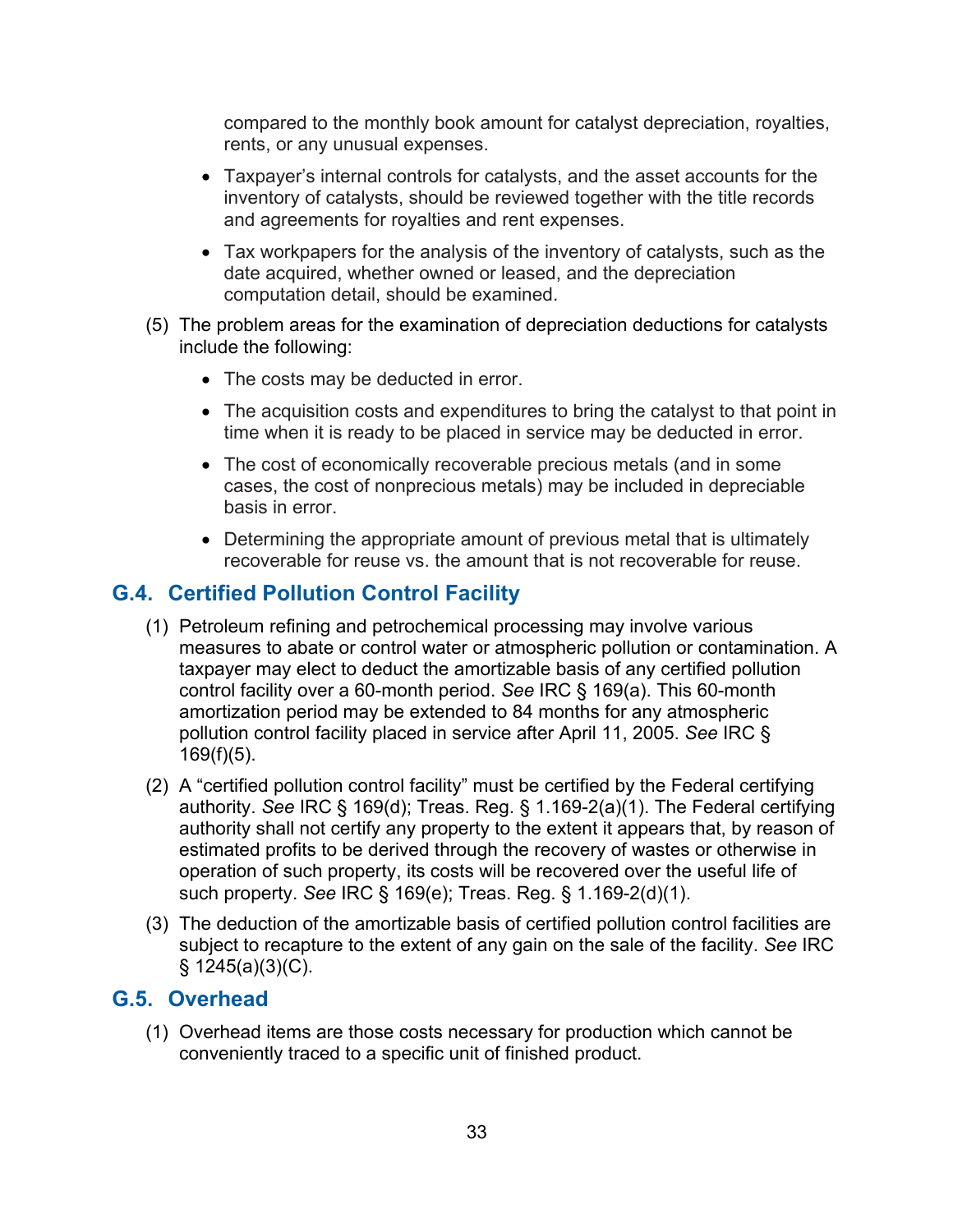- (2) The cost accounting system groups all such individual items together or applies them to products through the use of some allocation method and base.
- (3) An improper choice of the method or base may distort income through an erroneous inventory valuation.
- (4) Examiners should carefully review overhead allocations to ensure the taxpayer is complying with the uniform capitalization rules of IRC § 263A. Treasury Regulations §§ 1.263A-1 through 1.263A-3 set forth the guidelines for these rules and should be reviewed.
- (5) Consideration should also be given to the impact of Treas. Reg. § 1.861-8, regarding the computation of taxable income from sources within the United States, on overhead allocations.
- (6) Commonly accepted accounting terminology to use in analyzing overhead is provided in [Exhibit 5: Classification of Costs.](#page-56-1)
- (7) A good source of examination leads might be cost of production reports. An example of the contents of a cost of production report is shown in Exhibit 9: [Cost of Production Report.](#page-60-0)

## <span id="page-33-0"></span>**G.6. Repairs**

- (1) Refinery repairs are normally very substantial due to the nature of refining processes. Examination focus on the most substantial amount items is recommended.
- (2) Amounts may not be deducted as repair or maintenance costs if they are for improvements to a unit of tangible property. Amounts paid or incurred for improvements are required to be capitalized under Treas. Reg. § 1.263(a)-3. When analyzing whether refinery repairs are capital expenditures, examiners should apply the "Plant Property" rules contained in Treas. Reg. § 1.263(a)- 3(e)(ii).
- (3) For tangible real or personal property other than buildings, Treas. Reg. § 1.263(a)-3(e)(3) defines a unit of property (UOP) as all the components that are functionally interdependent. Under this "functional interdependence test," components are functionally interdependent if the placing in service of one component by the taxpayer is dependent on the placing in service of another component by the taxpayer. However, if the non-building property is comprised of "plant property" or "network assets," a taxpayer must conduct further analysis to identify the UOP.
- (4) For plant property (*i.e.*, machinery or equipment used to perform an industrial process, such as manufacturing, generation, warehousing, distributions, automated materials handling, or other similar activities), the UOP is determined by first applying the functional interdependence test and then dividing the functionally interdependent property into each component (or group of components) that perform a discrete and major function or operation within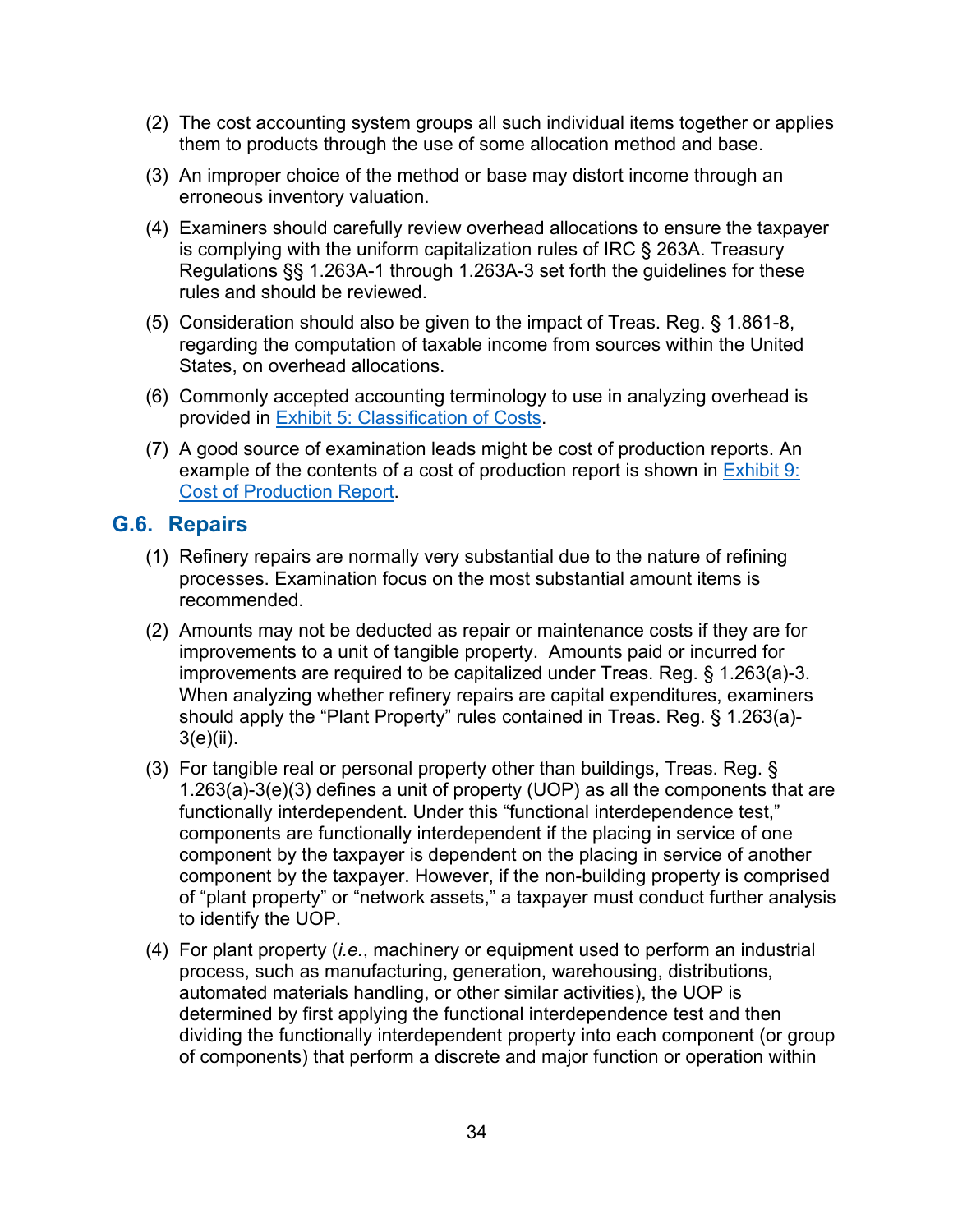such functionally interdependent property. *See* Treas. Reg. § 1.263(a)-  $3(e)(3)(ii)(B)$ .

- (5) In determining whether an amount is paid for an improvement to a unit of plant property, another important inquiry is whether the expenditure is for the betterment to the unit of property, the restoration of a unit of property, or adapting the unit of property to a new and different use. *See* Treas. Reg. §§ 1.263(a)-3(j), (k), and (l) for detailed rules for applying these criteria.
- (6) Under Treas. Reg.  $\S$ § 1.263(a)-3(k)(1)(vi) and (k)(6), amounts paid to restore a unit of property include amounts paid for the replacement of a part or combination of parts that comprise a major component or a substantial structural part of a UOP. A major component is further defined under Treas. Reg. § 1.263(a)-3(k)(6)(i)(A) as a part, or combination of parts, that performs a discrete and critical function in the operation of the UOP. An incidental component meeting this criterion will not, by itself, constitute a major component. Thus, once the taxpayer identifies the appropriate UOP, to apply the restoration criteria for improvements, the taxpayer may have to complete further analysis of the UOP by identifying its major components and determining whether a component is incidental.
- (7) Taxpayers may also claim deductions under the safe harbor for routine maintenance under Treas. Reg. § 1.263(a)-3(i). Routine maintenance for property other than buildings, such as plant property, includes the recurring activities that a taxpayer expects to perform as a result of the taxpayer's use of the unit of property to keep the unit of property in an ordinarily efficient operating condition. In cases where taxpayers claim deductions under the routine maintenance safe harbor, examiners should review Treas. Reg. §§ 1.263(a)-3(i)(1)(ii) and (i)(6) for more detailed requirements and examples.
- (8) For the treatment of removal costs, *see* the rules and examples under Treas. Reg. § 1.263(a)-3(g)(2). Examiners should contact the DCE Practice Network to obtain internal guidance regarding petroleum industry upstream and downstream units of property for purposes of applying Treas. Reg. § 1.263(a)-3.
- (9) Refinery repair accounts normally have a large volume of activity. Due to this large volume of activity, it is often an area well suited for the use of statistical sampling methods to detect misclassified items. Because of the technical nature of refinery assets, however, the assistance of an IRS engineer is beneficial.

#### <span id="page-34-0"></span>**G.7. Turnarounds**

(1) The term "turnaround" in the context of refining refers to a period of time that the refinery is shut down to perform preventive maintenance. The agent should expect to see a large portion of the yearly repair expense incurred during this brief interval of time. Depending on the process unit impacted and the amount of maintenance or repair needed, the length of turnaround time can range from one to four weeks or even longer.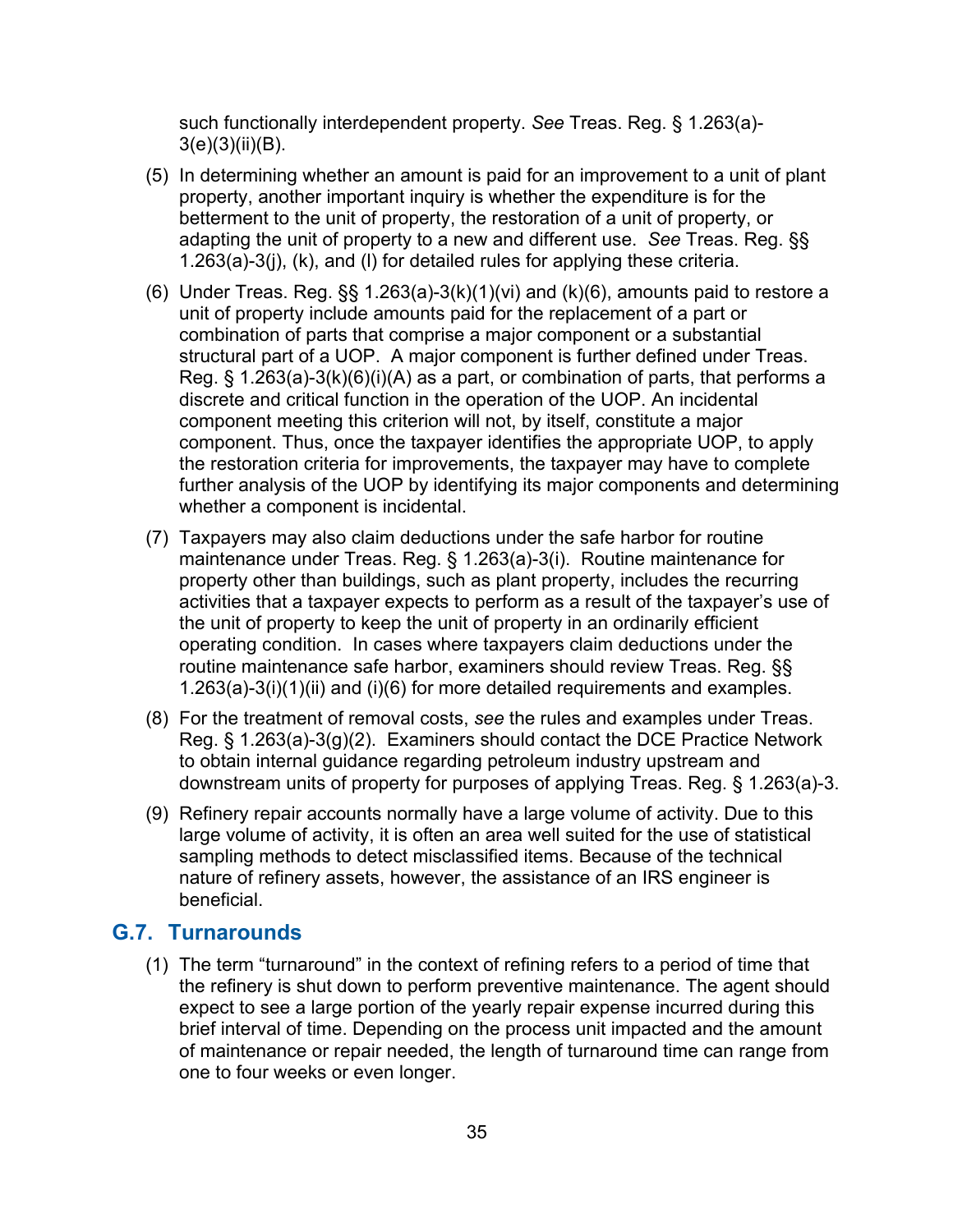- (2) During turnarounds, the taxpayer may also make some capital improvements, *i.e.*, exchanging old equipment for new equipment, adding new units, etc. Even though the primary purpose of the turnaround is to perform preventive maintenance, capital expenditures may be incurred simultaneously.
- (3) When analyzing whether refinery turnaround expenditures are capital expenditures, examiners should apply Treas. Reg. § 1.263(a)-3 as discussed in Section G.6, Repairs, of this ATG.

## <span id="page-35-0"></span>**G.8. Royalty and Licensing Fees**

- (1) The task of successfully operating refineries and petrochemical plants necessitates the use of various royalty or licensing arrangements. During the examination, the agent should be alert to the payment of these fees. Such payments may be to related entities and if so, the contracts requiring their payment should be analyzed for arm's-length pricing. The contracted arrangements for the payment of these fees are usually related to units of throughput or units of production.
- (2) The payment of royalty or licensing fees become obvious and are more likely to occur when acquisition, construction, and/or expansion of plant facilities is undertaken. The agent should be alert to any advance payments of these fees that would be payable on future production as throughput in the manufacturing processes of the refining and petrochemical plants.

## <span id="page-35-1"></span>**G.9. Tax Incentives for Refining and Use of Renewable Fuels - IRC §§ 179B, 45H, and 179C**

- (1) Beginning with tax year 2003 certain tax incentives for refining and use of renewable fuels were added to the Internal Revenue Code. These incentives include:
	- IRC § 179B Deduction for Capital Costs Incurred in Complying with Environmental Protection Agency Sulfur Regulations
	- IRC § 45H Credit for Production of Low Sulfur Diesel Fuel
	- IRC § 179C Election to Expense Certain Refineries

#### <span id="page-35-2"></span>**G.10.IRC § 179B**

- (1) *Deduction for Capital Costs Incurred in Complying with Environmental Protection Agency (EPA) Sulfur Regulations*, IRC § 179B. This provision permits small business refiners to claim an immediate deduction for up to 75 percent of the qualified costs, with respect to any facility, paid or incurred to comply with the EPA's Highway Diesel Sulfur Fuel Control Requirements. IRC § 179B was created by the American Jobs Creation Act of 2004.
- (2) A small business refiner is defined under IRC  $\S$  45H(c)(1) as a refiner of crude oil that employs 1,500 or less individuals engaged in the refinery operations of the business on any day during the taxable year, and whose average daily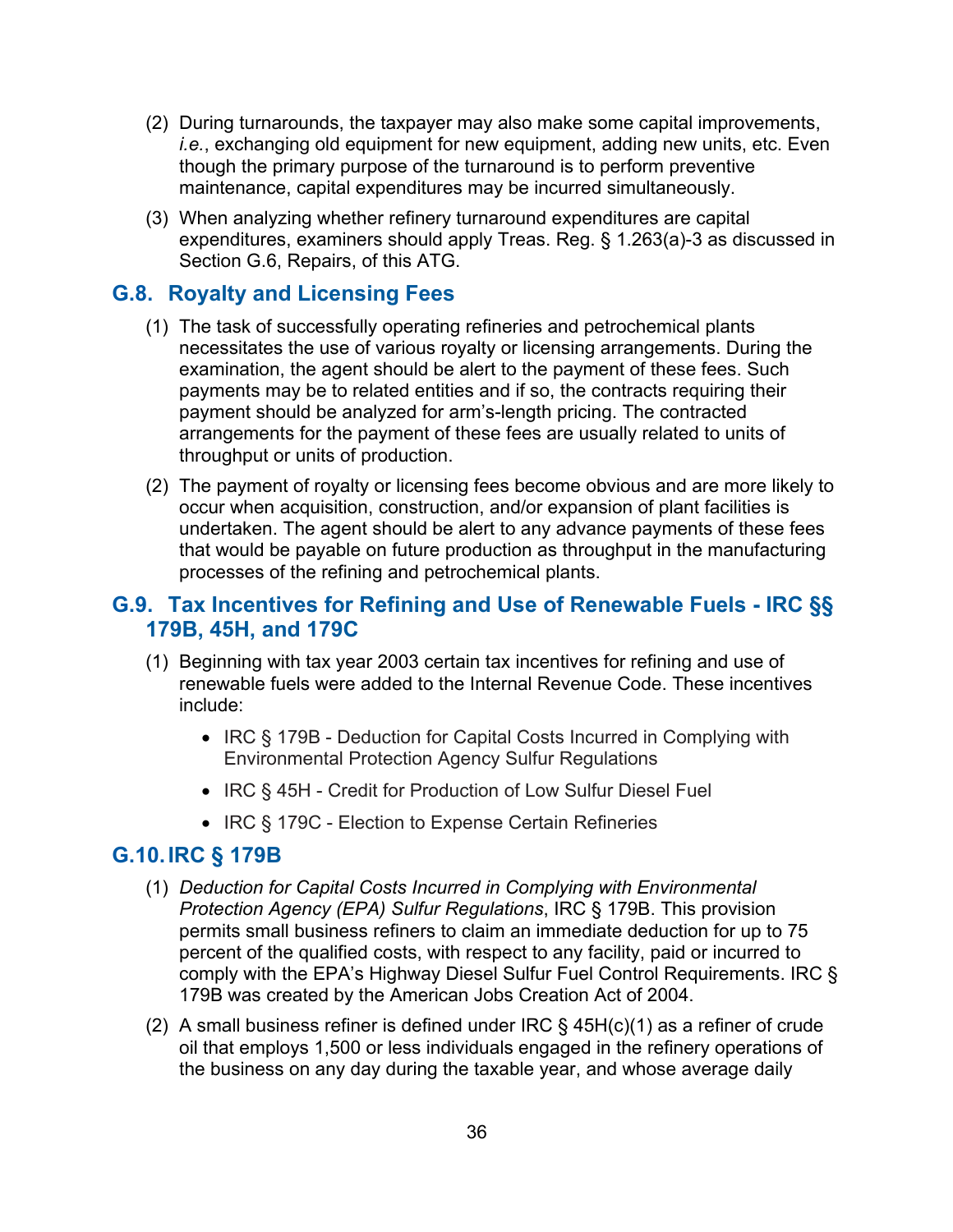domestic refinery run, or average retained production for all facilities, for a 1 year period ending on December 31, 2002, did not exceed 205,000 barrels.

- (3) Qualified costs are defined in IRC § 45H(c)(2) to include expenditures for the construction of new process operation units or the dismantling and reconstruction of existing process units to be used in the production of low sulfur diesel fuel, associated adjacent or offsite equipment (including tankage, catalyst, and power supply), engineering, construction period interest, and sitework.
- (4) Where a small business refiner's average daily domestic refinery runs for the 1 year period ending on December 31, 2002, exceeds 155,000 barrels, the percentage of costs allowed as deduction under IRC § 179B(a) is reduced.
- (5) The basis of any property must be reduced by the portion of the cost of such property taken into account for purposes of this deduction. *See* Temp. Reg. § 1.179B-1T(e) and Prop. Reg. § 1.179B-1, for further guidance on this basis reduction.
- (6) The provision is effective for expenses incurred after December 31, 2002. As a result, examiners will need to be alert for potential claims that may be filed for tax years ending after this date.

#### **G.11.IRC § 45H**

- (1) *Credit for Production of Low Sulfur Diesel Fuel*, IRC § 45H. This section provides a general business credit with respect to any facility of a small business refiner equal to 5 cents for each gallon of low-sulfur diesel fuel produced during the taxable year that complies with EPA's Highway Diesel Fuel Sulfur Control Requirements. IRC § 45H was created by the American Jobs Creation Act of 2004.
- (2) The total production credit claimed by the taxpayer cannot exceed 25 percent of the qualified costs incurred with respect to any facility to comply with the EPA's Highway Diesel Fuel Sulfur Control Requirements, reduced by the aggregate credits claimed for all prior taxable years with respect to such facility.
- (3) To obtain the credit, the taxpayer must secure certification within a specified time period that the taxpayer's qualified costs with respect to such facility will result in compliance with the applicable EPA regulations under the procedures of IRC § 45H(e).
- (4) The provision is effective for expenses incurred after December 31, 2002 and ending on the earlier of the date that is one year after the date on which the taxpayer must comply with the applicable EPA regulations or December 31, 2009.

### **G.12.IRC § 179C**

(1) *Election To Expense Certain Refineries*, IRC § 179C. Under present law, petroleum refining assets are depreciated over a 10-year recovery period using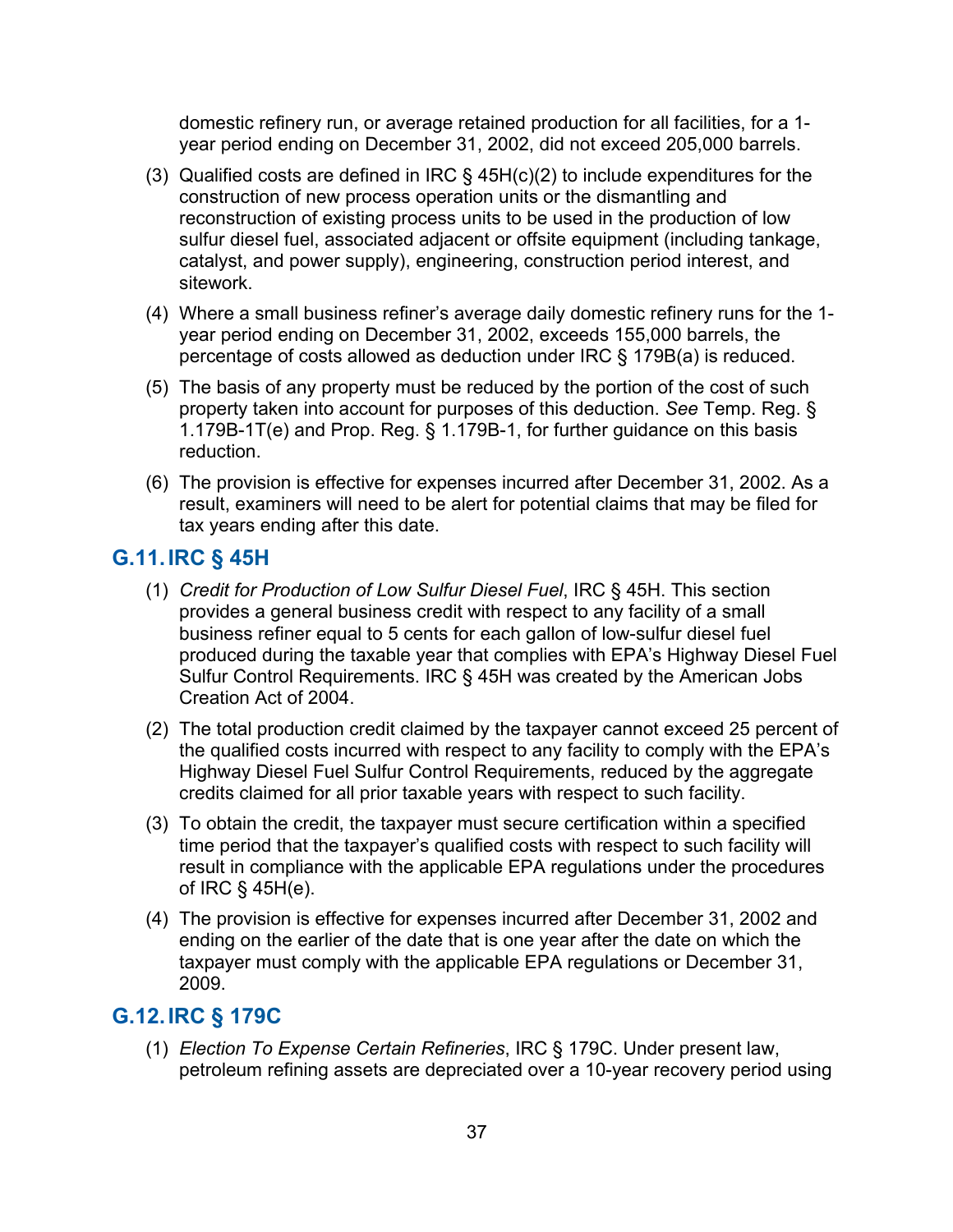the double declining balance method. Under this IRC § 179C a taxpayer may elect to expense 50 percent of the cost of qualified refinery property. Any cost so treated is allowed as a deduction for the taxable year in which the qualified refinery property is placed in service. The remaining 50 percent is recovered under present law. IRC § 179C was created by Energy Policy Act of 2005 and extended by the Energy Improvement and Extension Act of 2008.

- (2) In general, "qualified refinery property" means any portion of a qualified refinery that is located in the United States that:
	- Is designed to serve the primary purpose of processing liquid fuel from crude oil or qualified fuels if such property is placed in service after August 8, 2005, and on or before October 3, 2008; or
	- Is designed to serve the primary purpose of processing liquid fuel from crude oil, qualified fuels, or directly from shale or tar sands if such property is placed in service after October 3, 2008, and before January 1, 2014.

| Rule                                                                                                                                                                                                                   | <b>Date Placed in Service</b>                                                                                                      |
|------------------------------------------------------------------------------------------------------------------------------------------------------------------------------------------------------------------------|------------------------------------------------------------------------------------------------------------------------------------|
| original use commences with<br>taxpayer                                                                                                                                                                                | after August 8, 2005, and before<br>January 1, 2014                                                                                |
| meets all applicable<br>environmental laws in effect                                                                                                                                                                   | placed-in-service date                                                                                                             |
| increases the capacity of an<br>existing refinery by at least 5<br>percent or which increases the<br>percentage of total throughput<br>attributable to qualified fuels such<br>that it equals or exceeds 25<br>percent | not a factor                                                                                                                       |
| with respect to the construction of<br>which there is a binding contract                                                                                                                                               | in the case of self-constructed<br>property, the construction of which<br>began after June 14, 2005, and<br>before January 1, 2010 |

(3) Specific rules regarding the property include:

(4) In the case of any portion of a qualified refinery, the production capacity requirements under IRC § 179C(e) must be met to be considered "qualified refinery property". The increased capacity requirements refer to the output capacity of the refinery, as measured by the volume of finished products other than asphalt and lube oil, rather than input capacity as measured by rated capacity. Capacity under this requirement is determined as of the date the property is placed in service. Any reasonable method may be used to determine the appropriate baseline for measuring capacity increases and to demonstrate and substantiate the required increase in capacity.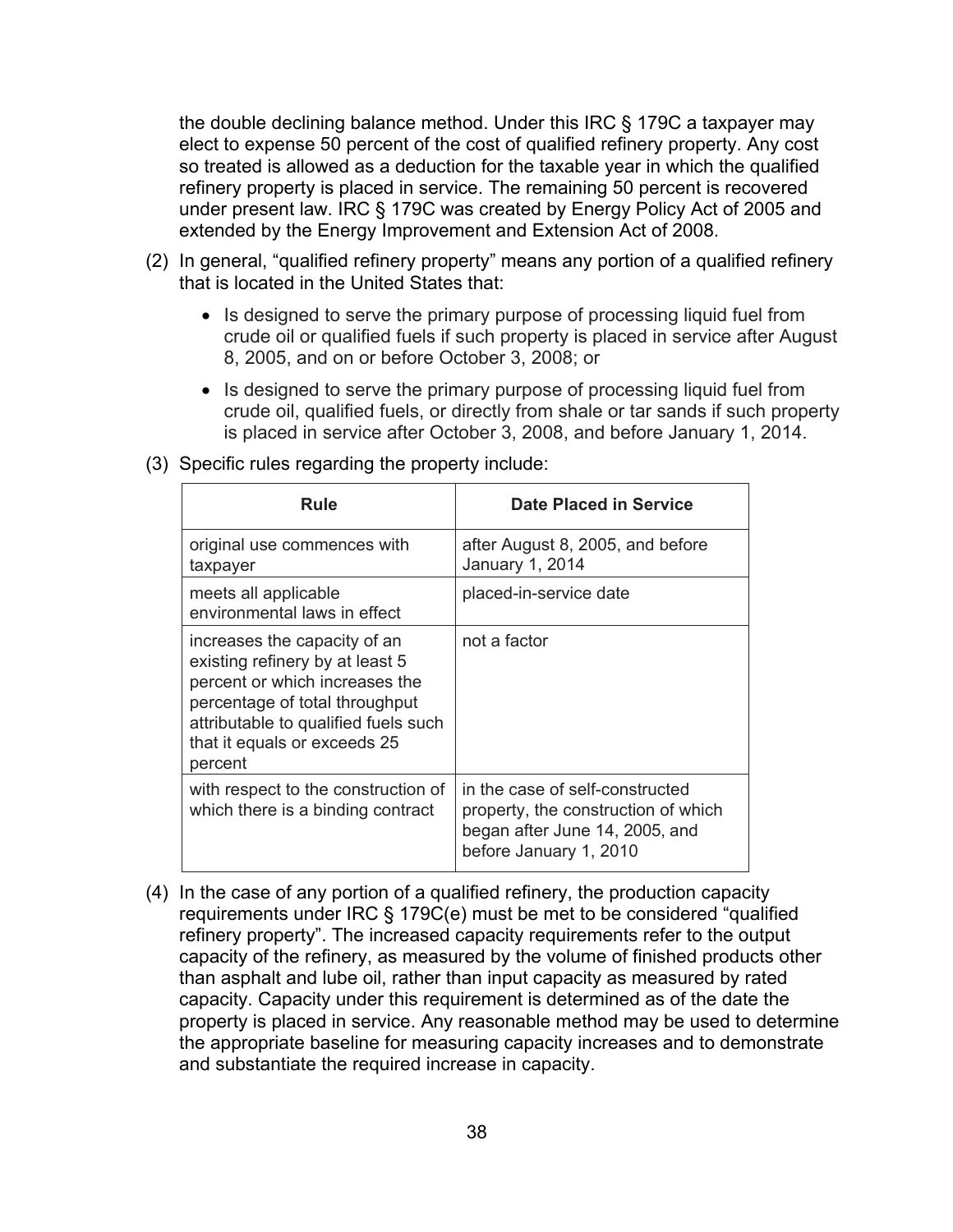- (5) The expensing election is not available with respect to identifiable refinery property whose primary purpose is for use as a topping plant, asphalt plant, lube oil facility, crude or product terminal, or blending facility or is built solely to comply with consent decrees or projects mandated by Federal, State, or local governments. For example, a taxpayer may not elect to expense the cost of a scrubber, even if the scrubber is installed as part of a larger project, if the scrubber does not increase throughput or increased capacity to accommodate qualified fuels and is necessary for the refinery to comply with the Clean Air Act. This exclusion applies regardless of whether the mandate or consent decree addresses environmental concerns with respect to the refinery itself or the refined fuels.
- (6) A taxpayer may not claim a deduction under IRC § 179C for any taxable year unless it makes a valid election under IRC § 179C(b). Such election is made for the taxable year the qualified refinery property is placed in service and filed no later than the due date for the taxpayer's Federal income tax return for such taxable year. The taxpayer must also file a report with its election containing the required information specified in Treas. Reg. § 1.179C-1(f).
- (7) Effective Date: The provision is effective for property placed in service after August 8, 2005, the original use of which begins with the taxpayer, provided the property was not subject to a binding contract for construction on or before June 14, 2005.

#### **H. Joint Operations**

- (1) The petroleum industry has a long history of using joint operations as a vehicle for its activities. The basic premise involved in the examination of joint operations is the classification of the organization as a partnership, an association taxable as a corporation, or merely as tenants-in-common.
- (2) A tenants-in-common arrangement usually involves the mere co-ownership of property that is maintained, kept in repair, and rented or leased with no operations involved. Such an arrangement is not a separate entity for Federal tax purposes. *See* Treas. Reg. § 301.7701-1(a)(2).
- (3) The participants in joint operations are pooling their resources, know-how, and services for the purpose of sharing the risk and the potential economic rewards. The operator of the refinery may be involved in several different joint operations.
- (4) The construction of plants for further manufacturing of refinery products frequently involves joint operations. The refinery products that constitute resource material for fertilizers, chemicals, plastics, etc., may be the subject of the joint construction of a plant and/or the joint operations of such a plant or facility. The instruments governing the joint operations provide authority for the construction and/or the management of the facility, the conduct of the operations, and the division of the profits and losses, or the delivery of the plant products.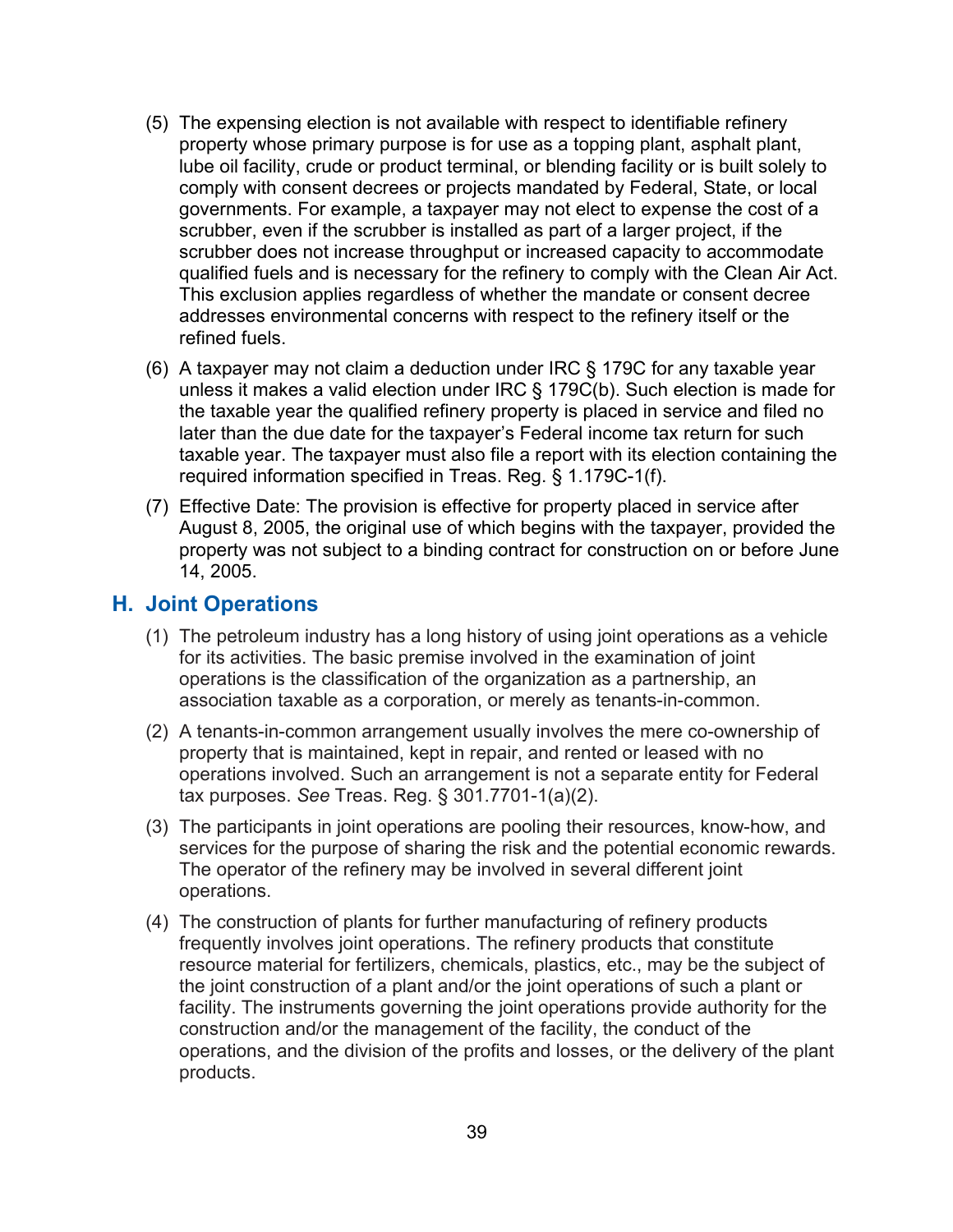(5) Occasionally, the participants organizing the joint operations as tenants-incommon for sharing expenses, etc., find that, in fact, they meet the standards requiring the organization to be recognized as a partnership. Under certain circumstances the participants may qualify to be excluded from the provisions of Subchapter K of the Code regarding the requirement to file partnership returns. *See* IRC § 761(a). The most common organization formed in a joint operating arrangement is the partnership entity. *See* IRC § 7701(a)(2).

#### **H.1. Areas of Interest in Examination of Joint Operations**

- (1) If a partnership return has been filed, the control of the returns of the participants should be inaugurated as early as possible in the examination process so the determination may be uniformly applied, and the statute of limitations protected.
- (2) If a partnership return has not been filed, information reports should be disseminated as early as possible in the examination to ensure uniform application of the determination of a potential issue and to protect the statute of limitations.
- (3) Does the co-ownership arrangement constitute an "association" taxable as a corporation under IRC § 7701(a)(3) because it is a business entity that has filed an election to be treated as an association under § 301.7701-3?
- (4) If the joint operations qualify as a "partnership," have the partners made an election under IRC § 761(a) to be excluded from the provisions of Subchapter K?
- (5) Do the partners jointly sell services or products produced or extracted which may negate the election under IRC § 761(a) to be excluded from Subchapter K?
- (6) Does the partnership have "startup" expenditures that should be capitalized under IRC § 195?
- (7) Are the organization expenditures properly capitalized?
- (8) Do any of the partners have losses allocated to them in excess of their adjusted basis in the partnership per IRC §§ 704(d) and 705?
- (9) Does the operator of the refinery engage in any activity described in IRC § 465(c) subject to the at-risk rules in IRC § 465?

#### **H.2. Types of Catalysts**

(1) As discussed in Section A.4, Catalysts, many substances are used as catalysts. The royalty or licensing agreement for use of a particular type processing unit may also include an agreement for use of the designer's catalyst or any subsequently developed catalyst for the unit. The catalyst may be purchased or rented from parties other than the designer/licenser of the processing unit. The refiner may design its own processing unit and manufacture its own catalyst or purchase/rent the catalyst on the open market.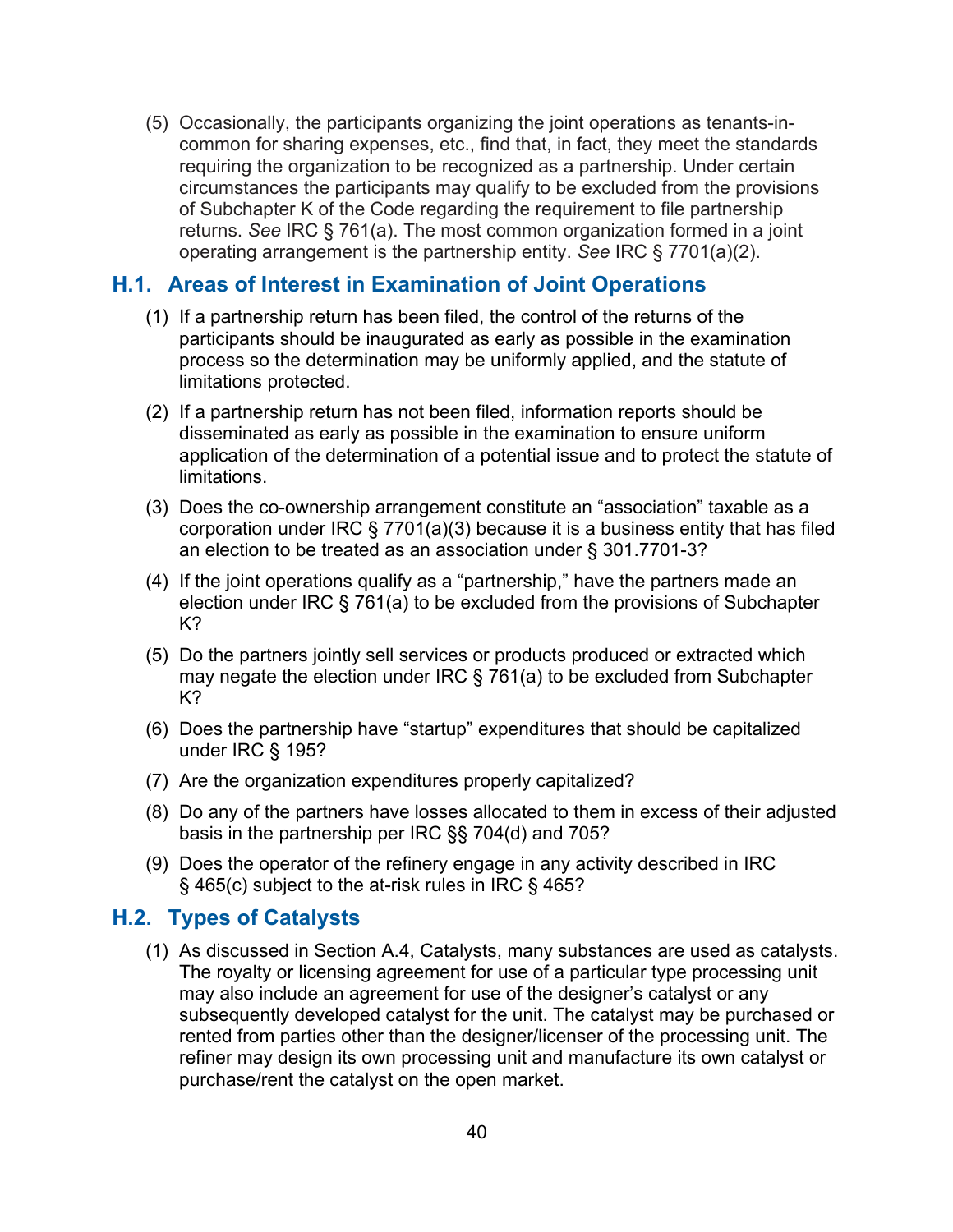- (2) It is not feasible to establish guidelines based on the type processing unit or on the content of the catalyst alone. Similar processing units will utilize different catalysts in different refineries. Sometimes the catalyst in a particular unit will be switched to a new improved variety. The catalyst for a particular process at one installation may involve precious metals while at another installation the precious metals are absent. One installation of a particular type process may use a liquid catalyst while another installation uses a solid catalyst with differences in operational factors. Analysis based on catalyst content alone is insufficient, as operational factors often are more indicative of proper accounting treatment.
- (3) As shown in [Exhibit 10: Suggested Techniques for Examining Catalyst](#page-60-0)  [Accounts,](#page-60-0) the named processing units are indicative of the type of process involved. For each type of process, there are different licensed processes available with variables in type of catalyst, type of reactor, method of regeneration (if applicable), method and timing of catalyst recharging, and other processes.
- (4) Particle size of solid catalyst varies by the type of operation. In fixed bed reactors, the catalyst stays put in a chamber (reactor), and the hydrocarbon flows through or is dribbled through the catalyst. An extended residence time is usually found where fixed bed reactors are involved. Frequently, there are several reactors, and a cyclic operation is involved. Where regeneration is involved, several reactors may be on stream (processing the hydrocarbons) while others are in a regeneration cycle (burning off the carbon) or in a recharging cycle. The size of the catalyst in fixed bed reactors is larger than in moveable bed reactors.
- (5) With moveable beds, both the hydrocarbon and the solid catalyst flow through the reaction chamber. In catalytic cracking, after a very short residence time, the mixture is separated with the catalyst circulated to the regeneration chamber. The type of catalyst is generally bead or particle.
	- The beads are approximately 1 to 1/4 inch in diameter and extremely porous to provide extensive reaction surface area. The small size permits movement through the chambers. Beads are not now as acceptable, as particles are more effective.
	- The particles are much smaller and have the appearance of fine sugar or baby powder. The particle type (it also is very porous) is now more prevalent due to its fluidity. If the particles are placed in a container and the container is tilted or shaken, they react just like a fluid (liquid). The nomenclature, fluid catalytic cracker, is with reference to particle type catalysts. This type cracker utilizes the enhanced fluidity/mobility for internal movement of the catalyst through the reactor, regenerator, or other component.
- (6) One example of the use of liquid catalysts is in alkylation units where the catalyst is usually sulfuric acid or hydrofluoric acid. The mixture of hydrocarbons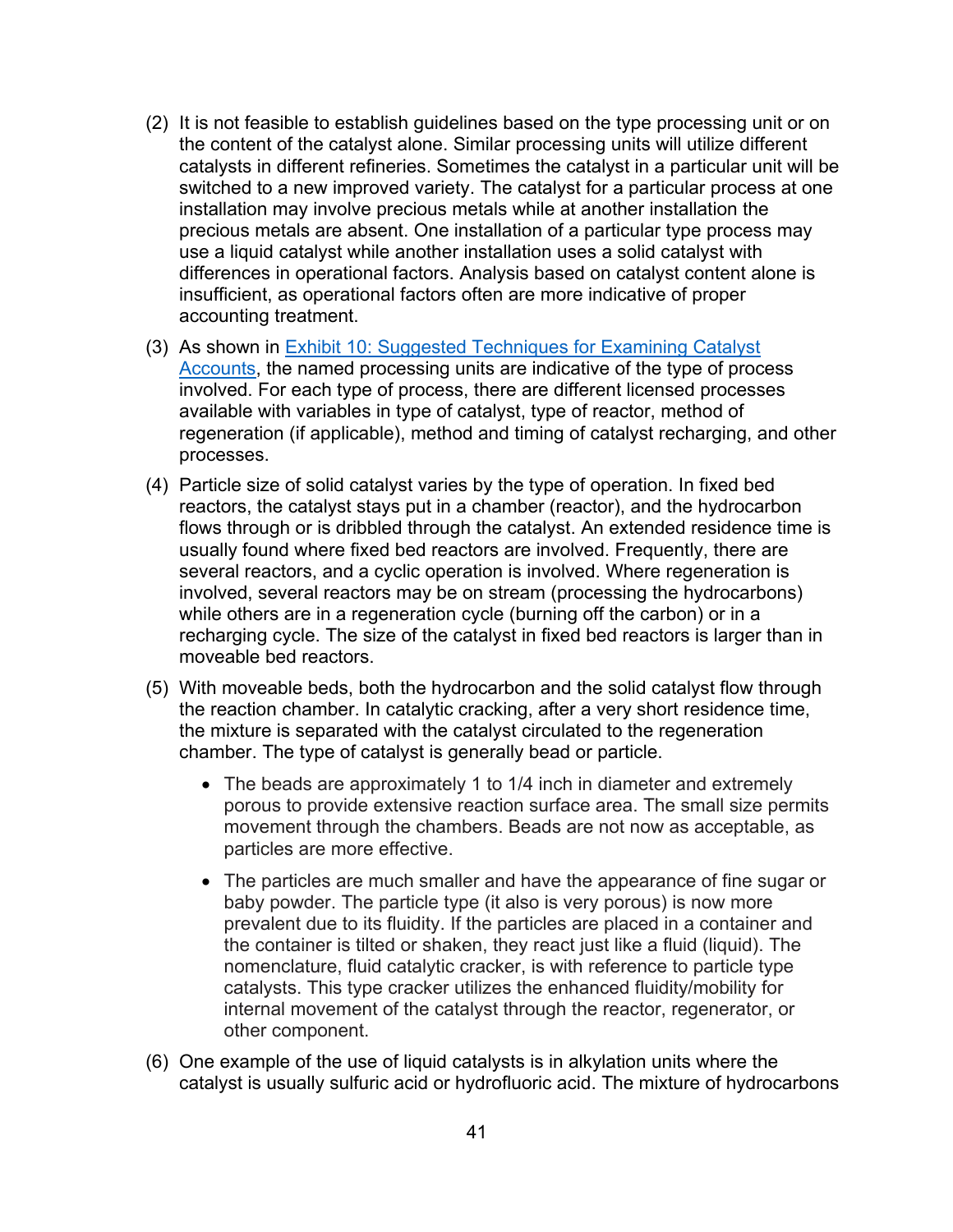and acid is pumped through a battery of chilled reactors to provide an extended residence time. The mixture then moves to a vessel (acid settler) where no mixing takes place, and the acid and hydrocarbons separate like oil and water. As the acid circulates through the process, it gets diluted with water and picks up tar. As the acid concentration declines, it is partially drawn off, and it may be sent back to the acid supplier for refortification (purification). Internal regeneration of the catalyst is not found in this type of process. The partial withdrawal of a diluted catalyst, with additions of a fresh catalyst, is an ongoing operation. It should be noted that some alkylation units utilize a solid catalyst, rather than a liquid catalyst.

- (7) The reclamation costs for some catalysts may be so great, in relation to the original purchase price, that they are dumped when their effectiveness declines. Some catalysts may be used up in the manufacturing process in one way or another, even though they do not enter into the reaction itself.
- (8) The use of catalysts is also involved in petrochemical operations. The production of ammonia provides an example of the extensive use of catalysts in the petrochemical field. As seen in the above formula, ammonia contains onepart nitrogen and three-parts hydrogen. In many installations, the source of the nitrogen is air, and the source of the hydrogen is methane gas. The liquefaction and separation of nitrogen from air does not involve a catalyst. A mixture of methane and steam flow through furnace tubes packed with a catalyst to produce a stream of hydrogen, carbon dioxide, steam, and carbon monoxide. This stream then flows through a vessel packed with a catalyst for shift conversion of the carbon monoxide to carbon dioxide (with the generation of additional hydrogen). The produced hydrogen is separated and proportionately mixed with the nitrogen for conversion to ammonia. Such conversion requires high pressure and a catalyst. If the subsequent production of nitric acid is involved, a catalyst is also involved.

#### **H.3. Accounting Treatment**

- (1) There are often tax accounting inconsistencies in proper capitalization, depreciation, or treatment when catalysts are involved. The internal accounting instructions and procedures for catalysts (for unit cost accounting or financial accounting) of different companies vary. However, an understanding of general internal accounting procedures may be helpful in clarifying the treatment of catalyst costs. An understanding of a particular taxpayer's internal accounting procedures is essential in the agent's examination of the taxpayer.
- (2) In most cases, a company will have specific procedures when catalysts with precious metals are involved. This is due to the significant costs involved and the arrangements for reclamation with credit for the precious metal(s). A single processing unit may require several million dollars' worth of such catalysts.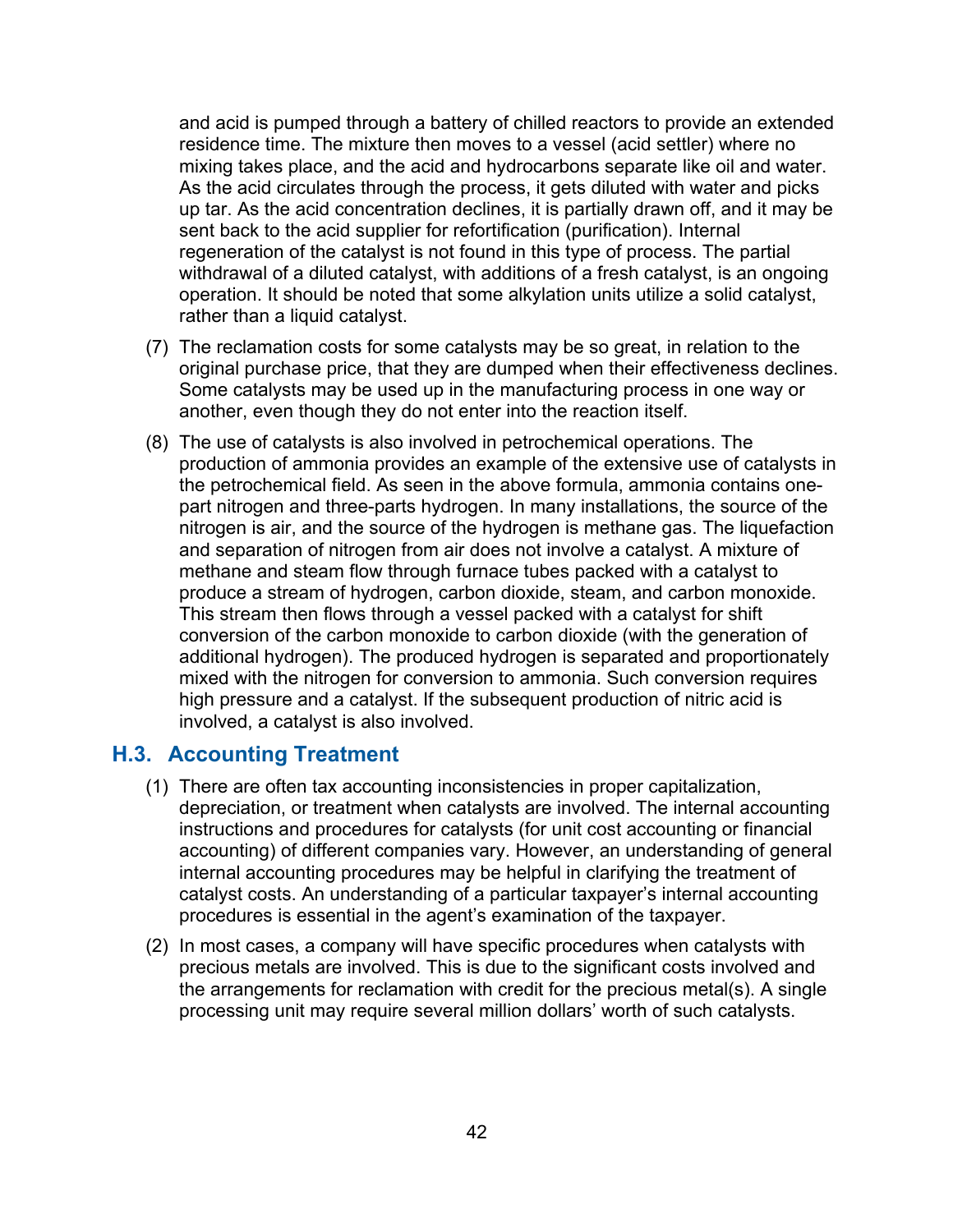- The precious metal content alone may comprise 50-65 percent of the total cost of such catalysts. The balance of the total cost would be the manufacturer's production fee, freight, and sometimes a royalty fee.
- When the catalyst is purchased, the total cost may be charged to a prepaid inventory account. Later, when the catalyst is issued to the process unit, a cost may be capitalized and amortized for internal unit cost accounting purposes or deducted as a current expense. The amortized cost may be the total cost, or it may be a net cost (total cost, less original metal cost or less salvage value of the metal and projected reclamation costs).
- Some companies may maintain the original charge is inventory on an indefinite basis and expense/amortize only the replacement quantities.
- It should be noted that some refiners may own excess quantities of the precious metal itself or of such catalysts, and they are sometimes rented to other companies.
- (3) While those metallic base catalysts without precious metals are less costly, in many instances the cost is still substantial. As such, with reclamation and credits for spent catalysts, the nonprecious base metal(s) may require the same treatment as precious metal(s).
- (4) Beyond special procedures for precious metals, some companies will (for unit cost accounting purposes) segregate catalysts based on operational differences: those that are used in quantity each month or those that are used in quantity every 12-24 months or a further extended period.
	- Monthly utilization (make-up) might be found at some cracking units or alkylation units. Some of the catalyst is regularly partially withdrawn and is either reclaimed, sold at its salvage value, or junked. The original charge of such catalysts is normally capitalized to the cost of the processing unit and amortized (for unit cost purposes) over the useful life of the unit. The reason for such treatment is that there always is an equivalent amount of catalyst in the unit. The net cost of a fresh catalyst added (make-up) is normally expensed. Some refiners may expense the original charge for unit cost purposes.
	- Extended utilization, without significant make-up between recharges, might be found at a reformer where the catalyst may have an effective life of 12-18 months and only small quantities are added between turnarounds. At the end of the operating period, the entire catalyst charge is removed and either reclaimed or sold for its salvage value. For unit cost accounting, some companies may expense the initial charge, as well as any subsequent additions. Others may amortize the initial charge over the life of the unit or over the effective life of the catalyst itself. From a unit cost accounting viewpoint, the preferable method would be to amortize the net cost (after crediting the cost for the salvage value of the spent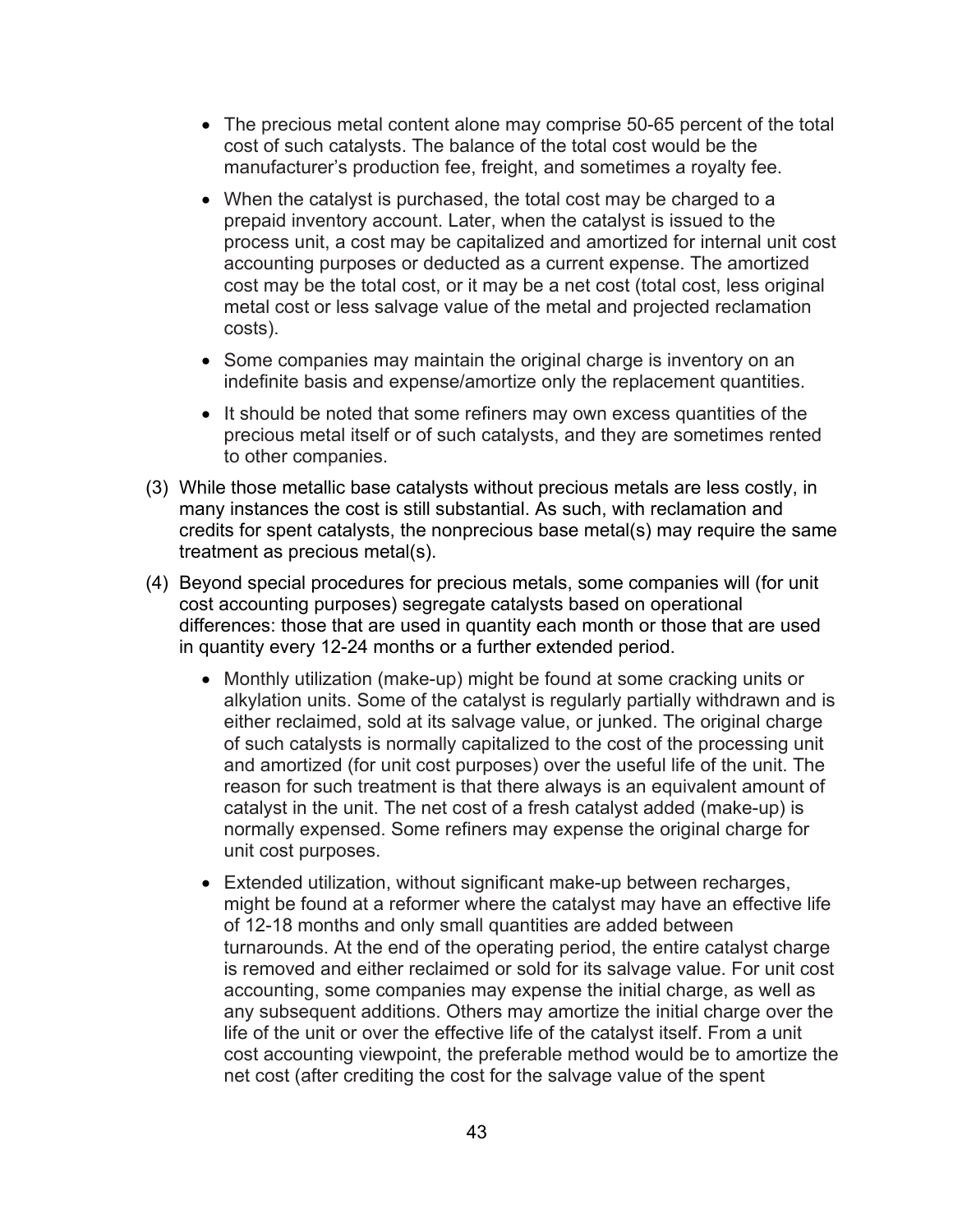material) over the effective life of the catalyst itself. With complete replacement at turn- arounds, the amortization of the initial charge over the life of the unit is illogical for unit cost accounting (i.e., complete replacement at 12 months versus a unit life of 15 years).

- It should be noted that some catalysts have an effective life of many years before recharging is required.
- (5) Proper accounting for catalysts must include coordination of the amount capitalized, the appropriate life, the accountability of reclamation credits, and treatment of sales proceeds or salvage value of spent catalysts.

### **H.4. Depreciation**

- (1) Section G.3, Depreciation and/or Amortization Catalysts provides general information on depreciation of catalysts.
- (2) [Exhibit 10: Suggested Techniques for Examining Catalyst Accounts provides](#page-60-0)  [some useful examination techniques for catalyst accounts.](#page-60-0)
- (3) It is not feasible to provide guidelines for a specific processing unit or specific catalyst. However, with some understanding of how catalysts are used and with a review of the taxpayer's internal product cost accounting, the examiner should be able to properly resolve any problem areas. Engineering assistance is available for resolving questionable areas.
- (4) Petroleum refiners use precious metal-bearing catalysts to improve the chemical processes employed in the manufacture petroleum products. Because of harsh operating conditions in the process units the effectiveness of catalysts degrade over time. The refiner must eventually regenerate or replace the catalyst. At that time some portion of the precious metal used in the original fabrication of the catalyst can be recovered.
- (5) Revenue Ruling 2015-11 addressed whether the capitalized cost of unrecoverable precious metal that is used in various manufacturing processes depreciable under IRC §§ 167 and 168. The Facts section of the ruling contains the following:
	- *Situation 2. B* is a petroleum refiner. As part of its refining process, *B* uses a catalyst called prills, fabricated from platinum and other chemicals. Based upon engineering studies performed by *B*, *B* determines that approximately 10 percent of the platinum initially utilized to fabricate prills is lost over the course of the platinum's reasonably expected useful life in the refining process. The remaining 90 percent of the platinum is recoverable and becomes available to *B* for other uses. *B* capitalizes the cost of the platinum.
- (6) The Analysis section stated in part:
	- In Situation 2, approximately 10 percent of the platinum is lost over the course of its expected useful life and is not recoverable for reuse.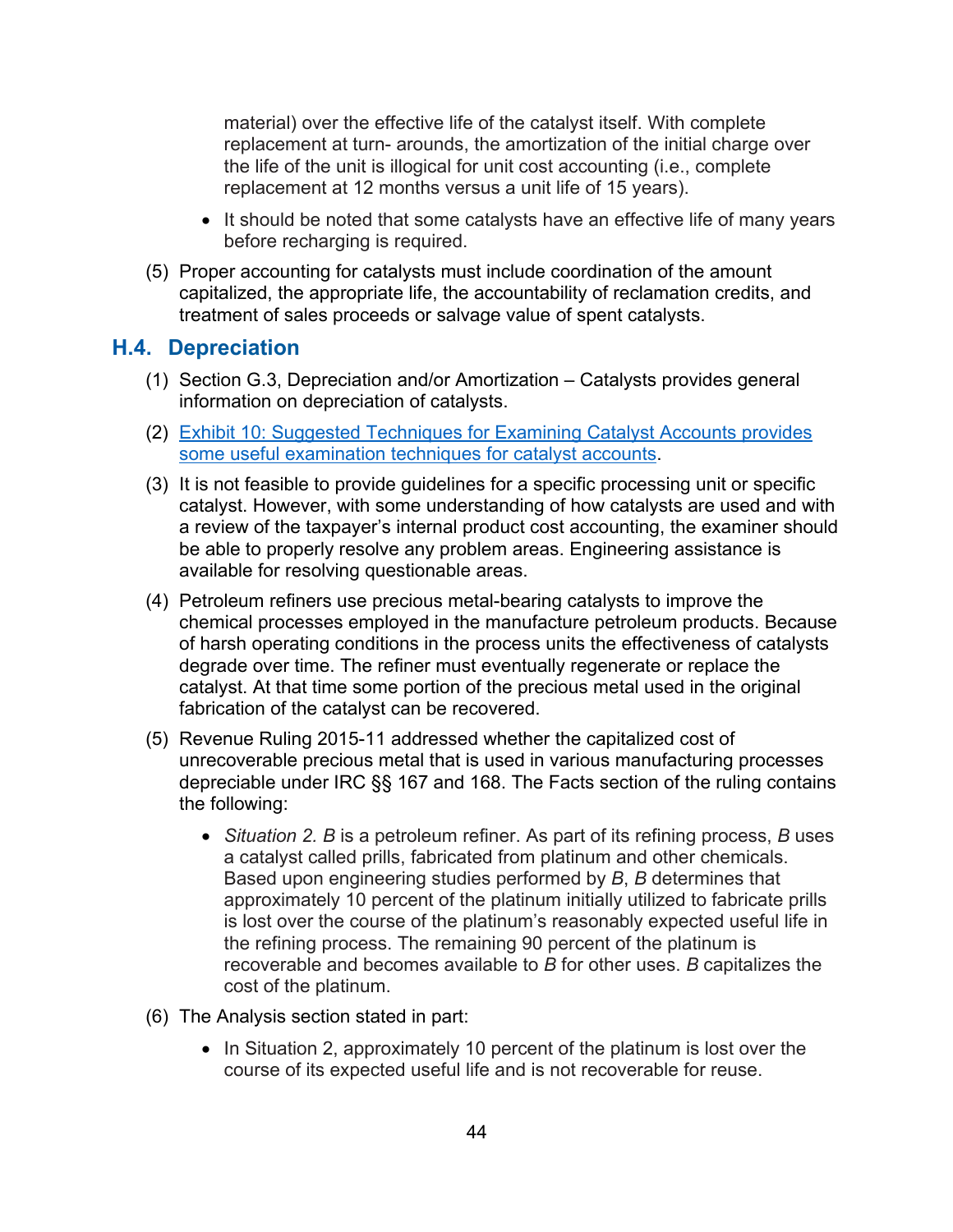Accordingly, approximately 10 percent of the platinum will undergo exhaustion, wear and tear, or obsolescence over a determinable useful life. To the extent that the platinum will be lost and is not recoverable for reuse (i.e., approximately 10 percent of the total amount), *B* may depreciate the capitalized cost of such platinum under §§ 167 and 168. To the extent that any of the platinum is recoverable for reuse (i.e., approximately 90 percent of the total amount), *B* may not depreciate the capitalized cost of such platinum.

(7) Examiners should review Revenue Ruling 2015-11 in its entirety. An IRS engineer should be consulted if depreciation of precious metal catalyst is material.

## **H.5. Extraordinary and Casualty Losses**

- (1) Refineries are prone to have fires and explosions occasionally due to the inherent nature of refining operations and the highly volatile nature of the products involved.
- (2) The agent should check local publications, company news items, annual reports, and SEC filings for such losses.
- (3) If an extraordinary loss has occurred in a year under examination, the agent should determine if there has been a write-off concerning the casualty loss.
- (4) Any casualty loss claimed should be verified to determine that the write-off is limited to the property lost in the casualty and that proper consideration has been given to potential insurance recoveries. Treas. Reg. § 1.165-7(b) prescribes that the deductible casualty loss is the lesser of the amount of the loss (as determined per the two methods in Treas. Reg. § 1.165-7(a)(2)) or the amount of the adjusted basis of the property involved. The two methods for determining the amount of the loss are generally:
	- competent appraisal of the change in fair market value before and after the casualty, and
	- the cost of reasonable repairs to return the damaged property to the condition prior to the casualty. Refer to Treas. Reg. § 1.165-7(a)(2) for more detail.
- (5) The casualty loss may involve lawsuits and damages of property owned by unrelated parties. The agent should check for contingency reserves which have been set up for the possible liability resulting from the casualty.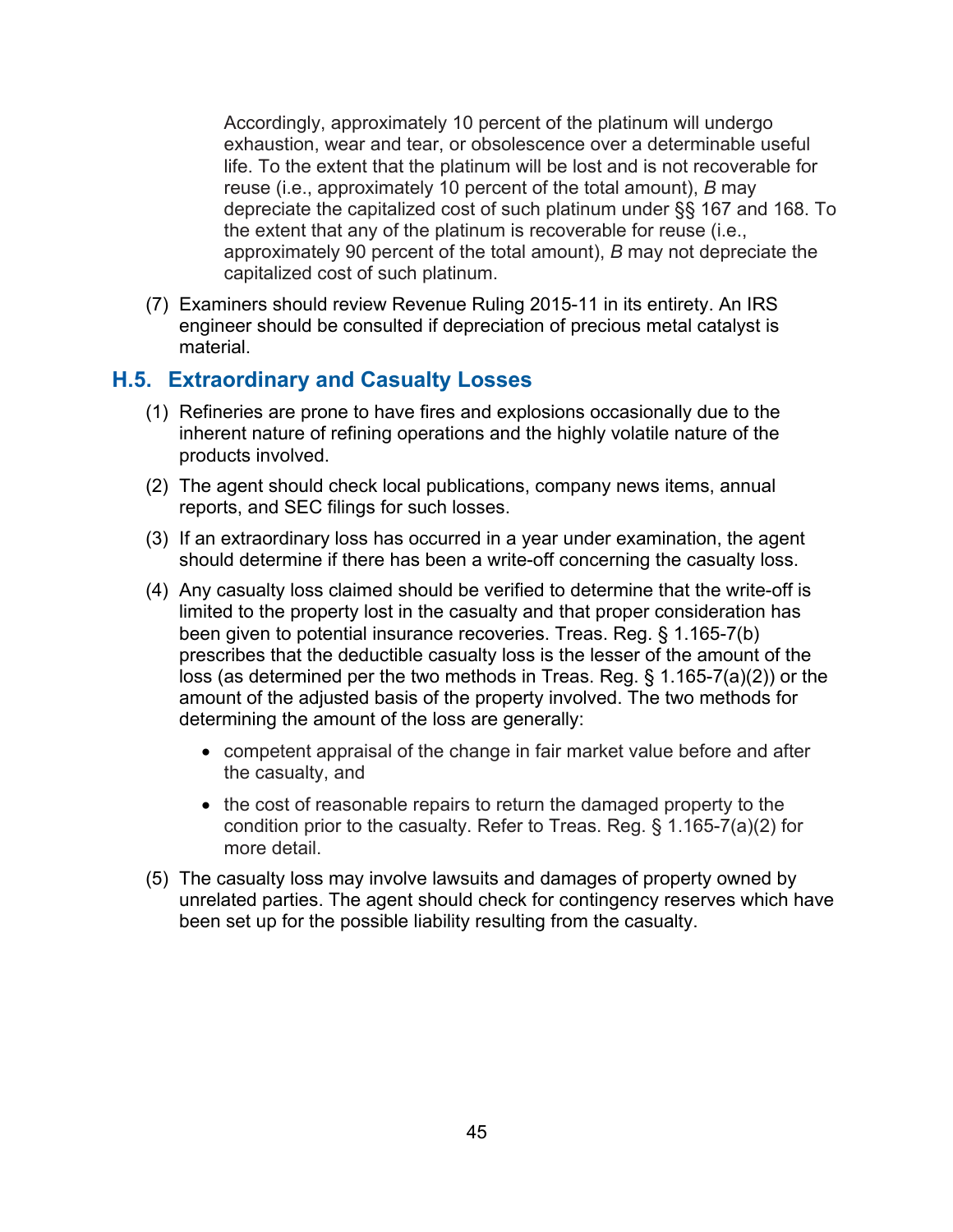- (6) Two of the more disputed issues with casualty losses are:
	- the interplay of IRC § 162 and IRC § 165 for casualty repair expenses, and
	- single, identifiable property ("SIP") related to the basis limitation. Both are discussed below.

## **H.6. Interplay of IRC § 162 and IRC § 165 for Casualty Repair Expenses**

- (1) Regarding utility and telecommunications taxpayers that claim casualty losses, examiners should be aware of the rules for casualty losses contained in the Treas. Reg. § 1.263(a)-3(k)(4). In general, Treas. Reg. § 1.263(a)-3(k)(4) of the regulations provide that a taxpayer must capitalize amounts paid for the restoration of damage to a unit of property for which the taxpayer is required to take a basis adjustment as a result of a casualty loss under section 165 or relating to a casualty event under section 165
- (2) However, the amount that must be capitalized under this rule is limited to the excess, if any, of the adjusted basis of the single identifiable property (SIP) for determining the loss allowable on account of a casualty over the amount paid for restoration damage to the UOP that also constitutes an improvement under any other provision of  $\S$  1.263(a)-3(k)(1) (the other restoration "tests"). In other words, casualty-related restoration costs are required to be capitalized up to the amount of basis reduction of the SIP taken as a result of the casualty loss or casualty event.
- (3) If there are casualty-related restoration costs paid in excess of the adjusted basis of the SIP (after reducing this amount for other capitalized restoration costs), the excess amount must be analyzed under the other improvement criteria to determine if those amounts should be treated as repairs or as capital improvements. If any part of the excess represents amounts that would otherwise be considered an improvement under other provisions of the regulations, this part must be capitalized, regardless of the adjusted basis of the SIP. If any part of the excess represents amounts that would otherwise be treated as repairs, this part may be deducted. If the adjusted basis of the SIP is more than the total restoration expenses, then all restoration costs are capitalized under the casualty loss restoration rule.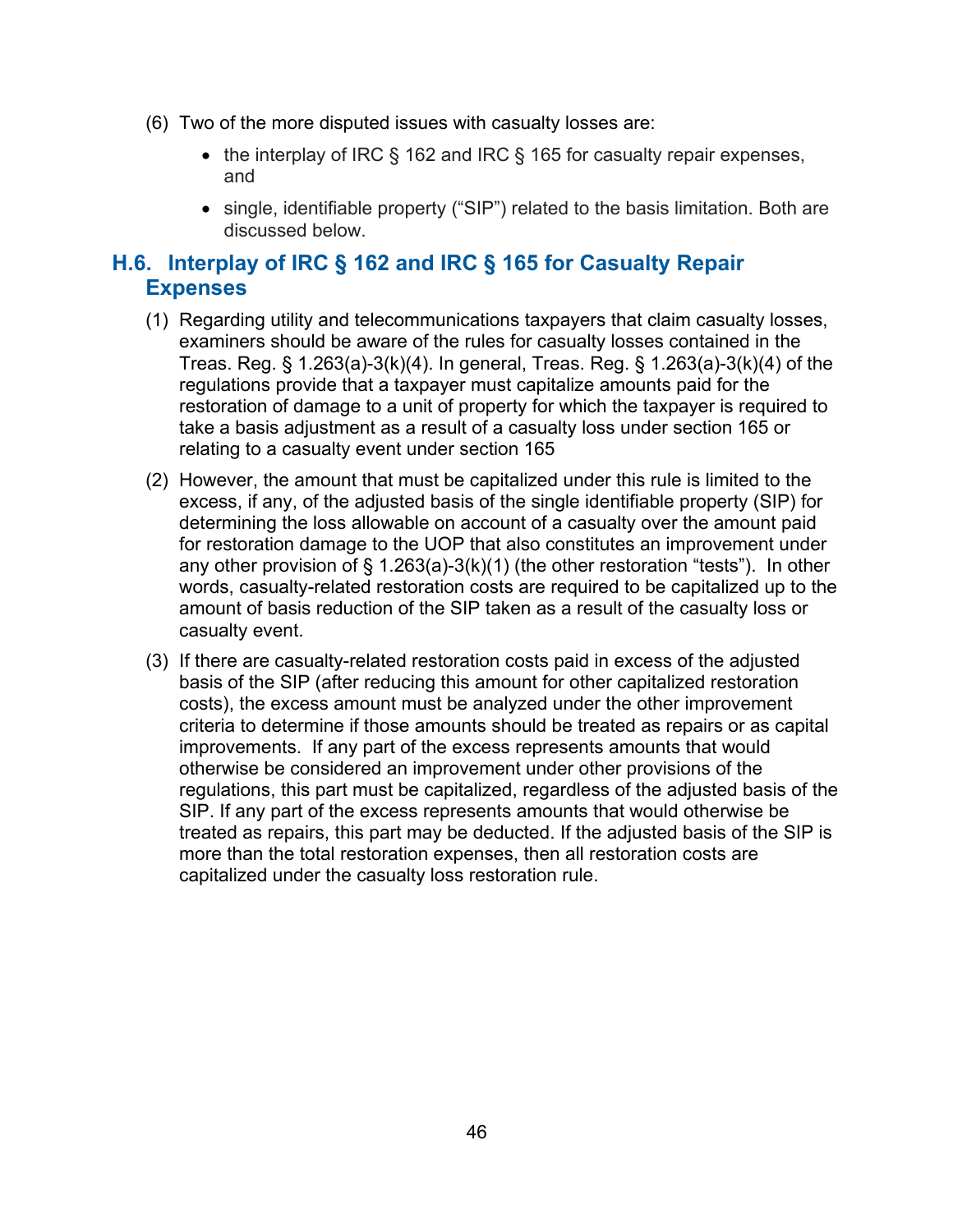- (4) *See* Treas. Reg. § 1.263(a)-3(k)(7) for the following casualty-related restoration cost examples:
	- Ex.3) Restoration cost less than SIP basis cost capitalized;
	- Ex. 4) Casualty loss covered by insurance cost capitalized;
	- Ex. 5) Restoration cost exceeds SIP basis cost in excess of basis allowed as a repair deduction.

## **H.7. Single Identifiable Property (SIP)**

- (1) IRS examiners have experience with the SIPs used by taxpayers. An IRS Directive issued June 19, 2009, provides guidance to the field in determining the SIPs that may be used by an electric utility for its their transmission and distribution properties, in calculating its casualty losses under IRC § 165. Some taxpayers have designated their entire utilities transmission and distribution system or their entire telecommunication system as the SIP.
- (2) The rationale of the "single, identifiable property" rule is to arrive at a logical, reasonable, and practical unit for valuation and accounting purposes, while preventing the borrowing of basis from unharmed property, without segregating the damaged property into artificially small subunits. In making these determinations, the field should consider the specific facts and circumstances of the taxpayer, taking into account the factors utilized by the courts as summarized in TAM 200902011 (Jan. 9, 2009).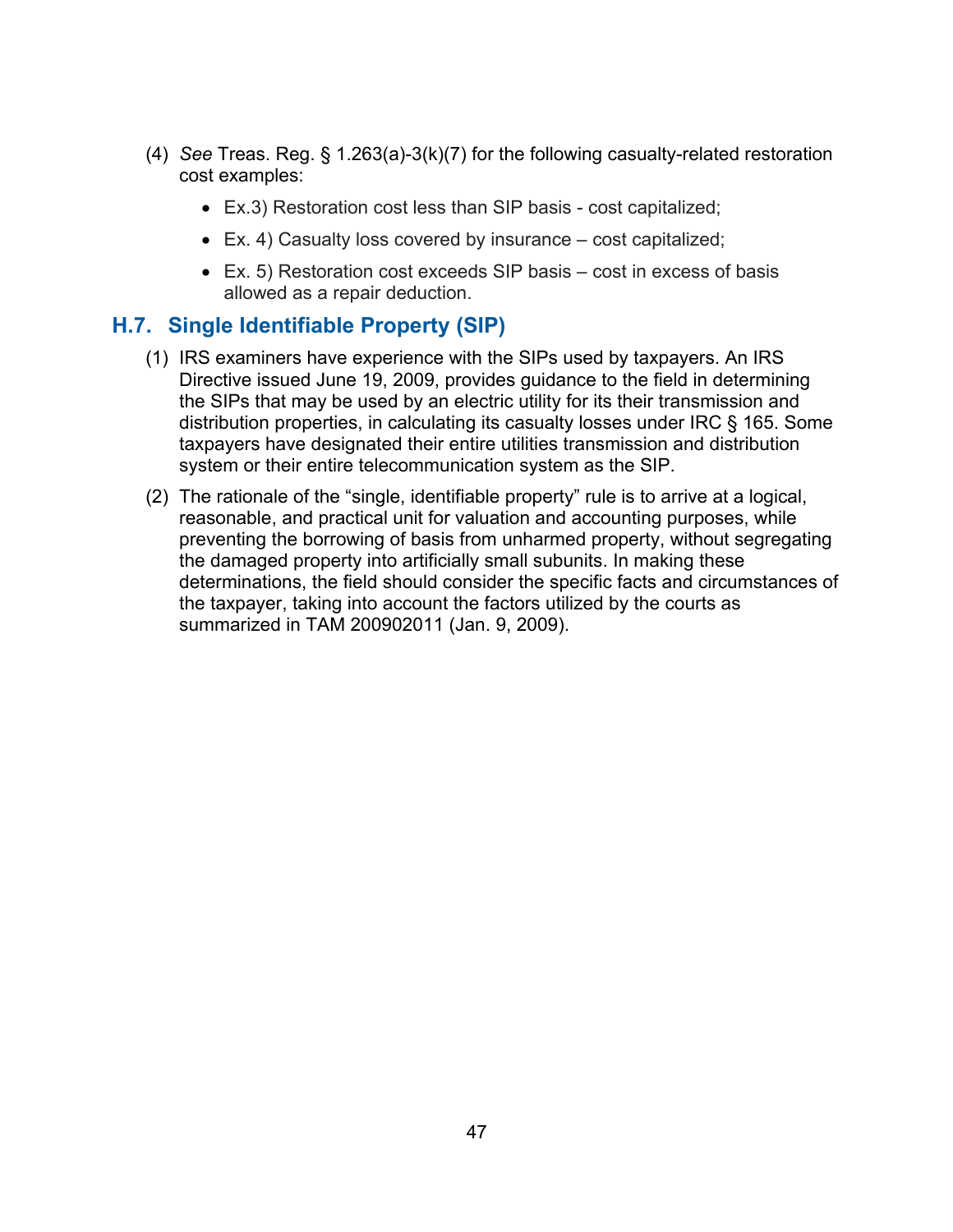- (3) Factors listed in TAM 200902011 to be considered in determining a SIP include:
	- whether the unit chosen is reasonable in relation to the nature and scope of the casualty;
	- whether it reflects all the physical damage caused by the casualty;
	- whether it remains constant and identifiable for tax purposes, and has a cost or adjusted basis that is not changed except by elimination of an asset or by injection of capital;
	- whether it is consistent with the taxpayer's other tax accounting practices;
	- whether it is accounted for and identifiable as a unit for non-tax accounting purposes;
	- whether it is a unit whose utility derives from its functioning as a whole;
	- whether it is separately treated for operational and management purposes;
	- whether it is a commercially segmental unit likely to be bought or sold as such; and
	- whether it is consistent with industry practice.
- (4) For casualty losses involving damages to refinery assets, an IRS Engineer should be consulted in determining the appropriate SIP and the adjusted basis of those assets.
- (5) Most refineries are comprised of a mixture of very old assets that are fully depreciated and newer assets with substantial remaining basis. Examiners should pay particular attention to taxpayers that are "borrowing basis" from assets not involved in the casualty by proposing an inappropriately large SIP. For example, it would be inappropriate to treat an entire refinery as the SIP even though the damage is limited to older assets that are not functionally related to the new assets. Nearly all refineries have redundancy for important assets, and often operate with substantial assets out of service for maintenance.

### **H.8. Abandonments and Discontinued Operations**

- (1) Examiners should ensure that any deductions for property claimed to be worthless are valid.
- (2) Examiners should ascertain whether the plant has actually been closed permanently or is merely being placed on a standby basis. This can often be determined in the following ways: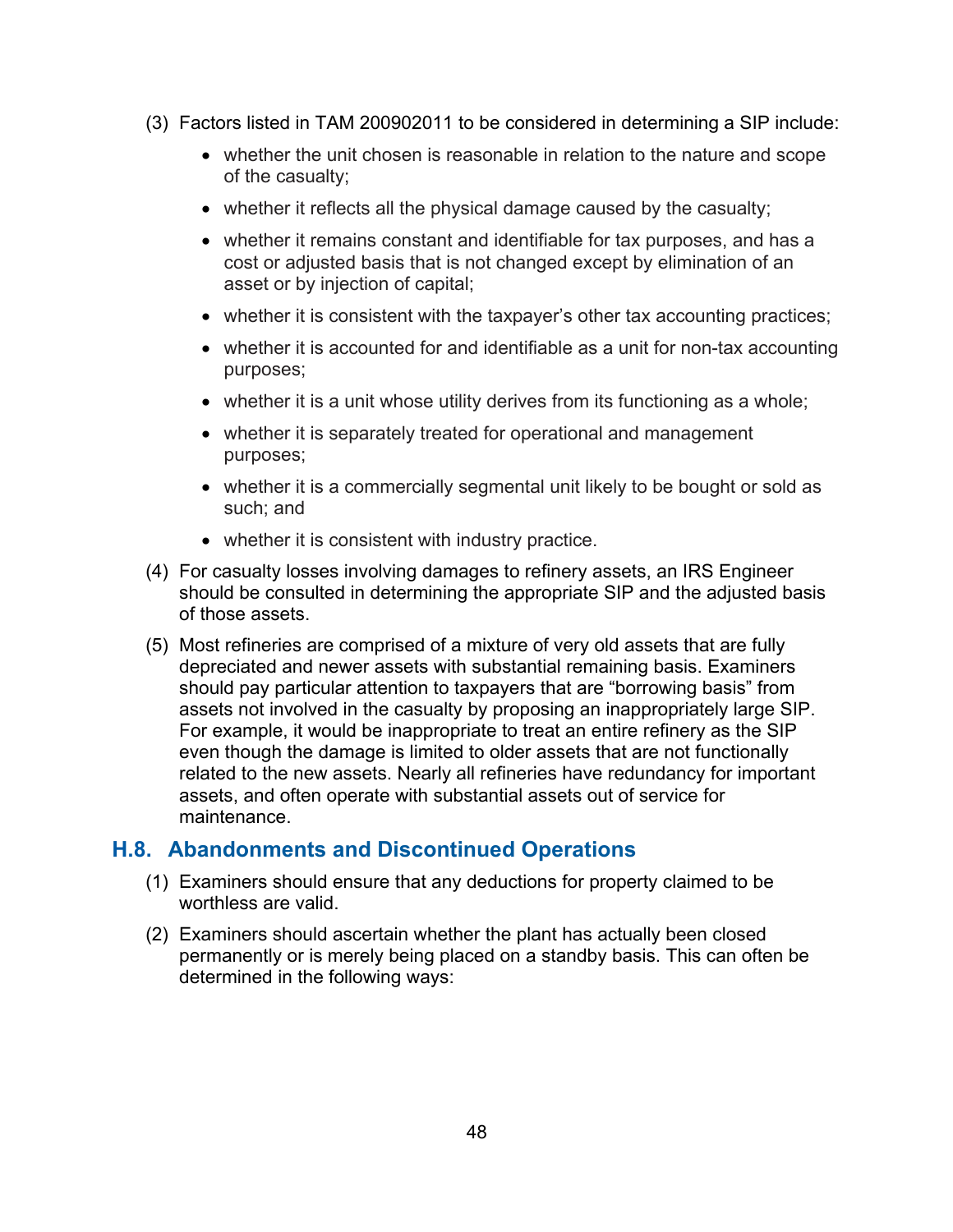- A review of corporate minutes or other internal documents should ascertain who authorized the shutdown or abandonment.
- A review of maintenance expenses could disclose extensive maintenance not normally present in an abandoned plant.
- Contacts with local taxing authorities will often provide data as to any changes in assessed valuation of property in question.
- (3) In the event the taxpayer claims the loss as a result of suits brought by environmental groups or agencies, the examiner should ascertain the status of pending appeals.
- (4) Examiners should insure that property held to be abandoned is not being offered for sale.
- (5) When facilities are shutdown (abandoned or placed on standby) and the expensive catalysts are recovered, was proper tax accounting treatment given to the recovery and disposition of such catalyst?
- (6) Examiners should also be certain to review Schedule M for any possible differences between book and tax treatment.

#### **H.9. Fines, Penalties, and Settlements**

- (1) Fines and penalties can be common in the oil and gas industry because of the nature of operations, especially for refineries. Most commonly, they are due to violations of federal, state, and local laws, including [EPA](https://www.epa.gov/) regulations on atmospheric emission or discharge into waterways or groundwater. However, they can also be due to violations of [OSHA](https://www.osha.gov/) safety rules and violations of OSHAapproved workplace safety and health programs operated by individual states and U.S. territories. The upstream segment could have fines or penalties related to underpaid oil and gas royalties from production on federal or Indian lands, for failure to permit an audit and for submission/ maintenance of false, inaccurate, or misleading royalty reports. An "upstream segment" includes production and exploration activities such as creating geological surveys, obtaining land rights, and onshore and offshore drilling, while a "downstream segment" includes activities related to refining and marketing of oil and gas.
- (2) The Tax Cuts and Job Act, P.L. 115-97, section 13306, amended IRC § 162(f). Effective for amounts paid or incurred on or after December 22, 2017, IRC § 162(f) disallows all chapter 1 deductions for amounts paid to, or at the direction of, a government or specified nongovernmental entity for the violation of any law or incurred pursuant to a court order, settlement agreement, or otherwise to, or at the direction of, a government, governmental entity, or nongovernmental entity treated as a governmental entity with respect to the violation of any law, or with respect to the investigation or inquiry into the potential violation of any law.
- (3) On January 19th, 2021, the IRS issued final regulations to implement the TCJA amendments to IRC § 162(f). See Treas. Reg. § 1.162-21, T.D. 9946, 86 FR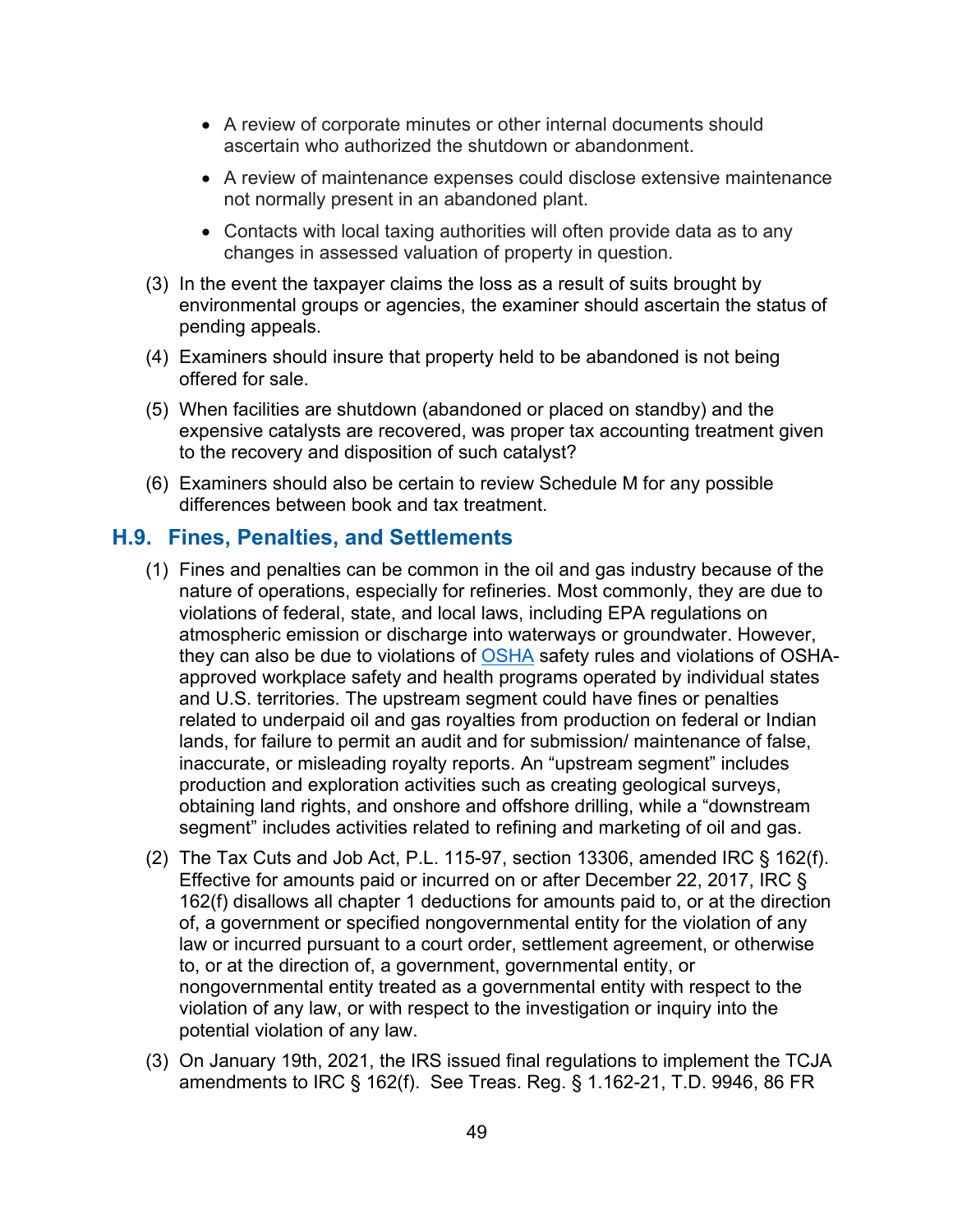4970-01. In general, the final regulations apply to tax years beginning on or after January 19, 2021 provided the amounts paid or incurred were pursuant to a suit or agreement that became binding on or after that date. The final regulations do not apply to amounts paid or incurred pursuant to a suit or agreement that became binding under applicable law before January 19, 2021, determined without regard to whether all appeals have been exhausted or the time for filing an appeal has expired.

- (4) **NOTE:** IRC § 162(f), as amended by TCJA, applies to amounts paid or incurred on or after December 22, 2017 even if the final regulations do not apply because the amount paid or incurred was pursuant to an order or agreement entered into before January 19, 2021.
- (5) The deduction disallowance rule of TCJA IRC § 162(f) does not apply to
	- Amounts identified in the order or agreement, and established by the taxpayer, as restitution (including remediation of property) or paid to come into compliance with the law;
	- Restitution for title 26 taxes excluding federal income taxes;
	- Private party suits in which no government or governmental entity is a party; and
	- Taxes and related interest.
- (6) To be excepted from the general rule prohibiting deductions under TCJA IRC  $\S$ 162(f), an amount must be **identified** and **established** as **restitution or paid to come in compliance with the law.**
	- **Identification Requirement** -- A court order or an agreement must identify a payment by stating the nature of, or purpose for, each payment each taxpayer is obligated to pay and the amount of each payment identified. The identification requirement is met if an order or agreement specifically states the amount of the payment and that the payment constitutes restitution, remediation, or an amount paid to come into compliance with a law. If the order or agreement uses a different form of the required words (such as "remediate" or "comply with a law") and describes the purpose for which restitution or remediation will be paid or the law with which the taxpayer must comply, the order or agreement will be treated as stating that the payment constitutes restitution, remediation, or an amount paid to come into compliance with a law. Similarly, if an order or agreement specifically describes the damage done, harm suffered, or manner of noncompliance with a law and describes the action required of the taxpayer to provide restitution, remediation, or to come into compliance with any law, the order or agreement will be treated as stating that the payment constitutes restitution, remediation, or an amount paid to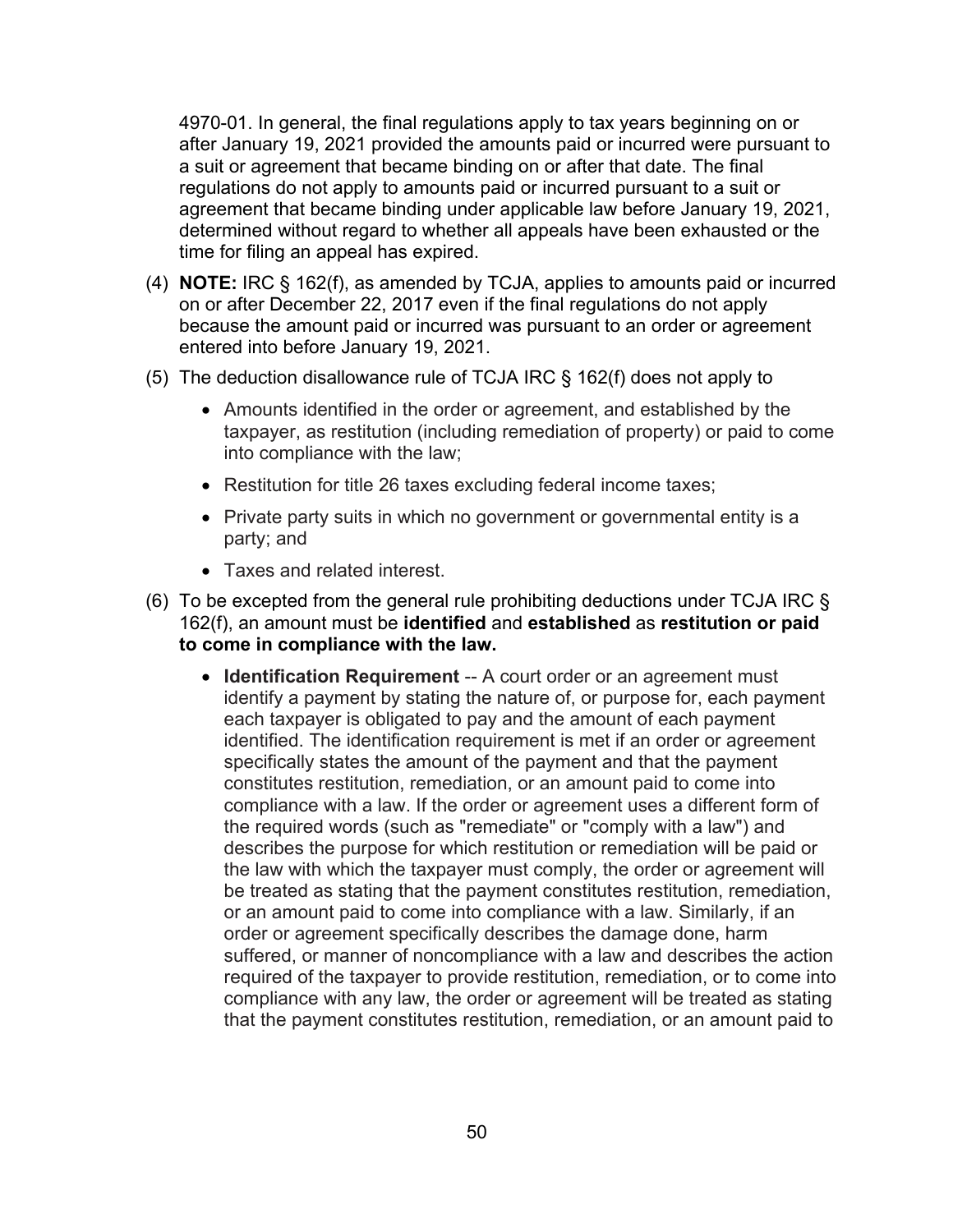come into compliance with any law. For further information, see Treas. Reg. § 1.162-21(b)(2)

- **Establishment Requirement** -- The establishment requirement is met if the taxpayer, using documentary evidence, proves the taxpayer's legal obligation, pursuant to the order or agreement, to pay the amount identified as restitution, remediation, or to come into compliance with a law; the amount paid or incurred; the date the amount was paid or incurred; and that, based on the origin of the liability and the nature and purpose of the amount paid or incurred, the amount the taxpayer paid or incurred was for restitution or remediation (as defined in 1.162-21(e)(4)(i) or to come into compliance with any law (as defined in § 1.162- 21(e)(4)(ii)). For further information, see Treas. Reg. § 1.162-21(b)(3).
- **Amounts for restitution or remediation** An amount is paid or incurred for restitution or remediation if it is paid or incurred to restore, in whole or in part, the person; government; governmental entity; property; environment; wildlife; or natural resources harmed, injured, or damaged by the violation or potential violation of any law to the same or substantially similar position or condition as existed prior to such harm, injury or damage. For additional information, see Treas. Reg. § 1.162-21(e)(4).
- (7) Taxpayers may not deduct amounts paid or incurred to reimburse the government or a government entity for the costs of any investigation or litigation.
- (8) Under IRC § 6050X and the related regulations, if the aggregate amount the payor is required to pay pursuant to the order or agreement equals or exceeds \$50,000, the governmental or governmental entity must file an information return. In the information return, the government or governmental entity reports the total amount required to be paid as a result of the order or agreement, the amounts to be paid for the violation or potential violation of the law, the amount to be paid as restitution or remediation, and the amount to be paid to come into compliance with the law. In general, the reporting requirement under IRC § 6050X applies to amounts to be paid or incurred pursuant to orders or agreements entered on or after January 1, 2022. Information report is due by February 28 (or by March 31 if filed electronically) of the year following the calendar year in which the order or agreement becomes binding.
- (9) **PRIOR LAW --** For amounts paid or incurred by a taxpayer before December 22, 2017, former IRC § 162(f), in effect prior to the TCJA amendments, applies. Thus, for these amounts, Examiners should refer to prior law, the regulations prior to the amendment of § 1.162-21 addressed above, and applicable case law. The general rules under prior law are summarized in the bullets below: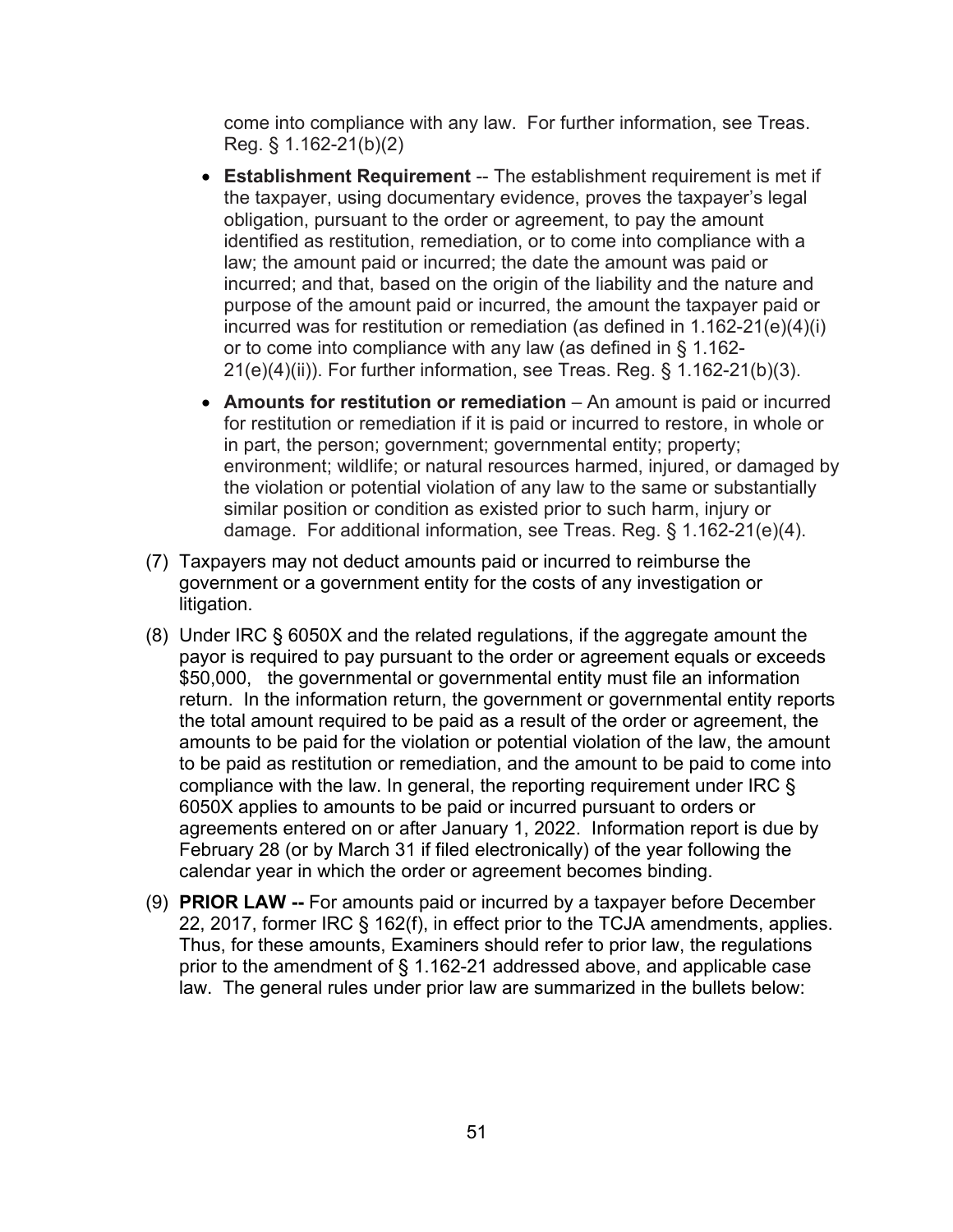- For amounts paid or incurred before December 22, 2017, former IRC § 162(f) provided that no deduction shall be allowed under IRC § 162(f) for any fine or similar penalty paid to a government for a violation of law.
- Under prior law, a fine or similar penalty for which a deduction was prohibited generally included any amount paid or incurred (1) pursuant to a conviction or a plea of guilty or nolo contendere in a criminal proceeding; (2) as a civil penalty imposed by Federal, State of local law; (3) paid in settlement of the taxpayer's actual or potential liability for a fine or a penalty (civil or criminal); or (4) forfeited as collateral posted in connection with a proceeding which could result in imposition of such a fine or penalty. However, compensatory damages were not considered fines or penalties under the prior law and were therefore deductible. In contrast, amounts paid for punitive purposes were not deductible under prior law.
- For amounts paid or incurred under prior law, Examiners must determine whether a taxpayer's settlement payment was for compensatory or punitive purposes. For these purposes, examiners should look to look to the origin and character of the liability giving rise to the payment. *Bailey v. Commissioner*, 756 F.2d 44, 47 (6th Cir. 1985); *Ostrum v. Commissioner*, 77 T.C. 608 (1981); *Middle Atlantic Distributors v. Commissioner*, 72 T.C. 1136, 1144-45 (1979). If the law is designed to compensate the injured party for its damages, former section 162(f) was likely to be inapplicable. *See, e.g.*, *Mason and Dixon Lines, Inc. v. United States*, 708 F.2d 1043, 1047 (6th Cir. 1983) (liquidated damages for violating state truck weight limits were compensatory based on the structure and language of the relevant provision). If the law is designed to be punitive or to deter the type of conduct committed by the taxpayer, then the payment is likely covered by former § 162(f). *See, e.g.*, *True v. United States*, 894 F.2d 1197, 1205 (10th Cir. 1990) (amounts paid for violating the Federal Water Pollution Control Act were penalties because "on balance" the civil penalty provision served "a deterrent and retributive function similar to a criminal fine").
- Under the "Origin of Claim Doctrine", examiners should first look to the underlying statute to see if its purpose is punitive or remedial. Legislative history can provide guidance. If a statute is both punitive and remedial or compensatory, or if the lawsuit covers both statutes, then the examiner should obtain and review the settlement agreement. If the settlement agreement is not clear on penalties, requesting the original complaint from the taxpayer may provide clarity. If no lawsuit was filed, then review all the facts and circumstances through documents, testimony, or substantiating material. The burden is on the taxpayer to support any amounts deducted as compensatory. *See Talley Indus. v. Comm'r*, T.C. Memo 1999-200.

#### **H.10. Obtaining Case Documents from DOJ and EPA**

(1) IRS subject matter experts liaise with the U.S. Department of Justice (DOJ) for False Claims Act (FCA) cases or EPA attorneys to obtain documents pertaining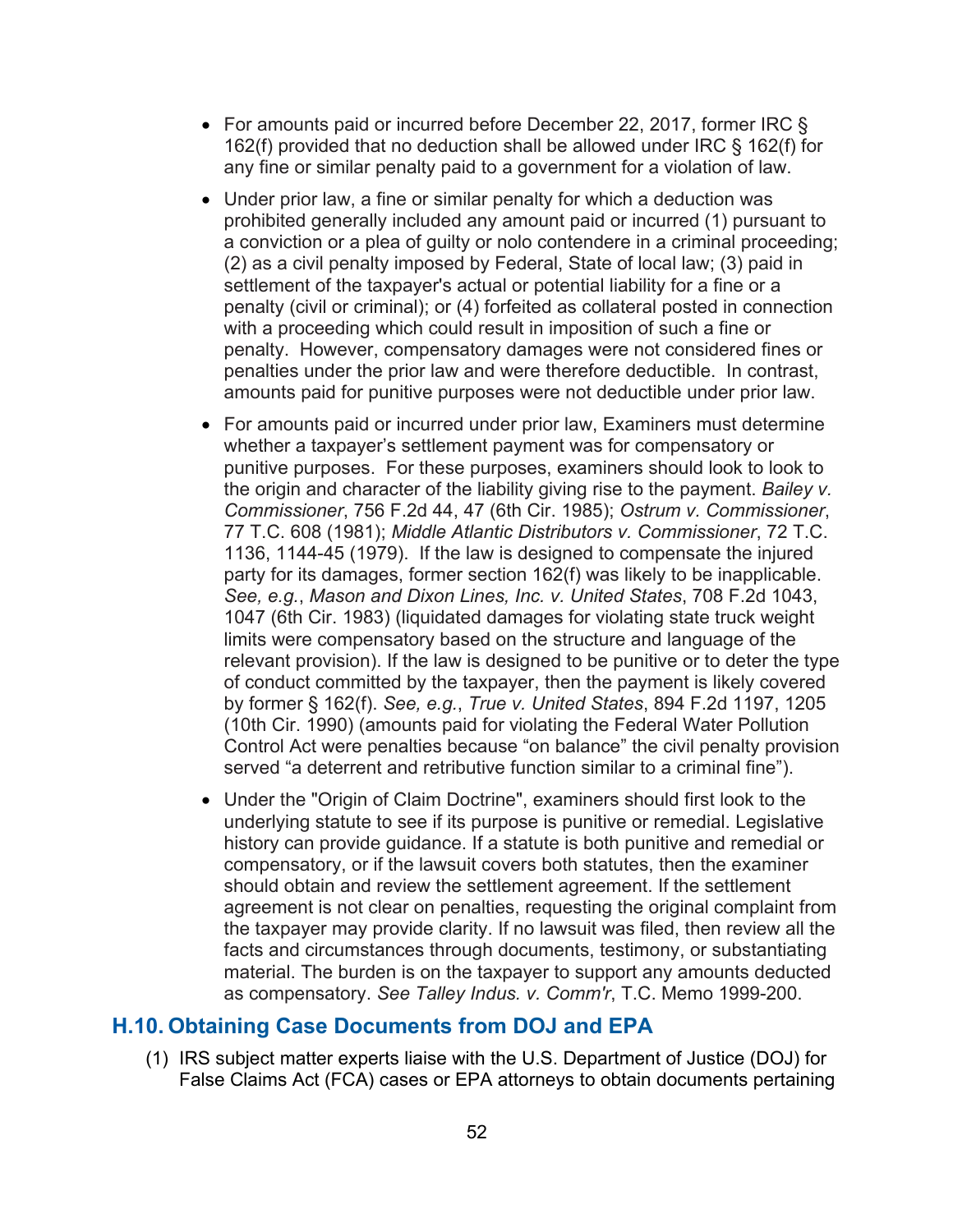to litigation and settlement agreements. Examiners can search the intranet for current contacts for these agencies and request assistance in obtaining documents not otherwise provided by the taxpayer. Persons who violate FCA are subject to a mandatory penalty for each false claim and liable for treble damages – three times the actual damages.

- (2) For FCA cases settled by the DOJ, certain procedures apply:
	- The subject matter expert makes the initial request to the DOJ. Then the expert provides the examiner the DOJ attorney contact so specific followup and details about the penalties and settlement agreement can be obtained.
	- A Financial Management Information System (FMIS) report may be requested which shows the DOJ's disbursement of funds received from the taxpayer to various federal agencies and regulators. In royalty cases, the report may not be as helpful in determining how much of the settlement amounts were single or multiple.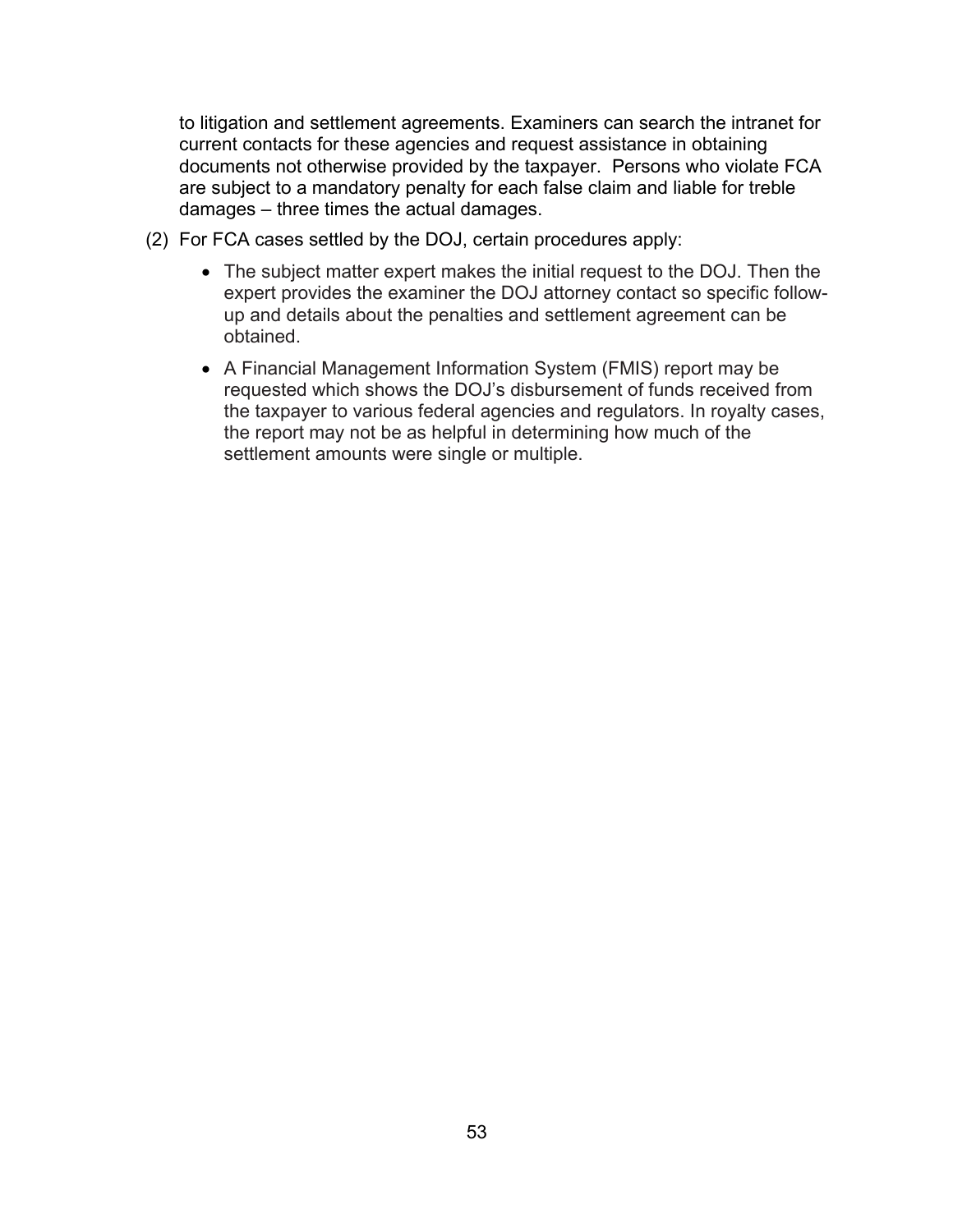# **Exhibits**

# **A. Exhibit 1: Hydrocarbon Series in Petroleum**

(1) Paraffin Series (Saturated). The "type formula" is **C nH2n+2** and the suffix is " ane." Distinguished by having single bonds between the carbon atoms.

| Examples      | Type formula    |
|---------------|-----------------|
| Methane       | CH <sub>4</sub> |
| Ethane        | $C_2H_6$        |
| Propane       | $C_3H_8$        |
| <b>Butane</b> | $C_4H_{10}$     |
| Pentane       | $C_5H_{12}$     |
| Hexane        | $C_6H_{14}$     |

- (2) Isomers of Paraffin Series
	- Starting with the formula  $C_4H_{10}$  the carbons may be arranged either in a straight chain, or in a branched chain. The straight chain is designated as normal butane (n-butane) and the branched chain as isobutane. These compounds have entirely different physical properties as well as different chemical (reactive) properties. The number of possible isomers increases rapidly as the number of carbon atoms in the hydrocarbon molecule is increased (i.e., three pentanes, five hexanes, nine heptanes, eighteen octanes, etc.).
- (3) Olefin (Ethylene Series Unsaturated). The "type formula" is **C nH2n**. The suffix is either "-ene" or +"-ylene." Distinguished by having a double bond between carbon atoms.

| Examples            | Type formula  |
|---------------------|---------------|
| Ethene (Ethylene)   | $\rm{C_2H_4}$ |
| Propene (Propylene) | $C_3H_6$      |
| 1-Butene (Butylene) | $C_4H_8$      |
| 2-Butene (Butylene) |               |

- (4) Napthene Series (Saturated). The "type formula" is also **C nH2n**. The suffix is either "-ene" or +"-ylene." Also called "cycloalkane" or "cycloparaffin." The carbon atoms are arranged in a structure containing a single ring (possibly with side chains), and all of the carbon-carbon bonds are single.
- (5) Aromatic (Benzine) Series. The "type formula" is  $C_nH_{2n-6}$ . The suffix is "-ene." Common refinery ones are benzene, toluene, and xylene.
- (6) Diolefin (dienes) Series (Unsaturated). The type series is C<sub>n</sub>H<sub>2n-2</sub>. The most important one is butadiene. Contains two double bonds between carbon atoms.
- (7) Acetylenes (Highly Unsaturated). Also called alkynes. There is no type formula. Suffix is "-yne." Have a triple bond between two carbon atoms.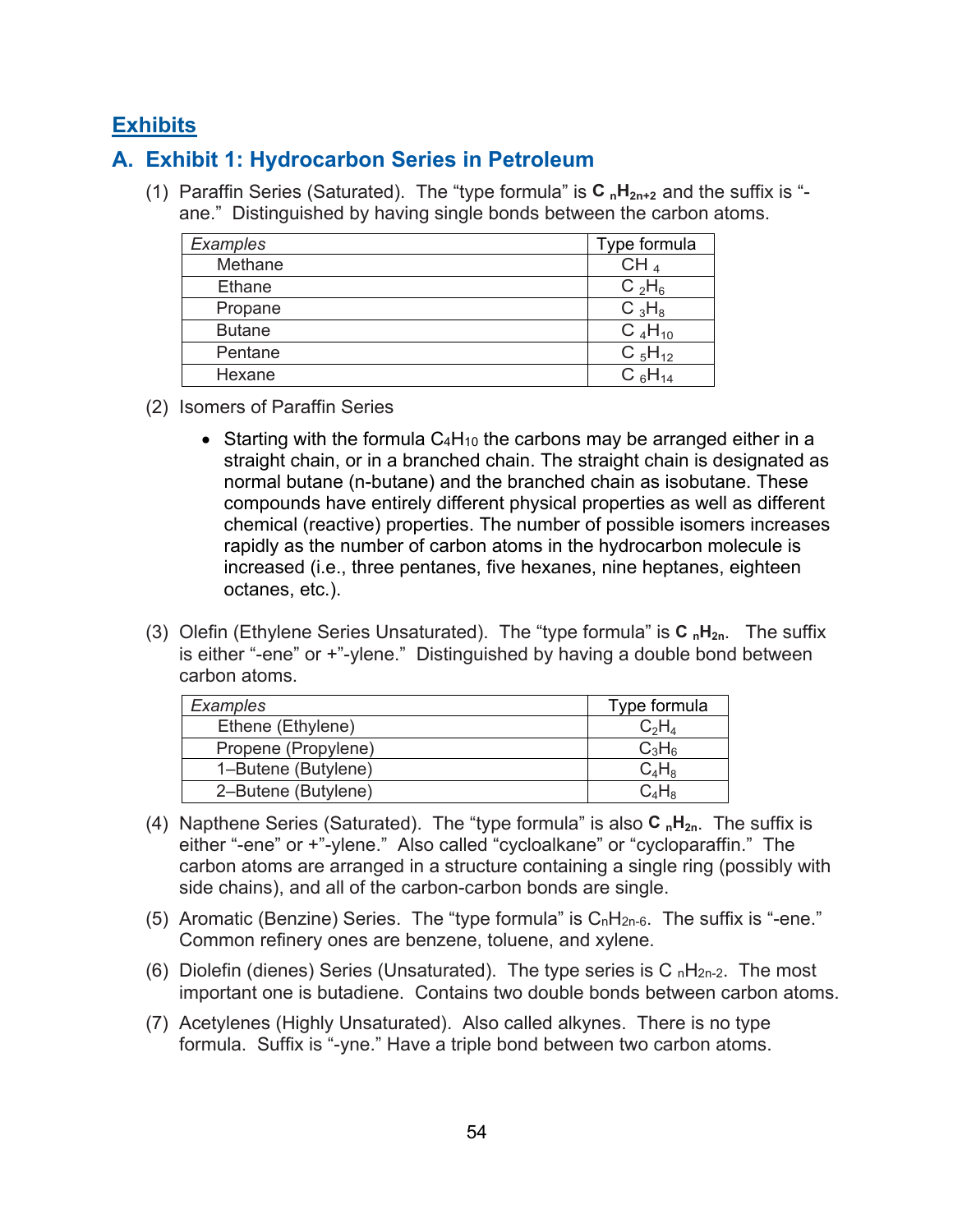

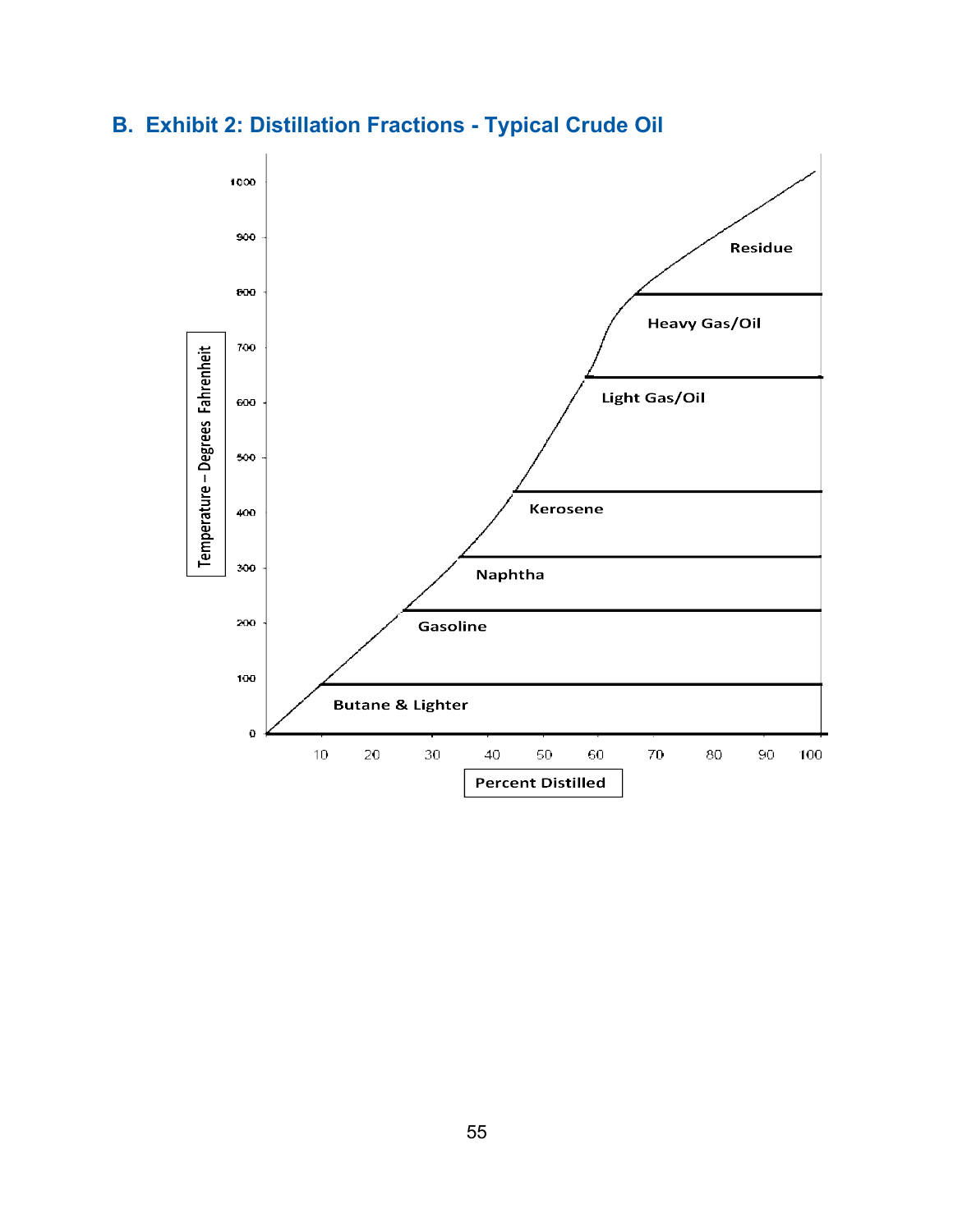

# **C. Exhibit 3: Petroleum Refining Process Diagram**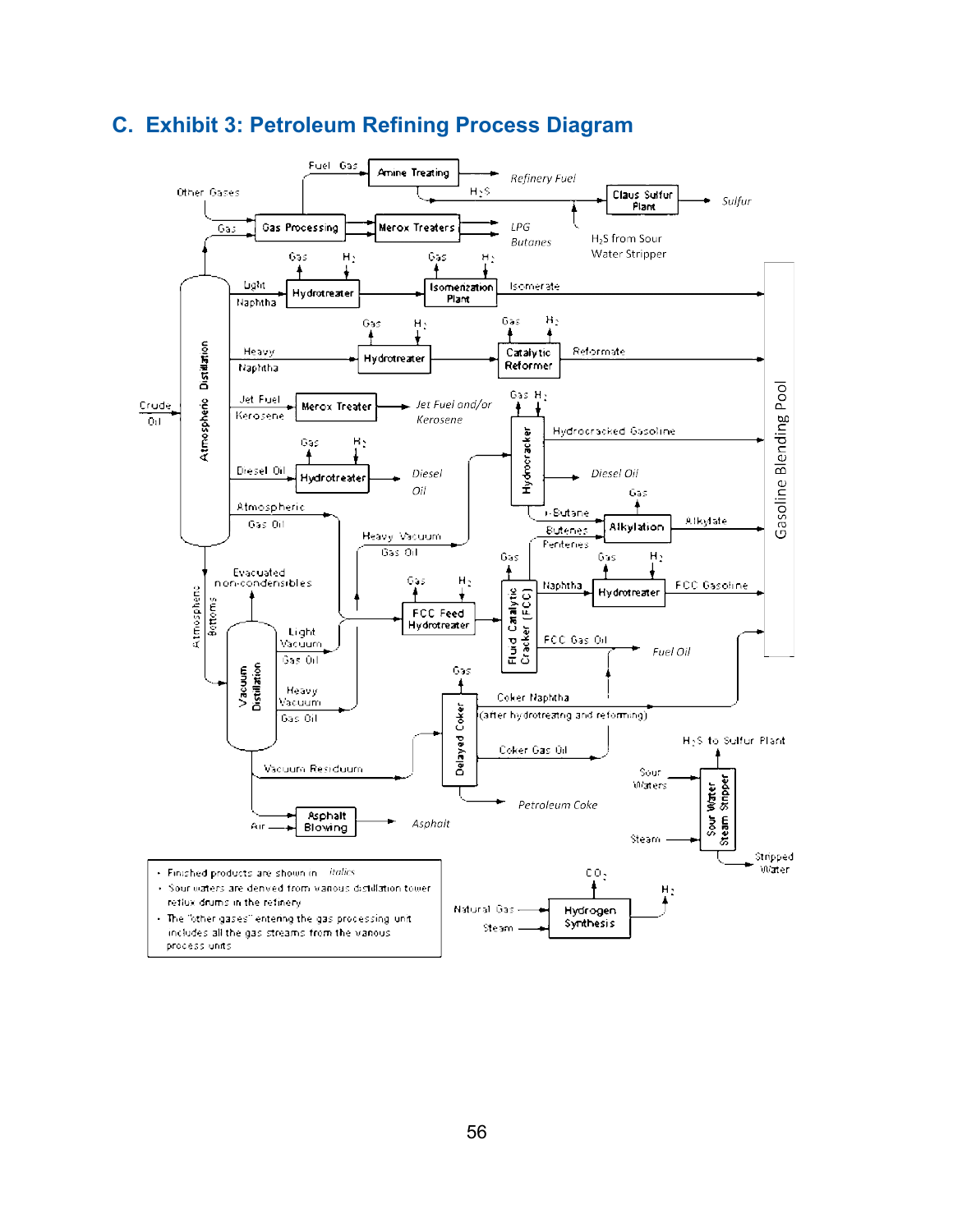# **D. Exhibit 4: Illustrative Information Document Request - Accounting System**

- (1) Shown below are the contents of a typical Form 4564 (*Information Document Request*) which can be used to survey a taxpayer's accounting system.
	- In order that we might conduct the examination of your tax return in the most efficient manner, we would like to review the accounting system used. Would you please make available the listed items? We would like to have a member, or members, of your accounting department available to answer any questions that might arise.
	- Organization Chart listing key personnel
	- Chart of Accounts & description of accounting system
	- Data Processing Department Systems Manual
	- Tax workpapers
	- Consolidated Profit & Loss Statements
	- Divisional Profit & Loss Statements
	- Analysis of consolidating eliminations
	- Internal Control Manual
	- Internal Audit Procedures Manual
	- Capitalization Policy Manual
	- Cost Accounting Policy Manual

## **E. Exhibit 5: Classification of Costs**

- (1) Classification of costs is necessary in order to determine the most suitable method of accumulating and allocating cost data. The principal methods of accumulating costs are described below.
- (2) Function:
	- *Manufacturing.* Costs applied to producing a product.
	- *Marketing.* Costs incurred in selling a product or service.
	- *Administrative.* Costs incurred in policy-making activities.
	- *Financial.* Costs related to financial activities.
- (3) Elements:
	- *Direct material.* Material which is an integral part of the finished product.
	- *Direct labor.* Labor applied directly to components of the finished product.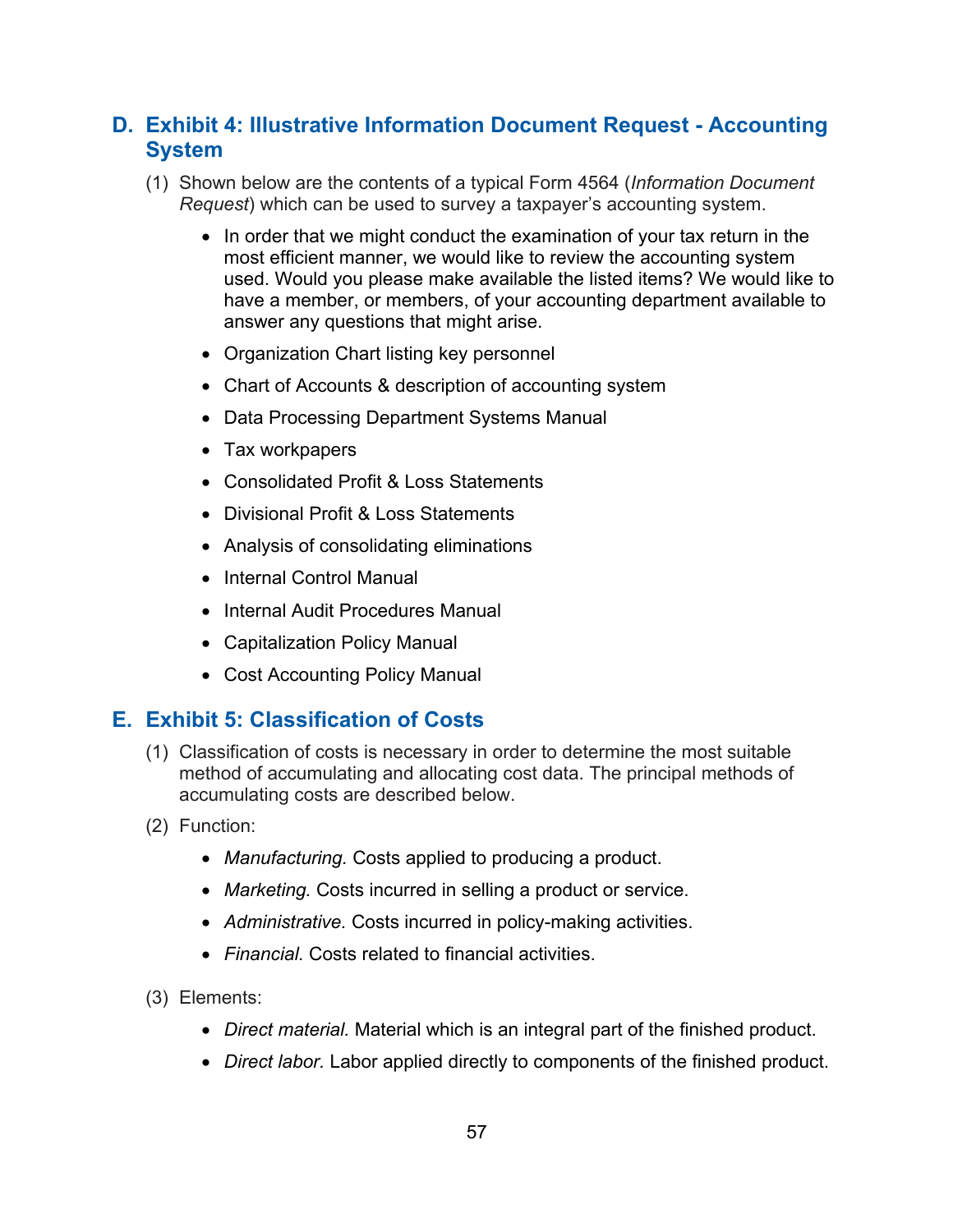- *Overhead.* Indirect materials, indirect labor, and the manufacturing expenses that cannot logically be charged directly to specific units, jobs, or products.
- (4) Product:
	- *Direct.* Costs which are charged to the product and require no further allocation.
	- *Indirect.* Costs which are allocated.
- (5) Department:
	- *Production.* A unit in which operations are performed on the part or product and whose costs are not further allocated.
	- *Service.* A unit not directly engaged in production and whose costs are ultimately allocated to a production unit.
- (6) When Charged to Income:
	- *Product.* Costs included when product costs, as defined above, are computed. Product costs are included in inventory and in cost of sales when the product is sold.
	- *Period.* Costs associated with the passage of time rather than with the product. These are closed out to the income summary each period since no future benefits are expected.
- (7) Relation to Volume:
	- *Variable.* Costs which change in total in direct proportion to changes in related activity. The unit cost remains the same regardless of volume.
	- *Fixed.* Costs which do not change in total over wide ranges of volume. The unit costs decrease as volume increases.
- (8) Period Covered:
	- *Capital.* Costs which are expected to benefit future periods and are classed as assets.
	- *Revenue.* Costs which benefit only the current period and are thus expenses.
- (9) Degree of Averaging:
	- *Total.* The cumulative cost for the established category.
	- *Unit.* The total cost divided by the number of units of activity or volume.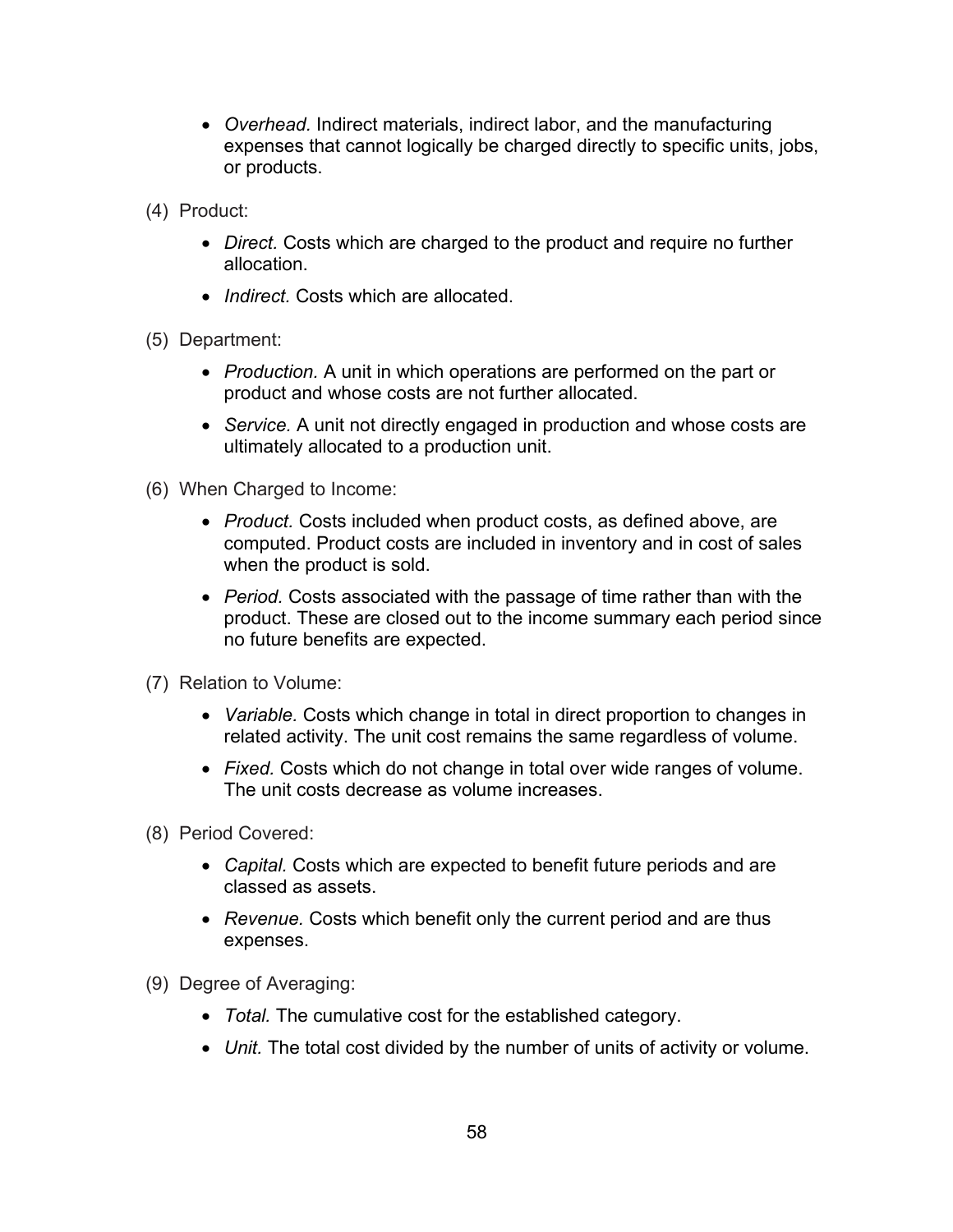### **F. Exhibit 6: Examples - Computer Application Programs**

- (1) *Stratification.* Divides an account into dollar ranges and accumulates amounts in each range as well as the number of items in each range. The account is then totaled to show total dollars and total items. The stratification program can be applied to all real accounts as well as all nominal accounts.
- (2) *Regression Analysis.* A comparative analysis of certain accounts which have an apparently normal inter- relationship. Prior years are evaluated electronically to determine a range of normality over a representative number of years. Those relationships are then compared against current year account balances and aberrations identified for examination action.
- (3) *Selected Invoices Listed by Account.* After the stratification program has helped identify examination areas, this program protects vouchers within selected accounts and stratas.
- (4) *Selected Invoices Listed in Filing Sequence.* If the original selection (item 3) is not in filing sequence, the vouchers can be resorted to expedite voucher extraction from files.
- (5) *Vendor Analysis.* Identifies number of records, total charges, and all accounts to which the charges of a particular vendor appear.
- (6) Cost of Sales.
	- This voluminous area can be examined through use of statistical sampling techniques.
	- Every nonrecurring vendor can be printed. Based upon an examination by exception, nonrecurring vendors may indicate a potential examination area.
- (7) *Sales.* Extraction of sales to foreign affiliates for the purpose of comparing foreign pricing to domestic pricing.
- (8) *Fragmentation.* This program formats invoices (or vouchers) into an unfragmented listing. Can be used for lists by vendors and/or accounts.
- (9) *Employment Tax Program.* Produces a computer generated Form 4668, FUTA tax report, social security data file, and W–4 analysis identifying employees with little or no withholding.
- (10)*Depreciation.* Calculates depreciation on each class of asset by year as each class is capitalized producing a listing by year and class of asset and cost component breakdown.
- (11)*Foreign Sales.* Computes the gross margin on unrelated customer sales and compares with gross margin on related customer sales.
- (12)*Statistical Sampling.* (PAL) Produces random sample of universe and calculates adjustment based on an examined sample.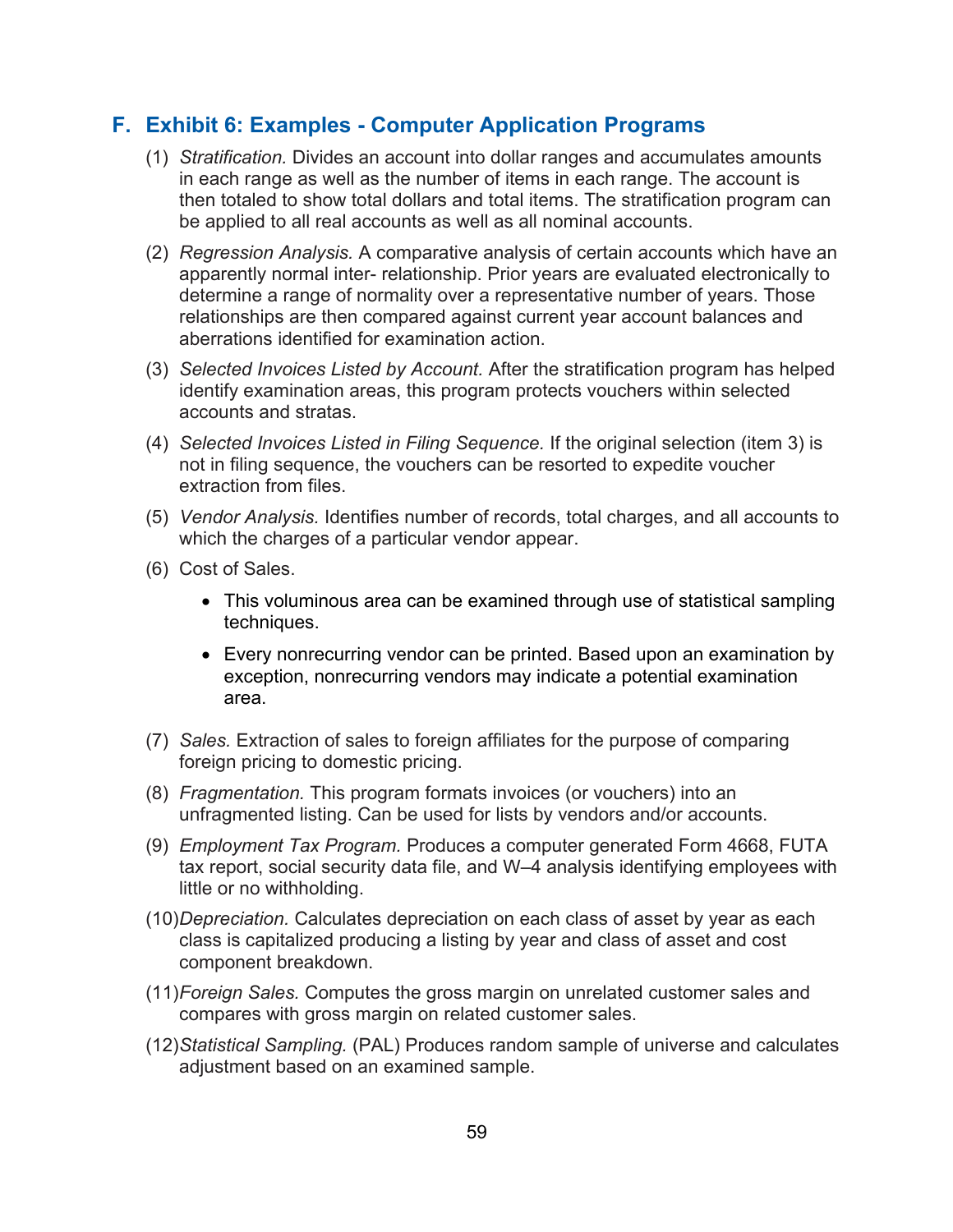- (13)Analysis of Expenses for Application of Regulation 1.861.8.
- (14)Calculation of Foreign Tax Credits.
- (15)Examination of Investment Tax Credits.

# **G. Exhibit 7: Illustrative Finished Products Inventory**

- (1) Main Line of Petroleum Finished Products
	- Products tailored to meet rigid specifications by appropriate treating and blending of unfinished stocks and inclusion of additives.
	- Subcategories:

| All gasolines   | <b>Liquified Petroleum Gas</b> |
|-----------------|--------------------------------|
| Special Naphtha | Gas Oils (i.e., Diesel)        |
| Jet Fuels       | <b>Fuel Oils</b>               |
| Kerosenes       | Asphalt                        |

- (2) Specialty Products
	- Generally low volume, high value products manufactured from otherwise saleable stocks.
	- Subcategories:

| <b>Lubricating Oils</b>       |
|-------------------------------|
| Finished Waxes, and           |
| <b>Greases Petrochemicals</b> |

- (3) Byproducts
	- Products resulting from processing designed primarily for other objectives.
	- Subcategories:

Sulfur (from quality improvement processes) Coke (from converting residual stocks)

# **H. Exhibit 8: Characteristics of Gasoline Blending Components**

| <b>Gasoline Component</b>         | <b>Vapor Pressure (RVP)</b> | <b>Octane</b><br><b>Number</b><br>(Motor<br>Method) | <b>Octane</b><br><b>Number</b><br>(Research<br>Method) |
|-----------------------------------|-----------------------------|-----------------------------------------------------|--------------------------------------------------------|
| N-butane                          | 52.0                        | 92                                                  | 93                                                     |
| Reformate                         | $2.8 - 4.2$                 | $84 - 88$                                           | $94 - 100$                                             |
| Hydrocrackate                     | $1.7 - 3.9$                 | $73 - 76$                                           | $75 - 79$                                              |
| Alkylate                          | 4.6                         | 96                                                  | 97                                                     |
| Straight-run Gasoline             | 11.1                        | 61                                                  | 66                                                     |
| <b>Catalytic Cracked Gasoline</b> | 4.4                         | 77                                                  | 92                                                     |
|                                   |                             |                                                     |                                                        |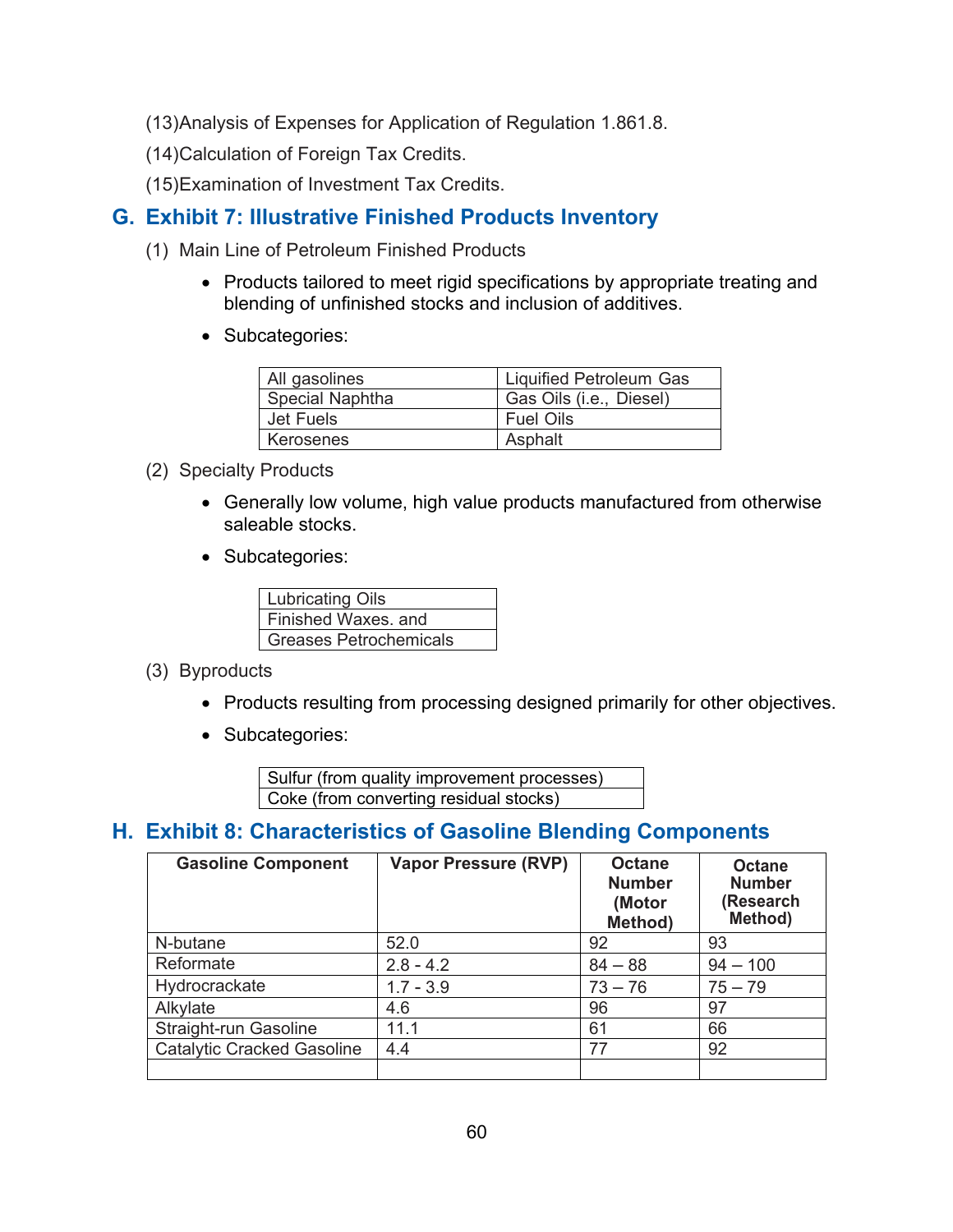# **I. Exhibit 9: Cost of Production Report**

- (1) The cost of production report shows all costs chargeable to a department or cost center for the period. Since its principal objective is the control of costs, detailed data relating to total and unit costs are provided. Typically, the cost breakdown is made by cost elements for each department (or cost center). This report is also a good source for summary journal entries at the end of the month.
- (2) The cost of production report generally contains three sections:
	- *Quantities.* This section accounts for the physical flow of units into and out of a department.
	- *Costs to account for.* This section accounts for the incurrence of costs that were:
	- In process at the beginning of the period
	- Transferred in from previous departments
	- Added by the department
	- *Costs accounted for.* This section accounts for the disposition of costs charged to the department. Were the costs:
	- Transferred out to another department or to finished goods?
	- Completed and on hand?
	- Still in process at end of the period?
- (3) It should be noted that the total of the costs to account for must equal the total of the costs accounted for.
- (4) The cost of production report may be very detailed or may only show totals.
- (5) The examiner should peruse these sections to ensure that improper adjustments are not being made for tax purposes via Schedule M and that various types of overhead items are being properly allocated.

## <span id="page-60-0"></span>**J. Exhibit 10: Suggested Techniques for Examining Catalyst Accounts**

- (1) Review taxpayer's internal accounting manuals to ascertain systems/methods of accounting for catalysts.
- (2) Obtain a simplified flow diagram of refinery operations.
	- Identify all units using catalysts
	- Segregate those utilizing precious metals
	- From refinery operating handbooks or manuals, ascertain operational factors (on-going change out versus turnaround change-out, etc.)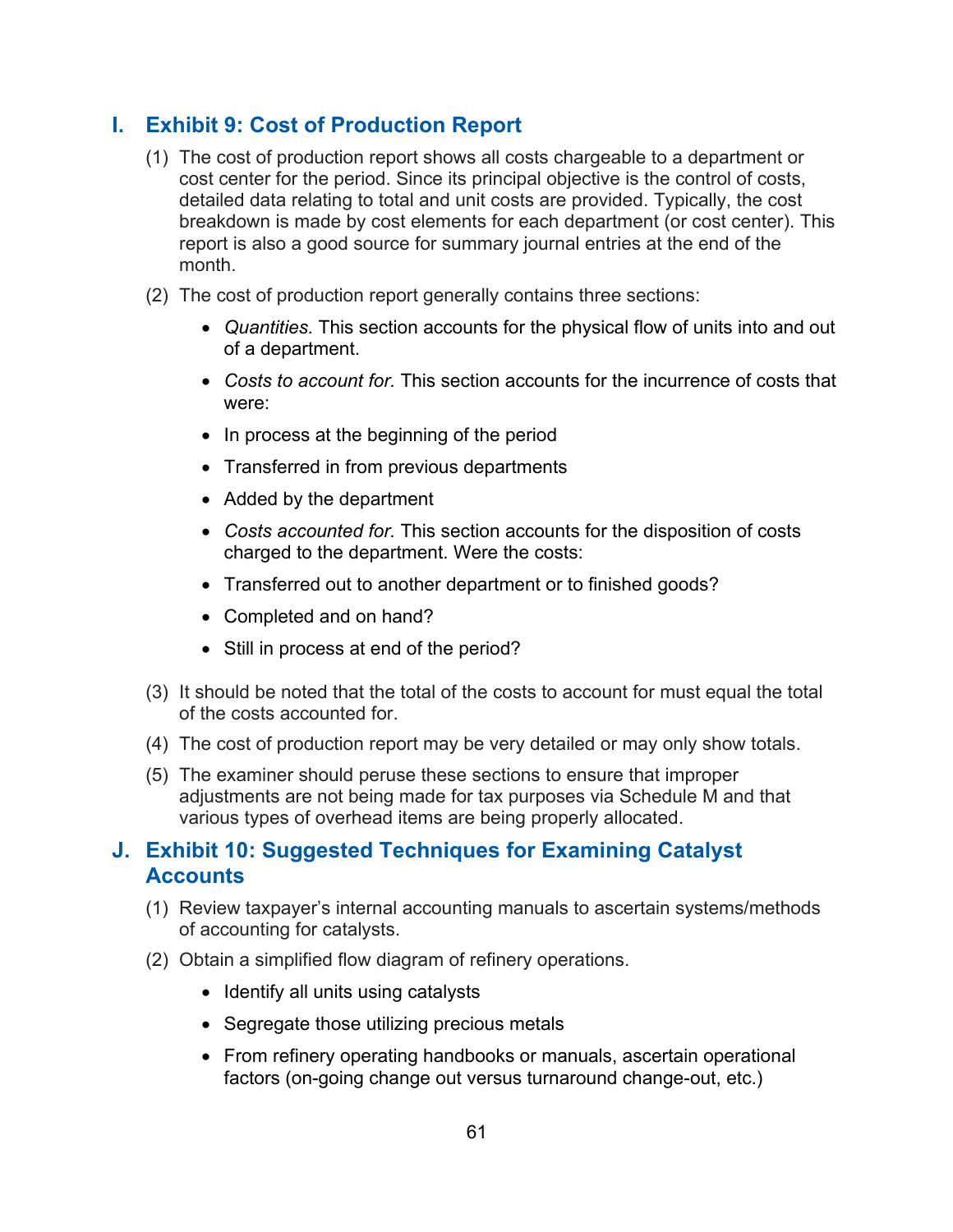- Obtain specifics as to type of each catalyst
- (3) Is spent catalyst reclaimed, sold for salvage value, or junked?
	- If reclaimed:
	- What are the charges? How are they handled?
	- Is there a credit for a spent catalyst?
	- How are the credits handled?
	- If sold, how are the sales proceeds handled?
- (4) When precious metal catalysts are involved:
	- What is the total cost of the catalyst?
	- What is the cost of the precious metal?
	- What percentage of precious metal initially used to fabricate catalyst was assumed to be lost over the course of the precious metal's reasonably expected useful life? Can the taxpayer support this assumption?
	- Does taxpayer's depreciation of the cost of precious metal utilized to fabricate catalyst comport with the holding of Revenue Ruling 2015-11?
- (5) Internal cost accounting records for operational purposes/financial purposes may provide additional information.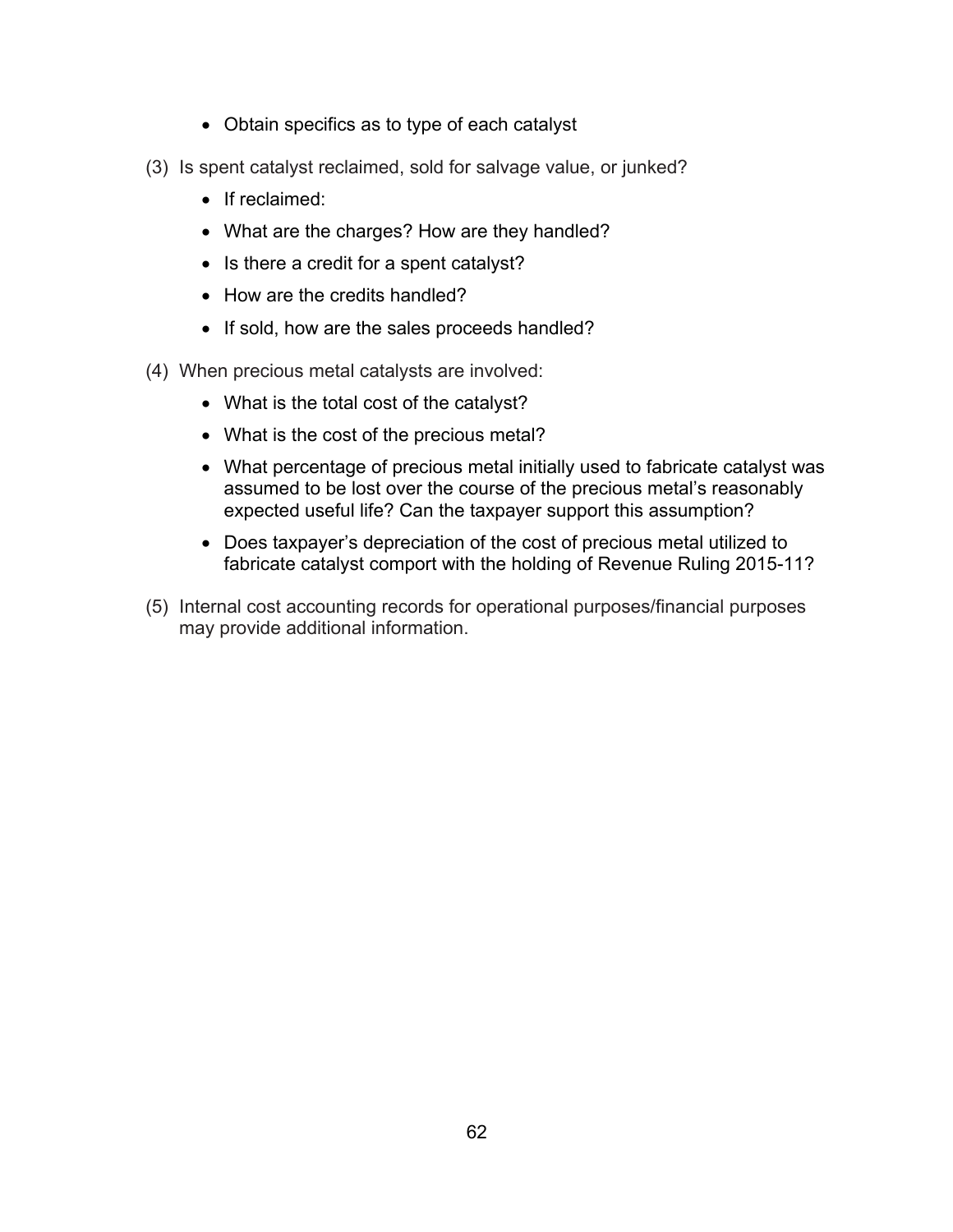# **K. Exhibit 11: Regulatory Agency Filings with Respect to Refinery Volumes**

(1) Although there is no standard system of accounting employed across all oil refineries, they are subject to numerous regulatory rules and reporting requirements associated with hazardous chemicals and inventories. Some of the primary ones include:

| <b>Mandating Agency or Statute</b>                                                       | <b>Pertinent Rule or Requirement</b>                                                                                                                                                                                                                                                             |
|------------------------------------------------------------------------------------------|--------------------------------------------------------------------------------------------------------------------------------------------------------------------------------------------------------------------------------------------------------------------------------------------------|
| <b>EPA Risk Management</b>                                                               | Reporting of hazardous materials. See 40<br>CFR $§$ 68                                                                                                                                                                                                                                           |
| <b>OSHA Process Safety Management</b>                                                    | Safety management of highly hazardous<br>chemicals. See 29 CFR § 1910.119.                                                                                                                                                                                                                       |
| Superfund Amendments and<br>Reauthorization Act Title III ("SARA Title<br>$\mathbf{III}$ | The Emergency Planning and Community<br>Right to Know Act. See 42 USC Chapter<br>116.                                                                                                                                                                                                            |
| <b>Emergency Planning and Community Right</b><br>to Know Act (EPCRA)                     | Tier II reporting requirements; see 42 USC §<br>11022 and 40 CFR parts 311 and 312                                                                                                                                                                                                               |
| <b>Energy Information Administration Form</b>                                            | EIA-810 "Monthly Refining Report";<br>mandatory pursuant to Section 13(b) of the<br>Federal Energy Administration Act of 1974<br>(PL 93-275) which must be completed by the<br>operators of all operating and idle petroleum<br>refineries located in the 50 states, DC, and<br>U.S. possessions |
| <b>State Emergency Response Commission</b><br>(SERC)                                     | <b>SERC or Local Emergency Planning</b><br>Commission (LEPC), local fire department<br>rules.                                                                                                                                                                                                    |
| Foreign Trade Zone (FTZ) -- if refinery is<br>located in one                             | FTZ reporting rules and inventory control,<br>record- keeping (ICRS). See 48 Stat. 998-<br>1003; 19 CFR<br>§§ 146.6(b)(4) and 146.21(b) and Part 146<br>Subpart H Petroleum Refineries in Foreign-<br>Trade Subzones.                                                                            |
| <b>Bureau of Customs and Border Protection</b><br>(CBP)                                  | Repository of admittance and entry<br>documents for FTZ zones                                                                                                                                                                                                                                    |

(2) Most refineries operating in the U.S. are located in Foreign Trade Zones and Subzones. Operators must maintain an inventory and recordkeeping system of the zone in accordance with Foreign Trade Zone regulations. *See* 19 CFR Part 146 (19 CFR §§ 113.73(a)(2), 146.4(d)). Regulations concerning protection of the revenue are approved by the Secretary of the Treasury. *See* 19 USC § 81p, and the regulations established in 19 CFR Part 146. All merchandise admitted to the zone is recorded in a receiving report or document using a zone lot number (ZLN) or unique identifying number (UIN). The unique identifier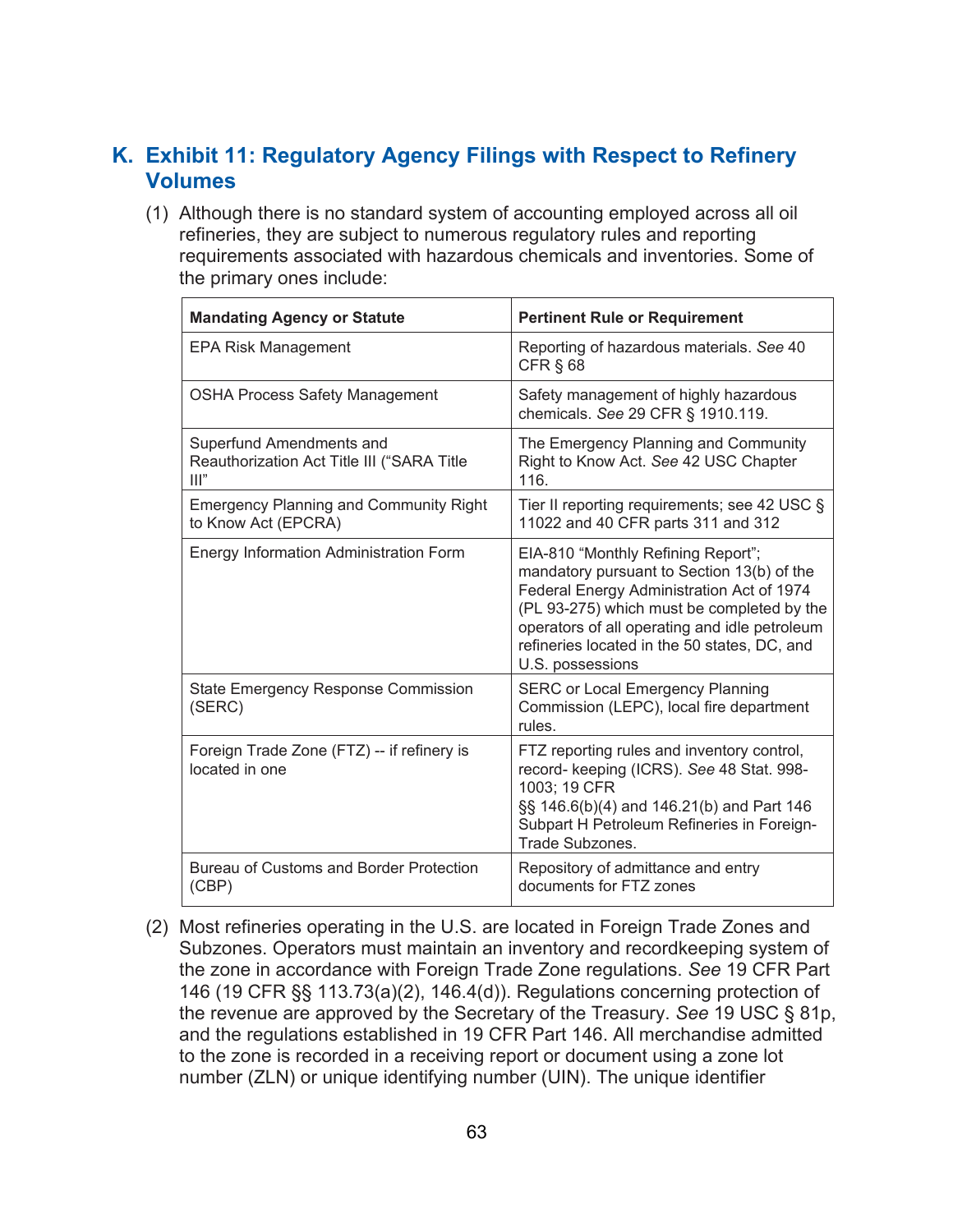specified in 19 CFR Part 146, Subpart B. refers to the unique numerals, letters or other characters used to identify a specific inventory category, including fungible merchandise. See Foreign Trade Zone Manual (FTZM), section 7.8(5)(b), 2003 edition.

- (3) A zone operator may request approval from Customs Headquarters for an authorized inventory method in lieu of the zone lot number system. FIFO is an approved method under Customs Service Decision 81-61 for Customs, and an operator need not request approval for the zone if the inventory method is already approved for general use by Customs Headquarters. Merchandise may be identified by an inventory method authorized by Customs, which is consistently applied, such as FIFO and using a UIN. *See* 19 CFR § 146.23(a)(2). Aside from FIFO, the FTZA specifically authorizes a unique inventory method called "Industry Standards of Potential Production on a Practical Operating Basis" as verified and adopted by the Secretary of the Treasury (known as "producibility") as an inventory method for feedstocks for petroleum refineries operating in zones. *See* 19 USC § 81c(d); FTZM §§ 7.8(c)(5) and 11.6(j), 2003 edition. Specific regulations for petroleum refineries are set forth in 19 CFR Part 146, Subchapter H - Petroleum Refineries in Foreign Trade Subzones.
- (4) The refinery producibility standards are set forth in Treasury Decision 66-16. Refineries in U.S. Foreign Trade Zones use this inventory method for attributing final products to feedstocks (authorized by 19 USC § 81(d), the FTZA, and 19 CFR § 146.95(a)(1). Annual reconciliations are required and contain the following information:
	- zone status of merchandise processed;
	- item description for each UIN;
	- quantity on hand at beginning of year;
	- cumulative receipts and transfers (by UIN); and
	- quantity on hand at year-end, pursuant to 19 CFR § 146.25(b).
- (5) Within the acceptable inventory tracking systems is the concept of "work in progress" as a "black box" that Customs is not allowed to penetrate. This means that if an operator can demonstrate raw material balance, inputs to production, finished products balance and some form of correlation between the three, this is satisfactory to Customs. "Customs shall accept the operator's operating conventions to the extent that the operator demonstrates that it actually uses these conventions in its refinery operations. Whatever conventions are elected by the operator, they must be used consistently in order to be acceptable to Customs." *See* 19 CFR § 146.95(b).
- (6) Because of the black box concept, actual inventory work-in-progress amounts are not reported to Customs. The operator need only demonstrate to Customs that the attribution and yield accounting within the refinery is reflective of actual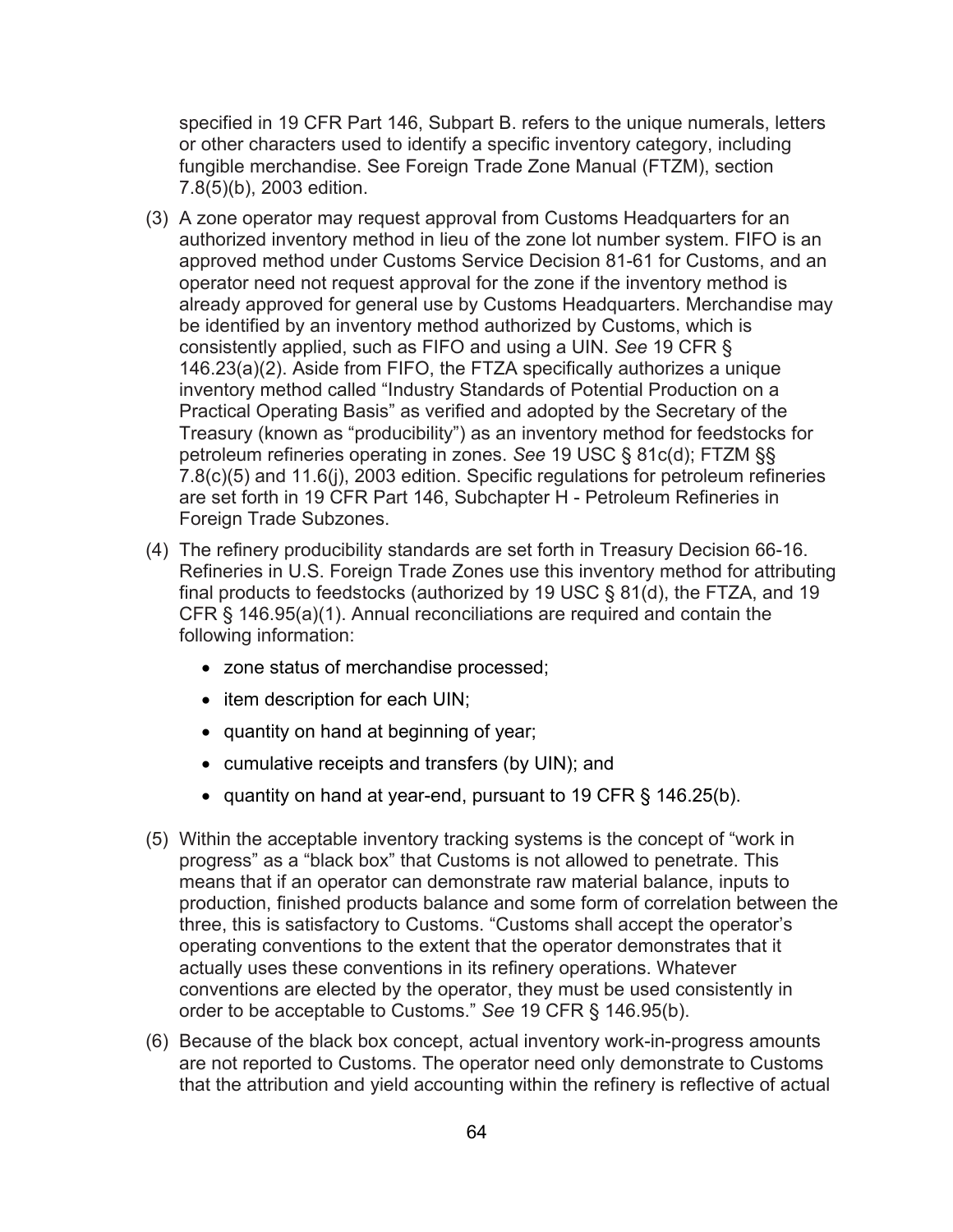operating conventions. The inventory attribution system in Treasury Decision 66-16 is not meant to be an inventory control system to reflect actual feedstocks at any given time. It is a method to account for import duties owed on privileged foreign feedstocks.

# **L. Exhibit 12: MACRS Asset Classes Commonly Used in the Petroleum Industry**

|                              |                                                                                                                                                                                                                                                                                                                                                                                                                                                                                                                                                                                                                                                                                                                                                                                                                                   |                                    | <b>Recovery Period (in years)</b>                                 |                                                                              |
|------------------------------|-----------------------------------------------------------------------------------------------------------------------------------------------------------------------------------------------------------------------------------------------------------------------------------------------------------------------------------------------------------------------------------------------------------------------------------------------------------------------------------------------------------------------------------------------------------------------------------------------------------------------------------------------------------------------------------------------------------------------------------------------------------------------------------------------------------------------------------|------------------------------------|-------------------------------------------------------------------|------------------------------------------------------------------------------|
| <b>Asset</b><br><b>Class</b> | <b>Description of Assets Included</b>                                                                                                                                                                                                                                                                                                                                                                                                                                                                                                                                                                                                                                                                                                                                                                                             | <b>Class</b><br>Life (in<br>years) | General<br><b>Depreciation</b><br><b>System - IRC</b><br>\$168(a) | <b>Alternative</b><br><b>Depreciation</b><br><b>System - IRC</b><br>\$168(g) |
| 00.3                         | Land Improvements: Includes<br>improvements directly to or added to<br>land, whether such improvements are<br>IRC § 1245 property or IRC § 1250<br>property, provided such improvements<br>are depreciable. Examples of such<br>assets might include sidewalks, roads,<br>canals, waterways, drainage facilities,<br>sewers (not including municipal sewers<br>in Class 51), wharves and docks,<br>bridges, fences, landscaping,<br>shrubbery, or radio and television<br>transmitting towers. Does not include<br>land improvements that are explicitly<br>included in any other class, and<br>buildings and structural components as<br>defined in IRC $\S$ 1.48-1(e) of the<br>regulations. Excludes public utility initial<br>clearing and grading land<br>improvements as specified in Rev. Rul.<br>72-403, 1972-2 C.B. 102. | 20                                 | 15                                                                | 20                                                                           |
| 13.0                         | <b>Offshore Drilling: Includes assets used</b><br>in offshore drilling for oil and gas such as<br>floating, self-propelled and other drilling<br>vessels, barges, platforms, and drilling<br>equipment and support vessels such as<br>tenders, barges, towboats and crew-<br>boats. Excludes oil and gas production<br>assets.                                                                                                                                                                                                                                                                                                                                                                                                                                                                                                    | 7.5                                | 5                                                                 | 7.5                                                                          |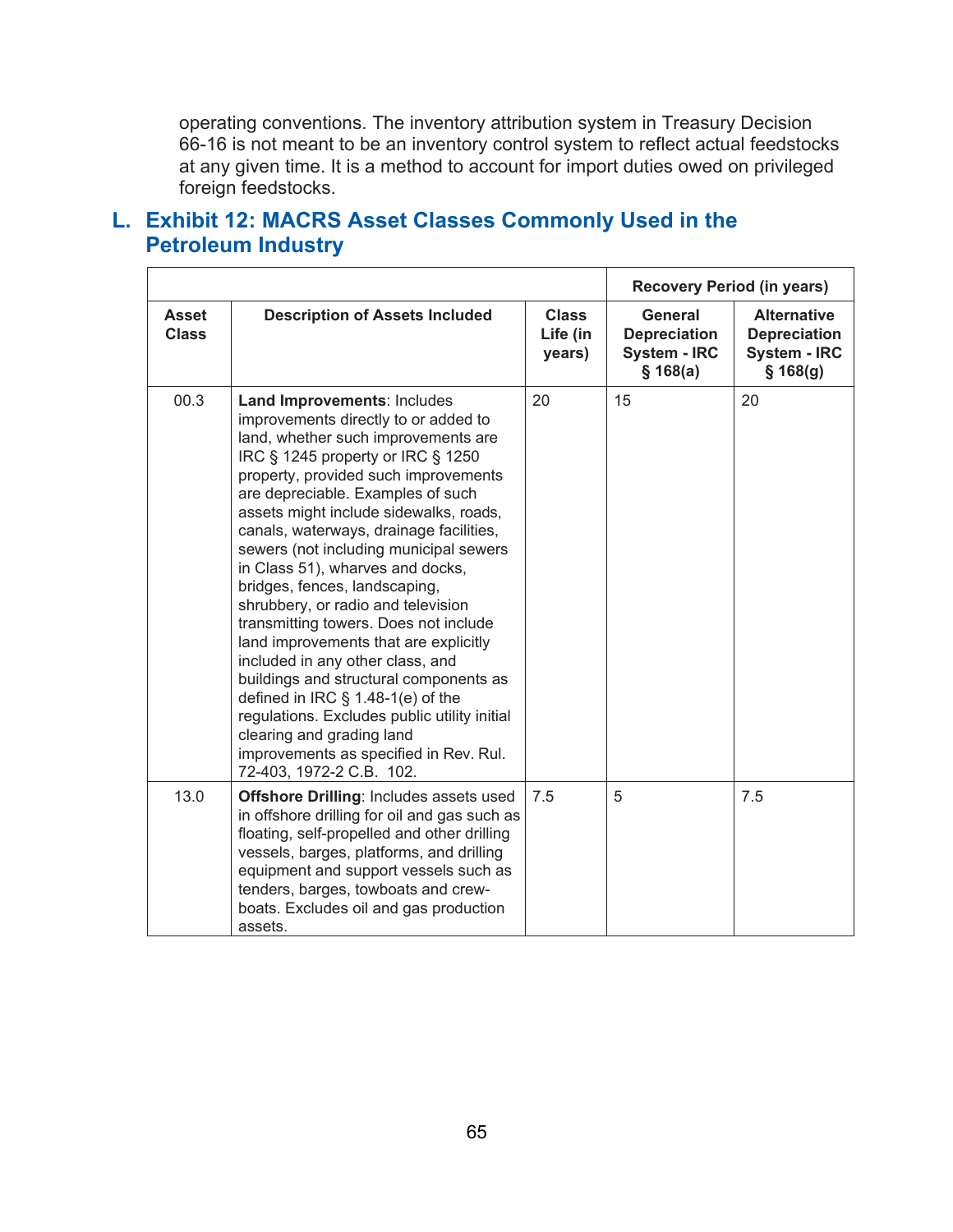| 13.1 | Drilling of Oil and Gas Wells: Includes<br>assets used in the drilling of onshore oil<br>and gas wells and the provision of geo-<br>physical and other exploration services;<br>and the provision of such oil and gas<br>field services as chemical treatment,<br>plugging and abandoning of wells and<br>cementing or perforating well casings.<br>Does not include assets used in the<br>performance of any of these activities<br>and services by integrated petroleum<br>and natural gas producers for their own<br>account.                                                                                                                                                                                                                                                                                                                                                                                                                                                                                                                                     | 6  | 5              | 6  |
|------|----------------------------------------------------------------------------------------------------------------------------------------------------------------------------------------------------------------------------------------------------------------------------------------------------------------------------------------------------------------------------------------------------------------------------------------------------------------------------------------------------------------------------------------------------------------------------------------------------------------------------------------------------------------------------------------------------------------------------------------------------------------------------------------------------------------------------------------------------------------------------------------------------------------------------------------------------------------------------------------------------------------------------------------------------------------------|----|----------------|----|
| 13.2 | <b>Exploration for and Production of</b><br><b>Petroleum and Natural Gas Deposits:</b><br>Includes assets used by petroleum and<br>natural gas producers for drilling of<br>wells and production of petroleum and<br>natural gas, including gathering<br>pipelines and related storage facilities.<br>Also includes petroleum and natural gas<br>offshore transportation facilities used by<br>producers and others consisting of<br>platforms (other than drilling platforms<br>classified in Class 13.0), compression<br>or pumping equipment, and gathering<br>and transmission lines to the first<br>onshore transshipment facility. The<br>assets used in the first onshore<br>transshipment facility are also included<br>and consist of separation equipment<br>(used for separation of natural gas,<br>liquids, and solids), com- pression or<br>pumping equipment (other than<br>equipment classified in Class 49.23),<br>and liquid holding or storage facilities<br>(other than those classified in Class<br>49.25). Does not include support<br>vessels. | 14 | $\overline{7}$ | 14 |
| 13.3 | Petroleum Refining: Includes assets<br>used for the distillation, fractionation,<br>and catalytic cracking of crude<br>petroleum into gasoline and its other<br>components.                                                                                                                                                                                                                                                                                                                                                                                                                                                                                                                                                                                                                                                                                                                                                                                                                                                                                          | 16 | 10             | 16 |
| 15.0 | <b>Construction:</b> Includes assets used in<br>construction by general building, special<br>trade, heavy and marine construction<br>contractors, operative and investment<br>builders, real estate subdividers and<br>developers, and others except railroads.                                                                                                                                                                                                                                                                                                                                                                                                                                                                                                                                                                                                                                                                                                                                                                                                      | 6  | 5              | 5  |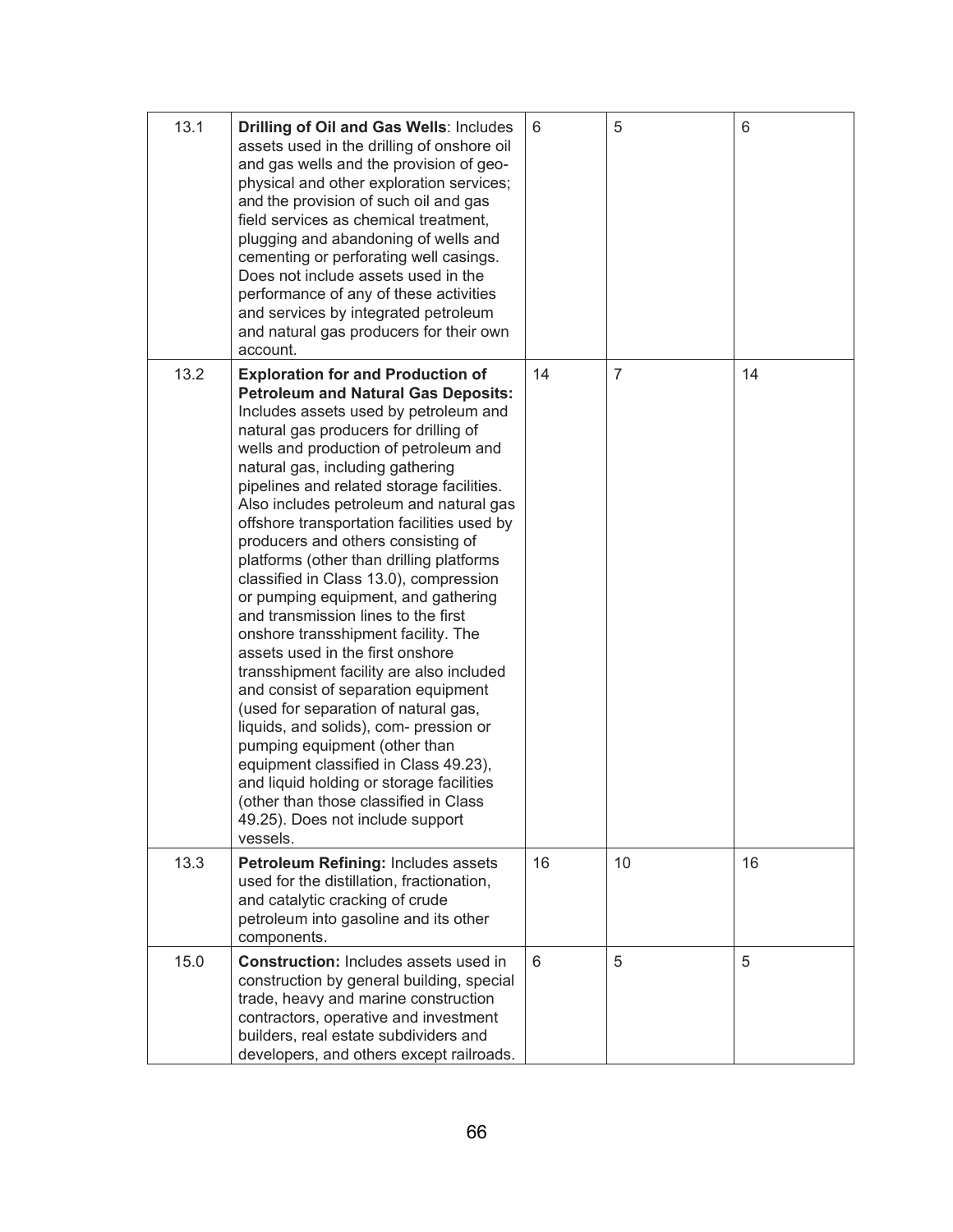| 28.0  | <b>Manufacture of Chemicals and Allied</b><br><b>Products:</b> Includes assets used to<br>manufacture basic organic and<br>inorganic chemicals; chemical products<br>to be used in further manufacture, such<br>as synthetic fibers and plastics<br>materials; and finished chemical<br>products. Includes assets used to<br>further process man-made fibers, to<br>manufacture plastic film, and to<br>manufacture nonwoven fabrics, when<br>such assets are located in the same<br>plant in an integrated operation with<br>chemical products producing assets.<br>Also includes assets used to<br>manufacture photographic supplies,<br>such as film, photographic paper,<br>sensitized photographic paper, and<br>developing chemicals. Includes all land<br>improvements associated with plant site<br>or production processes, such as<br>effluent ponds and canals, provided<br>such land improvements are<br>depreciable but does not include<br>buildings and structural components as<br>defined in Treas. Reg. $\S$ 1.48-1(e).<br>Does not include assets used in the<br>manufacture of finished rubber and<br>plastic products or in the production of<br>natural gas products, butane, propane,<br>and byproducts of natural gas<br>production plants. | 9.5 | 5  | 9.5 |
|-------|---------------------------------------------------------------------------------------------------------------------------------------------------------------------------------------------------------------------------------------------------------------------------------------------------------------------------------------------------------------------------------------------------------------------------------------------------------------------------------------------------------------------------------------------------------------------------------------------------------------------------------------------------------------------------------------------------------------------------------------------------------------------------------------------------------------------------------------------------------------------------------------------------------------------------------------------------------------------------------------------------------------------------------------------------------------------------------------------------------------------------------------------------------------------------------------------------------------------------------------------------------------------|-----|----|-----|
| 46.0  | <b>Pipeline Transportation: Includes</b><br>assets used in the private, commercial,<br>and contract carrying of petroleum, gas<br>and other products by means of pipes<br>and conveyors. The trunk lines and<br>related storage facilities of integrated<br>petroleum and natural gas producers<br>are included in this class. Excludes<br>initial clearing and grading land<br>improvements as specified in Rev. Rul.<br>72-403, 1972-2 C.B. 102, but includes<br>all other related land improvements.                                                                                                                                                                                                                                                                                                                                                                                                                                                                                                                                                                                                                                                                                                                                                             | 22  | 15 | 22  |
| 49.21 | <b>Gas Utility Distribution Facilities:</b><br>Includes gas water heaters and gas<br>conversion equipment installed by utility<br>on customers premises on a rental<br>basis.                                                                                                                                                                                                                                                                                                                                                                                                                                                                                                                                                                                                                                                                                                                                                                                                                                                                                                                                                                                                                                                                                       | 35  | 25 | 35  |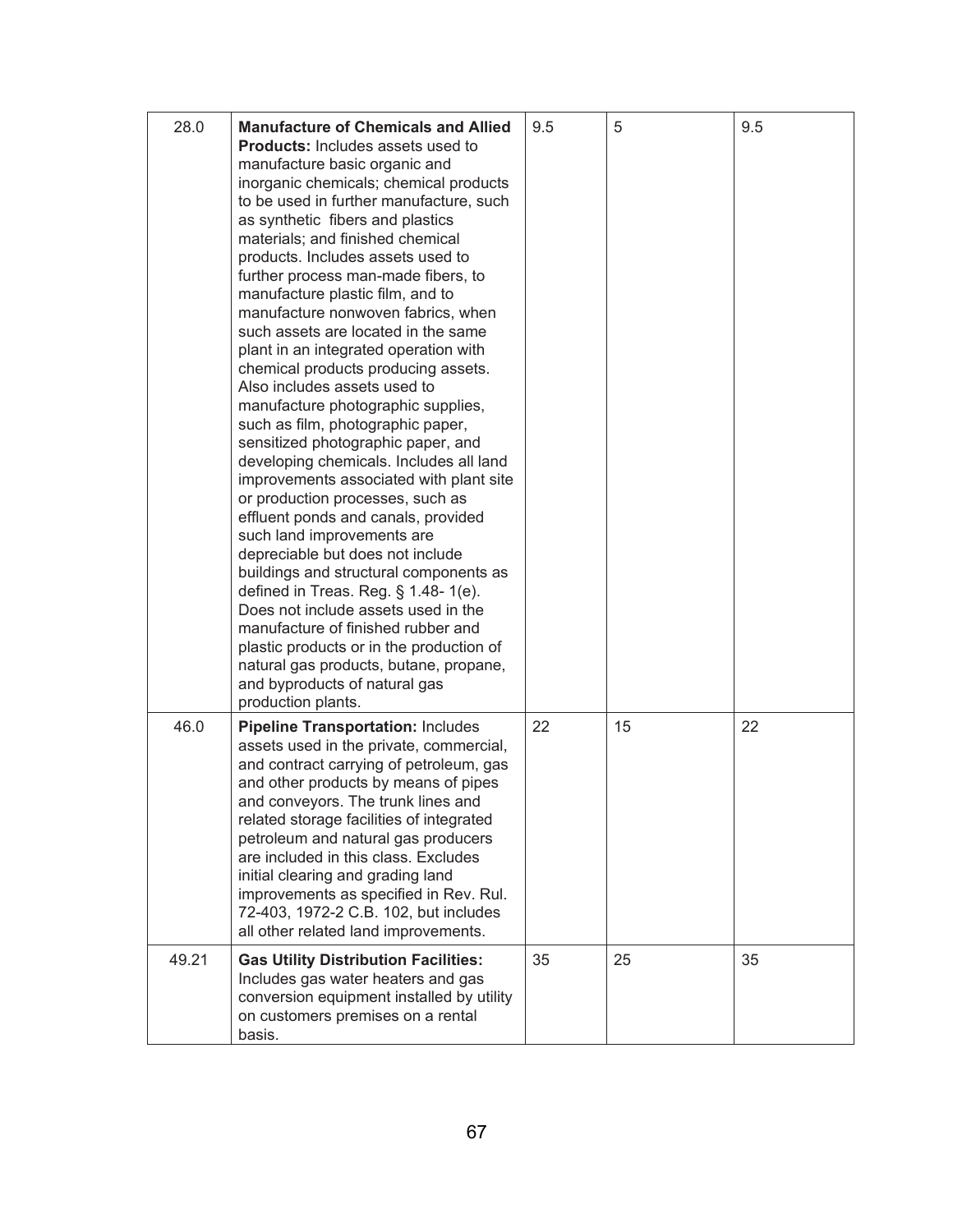| 49.221 | <b>Gas Utility Manufactured Gas</b><br><b>Production Plants: Includes assets</b><br>used in the manufacture of gas having<br>chemical and/or physical properties<br>which do not permit complete<br>interchangeability with domestic natural<br>gas. Does not include gas producing<br>systems and related systems used in<br>waste reduction and resource recovery<br>plants which are elsewhere classified.                                   | 30 | 20             | 30 |
|--------|-------------------------------------------------------------------------------------------------------------------------------------------------------------------------------------------------------------------------------------------------------------------------------------------------------------------------------------------------------------------------------------------------------------------------------------------------|----|----------------|----|
| 49.222 | <b>Gas Utility Substitute Natural Gas</b><br>(SNG) Production Plant (naphtha or<br>lighter hydrocarbon feedstocks):<br>Includes assets used in the catalytic<br>conversion of feed- stocks or naphtha or<br>lighter hydrocarbons to a gaseous fuel<br>which is completely interchangeable<br>with domestic natural gas.                                                                                                                         | 14 | $\overline{7}$ | 14 |
| 49.23  | <b>Natural Gas Production Plant.</b>                                                                                                                                                                                                                                                                                                                                                                                                            | 14 | $\overline{7}$ | 14 |
| 49.24  | <b>Gas Utility Trunk Pipelines and</b><br>Related Storage Facilities: Excluding<br>initial clearing and grading land<br>improvements as specified in Rev. Rul.<br>72-403.                                                                                                                                                                                                                                                                       | 22 | 5              | 22 |
| 49.25  | <b>Liquefied Natural Gas Plant: Includes</b><br>assets used in the liquefaction, storage,<br>and regasification of natural gas<br>including loading and unloading<br>connections, instrumentation equipment<br>and controls, pumps, vaporizers and<br>odorizers, tanks, and related land<br>improvements. Also includes pipeline<br>interconnections with gas transmission<br>lines and distribution systems and<br>marine terminal facilities. | 22 | 15             | 22 |
| 57.0   | <b>Distributive Trades and Services:</b><br>Includes assets used in wholesale and<br>retail trade, and personal and<br>professional services. Includes IRC §<br>1245 assets used in marketing<br>petroleum and petroleum products.                                                                                                                                                                                                              | 9  | 5              | 9  |
| 57.1   | <b>Distributive Trades and Services</b><br><b>Billboard, Service Station Buildings</b><br>and Petroleum Marketing Land<br>Improvements: Includes IRC § 1250<br>assets, including service station<br>buildings and depreciable land<br>improvements, whether IRC § 1245<br>property or IRC § 1250 property, used<br>in the marketing of petroleum and                                                                                            | 20 | 15             | 20 |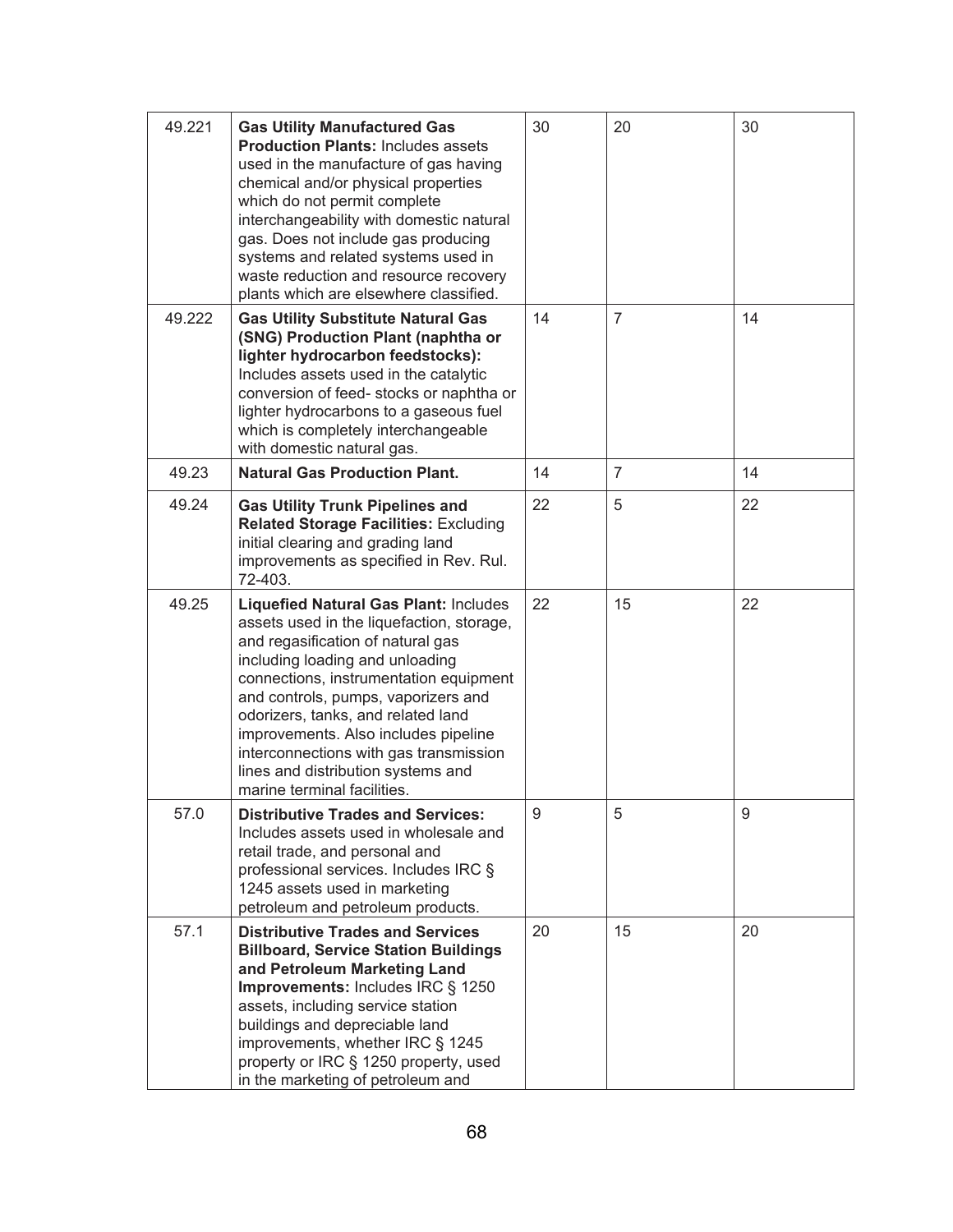| petroleum products, but not including<br>any of these facilities related to<br>petroleum and natural gas trunk<br>pipelines. Includes car wash buildings<br>and related land improvements.<br>Includes billboards, whether such<br>assets are IRC § 1245 property or IRC<br>§ 1250 property. Excludes all other land<br>improvements, buildings and structural<br>components as defined in Treas. Reg. §<br>$1.48-1(e)$ . |    |    |    |
|---------------------------------------------------------------------------------------------------------------------------------------------------------------------------------------------------------------------------------------------------------------------------------------------------------------------------------------------------------------------------------------------------------------------------|----|----|----|
| Per IRC $\S$ 168(e)(3)(C) 7- year property<br>includes - (iv) any natural gas gathering<br>line the original use of which<br>commences with the taxpayer after April<br>11, 2005.                                                                                                                                                                                                                                         | 14 | 7  | 14 |
| IRC $\S$ 168(e)(3)(E) 15-year property<br>includes - (iii) a retail motor fuels outlet<br>(whether or not food or other<br>convenience items are sold at the<br>outlet). See Rev. Rul. 97-29 or Pub 946<br>for the applicable definition of "retail<br>motor fuels outlet".                                                                                                                                               | 20 | 15 | 20 |

### **M. Exhibit 13: Guidance on MACRS Asset Categories for Refinery Assets**

- (1) This Exhibit provides direction to effectively utilize resources in the classification of petroleum refinery assets for MACRS depreciation. This Exhibit is not an official pronouncement of the law or the position of the Service and cannot be used, cited, or relied upon as such.
- (2) Some taxpayers are seeking to change their method of depreciation for certain assets used in petroleum refineries from Class 13.3, Petroleum Refining to Class 28.0, Manufacture of Chemicals and Allied Products or other depreciation classes. This Exhibit provides direction to examiners in determining whether assets that are used in a variety of refinery operations should be classified as petroleum refining assets.
- (3) It is recommended that examiners take the following positions:
	- All processing assets involved in the activity of petroleum refining are to be included in MACRS Asset Class 13.3. This would include any incidental manufacturing or waste removal processes, which are integral parts of petroleum refining. *See* Treas. Reg. § 1.167(a)-11(b)(4)(iii)(b).
	- In cases where a taxpayer is engaged in more than one industrial activity, the activity in which the asset is primarily used controls the asset's classification. For example, in addition to using methyl tertiary butyl ether (MTBE) produced primarily from intermediate refinery process streams as an additive in their own gasoline blending process (classified under Asset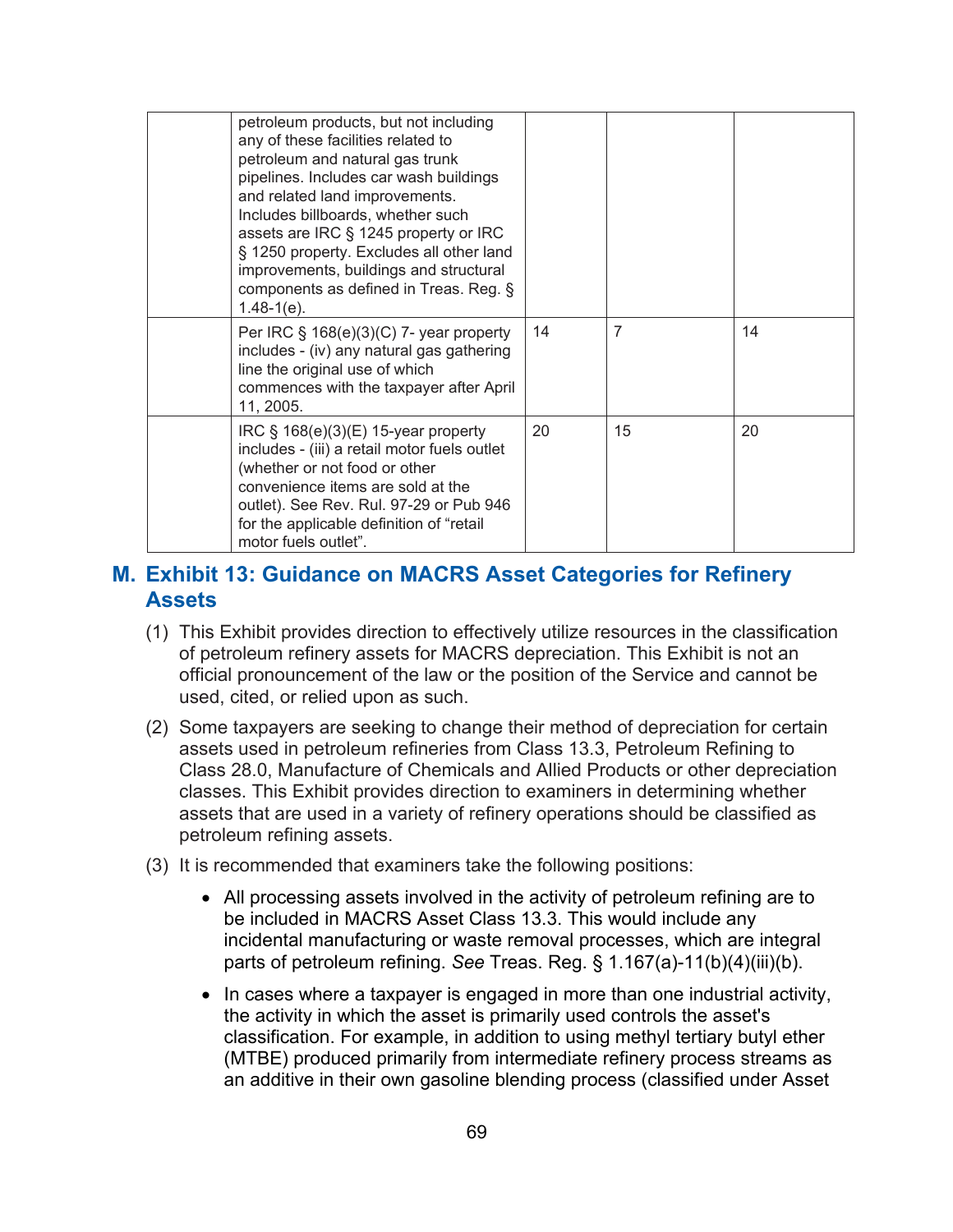Class 13.3), a taxpayer may sell the MTBE produced to third parties as a finished chemical (classified under Asset Class 28.0). Thus, the primary use of the MTBE asset in either the refining activity or the chemical manufacturing activity will be determinative as to which Asset Class (13.3 or 28.0) is used.

(4) Examiners are reminded that any change in a taxpayer's asset classification generally causes a change in the asset's depreciation method and recovery period. A change in depreciation method or recovery period is a change in method of accounting to which the provisions of IRC §§ 446 and 481 and the regulations thereunder apply. *See* Treas. Reg. § 1.446-1(e)(2)(ii)(d).

### **N. Exhibit 14: Accounting Method Changes**

- (1) This Exhibit provides guidance on accounting method changes. Section 446 governs the general rules for methods of accounting. The two basic concepts are timing and consistency. If the accounting practice does not permanently affect the taxpayer's lifetime taxable income, but changes, or could change, the taxable year in which taxable income is reported, it involves timing. Therefore, the practice is considered a method of accounting. Although a method of accounting may exist without a pattern of consistent treatment of an item, in most instances, a method of accounting is not adopted without consistent treatment. Treas. Reg. § 1.446-1(e)(2)(ii)(a).
- (2) For a method of accounting to be adopted, the focus is on the actual treatment on the tax return. A taxpayer may adopt any **permissible** method of accounting for a material item by treating the item properly on the first return that reflects the item. Treas. Reg. § 1.446-1(e)(1). To be considered as having adopted an **impermissible** method of accounting, the taxpayer must improperly treat the material item the same way on two or more consecutively filed returns. Rev. Rul. 90-38, 1990-1 C.B. 57. Thus, a taxpayer adopts a permissible method by properly treating a material item on its first return, and may thereafter change its method only with permission from the Service. If the taxpayer reports the material item incorrectly only once, it may make the change as the correction of an error. If an impermissible method is reported on two or more consecutively filed returns, the taxpayer must seek permission from the Service to change its method of accounting.
- (3) Once a method of accounting has been adopted, it may only be changed with the consent of the Commissioner. IRC § 446(e). A change in method of accounting includes a change in an overall plan of accounting (*e.g.*, cash to accrual), or a change in the treatment of any material item. For accounting method purposes, a "material item" is any item that involves the proper time for the inclusion of the item in income or the taking of a deduction. For example, the treatment of a capital expenditure, recovered through depreciation, versus a current repair expense is a material item. Treas. Reg. § 1.446-1(e)(2)(ii)(d)(2).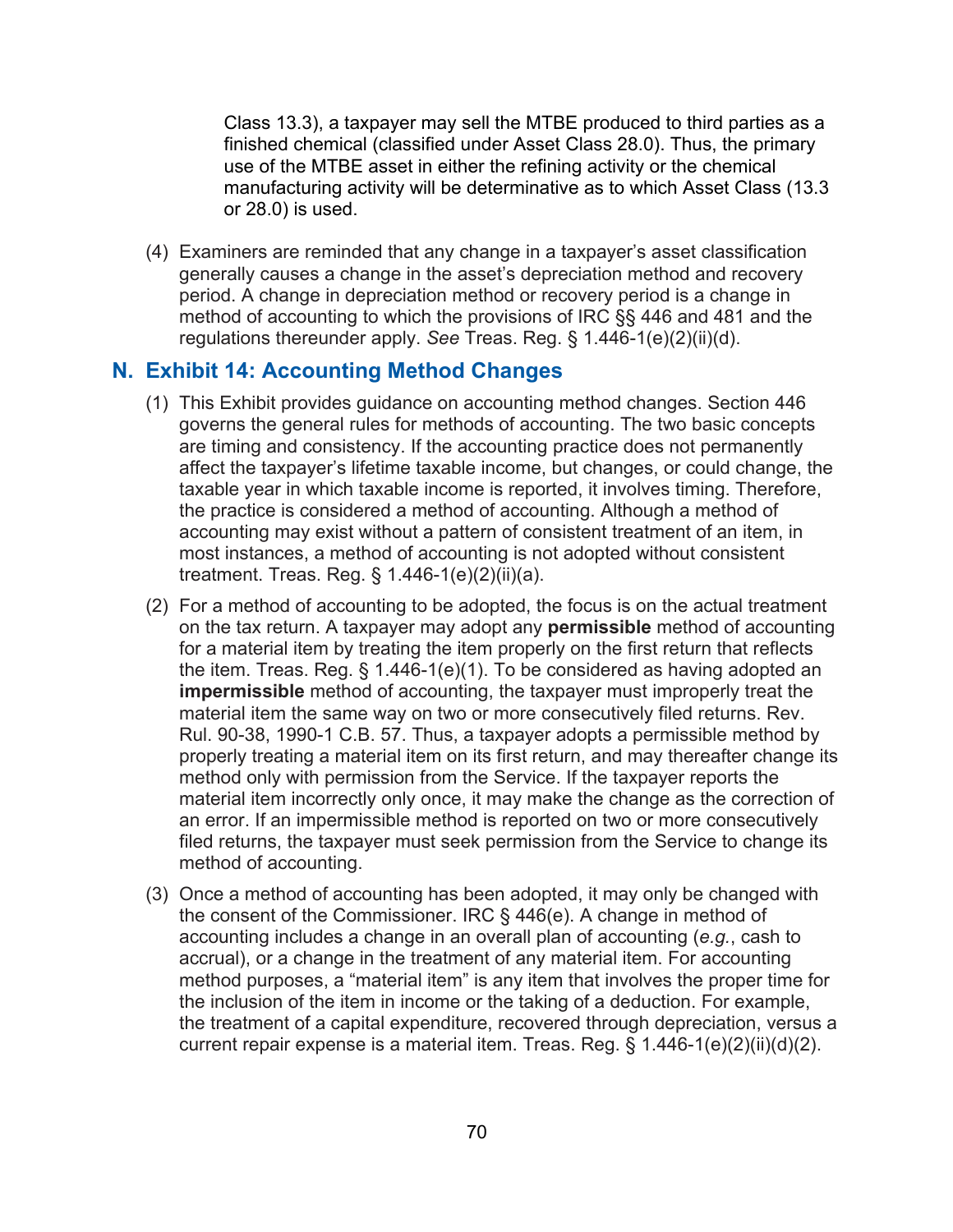- (4) A taxpayer may voluntarily request consent to change a method of accounting by filing Form 3115, Application for Change in Accounting Method. The general procedures under IRC § 446 to obtain both **non-automatic** consent as well as **automatic** consent of the Commissioner to change a method of accounting can be found in Rev. Proc. 2015-13, 2015-5 I.R.B. 419.
- (5) An examining agent who determines that a taxpayer's method of accounting is impermissible may propose an adjustment with respect to that method under IRC § 481 only by changing the taxpayer's method of accounting under IRC § 446.Guidance for Service-initiated (involuntary) method changes and the basis for such changes can be found in Rev. Proc. 2002-18, 2002-1 C.B. 678.

## **O. Exhibit 15: Glossary of Petroleum Refining Terms**

- **American Petroleum Institute (API)**: The largest U.S. trade association for the oil and natural gas industry. It claims to represent nearly 600 corporations involved in production, refinement, distribution, and many other aspects of the petroleum industry. One of API's functions is the establishment and certification of industry standards.
- *Ash*: Inorganic residue remaining after ignition of combustible substances, measured by standard prescribed methods.
- *Ask*: The price at which a commodity or security is offered for sale.
- *Barrel (BBL):* A standard measure of volume for crude oil and liquid petroleum products. A barrel is 42 U.S. gallons.
- *Basic Sediment and Water (BS&W):* A combination of impurities and water that is often produced with crude oil. BS&W is heavier than oil and will settle to the bottom of a tank of produced oil.
- *Benzene Ring:* A six-member ring of carbon atoms, joined together by alternate single and double bonds. A benzene ring is present in all aromatics.
- *Bid:* An offer to buy securities or a specific quantity of a commodity.
- *Biodiesel:* A fuel typically made from soybean, canola, or other vegetable oils; animal fats; and recycled grease. It can serve as a substitute for petroleum: derived diesel or distillate fuel.
- *Bit:* A drilling tool that cuts a hole.
- *Bitumen:* A naturally occurring viscous mixture, mainly of hydrocarbons heavier than pentane, that may contain sulfur compounds and that, in its natural occurring viscous state, is not recoverable at a commercial rate through a well. Typically used to refer to the hydrocarbon material in Canadian oil sands.
- *Black Oil:* A general term used to describe liquid crude oil or heavy fuel oils. (Also referred to as "dirty cargoes".) It is necessary to clean a tank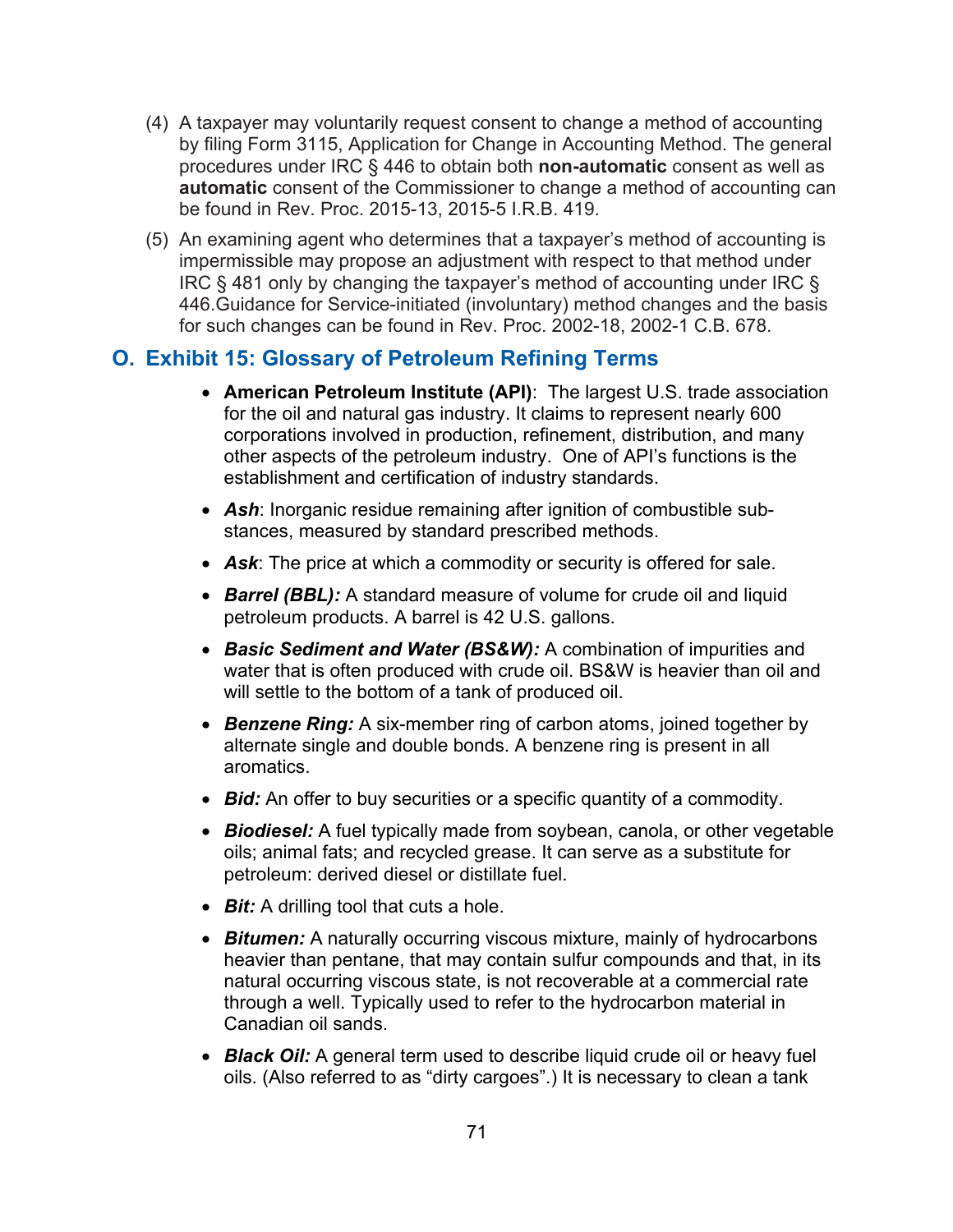car, storage tank, etc., that has contained black oils before it can be used for clean fuels.

- *Blending:* 1) Mixing refinery products to suit market conditions. 2) Mixing on- specification fuel with off-specification fuel to bring the latter within use limits (reclamation).
- **BOE:** Barrel of Oil Equivalent. A unit which expresses volumes of natural gas in terms of equivalent barrels of oil. IRC § 613A(c)(4) and IRC § 776(b)(3)(B) equate 6 MCF of natural gas to 1 barrel of oil.
- *Boiling Points:* Initial boiling point is the temperature at which a liquid begins to be converted into a vapor. End boiling point is the temperature at which a liquid becomes completely vaporized. These two points are called cut points or fractions.
- *Bottoms:* In a distilling operation, that portion of the charge remaining in the still at the end of the run, i.e., that portion that does not vaporize called the residuals.
- *British Thermal Unit (BTU):* A measure of the amount of heat required to raise the temperature of 1 lb. of water 1° F.
- *Bulk Petroleum Products:* Large volume of products normally transported by pipeline, rail tank, tank truck, barge or tanker.
- *Butane:* An inflammatory gaseous hydrocarbon belonging to the methane series. It is gaseous at ordinary atmospheric conditions, but it is readily convertible to a liquid state.
- *Carbon Dioxide (CO2):* An inert, noncombustible, odorless gas at normal temperature and pressure conditions. Small amounts are often contained in natural gas produced from wells. A small number of reservoirs in the U.S. contain pure or nearly pure CO2. Pure CO2 is a valuable resource employed in tertiary oil recovery methods. CO2 is a major component of the exhaust (flue gas) caused by combustion of fossil fuels.
- *Cash Price:* Price in the cash market for actual or spot commodities with delivery through customary market channels.
- *Catalyst:* A substance that affects, provokes, or accelerates chemical reactions without being altered itself.
- *Catalytic Cracking:* A method of cracking in which a catalyst is employed to bring about the desired chemical reaction.
- *Charge:* In the context of refining, the amount of feedstock which is fed into a processing unit.
- *Coke:* See Petroleum Coke.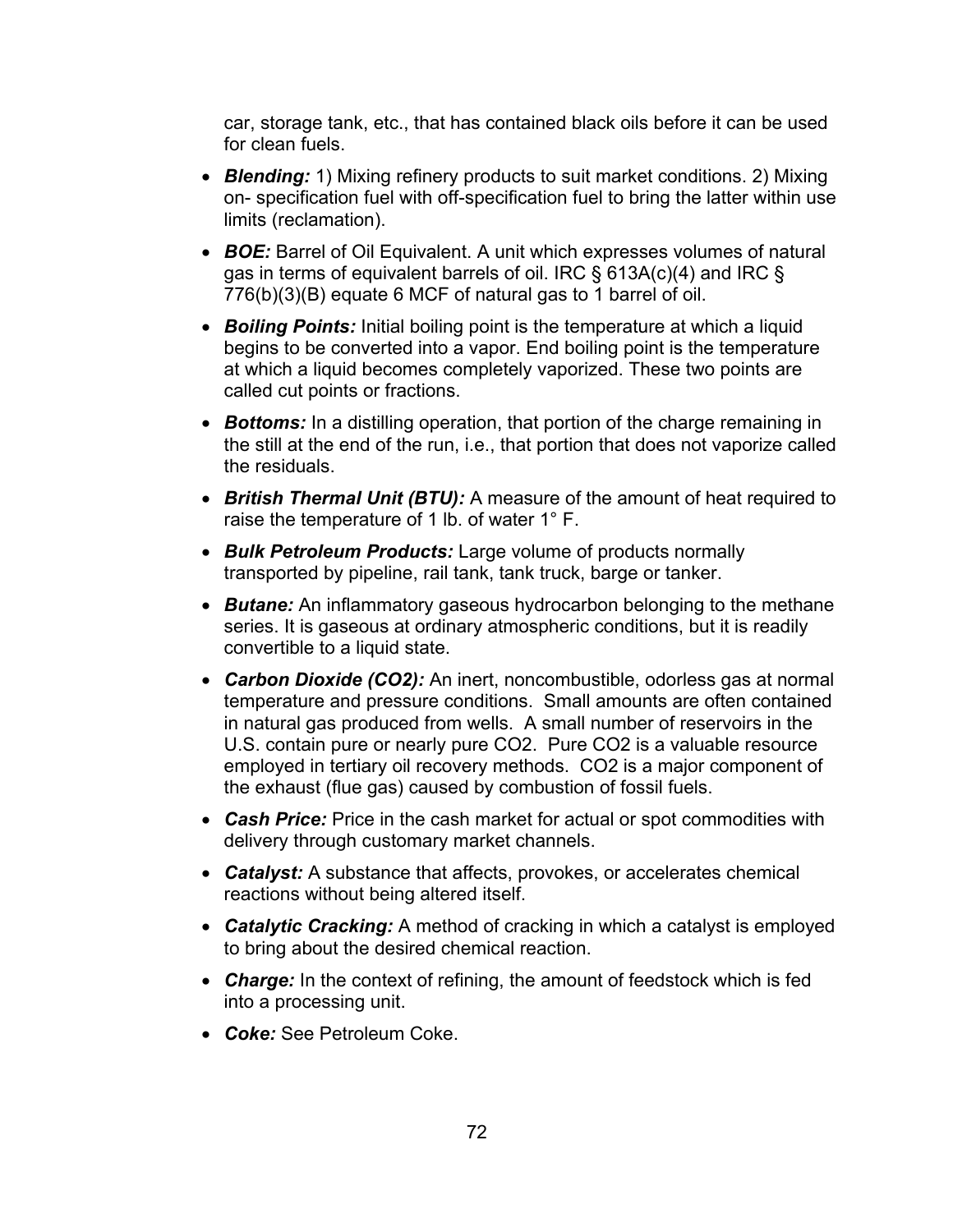- *Common Carrier:* Any cargo transportation system that may be accessed by any appropriate shipper and all shippers are charged the same rate schedule. Many pipelines are common carriers.
- *Condensate:* A light hydrocarbon liquid that is in a gaseous state in the reservoir but becomes liquid when temperature and pressure are reduced.
- *Contract Price:* See Term Price.
- *Cracker:* The unit where a cracking process takes place. Prime examples are the catalytic cracker ("cat" cracker) and the hydrocracker.
- *Cracking:* The refinery process of breaking down the larger, heavier, and more complex hydrocarbon molecules into simpler and lighter molecules.
- *Crude Oil:* For income tax purposes, a mixture of hydrocarbons that exist in a liquid phase in natural underground reservoirs and which remains liquid at atmospheric pressure after passing through surface separating facilities. In the United States, crude oils are classified as paraffin base, naphthene base, asphalt base, or mixed base. The properties of the residuum left from nondestructive distillation determine the appropriate classification.
- *Cut:* See Fraction.
- *Distillation:* This generally refers to vaporization processes in which the vapor evolved is recovered by condensation. Thus, a separation is effected between volatile fractions that vaporize at a specific temperature and those that do not.
- *Dry Gas:* Natural gas composed of vapors with only small amounts of dissolved liquid. Dry gas generally is composed of almost 100% methane (CH4). Often associated with the output of a natural gas processing plant and called "pipeline quality gas." The raw natural gas from many wells does not meet this definition because it commonly contains small amounts of ethane, butane, propane, contaminants, and water vapor.
- *Dual Capacity Taxpayer:* One who is subject to a foreign tax levy, but who also receives a specific economic benefit (directly or indirectly) from that foreign country. In the oil and gas context, the most frequent concern is whether payments made by companies to the sovereign are income taxes or royalties.
- **E10:** Motor gasoline with up to 10 percent ethanol. Widely mandated by the EPA, especially in urban areas.
- *E85:* Motor gasoline containing 85 percent ethanol. Only available in certain regions of the United States.
- *Energy Information Administration:* A branch of the U.S. Department of Energy that collects, analyzes, and disseminates information and reports about many types of energy and fuels.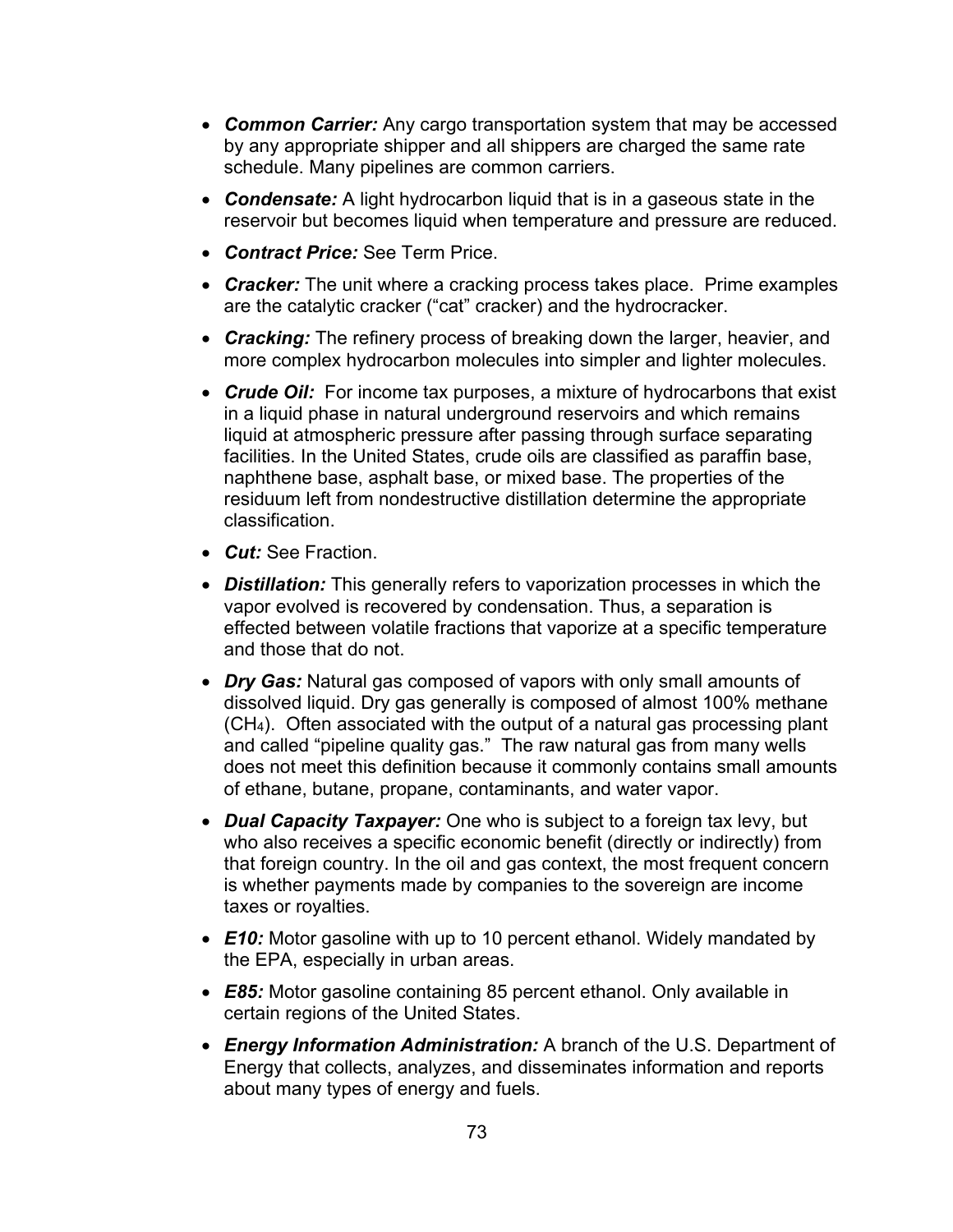- *Ethanol:* A clear, colorless, flammable alcohol. Ethanol is typically produced biologically from biomass feedstocks such as agricultural crops and cellulosic residues from agricultural crops or wood. Ethanol can also be produced chemically from ethylene.
- *Exchange Oil:* Name given to oils exchanged between companies. Company A has excess oil on the West Coast but needs oil on the East Coast. Company B has excess oil on the East Coast but needs oil on the West Coast. Rather than incur large transportation costs, Company A exchanges oil with Company B.
- *Federal Energy Regulatory Commission:* The U.S. Agency that regulates interstate natural gas and oil pipelines.
- *Feedstock:* Crude oil or other hydrocarbons that are the basic input to a refinery, petrochemical plant, or intermediate processing units.
- *Field (oil or gas):* An area consisting of one or more reservoirs that are generally related to the same geological feature or condition.
- *Field Price:* Posted price of oil taken from a specific field.
- *Flashing:* To vaporize from heated charge stock, to distill. Vacuum flashing of straight-run residue allows further distillation without cracking.
- *Foreign Oil and Gas Extraction Income:* Taxable income derived from all sources outside the United States and possessions from the extraction of minerals from oil or gas wells, or taxable income from the sale or exchange of assets used by the taxpayer in the business of extracting minerals from oil or gas wells.
- *Foreign Oil Related Income:* Taxable income derived from sources outside the U.S. and its possessions from the processing of oil and gas into their primary products; the transportation, distribution and sale of oil and gas and their primary products; the disposition of assets used in these activities, excepting the sale of the stock of any corporation; or the performance of any directly related services.
- *Forward Contract:* A transaction common to many industries, including commodity merchandising, in which the buyer and seller agree upon delivery of a specified quality and quantity of goods at a specified future date for a price agreed upon in advance or to be determined at the time of delivery.
- **Fraction:** A portion of distillate (having a particular boiling range) separated from other portions in the fraction distillation of petroleum products.
- *Futures Contract:* A firm commitment to deliver or receive, at a specified price and grade, a specified quantity of a commodity during a designated month that is traded through an exchange.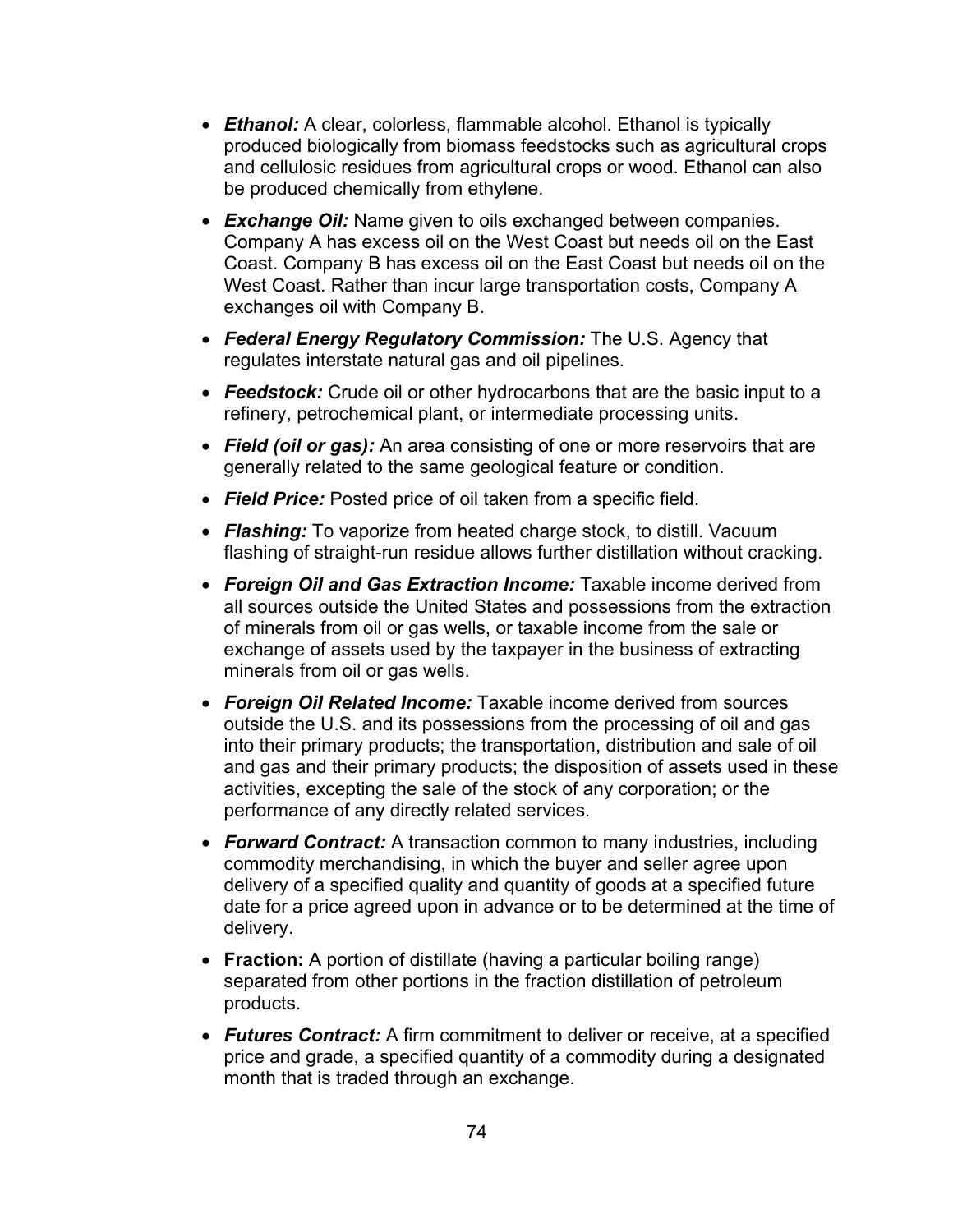- *Futures Price:* The price of a given commodity futures unit determined on a futures exchange, via open outcry or electronic trading.
- *Gasohol:* Motor gasoline containing alcohol (generally ethanol but sometimes methanol) at a concentration between 5.7 percent and 10 percent by volume. See also E10.
- *Gasoline:* A volatile liquid fuel that is derived from the distillation of crude oil and is well suited for use in spark-ignited internal combustion engines. Motor gasoline is gasoline that contains additives that allows it to meet certain ASTM requirements.
- *Gravity:* Short for "Specific gravity". It is a measure of the density of oil relative to water. In the oil industry, gravity is usually expressed in degrees API, which has a scale that is inversely proportional to specific gravity. Light oils have a high API gravity (e.g., 40° API). Heavy oils have a low API gravity (e.g., 20° API). Extra-heavy oils have an API gravity near 10° API, which is the same density as water at 60°F. The API Gravity is calculated from the specific gravity at 60°F using a formula. API Gravity = [(141.5 / Specific Gravity at 60°F) - 131.5]
- *Heavy Crude Oil:* Crude oil of 20° API gravity or less (adjusted to 60° F). There are perhaps billions of barrels of heavy oil still in place in the United States that require special production techniques, notably steam injection or steam soak, to extract them from the underground formations.
- **Hedge:** A transaction entered into primarily to manage price risk by taking a position in a financial product equal and opposite to an existing or anticipated cash position or by shorting a security similar and equal to one in which a long position has been established.
- **Henry Hub:** A pipeline hub on the Louisiana Gulf coast. It is the delivery point for the natural gas futures contract on the New York Mercantile Exchange.
- *Hydrocarbon:* Any of the compounds made up exclusively of hydrogen and carbon in various ratios.
- **Hydrocarbon Gas Liquids (HGLs):** Is a term developed by the U.S. Energy Information Administration to encompass hydrocarbons that occur as gases at atmospheric pressure and as liquids under higher pressures. HGLs are found in raw natural gas and crude oil. HGLs are extracted from natural gas at natural gas processing plants and when crude oil is refined into petroleum products. Includes ethane, normal butane, isobutane, propane, natural gasoline, and refinery olefins.
- *Hydrocracking:* Catalytic cracking in the presence of hydrogen. The combination of the hydrogen, the catalyst, and the operating conditions (temperature and pressure) permit cracking low quality gas oils that would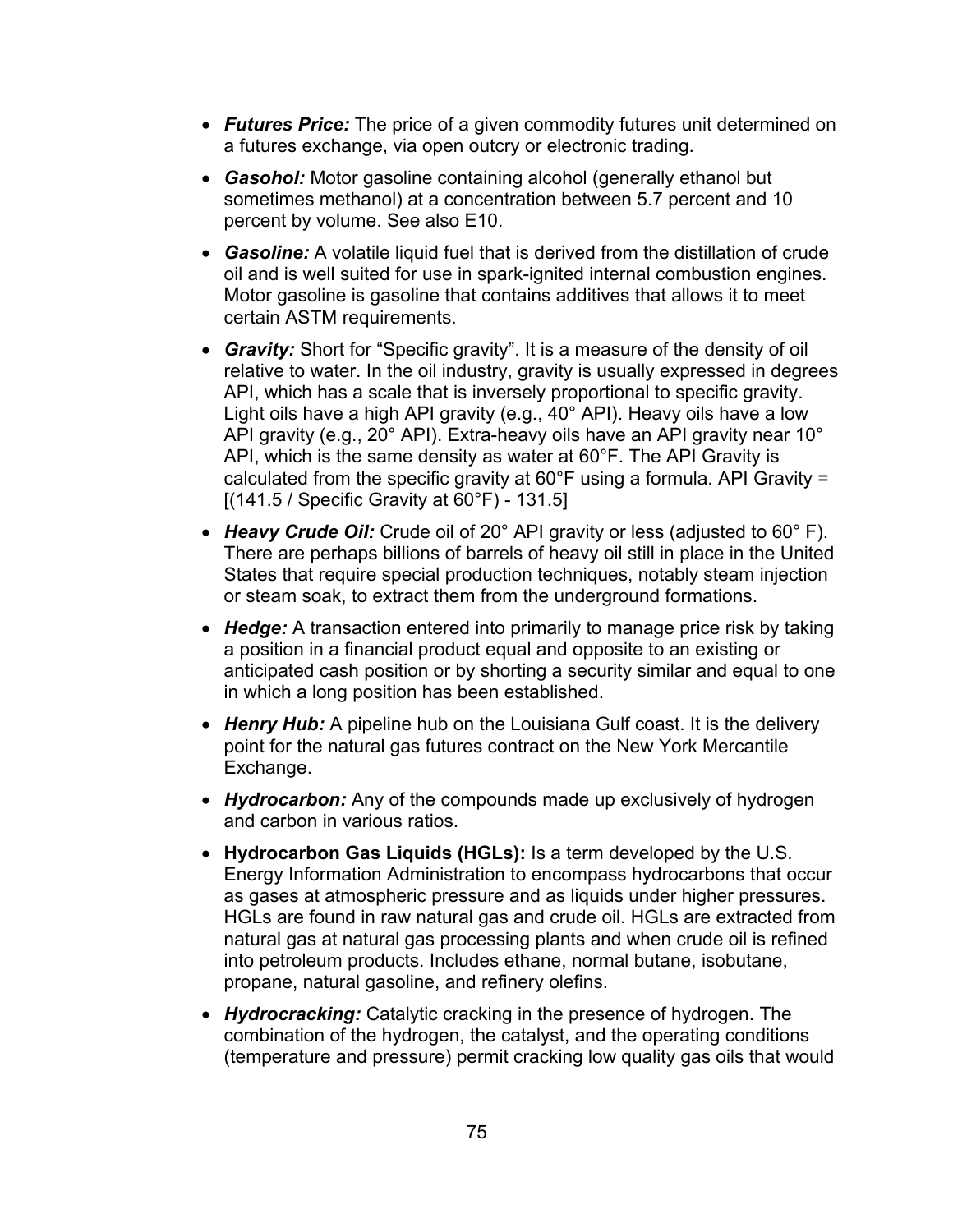otherwise be made into distillate fuel. The heavy hydrocrackate product contains aromatics.

- *Hydro-desulfurization (HDS) Unit:* A unit within a refinery that uses hydrogen in a catalytic process to remove sulfur from natural gas and from refined petroleum products such as gasoline, jet fuel, kerosene, diesel fuel, and fuel oils. Many refineries constructed or expanded their HDS unit in order to produce ultra-low sulfur diesel fuel when it was mandated by the EPA.
- *Hydroforming:* A special catalytic hydrogen reforming process employed for upgrading straight run gasolines.
- *Hydrogen (H):* A colorless, odorless, tasteless, flammable gaseous substance that is the simplest member of the family of chemical elements. Refineries use hydrogen in many processes, such as to lower the sulfur content of diesel fuel. Refineries purchase hydrogen from merchant suppliers or produce it the hydrogen unit where it is extracted from methane.
- *Integrated Oil Company:* A company engaged in all phases of the oil business, i.e., production, transportation, refining, and marketing. It frequently also includes petrochemicals/chemicals.
- *Isomerization:* Process for altering the fundamental arrangement of the atoms in a molecule without adding or removing anything from the original materials. In petroleum refining, straight-chain hydrocarbons are converted to branched-chain hydrocarbons of substantially higher-octane rating, in the presence of a catalyst, usually at moderate temperatures and pressures.
- *Jobber:* A buyer of oil products from refiners for resale to retail outlets.
- *Joule:* A unit of energy. One joule is equivalent to 9.48 x 10 to the power of negative 4 to BTUs (.000948 BTU).
- *License (technology):* Refineries often employ processes that were developed by other companies. The refiner will pay a royalty to the developer under a license agreement.
- *Light Ends:* In any given batch of oil, that portion of lowest boiling point. In gasoline, it is the portion distilling off up to 158° F. In making lubricating oils, the light ends must be removed in order to produce finished oils of high flash point.
- *Limited Partnership:* A form of organization, frequently employed in financing oil and gas ventures, by which an investor of funds becomes a limited partner with limited liability and limited management rights. Under certain conditions the interests in a limited partnership can be publicly traded. Such as partnership is referred to as a Master Limited Partnership (MLP).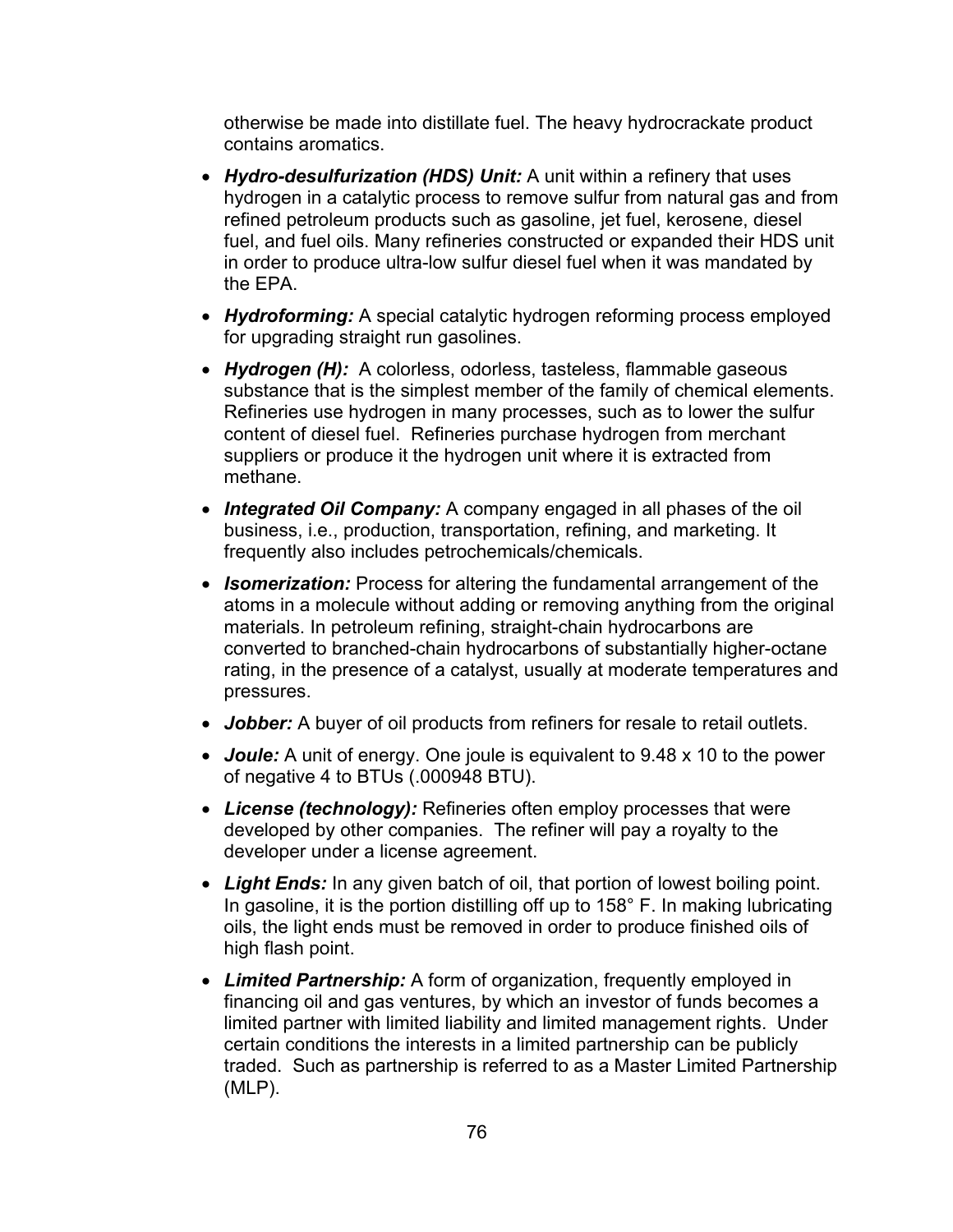- *Line Fill:* The volume of product required in a liquids pipeline at all times to allow for normal operations. IRS examiners may also use the term to describe the volume of partially processed product within a refinery.
- *Line Pack Gas:* The volume of gas maintained in a pipeline to maintain minimum operating pressure.
- *Liquified Natural Gas:* Composed almost entirely of methane. The temperature at which methane becomes liquid at normal pressure is -260° F. In liquid form, natural gas retains only 1/600 of its original volume.
- *Low Sulfur Diesel Fuel:* Diesel fuel containing more than 15 but less than 500 parts per million (ppm) sulfur.
- *M:* Readers should be aware that some parties (typically scientists and engineers) treat "M" as meaning *thousand*. To them "1 MCF" means one thousand cubic feet and "1 MMBTU" means one million British Thermal Units (because 1000 X 1000 is one million). Conversely, other parties (typically financial and accounting professionals) treat "M" as meaning *million*. To them, "\$1M" means one million dollars.
- *Mark to Market:* This is a procedure in which the broker debits or credits the available balances of customers' accounts daily for changes in the value of open contracts.
- **MCF:** Thousand cubic feet. According to the U.S. Energy Information Administration, natural gas can be priced in units of dollars per therm, dollars per MMBtu, or dollars per cubic feet (or per MCF). The heat content of natural gas per physical unit (such as Btu per cubic foot) is needed to convert these prices from one price basis to another. In 2019, the U.S. annual average heat content of natural gas delivered to consumers was about 1,037 Btu per cubic foot. Therefore, 100 cubic feet (Ccf) of natural gas equals 103,700 Btu, or 1.037 therms. One thousand cubic feet (MCF) of natural gas equals 1.037 MMBtu, or 10.37 therms.
- *Mercaptans:* Organic compounds having the general formula R-SH, meaning that the thiol group (SH) is attached to a radical, such as CH3 or C2H5. The simpler mercaptans have a strong, repulsive, garlic like odor which becomes less pronounced with increasing molecular weight and higher boiling points.
- *Methane:* Methane (CH4) is a simple gaseous hydrocarbon associated with petroleum. Natural gas used by residential and industrial customers is nearly 100 percent methane.
- *MMBTU:* Million British Thermal Units.
- *MMCF:* Million cubic feet.
- *MOGAS:* Motor gasoline.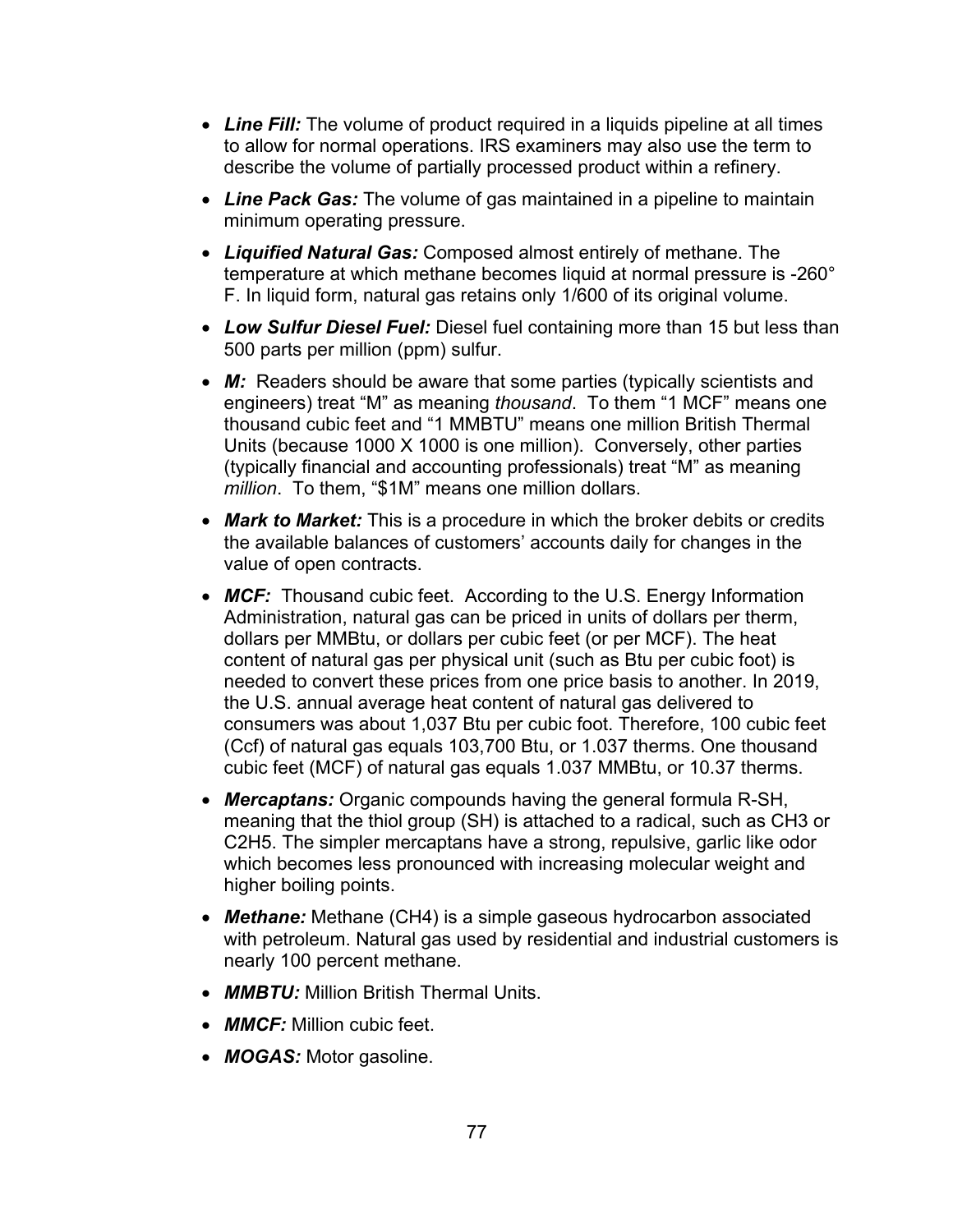- *Natural Gas:* Any hydrocarbon product (other than crude oil) of an oil or gas well if a deduction for depletion is allowable under IRC § 611 with respect to such product. Specifically, natural gas refers to any hydrocarbon gas.
- *Natural Gas Liquids:* Natural gas liquids are the heavier hydrocarbon liquids produced along with natural gas, including butane, propane, natural gasoline, and ethane. See also Hydrocarbon Gas Liquids.
- *Neutral Oils:* Term used quite generally to mean a lubricating oil of medium viscosity made from a wax bearing crude.
- *Normal:* When used to refer to a chemical compound, this means the straight-chain version. Branched-chain molecules have higher octane numbers.
- *New York Mercantile Exchange:* A commodities futures exchange that lists several types of crude oil, natural gas, heating oil, gasoline, and ethanol.
- *Octane Number (Motor Method):* Octane number of automotive gasolines determined by a method of test that indicates the knock characteristics under severe conditions (high temperatures and speed).
- *Oil Sands:* A term commonly used in Canada to describe heavy and extra heavy deposits of petroleum. Shallow deposits are recovered by mining. Deeper deposits are recovered by in situ methods. The term "tar sands" is more commonly used in the United States.
- *Oxidation:* In general, the process in which oxygen reacts with a compound. The oxidation reaction in petroleum may lead to degrading gum or resin formation, which is common in gasolines and jet fuels, particularly those that contain considerable unsaturated compounds.
- *Paraffinic:* Refers to a petroleum product containing large amounts of alkyl compound of the formula CnH2n+2. Alkyl compounds are saturated organic molecules with important lubricating properties found in the heavier members of the series.
- *Petrochemicals:* Chemicals derived from petroleum feedstocks for the manufacture of a variety of plastics, synthetic rubber, etc.
- *Petroleum:* Sometimes viewed as analogous to (liquid) crude oil. A more precise definition by the Society of Petroleum engineers is "[N]aturallyoccurring liquids and gases which are predominately comprised of hydrocarbon compounds. Petroleum may also contain non-hydrocarbon compounds in which sulfur, oxygen, and/or nitrogen atoms are combined with carbon and hydrogen. Common examples of non-hydrocarbons found in petroleum are nitrogen, carbon dioxide, and hydrogen sulfide". The nonhydrocarbons are considered impurities. See *Sour Oil or Gas*.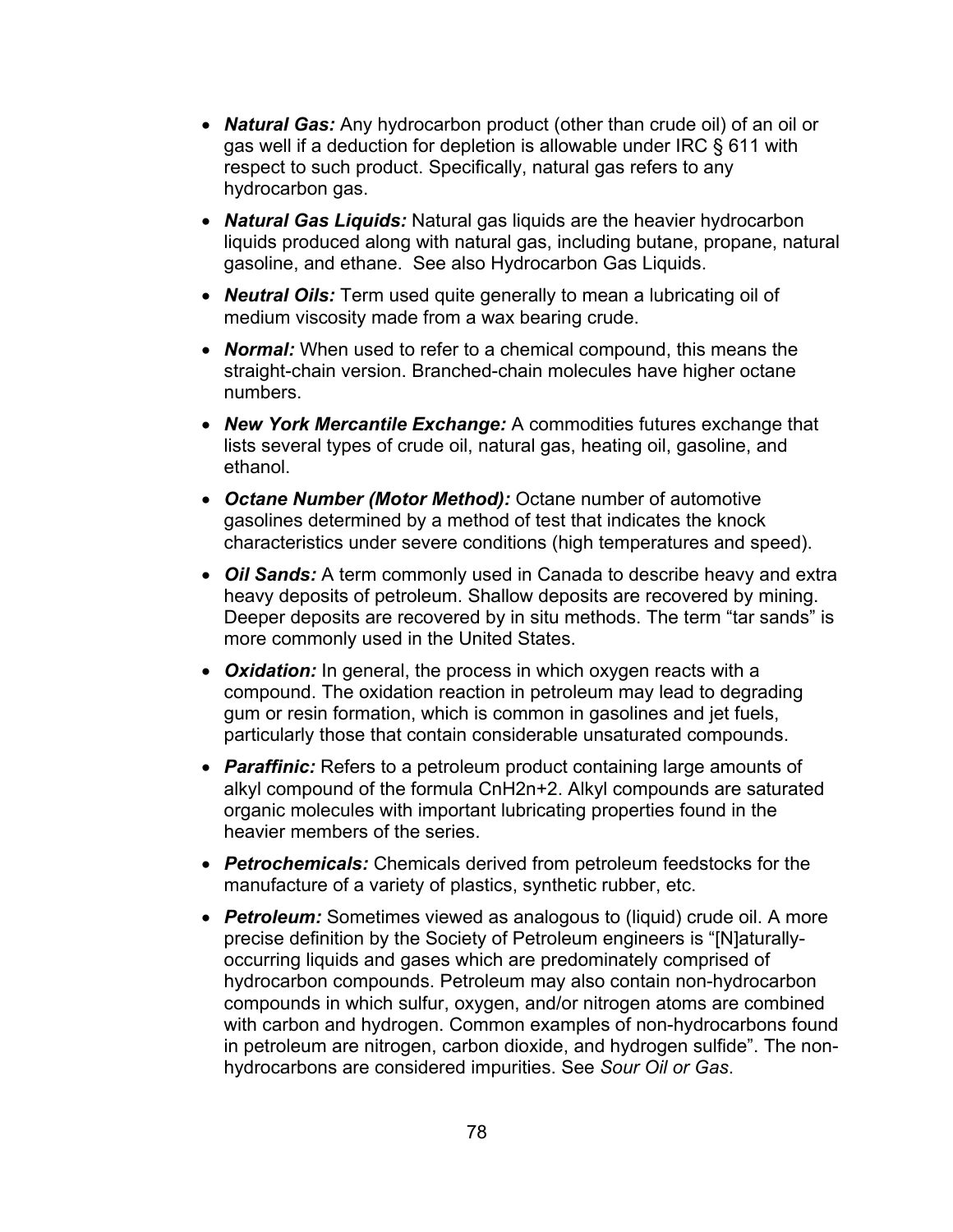- *Petroleum Coke:* A solid residue high in carbon content and low in hydrogen that is the final product of thermal decomposition in the condensation process in cracking. Produced at a refinery in the coker unit.
- *Pour Point:* The lowest temperature at which an oil will pour or flow when chilled without disturbance under specified conditions. By American Society for Testing and Materials instruction, it is taken as the temperature 5° F above the solid point.
- **Propane:** Propane (C<sub>3</sub>H<sub>8</sub>) is a gaseous hydrocarbon associated with petroleum. Commonly used for heating and cooking when natural gas (methane) is not available. When compressed to a moderate pressure it becomes a liquid, which facilitates transportation and storage.
- *Reduced Crude:* The bottoms from a distillation of crude oil.
- *Reformate:* Liquid product from the reforming process (increased percentages of aromatics and iso-paraffins) and feedstock for gasoline blending and/or further processing into petrochemicals.
- *Reforming:* A catalytic process for converting low octane number naphthas or gasolines into high octane number products.
- *Regeneration:* In catalytic cracking, removal of carbon from the catalyst in order to make it suitable for reuse.
- *Residual (Residue or Residuum):* The dark colored, highly viscous oil remaining from oil after the more volatile portion of the charge has been distilled.
- *Residue Gas:* Natural gas, mostly methane, which remains after processing in a separator or plant to remove liquid hydrocarbons contained in the gas when produced.
- *Retorting:* Generally, refers to heating a substance, such as oil shale, to a very high temperature in the absence of oxygen so that destructive distillation occurs.
- *Run Statement:* A statement supplied by the purchaser of oil or gas to an interest owner setting forth the gross volume of product taken, sales value, taxes paid, and net payment to the owner. The run statement usually accompanies the payment for the runs.
- *Run Ticket:* Evidence of receipt or delivery of oil issued by a pipeline or other carrier or purchaser.
- *Runs-to-Stills:* The amount of crude oil withdrawn from inventory and placed into production by a refiner.
- *Society of Automotive Engineers (SAE) Viscosity:* A system for classifying motor oils according to their viscosities established by the SAE.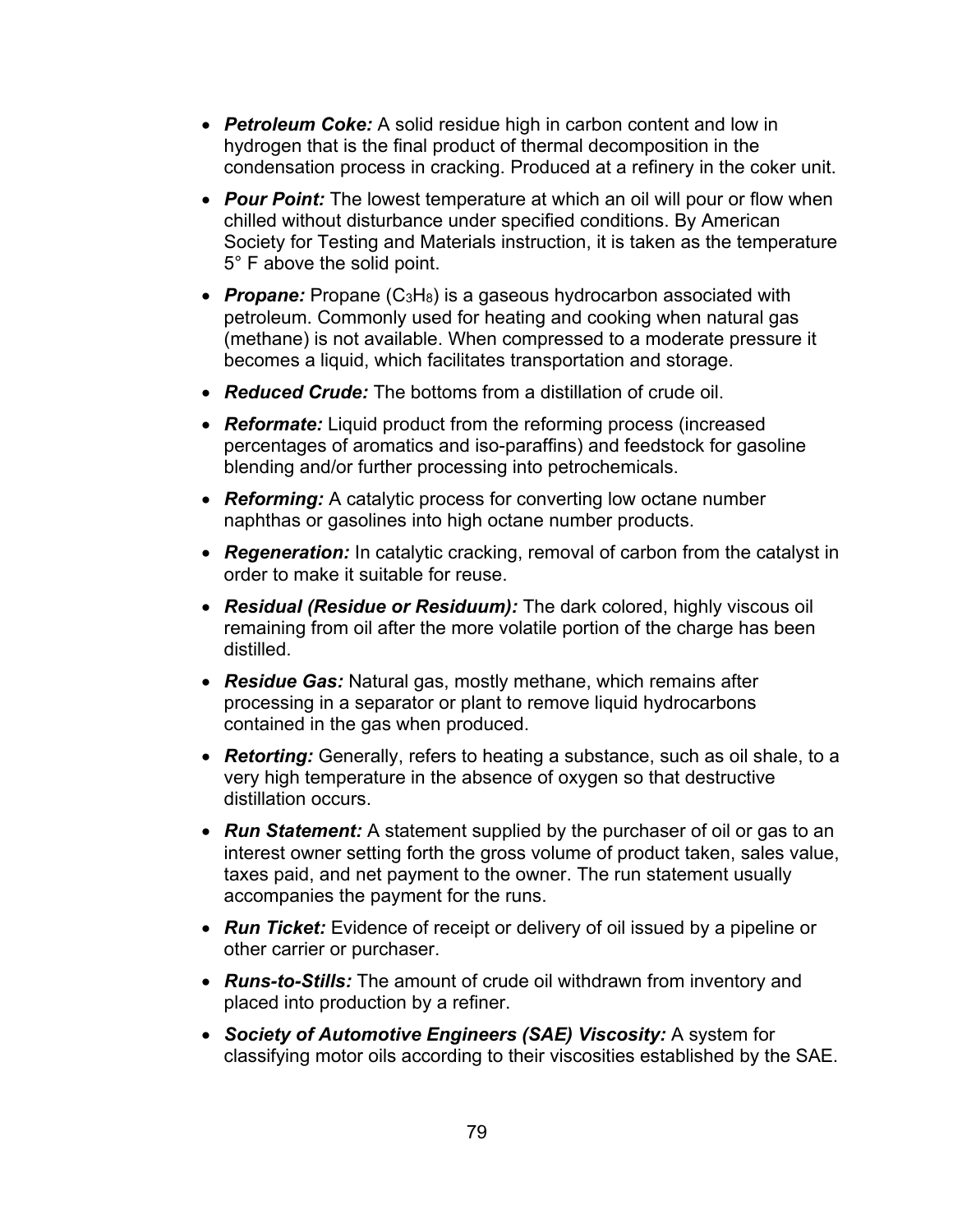- *Saturated Hydrocarbons:* Hydrocarbons with no double bonds. All the carbon atoms are "saturated" with hydrogen atoms. Examples are ethane and propane. Generally, are less reactive than unsaturated hydrocarbons.
- *Scheduler (Crude Oil):* Coordinates the physical moves associated with crude oil supply to a refinery, including delivering via pipelines, barges, and railcars.
- **Short:** A trader obtains a short position by selling a security he does not own and making delivery with borrowed securities.
- *Sour Oil or Gas:* Oil or gas containing more than a certain proportion of hydrogen sulfide or other sulfur compounds, usually 0.5 percent or more.
- *Speculator:* An individual, or entity, that is not a hedger. One who trades for profits by anticipation of price movements.
- **Spot price:** The price at which a physical commodity is selling at a given time and place, often involving prompt delivery. Same as cash price. The spot price differs from a contract or term price in that the latter involves multiple sales over time, whereas the former usually involves a single cargo or transaction.
- *Spread (or Straddle):* The purchase of one futures delivery and the sale of another futures delivery month of the same or similar commodity, or the purchase of a commodity in one market against the sale of that commodity or a like commodity in another market to take advantage of differences or anticipated differences in price relationships.
- *Straight Run:* In the context of refining crude oil, the gasoline that is obtained by distillation with no additional processing.
- *Stripper Oil:* Oil recovered from a stripper well. See IRC § 613A(c)(6)(E).
- *Sweet Oil or Gas:* Crude oil or natural gas which contains little or no sulphur or hydrogen sulfide.
- *Tank Farm:* A number of oil storage tanks located together where oil gathered by a pipeline company is stored prior to transportation to the refinery. Refineries also have tank farms to hold crude oil waiting to be processed or final products waiting to be shipped.
- *Term Price:* A contract price, usually involving multiple deliveries over time. See Spot Price.
- *Terminal Rack:* A loading facility with pipes suspended from a rack that is connected to the refinery's fuel storage tanks. Tank trucks and rail cars pull under the rack to be filled with fuel.
- *Topped Crude:* Crude oil from which some of the lighter constituents have been removed by distillation. A "topping plant" can remove specific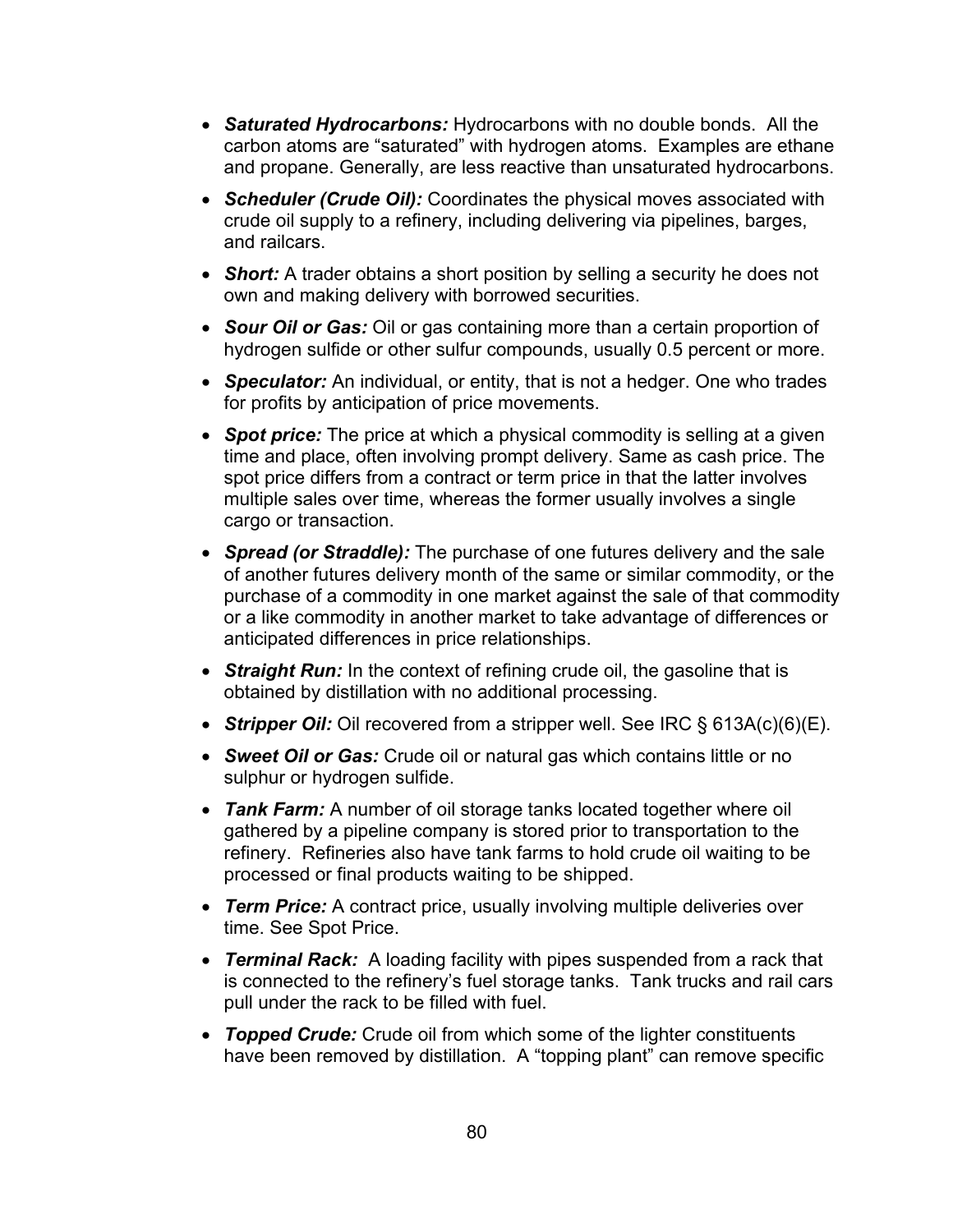portions of the crude (like diesel) and send the remainder to more sophisticated refineries.

- *Turnaround:* The planned periodic inspection and overhaul of the units of a refinery or processing plant requiring the shutting down of a refinery (or individual units) for inspection, cleaning, repair, or upgrading.
- *Ullage:* The distance from a given point at the top of a container down to the surface of the liquid.
- *Ultra-Low Sulfur Diesel Fuel:* Diesel fuel containing a maximum 15 parts per million (ppm) sulfur.
- *Unrealized Profit or Loss:* The profit or loss on open positions that has not become actual. It is realized when the security or commodity futures contract in which there is a gain or loss is actually sold.
- *U.S. Department of Energy* (*DOE):* A cabinet-level department of the United States Government concerned with the United States' policies regarding energy and safety in handling nuclear material. Its responsibilities include the nation's nuclear weapons program, nuclear reactor production for the United States Navy, energy conservation, energy-related research, radioactive waste disposal, and domestic energy production.
- *Unsaturated Hydrocarbons:* Hydrocarbons with double or triple bonds between the carbon atoms. Examples are ethylene and propylene. Generally, are more reactive than saturated hydrocarbons.
- *Viscosity:* That property of a liquid which causes it to offer resistance to flow. The higher the viscosity of an oil the less readily it will flow; the lower the viscosity of the oil the more readily it will flow. Motor oil with a viscosity of SAE 10 will flow more readily than a SAE 20.
- *Volatility:* A measure of the propensity of a substance to change from the liquid or solid state to the gaseous state. A volatile liquid is one which readily vaporizes at comparatively low temperatures.
- *Wash Sale:* A fictitious transaction to make it appear that there was a trade. This is prohibited by the Commodity Exchange Act. See wash trading.
- *Wash Trading:* Entering into, or purporting to enter into, transactions that give the appearance of purchases and sales but usually do not result in a change in the traders' market position.
- *West Texas Intermediate (WTI):* A crude stream produced in Texas and southern Oklahoma which serves as a reference or "marker" for pricing a number of other crude streams and which is traded in the domestic spot market at Cushing, Oklahoma. WTI is considered a light, sweet crude.